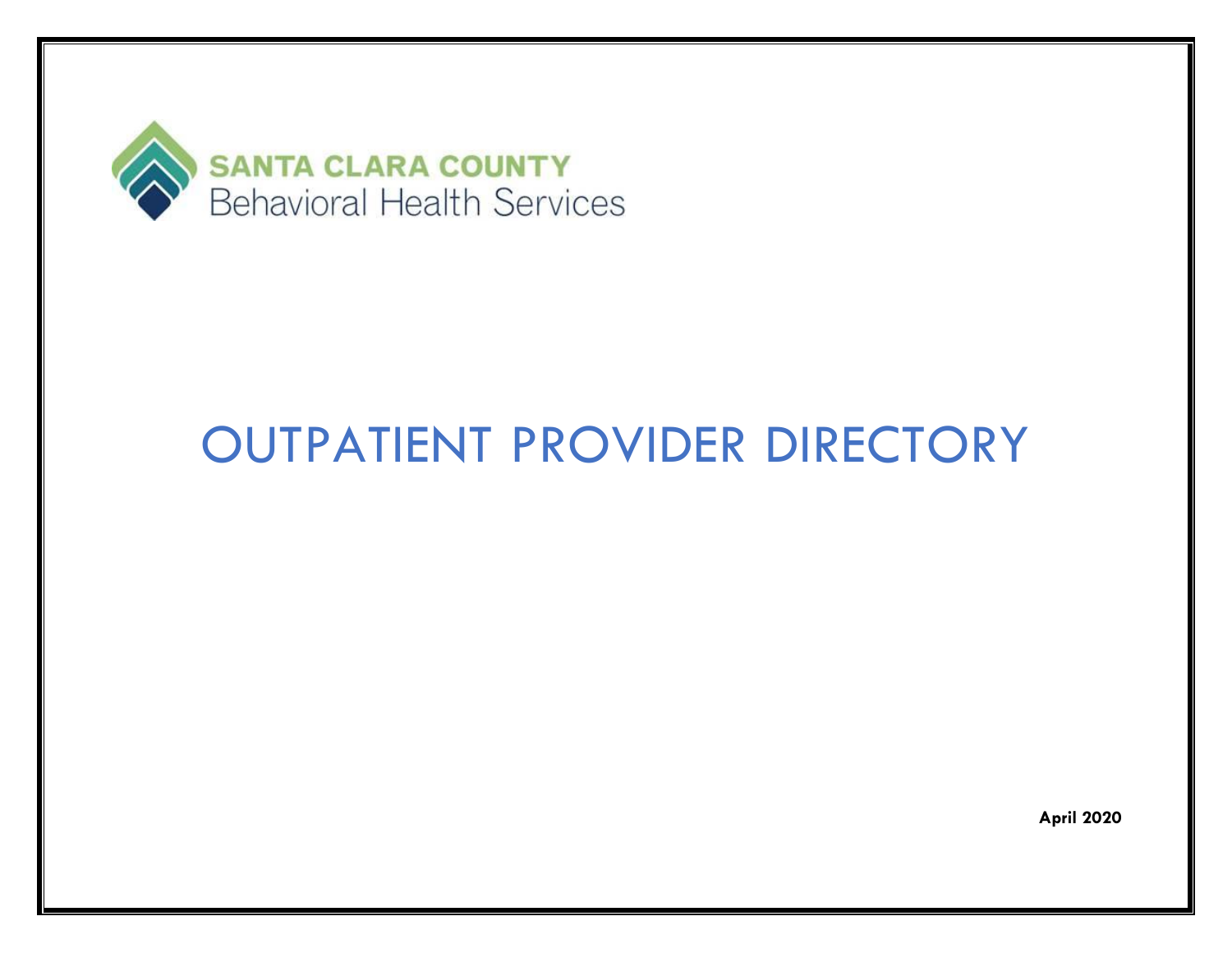| <b>Provider Name and Group Affiliations</b>                                                                                                     | <b>Asian Americans for Community Involvement</b>                                                                                                                    |
|-------------------------------------------------------------------------------------------------------------------------------------------------|---------------------------------------------------------------------------------------------------------------------------------------------------------------------|
| <b>Category of Services Available</b>                                                                                                           | Specialty Mental Health Services; Mental Health Services                                                                                                            |
| <b>Address</b>                                                                                                                                  | 2400 Moorpark, Suite 300, San Jose, CA 95128                                                                                                                        |
| Phone #                                                                                                                                         | 408-975-2730                                                                                                                                                        |
| <b>Website URL</b>                                                                                                                              | www.aaci.org                                                                                                                                                        |
| <b>Provider Characteristics</b>                                                                                                                 | Behavioral health services for children, adolescents, and adults. Outpatient MH; Case<br>Mgmt; In-home Intensive Services, System of Care.                          |
| <b>Population Served</b>                                                                                                                        | Children, Adolescents, Adults, Older Adults                                                                                                                         |
| <b>Provider Accepts New Beneficiaries</b>                                                                                                       | <b>YES</b>                                                                                                                                                          |
| The cultural and linguistic capabilities of<br>network providers                                                                                | Cambodian, Cantonese, Hindi, Ilocano, Mandarin, Punjabi, Spanish, Tagalog,<br>Taiwanese, Toishanese, Vietnamese, Chinese, Marathi, Japanese, Mien, Farsi,<br>Korean |
| <b>Specialties</b>                                                                                                                              | Community based specialty mental health and recovery services, Health clinic and<br>wellness programs on site, Trauma-informed care                                 |
| <b>Provider completed Cultural Competency</b><br>Training?                                                                                      | <b>YES</b>                                                                                                                                                          |
| <b>Provider's office/facility have accommodations</b><br>for people with physical disabilities<br>(includes offices, exam rooms, and equipment) | <b>YES</b>                                                                                                                                                          |

| List of Practitioners: Asian Americans for Community Involvement |                   |                   |                       |                                                   |                                                  |
|------------------------------------------------------------------|-------------------|-------------------|-----------------------|---------------------------------------------------|--------------------------------------------------|
| Last Name                                                        | <b>First Name</b> | <b>NPI Number</b> | l License Number l    | License Number License/<br><b>Discipline Type</b> | <b>Cultural</b><br>Competence<br><b>Training</b> |
| <b>AKBARI</b>                                                    | YASMIN            | 1952968992        |                       | <b>Other Qualified Provider</b>                   | IYes                                             |
| <b>ANJO</b>                                                      | IBEN              |                   | 1902327075 RN95100174 | <b>Registered Nurse</b>                           | lyes                                             |
| ARTEAGA                                                          | <b>AIDOLE</b>     | 1013553551        |                       | <b>Other Qualified Provider</b>                   | Yes                                              |
| BARCENA-BARBA                                                    | <b>CARMEN</b>     | 1982162350        |                       | <b>Other Qualified Provider</b>                   | <b>lyes</b>                                      |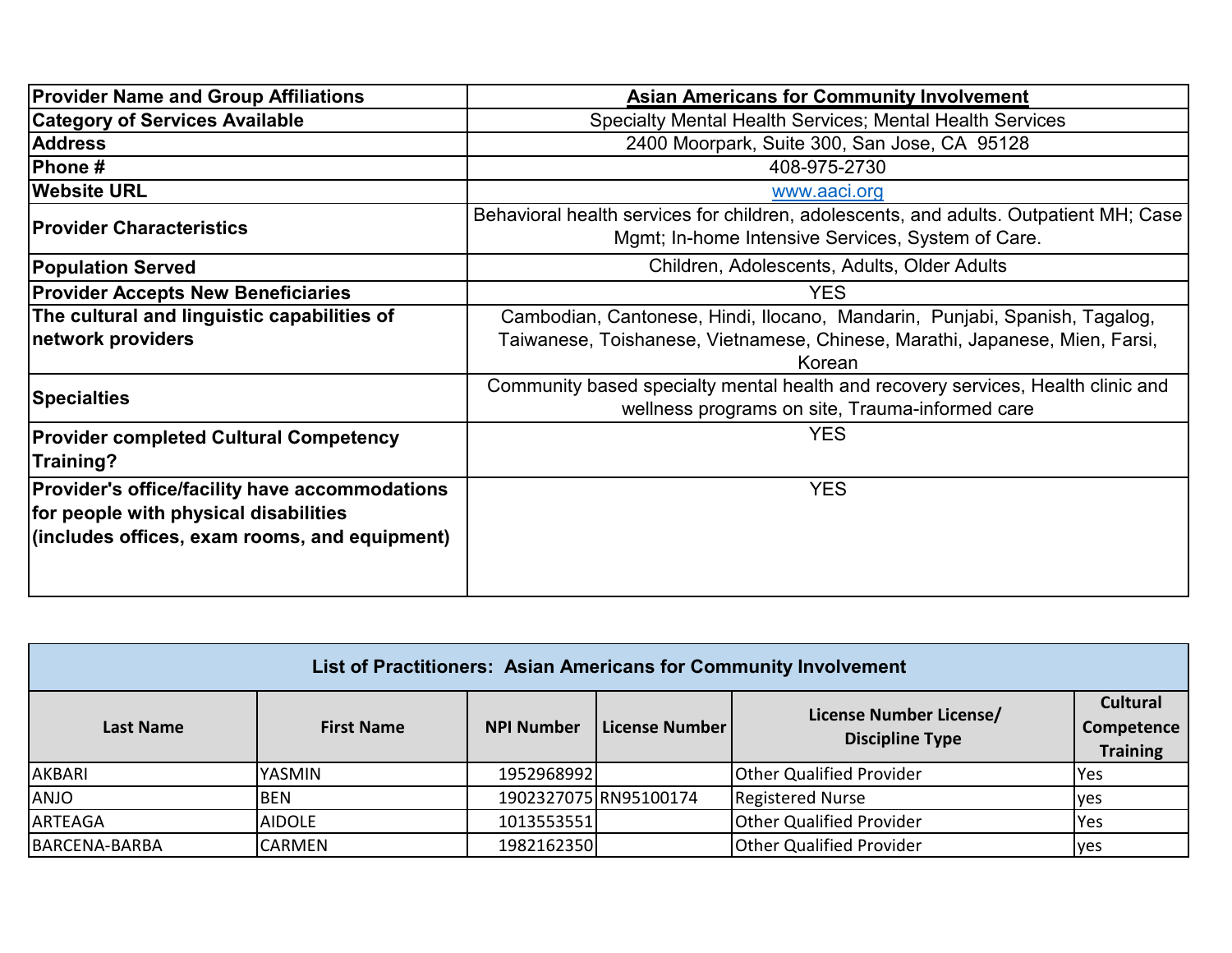| List of Practitioners: Asian Americans for Community Involvement |                   |                      |                        |                                                   |                                                  |
|------------------------------------------------------------------|-------------------|----------------------|------------------------|---------------------------------------------------|--------------------------------------------------|
| <b>Last Name</b>                                                 | <b>First Name</b> | <b>NPI Number</b>    | <b>License Number</b>  | License Number License/<br><b>Discipline Type</b> | <b>Cultural</b><br>Competence<br><b>Training</b> |
| <b>BILL</b>                                                      | <b>CHANNARY</b>   | 1376977512           |                        | <b>Other Qualified Provider</b>                   | Yes                                              |
| <b>BLANCHARD</b>                                                 | <b>BRIANNA</b>    | 1770140410           |                        | <b>Other Qualified Provider</b>                   | Yes                                              |
| <b>CHAO</b>                                                      | <b>VANE FEUY</b>  | 1851431175           |                        | <b>Other Qualified Provider</b>                   | Yes                                              |
| <b>CHEIKH</b>                                                    | <b>ROLA</b>       | 1790106672           |                        | <b>Other Qualified Provider</b>                   | Yes                                              |
| <b>CHU</b>                                                       | YING-YUNG         |                      | 1336581222 AMFT 87105  | Associate Marriage and Family Therapist           | Yes                                              |
| <b>DAWLEY</b>                                                    | <b>HANNAH</b>     |                      | 1982236329 AMFT 113075 | Associate Marriage and Family Therapist           | Yes                                              |
| <b>DECASTRO</b>                                                  | <b>BRIANDA</b>    | 1568869543           |                        | <b>Other Qualified Provider</b>                   | Yes                                              |
| <b>DESHMUKH</b>                                                  | <b>NEHA</b>       | 1578012753 ASW92845  |                        | <b>Associate Clinical Social Worker</b>           | yes                                              |
| <b>DO</b>                                                        | <b>XUAN</b>       | 1447574207           |                        | <b>Other Qualified Provider</b>                   | Yes                                              |
| <b>EDUARTE</b>                                                   | LAY               | 1487914271 ASW93767  |                        | <b>Associate Clinical Social Worker</b>           | Yes                                              |
| <b>FARHAT</b>                                                    | <b>BABAK</b>      | 1093141640 LMFT90938 |                        | Licensed Marriage and Family Therapist            | Yes                                              |
| <b>FEWEL</b>                                                     | <b>REBECCA</b>    |                      | 1396052833 LCSW 65315  | <b>Licensed Clinical Social Worker</b>            | Yes                                              |
| <b>GONZALEZ</b>                                                  | <b>CINDY</b>      | 1992350458           |                        | <b>Other Qualified Provider</b>                   | yes                                              |
| <b>GOODMANN</b>                                                  | <b>DANNI</b>      | 1982079877           |                        | <b>Other Qualified Provider</b>                   | Yes                                              |
| <b>GUERRA</b>                                                    | <b>AUSTIN</b>     | 1124680749           |                        | <b>Other Qualified Provider</b>                   | Yes                                              |
| <b>HATANAKA</b>                                                  | <b>YUKIKO</b>     |                      | 1720316490 LMFT 112486 | Licensed Marriage and Family Therapist            | Yes                                              |
| <b>HOOMAN</b>                                                    | <b>FARANAK</b>    |                      | 1487039541 LMFT 86519  | Licensed Marriage and Family Therapist            | Yes                                              |
| <b>KAYAER</b>                                                    | <b>EMEL</b>       | 1932331675 LMFT99311 |                        | Licensed Marriage and Family Therapist            | yes                                              |
| <b>KIM</b>                                                       | <b>KYONG OHK</b>  | 1891161741 LCSW93644 |                        | <b>Licensed Clinical Social Worker</b>            | Yes                                              |
| <b>KIM</b>                                                       | <b>MINSU</b>      | 1598282469           |                        | <b>Other Qualified Provider</b>                   | Yes                                              |
| <b>KINH</b>                                                      | LUNA              | 1851943393           |                        | <b>Other Qualified Provider</b>                   | Yes                                              |
| LEE                                                              | JEE               | 1003145749 LMFT84359 |                        | Licensed Marriage and Family Therapist            | Yes                                              |
| LEE                                                              | <b>TIFFANY</b>    | 1356773741 LCSW80010 |                        | <b>Licensed Clinical Social Worker</b>            | yes                                              |
| <b>LEUNG WAI</b>                                                 | <b>CHONG</b>      | 1760907026           |                        | <b>Other Qualified Provider</b>                   | Yes                                              |
|                                                                  | <b>QIUTING</b>    |                      | 1205335536 AMFT114224  | Associate Marriage and Family Therapist           | yes                                              |
| $\frac{11}{11}$                                                  | <b>YULINGLONG</b> | 1205328184           |                        | <b>Other Qualified Provider</b>                   | Yes                                              |
| <b>LIN</b>                                                       | <b>CHI-JUNG</b>   | 1265729651           |                        | <b>Other Qualified Provider</b>                   | Yes                                              |
| LOTH                                                             | <b>VANNDY</b>     | 1851737688 RN837585  |                        | <b>Registered Nurse</b>                           | Yes                                              |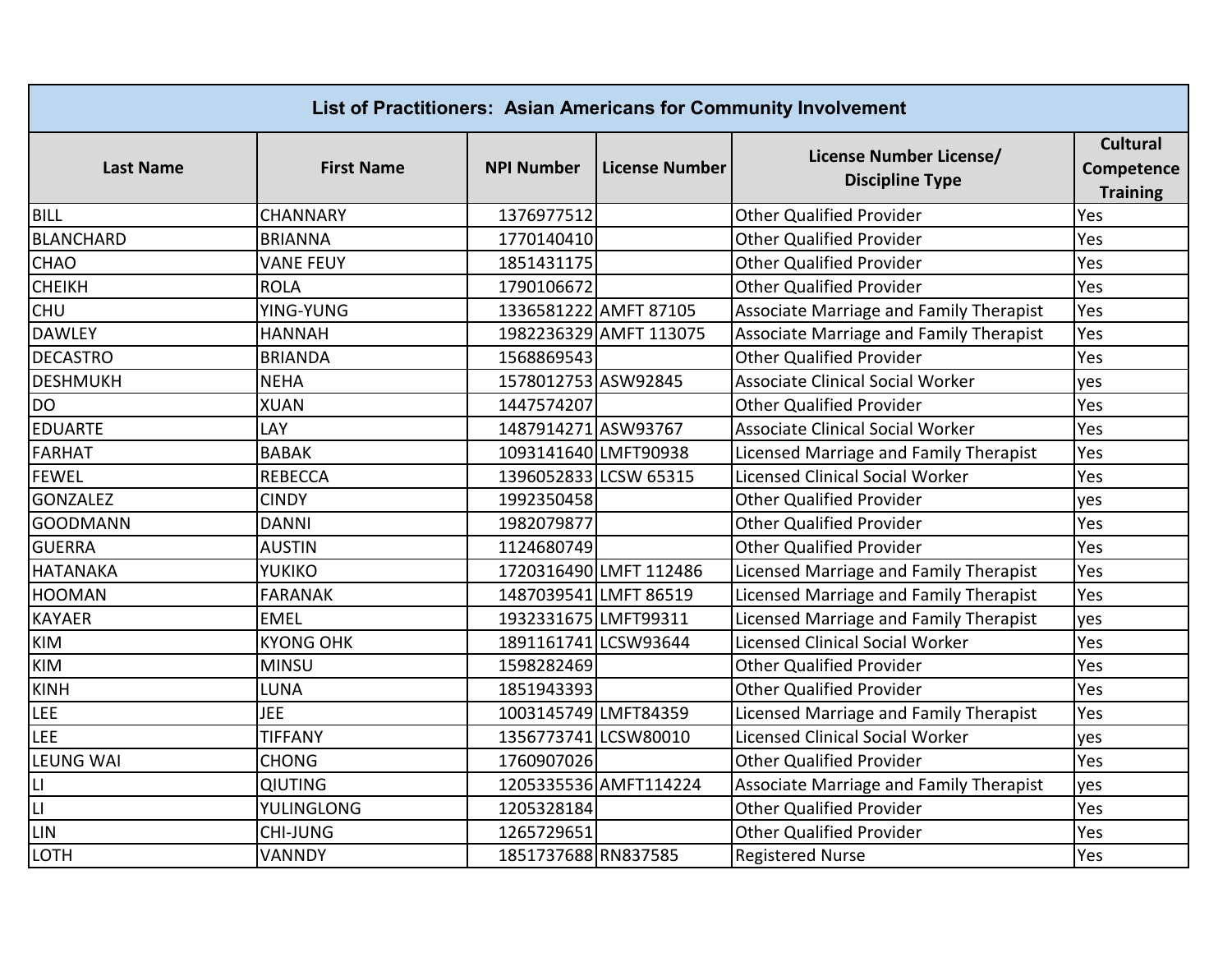| List of Practitioners: Asian Americans for Community Involvement |                   |                      |                        |                                                   |                                                  |
|------------------------------------------------------------------|-------------------|----------------------|------------------------|---------------------------------------------------|--------------------------------------------------|
| <b>Last Name</b>                                                 | <b>First Name</b> | <b>NPI Number</b>    | <b>License Number</b>  | License Number License/<br><b>Discipline Type</b> | <b>Cultural</b><br>Competence<br><b>Training</b> |
| <b>MENDOZA</b>                                                   | <b>ALEXANDRA</b>  | 1205372828           |                        | <b>Other Qualified Provider</b>                   | Yes                                              |
| <b>MONTALBANO</b>                                                | <b>ANA LEASA</b>  | 1841770575           |                        | <b>Other Qualified Provider</b>                   | Yes                                              |
| <b>NGUYEN</b>                                                    | <b>ANNIE</b>      |                      | 1902192024 LCSW 22887  | <b>Licensed Clinical Social Worker</b>            | Yes                                              |
| <b>NGUYEN</b>                                                    | <b>CHRISTINA</b>  | 1003350398 LMFT88715 |                        | Licensed Marriage and Family Therapist            | yes                                              |
| <b>NGUYEN</b>                                                    | <b>ELISE</b>      | 1396869574           |                        | <b>Other Qualified Provider</b>                   | Yes                                              |
| <b>NGUYEN</b>                                                    | <b>TRACY</b>      | 1073911954           |                        | <b>Other Qualified Provider</b>                   | Yes                                              |
| <b>NOUN</b>                                                      | <b>SAMRETH</b>    | 1518007160           |                        | <b>Other Qualified Provider</b>                   | yes                                              |
| ON                                                               | LONG              | 1053627117           |                        | <b>Other Qualified Provider</b>                   | Yes                                              |
| <b>ORDIKANI</b>                                                  | <b>ZAHRA</b>      | 1871979666           |                        | <b>Other Qualified Provider</b>                   | Yes                                              |
| <b>PELE</b>                                                      | <b>REBECCA</b>    |                      | 1114564796 AMFT117520  | Associate Marriage and Family Therapist           | Yes                                              |
| PEREZ                                                            | <b>JEANETTE</b>   | 1821642208           |                        | <b>Other Qualified Provider</b>                   | yes                                              |
| <b>PERONI</b>                                                    | <b>AGUSTINA</b>   |                      | 1619519105 AMFT 117996 | Associate Marriage and Family Therapist           | Yes                                              |
| <b>PHAM</b>                                                      | <b>NANCY</b>      |                      | 1477046225 RN95117173  | <b>Registered Nurse</b>                           | Yes                                              |
| <b>REHMAN</b>                                                    | <b>MAHNOOR</b>    | 1114567146 LPCC5288  |                        | Licensed Professional Clinical Counselor          | Yes                                              |
| <b>REICHERTER</b>                                                | <b>DARYN</b>      | 1063569721 A80353    |                        | Licensed Psychiatrist                             | Yes                                              |
| <b>RICHARSON</b>                                                 | <b>MANDY</b>      | 1083113484           |                        | <b>Other Qualified Provider</b>                   | Yes                                              |
| <b>RILEY</b>                                                     | <b>DION</b>       | 1417332727           |                        | <b>Other Qualified Provider</b>                   | Yes                                              |
| <b>RUPE</b>                                                      | <b>SALLIE</b>     | 1033530886 LMFT85345 |                        | Licensed Marriage and Family Therapist            | Yes                                              |
| SANGCO                                                           | <b>APRIL</b>      | 1407390313 RN850042  |                        | <b>Registered Nurse</b>                           | Yes                                              |
| <b>SHAW</b>                                                      | <b>SALMA</b>      | 1891327102           |                        | <b>Other Qualified Provider</b>                   | Yes                                              |
| SIDDIQUI                                                         | <b>NAIMA</b>      | 1811193477 A95650    |                        | Licensed Psychiatrist                             | Yes                                              |
| <b>STEINHARDT</b>                                                | <b>RUTH</b>       | 1972001790 PSY29231  |                        | Licensed Psychologist                             | Yes                                              |
| <b>TARDILLO</b>                                                  | <b>DORIBETH</b>   | 1720330681           |                        | <b>Other Qualified Provider</b>                   | Yes                                              |
| <b>TRAN</b>                                                      | ANDREW            | 1689732687 C150320   |                        | Licensed Psychiatrist                             | Yes                                              |
| <b>TRAN</b>                                                      | <b>VICTOR</b>     | 1053976159           |                        | <b>Other Qualified Provider</b>                   | Yes                                              |
| <b>TRONGE</b>                                                    | <b>CHRISTINE</b>  | 1588955207 LCSW27832 |                        | <b>Licensed Clinical Social Worker</b>            | Yes                                              |
| <b>TSENG</b>                                                     | <b>MU-TIEN</b>    |                      | 1598307084 AMFT 117938 | <b>Associate Marriage and Family Therapist</b>    | Yes                                              |
| <b>WANG</b>                                                      | <b>YIFAN</b>      |                      | 1104228592 AMFT 88934  | <b>Associate Marriage and Family Therapist</b>    | Yes                                              |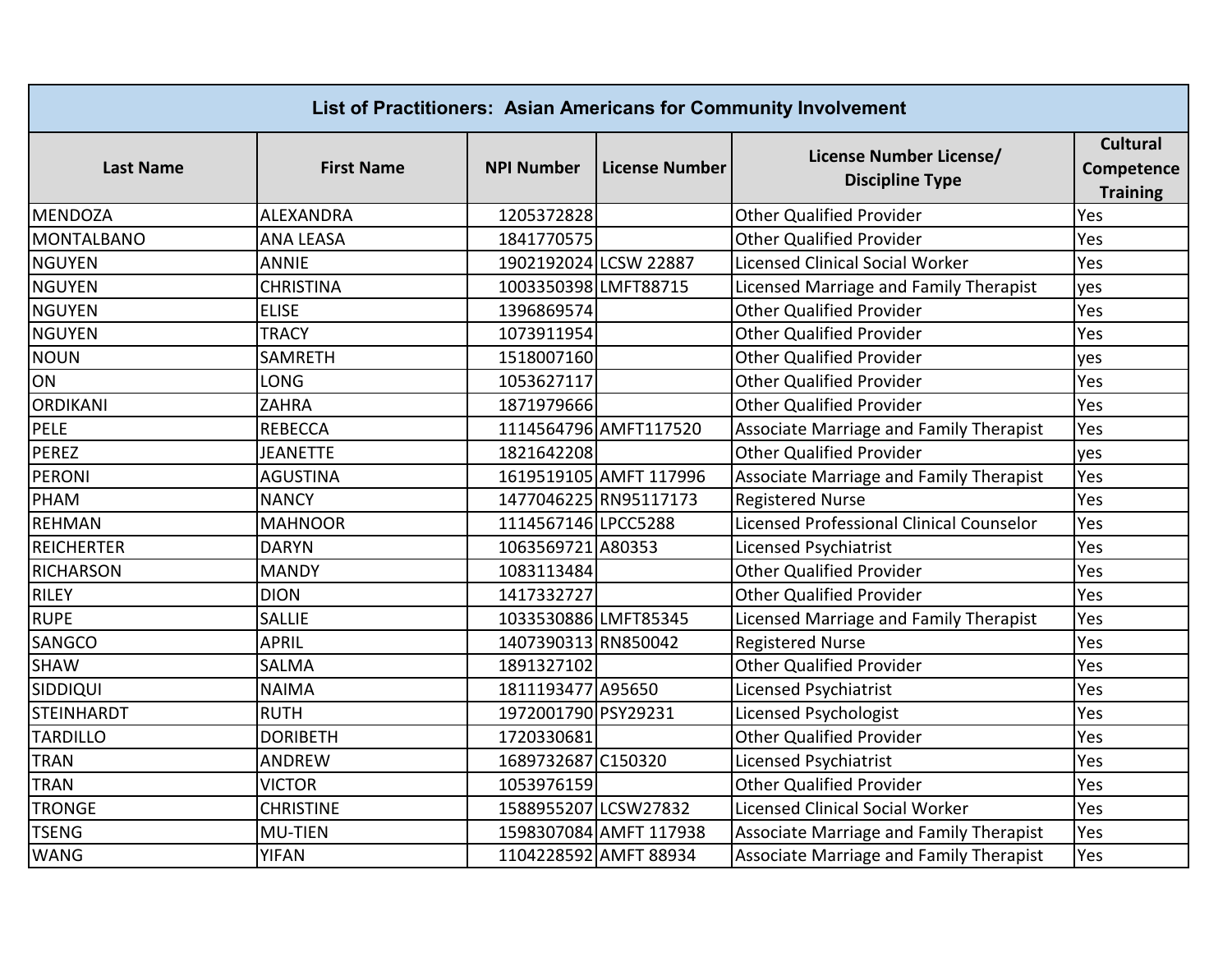| List of Practitioners: Asian Americans for Community Involvement |                   |                      |                |                                                   |                                                  |
|------------------------------------------------------------------|-------------------|----------------------|----------------|---------------------------------------------------|--------------------------------------------------|
| <b>Last Name</b>                                                 | <b>First Name</b> | <b>NPI Number</b>    | License Number | License Number License/<br><b>Discipline Type</b> | <b>Cultural</b><br>Competence<br><b>Training</b> |
| <b>WEBER</b>                                                     | JAN               | 1780765255 A83860    |                | Licensed Psychiatrist                             | <b>Yes</b>                                       |
| <b>WEI</b>                                                       | <b>HUI</b>        | 1619415098 ASW84294  |                | Associate Clinical Social Worker                  | <b>Yes</b>                                       |
| <b>WRIGHT</b>                                                    | <b>NATASHA</b>    | 1821407677 ASW68903  |                | Associate Clinical Social Worker                  | <b>Yes</b>                                       |
| XU                                                               | YANG              | 1093006983           |                | 130870 Licensed Psychiatrist                      | <b>Yes</b>                                       |
| <b>ZEPEDA</b>                                                    | <b>RACHEL</b>     | 1275077562 LMFT40304 |                | Licensed Marriage and Family Therapist            | Yes                                              |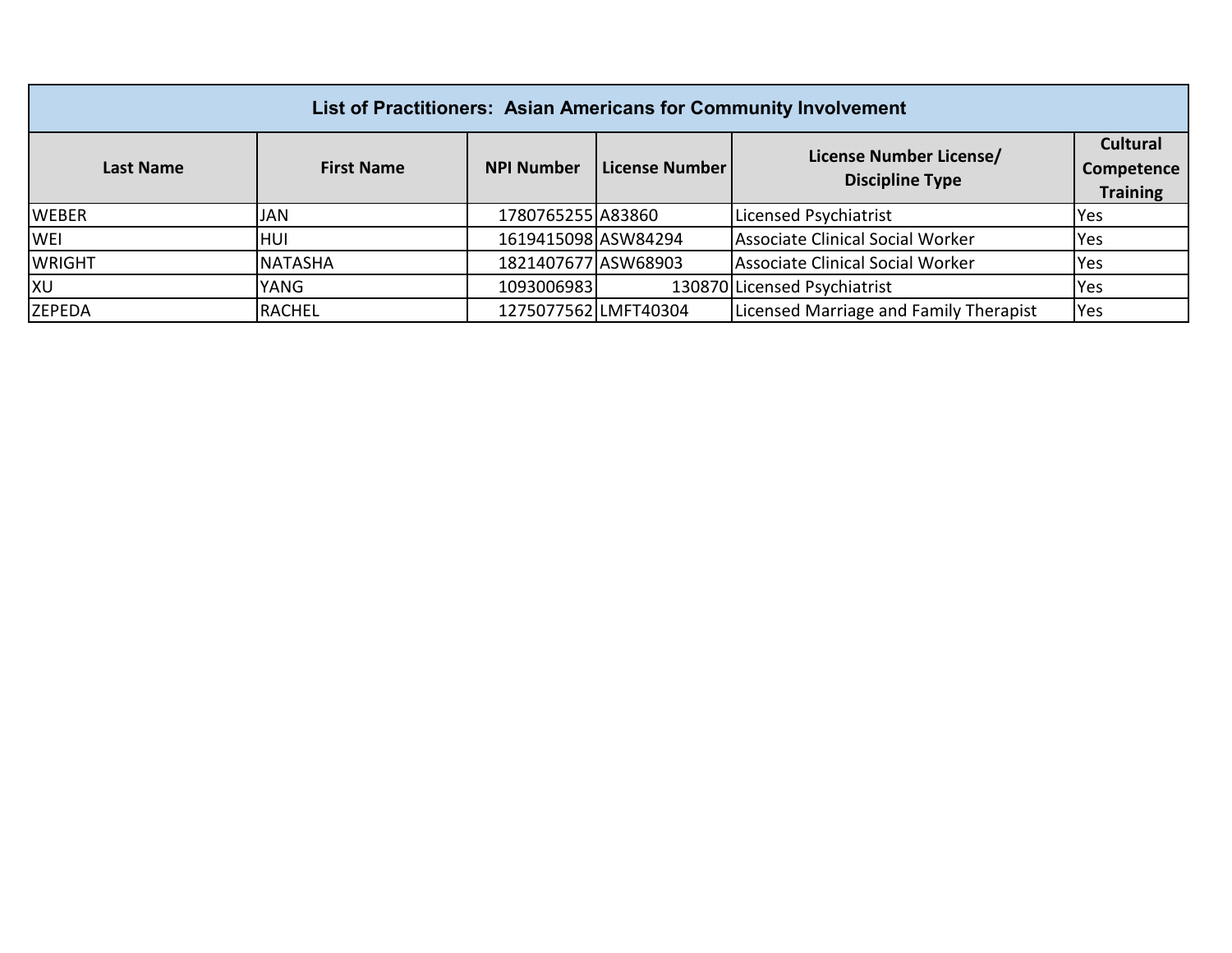| <b>Provider Name and Group Affiliations</b>                                                                                              | <b>HealthRight 360 (formerly Asian American Recovery Services)</b> |
|------------------------------------------------------------------------------------------------------------------------------------------|--------------------------------------------------------------------|
| <b>Category of Services Available</b>                                                                                                    | <b>Mental Health Services</b>                                      |
| <b>Address</b>                                                                                                                           | 1340 Tully Road, Suite 301, San Jose, CA 95122                     |
| Phone #                                                                                                                                  | 408-271-3900                                                       |
| <b>Website URL</b>                                                                                                                       | https://www.healthright360.org                                     |
| <b>Provider Characteristics</b>                                                                                                          | F&C Outpatient & Integrated Co-Occurring Outpatient Services       |
| <b>Population Served</b>                                                                                                                 | Children & Adolescents (6-21yo)                                    |
| <b>Provider Accepts New Beneficiaries</b>                                                                                                | <b>YES</b>                                                         |
| The cultural and linguistic capabilities of                                                                                              | Spanish, Japanese, Sourashtra, Hindi, Tamil, Korean, Chinese.      |
| network providers                                                                                                                        |                                                                    |
| <b>Specialties</b>                                                                                                                       | Trauma-informed care                                               |
| <b>Provider completed Cultural Competency</b><br>Training?                                                                               | <b>YES</b>                                                         |
| Provider's office/facility have accommodations<br>for people with physical disabilities<br>(includes offices, exam rooms, and equipment) | <b>YES</b>                                                         |

| List of Practitioners: HealthRight 360 (formerly Asian American Recovery Services) |                    |                      |                       |                                                   |                                                  |
|------------------------------------------------------------------------------------|--------------------|----------------------|-----------------------|---------------------------------------------------|--------------------------------------------------|
| Last Name                                                                          | <b>First Name</b>  | <b>NPI Number</b>    | l License Number l    | License Number License/<br><b>Discipline Type</b> | <b>Cultural</b><br>Competence<br><b>Training</b> |
| <b>CAMPOS</b>                                                                      | <b>ROBERTO</b>     | 1184907685 LCSW85618 |                       | Licensed Clinical Social Worker                   | Yes                                              |
| <b>CHANG</b>                                                                       | <b>SHAOCHEN</b>    | 1306397393 APCC 3569 |                       | Associate Professional Clinical Counselor         | Yes                                              |
| <b>CRUZ</b>                                                                        | <b>CHERYL</b>      |                      | 1124210315 LCSW 87138 | Licensed Clinical Social Worker                   | Yes                                              |
| <b>GOMEZ</b>                                                                       | <b>OLIVIA</b>      | 1972099877 ASW83929  |                       | Associate Clinical Social Worker                  | Yes                                              |
| <b>GONZALES</b>                                                                    | <b>CHRISTOPHER</b> | 1306194196 ASW 64054 |                       | Associate Clinical Social Worker                  | Yes                                              |
| <b>HUERTA</b>                                                                      | <b>SARINA</b>      | 1255782041           |                       | <b>Other Qualified Provider</b>                   | <b>Yes</b>                                       |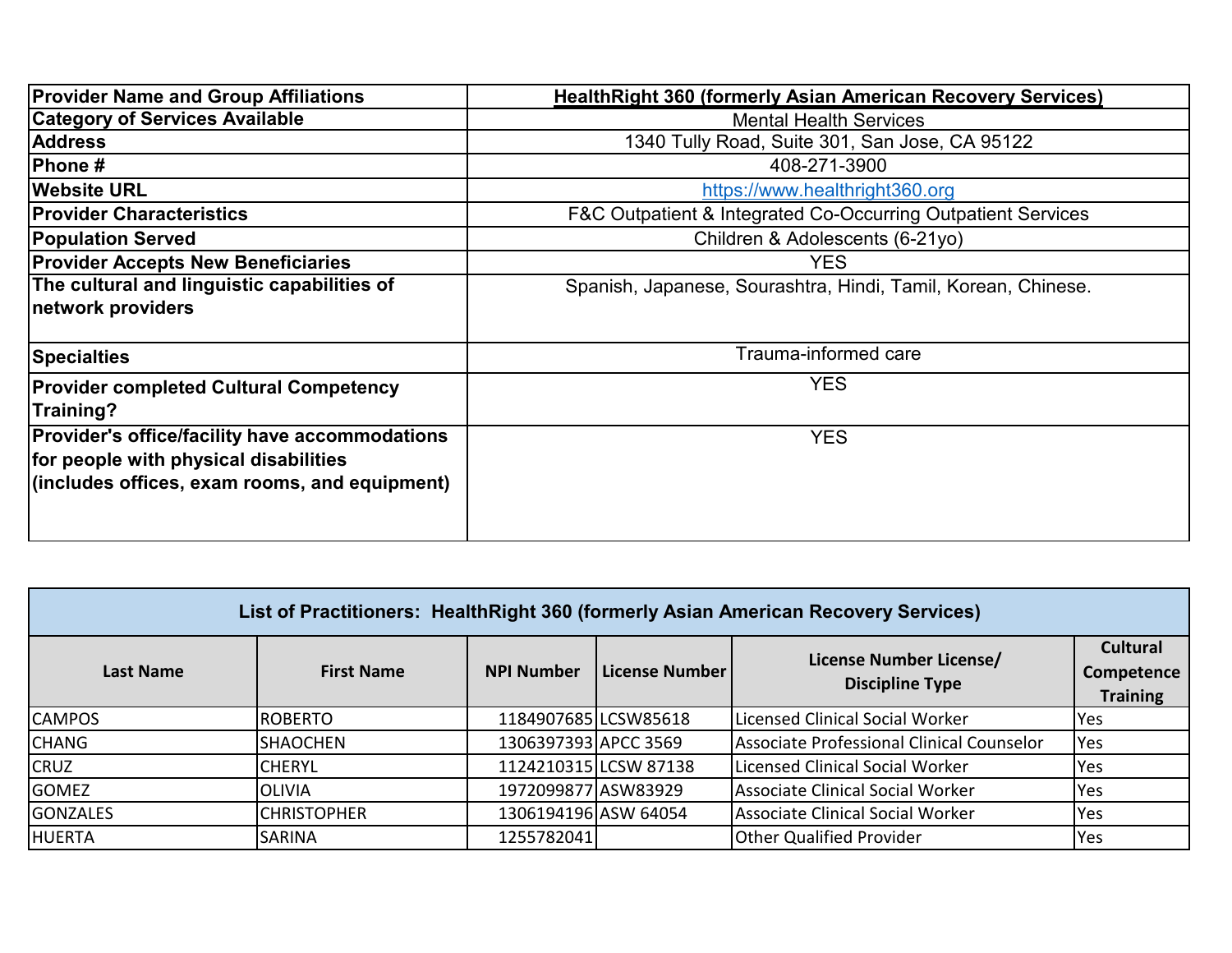| List of Practitioners: HealthRight 360 (formerly Asian American Recovery Services) |                   |                      |                       |                                                   |                                                  |
|------------------------------------------------------------------------------------|-------------------|----------------------|-----------------------|---------------------------------------------------|--------------------------------------------------|
| <b>Last Name</b>                                                                   | <b>First Name</b> | <b>NPI Number</b>    | <b>License Number</b> | License Number License/<br><b>Discipline Type</b> | <b>Cultural</b><br>Competence<br><b>Training</b> |
| <b>KIM</b>                                                                         | <b>KATHERINE</b>  | 1235649021 ASW91683  |                       | <b>Associate Clinical Social Worker</b>           | Yes                                              |
| LEUNG                                                                              | <b>BRYAN</b>      | 1902371008 ASW91042  |                       | <b>Associate Clinical Social Worker</b>           | Yes                                              |
| LIN                                                                                | <b>XUEQIN</b>     | 1689173148 APCC 4935 |                       | Associate Professional Clinical Counselor         | Yes                                              |
| LIU                                                                                | <b>SHIRLEY</b>    | 1902077035 A95004    |                       | Licensed Psychiatrist                             | No                                               |
| <b>MARTINEZ</b>                                                                    | <b>EVA</b>        | 1720629496           |                       | <b>Other Qualified Provider</b>                   | Yes                                              |
| <b>MAY</b>                                                                         | LORRAINE          | 1437584521 ASW 71215 |                       | Associate Clinical Social Worker                  | Yes                                              |
| <b>NGUYEN</b>                                                                      | <b>TAO</b>        | 1861587446 A45407    |                       | Licensed Psychiatrist                             | <b>No</b>                                        |
| <b>NGUYEN</b>                                                                      | <b>THANH</b>      | 1205341559 APCC4240  |                       | Associate Professional Clinical Counselor         | Yes                                              |
| <b>QUACH</b>                                                                       | <b>MICHAEL</b>    | 1255542577 A86371    |                       | Licensed Psychiatrist                             | <b>No</b>                                        |
| SARELLANO-MORENO                                                                   | <b>JACQUELINE</b> | 1639688682 ASW 84523 |                       | Associate Clinical Social Worker                  | Yes                                              |
| <b>TAI</b>                                                                         | <b>SYDNEY</b>     | 1104338805           |                       | Mental Health Program Specialist                  | No                                               |
| <b>TSOU</b>                                                                        | YAO-SZU           | 1942532601 LMFT86019 |                       | Licensed Marriage and Family Therapist            | Yes                                              |
| <b>YEH</b>                                                                         | <b>JUI-CHIN</b>   | 1225530363 APCC 4817 |                       | Associate Professional Clinical Counselor         | Yes                                              |
| YU                                                                                 | JIE               | 1508318890 LCSW92152 |                       | Licensed Clinical Social Worker                   | Yes                                              |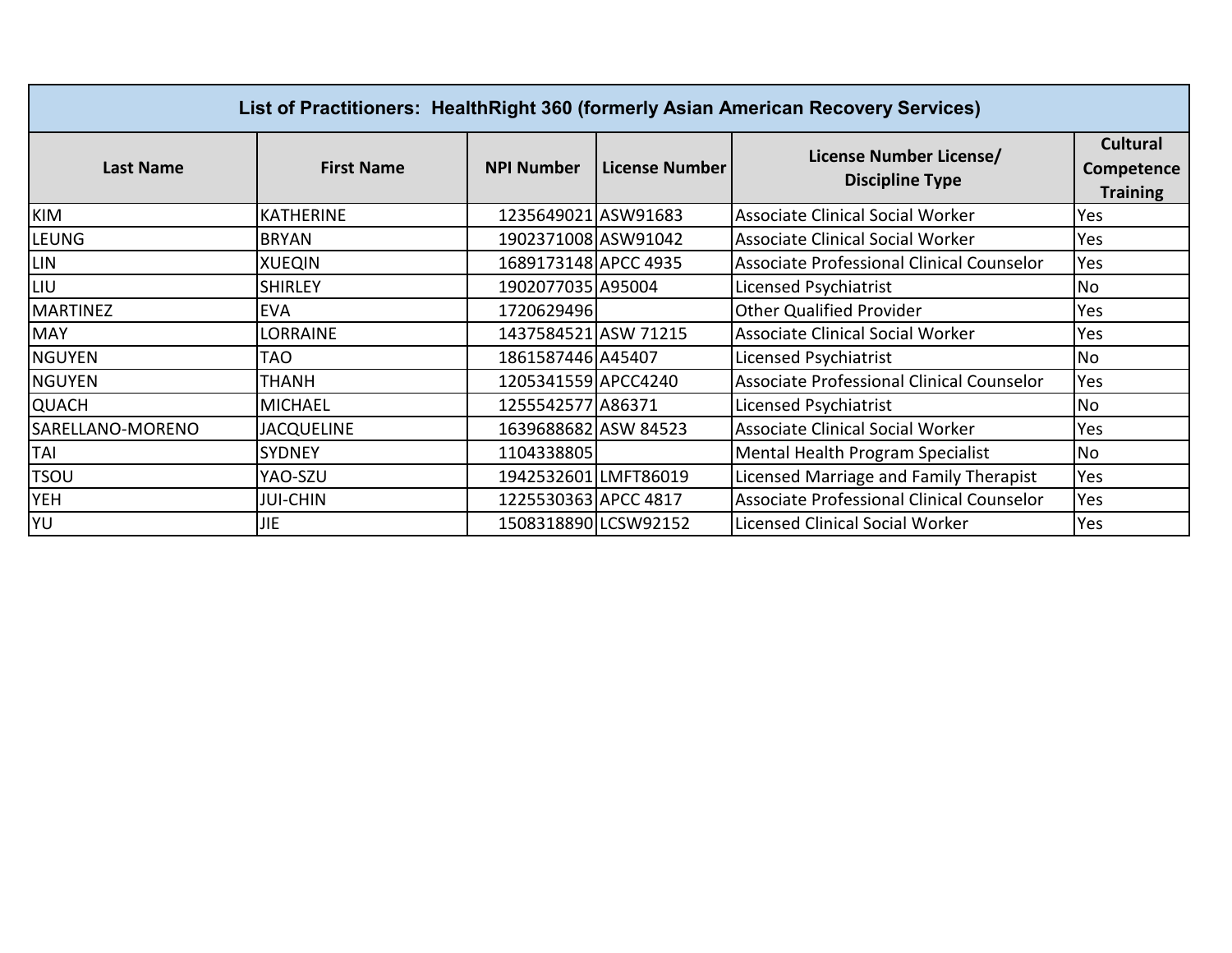| <b>Provider Name and Group Affiliations</b>                                                                                              | <b>Abode Services</b>                                                     |
|------------------------------------------------------------------------------------------------------------------------------------------|---------------------------------------------------------------------------|
| <b>Category of Services Available</b>                                                                                                    | Specialty Mental Health Services; Mental Health Services                  |
| <b>Address</b>                                                                                                                           | 40849 Fremont Blvd., Fremont, CA 94538                                    |
| Phone #                                                                                                                                  | 510-657-7409                                                              |
| <b>Website URL</b>                                                                                                                       | http://www.abodeservices.org/                                             |
| <b>Provider Characteristics</b>                                                                                                          | Intensive Case Management Services; Chronically Homeless Veterans Program |
| <b>Population Served</b>                                                                                                                 | Chronically Homeless Veterans who are not eligible for HUD-VASH           |
| <b>Provider Accepts New Beneficiaries</b>                                                                                                | <b>YES</b>                                                                |
| The cultural and linguistic capabilities of<br>network providers                                                                         | Spanish, Polish                                                           |
| <b>Specialties</b>                                                                                                                       | Housing Support Services, Trauma-informed care                            |
| <b>Provider completed Cultural Competency</b><br>Training?                                                                               | NO. The agency provides their own cultural competency training.           |
| Provider's office/facility have accommodations<br>for people with physical disabilities<br>(includes offices, exam rooms, and equipment) | <b>YES</b>                                                                |

| <b>List of Practitioners: Abode Services</b> |                   |                      |                |                                                   |                                                  |  |
|----------------------------------------------|-------------------|----------------------|----------------|---------------------------------------------------|--------------------------------------------------|--|
| <b>Last Name</b>                             | <b>First Name</b> | <b>NPI Number</b>    | License Number | License Number License/<br><b>Discipline Type</b> | <b>Cultural</b><br>Competence<br><b>Training</b> |  |
| <b>BAKER</b>                                 | <b>PATRICIA</b>   | 1356535835 AMFT87842 |                | Associate Marriage and Family Therapist           | Yes                                              |  |
| <b>BANDI</b>                                 | <b>PRIYANKA</b>   | 1225531767           |                | <b>Other Qualified Provider</b>                   | Yes                                              |  |
| <b>BLUE</b>                                  | <b>ROZILAND</b>   | 1871154328           |                | <b>Other Qualified Provider</b>                   | Yes                                              |  |
| <b>CHIU</b>                                  | SHE-TEEN          | 1871613349 20A7221   |                | Licensed Psychiatrist                             | Yes                                              |  |
| <b>CUMMINS</b>                               | <b>KATHERINE</b>  | 1164996443           |                | <b>Other Qualified Provider</b>                   | Yes                                              |  |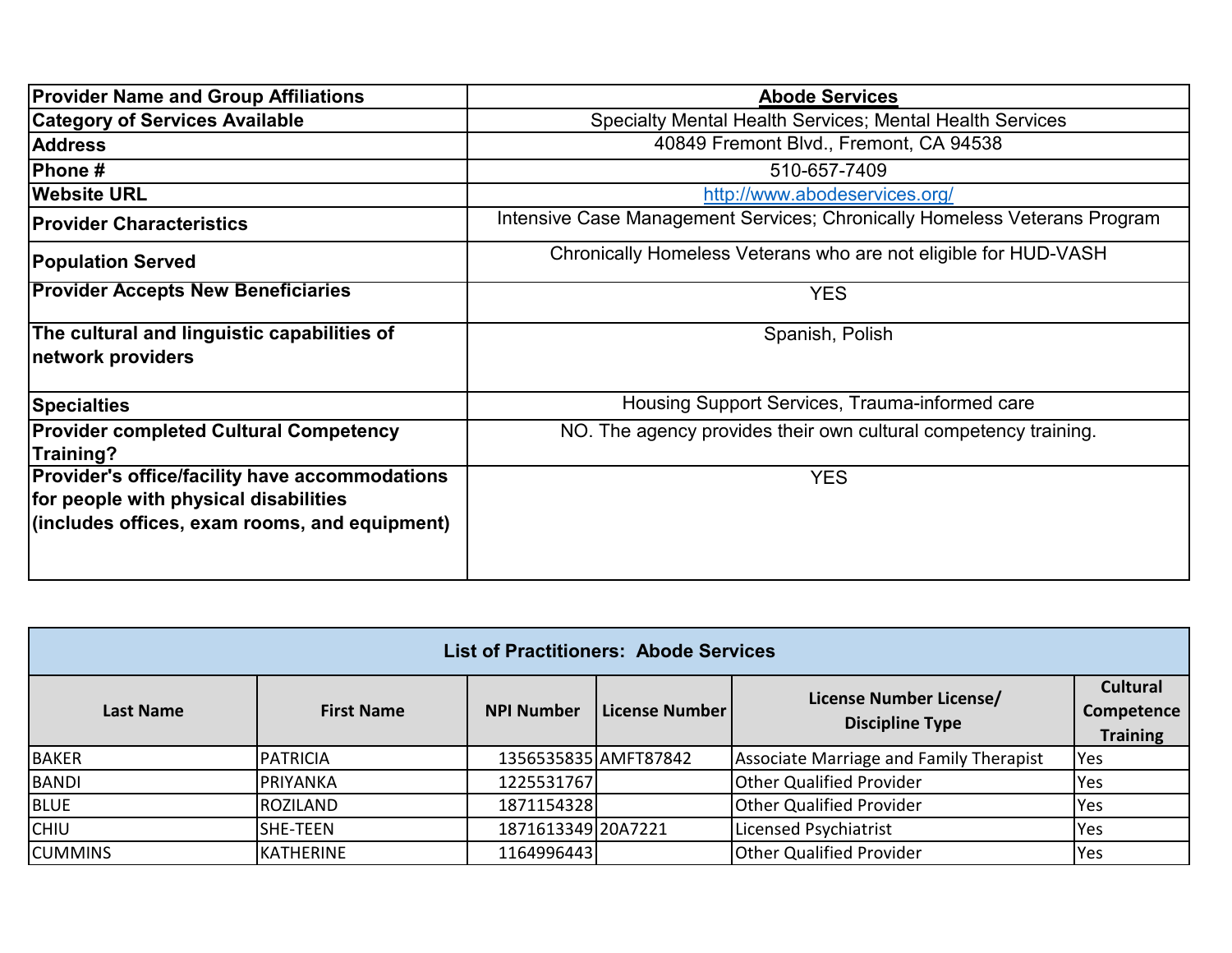| <b>List of Practitioners: Abode Services</b> |                   |                      |                  |                                                   |                                                  |
|----------------------------------------------|-------------------|----------------------|------------------|---------------------------------------------------|--------------------------------------------------|
| <b>Last Name</b>                             | <b>First Name</b> | <b>NPI Number</b>    | l License Number | License Number License/<br><b>Discipline Type</b> | <b>Cultural</b><br>Competence<br><b>Training</b> |
| <b>DANG</b>                                  | <b>SYLVIA</b>     | 1760986434           |                  | <b>Other Qualified Provider</b>                   | Yes                                              |
| <b>FILLPOT</b>                               | <b>LILLIAN</b>    | 1598826794           |                  | <b>Other Qualified Provider</b>                   | Yes                                              |
| <b>MCNAB</b>                                 | <b>ERINN</b>      | 1235627514 ASW89216  |                  | <b>Associate Clinical Social Worker</b>           | Yes                                              |
| <b>MEJIA</b>                                 | KIMBERLEY         | 1134618861           |                  | <b>Other Qualified Provider</b>                   | Yes                                              |
| <b>RUBIO</b>                                 | <b>KARINA</b>     | 1952845059 ASW81743  |                  | <b>Associate Clinical Social Worker</b>           | Yes                                              |
| <b>SLATER</b>                                | <b>MEGAN</b>      | 1346765260 APCC5541  |                  | Associate Professional Clinical Counselor         | Yes                                              |
| <b>SPRUAGE</b>                               | <b>KAREN</b>      | 1962543611 LCSW27802 |                  | Licensed Clinical Social Worker                   | Yes                                              |
| <b>TEJEDA</b>                                | <b>YADIRA</b>     | 1407413834           |                  | <b>Other Qualified Provider</b>                   | Yes                                              |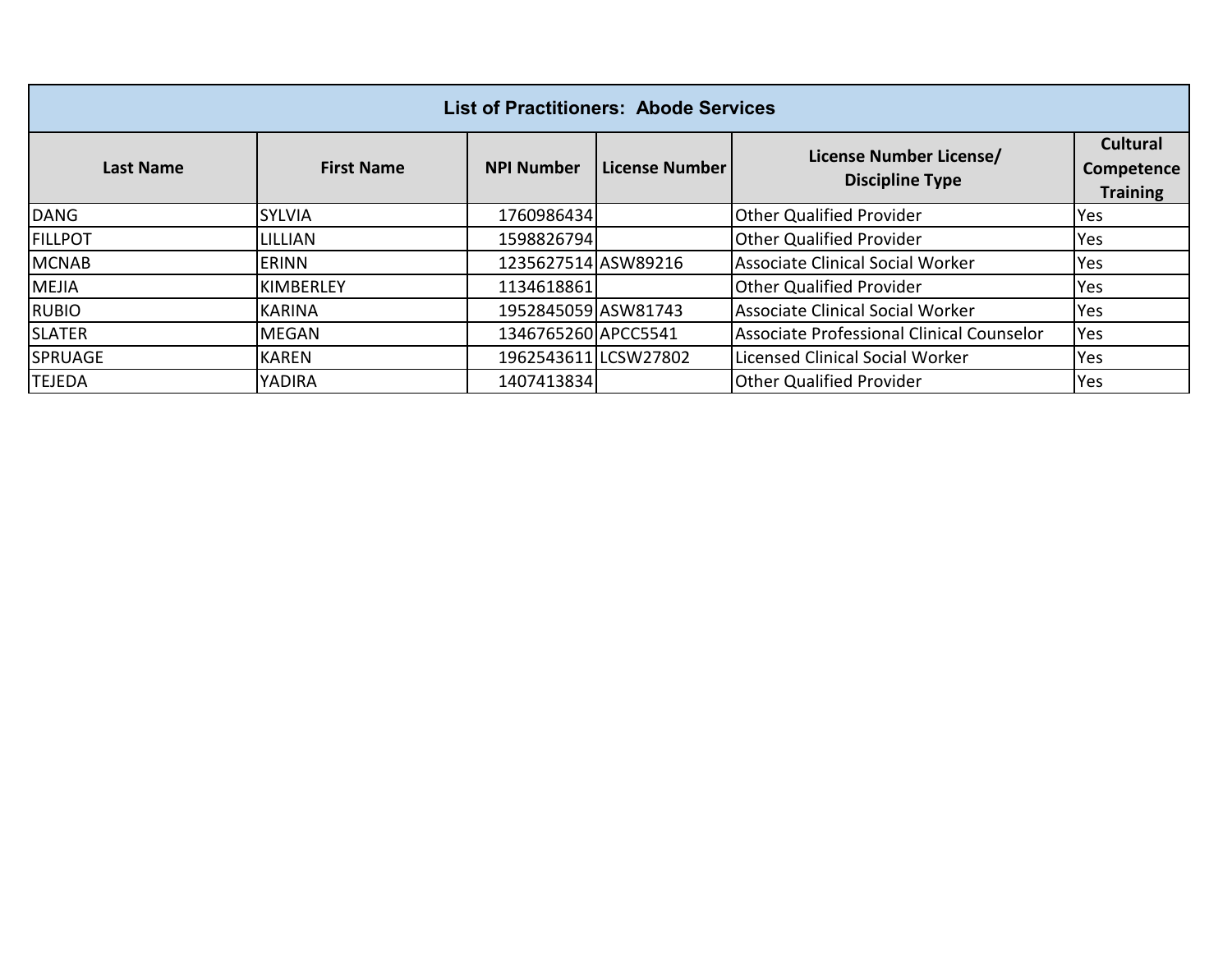| <b>Provider Name and Group Affiliations</b>                                                                                              | <b>Alum Rock Counseling Center</b>                                                                                                                   |
|------------------------------------------------------------------------------------------------------------------------------------------|------------------------------------------------------------------------------------------------------------------------------------------------------|
| <b>Category of Services Available</b>                                                                                                    | Specialty Mental Health Services; Mental Health Services                                                                                             |
| <b>Address</b>                                                                                                                           | 777 N. First Street, Suite 444, San Jose, CA 95112; 1245 E. Santa Clara, San Jose,<br>CA 95116                                                       |
| <b>Phone</b> #                                                                                                                           | 408-240-0070                                                                                                                                         |
| <b>Website URL</b>                                                                                                                       | www.alumrockcc.org                                                                                                                                   |
| <b>Provider Characteristics</b>                                                                                                          | Mental Health Services for Family and Children; Outpatient Mental Health Services;<br>Status Offender Services; FIRST 5 KidConnections Network (KCN) |
| <b>Population Served</b>                                                                                                                 | Children, Adolescents                                                                                                                                |
| <b>Provider Accepts New Beneficiaries</b>                                                                                                | <b>YES</b>                                                                                                                                           |
| The cultural and linguistic capabilities of<br>network providers                                                                         | Spanish, Japanese, Korean                                                                                                                            |
| <b>Specialties</b>                                                                                                                       | First 5 assessment and treatment, Trauma-informed care                                                                                               |
| <b>Provider completed Cultural Competency</b><br>Training?                                                                               | <b>YES</b>                                                                                                                                           |
| Provider's office/facility have accommodations<br>for people with physical disabilities<br>(includes offices, exam rooms, and equipment) | <b>YES</b>                                                                                                                                           |

| <b>List of Practitioners: Alum Rock Counseling Center</b> |                   |                   |                       |                                                   |                                                  |
|-----------------------------------------------------------|-------------------|-------------------|-----------------------|---------------------------------------------------|--------------------------------------------------|
| Last Name                                                 | <b>First Name</b> | <b>NPI Number</b> | License Number        | License Number License/<br><b>Discipline Type</b> | <b>Cultural</b><br>Competence<br><b>Training</b> |
| <b>ALFARO GARCIA</b>                                      | JORGE             |                   | 1912310376 AMFT108856 | Associate Marriage and Family Therapist           | <b>P</b> Yes                                     |
| <b>BERTHOUD</b>                                           | <b>DORIAN</b>     |                   | 1497234041 AMFT108686 | Associate Marriage and Family Therapist           | <b>Yes</b>                                       |
| <b>BUI DU</b>                                             | TRINH             | 1164088746        |                       | <b>Other Qualified Provider</b>                   | <b>Yes</b>                                       |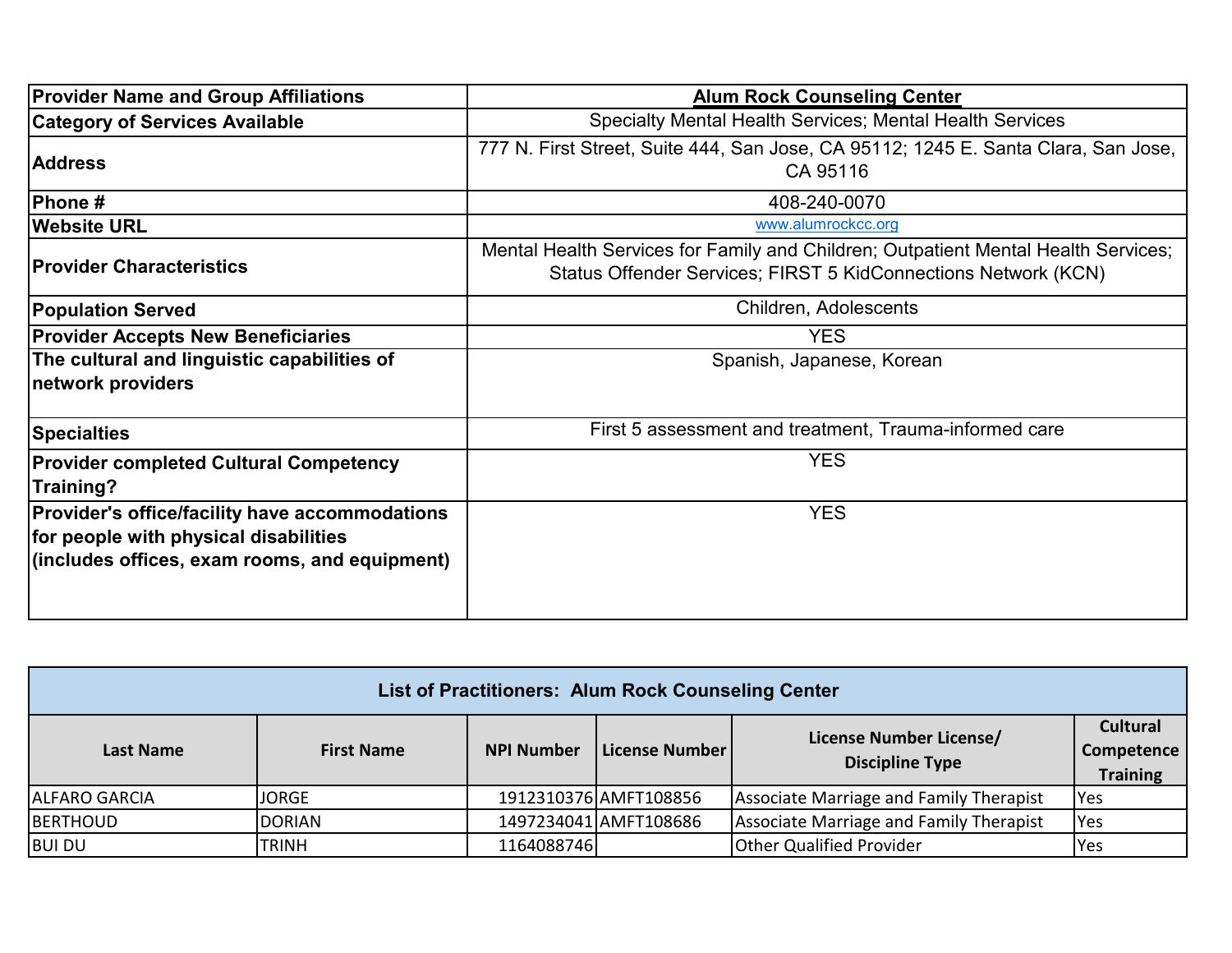| <b>List of Practitioners: Alum Rock Counseling Center</b> |                   |                      |                        |                                                   |                                                  |
|-----------------------------------------------------------|-------------------|----------------------|------------------------|---------------------------------------------------|--------------------------------------------------|
| <b>Last Name</b>                                          | <b>First Name</b> | <b>NPI Number</b>    | <b>License Number</b>  | License Number License/<br><b>Discipline Type</b> | <b>Cultural</b><br>Competence<br><b>Training</b> |
| <b>CORONADO</b>                                           | <b>YVETTE</b>     |                      | 1285983791 LCSW 77651  | <b>Licensed Clinical Social Worker</b>            | Yes                                              |
| DE LOPEZ                                                  | <b>VIRGINIA</b>   | 1952714024 ASW63677  |                        | <b>Associate Clinical Social Worker</b>           | Yes                                              |
| <b>DELGADO</b>                                            | <b>CRISTINA</b>   | 1811441199           |                        | <b>Other Qualified Provider</b>                   | Yes                                              |
| <b>FARHOOMAND</b>                                         | SHABNAM           | 1386206613 APCC6918  |                        | Associate Professional Clinical Counselor         | Yes                                              |
| <b>FERRER</b>                                             | <b>CELIA</b>      | 1306149257 LPCC 7226 |                        | Licensed Professional Clinical Counselor          | Yes                                              |
| <b>GOMEZ PEREZ</b>                                        | <b>MELISSA</b>    |                      | 1295389195 AMFT 115258 | <b>Associate Marriage and Family Therapist</b>    | Yes                                              |
| <b>GONZALEZ</b>                                           | <b>VICTORIA</b>   |                      | 1467975987 AMFT 112058 | Associate Marriage and Family Therapist           | Yes                                              |
| <b>HENDRICKS</b>                                          | <b>KATHRYN</b>    |                      | 1700369659 AMFT 108414 | Associate Marriage and Family Therapist           | Yes                                              |
| <b>HENRIQUEZ</b>                                          | <b>KEVIN</b>      | 1720403454 AMFT86633 |                        | Associate Marriage and Family Therapist           | Yes                                              |
| <b>HERNANDEZ</b>                                          | <b>GRACE</b>      |                      | 1730487661 AMFT 79802  | Associate Marriage and Family Therapist           | Yes                                              |
| <b>HERNANDEZ</b>                                          | <b>MELISSA</b>    | 1881180370           |                        | <b>Other Qualified Provider</b>                   | Yes                                              |
| <b>HERNANDEZ CRUZ</b>                                     | <b>JOVANNY</b>    |                      | 1932691599 AMFT 116317 | Associate Marriage and Family Therapist           | Yes                                              |
| HERNANDEZ MUNOZ                                           | <b>MARCO</b>      |                      | 1982929915 LMFT114132  | Licensed Marriage and Family Therapist            | Yes                                              |
| <b>KHAN</b>                                               | <b>SHAHLA</b>     | 1396127080 AMFT95185 |                        | Associate Marriage and Family Therapist           | Yes                                              |
| <b>KIRIHARA</b>                                           | <b>MICHAEL</b>    | 1437474822 LMFT99699 |                        | Licensed Marriage and Family Therapist            | Yes                                              |
| LE                                                        | <b>JENNIFER</b>   | 1336267921 A97015    |                        | Licensed Psychiatrist                             | Yes                                              |
| LEYVA                                                     | <b>CYNTHIA</b>    | 1669805420           |                        | <b>Other Qualified Provider</b>                   | Yes                                              |
| <b>LOPEZ</b>                                              | <b>NADIA</b>      | 1073021440           |                        | <b>Other Qualified Provider</b>                   | Yes                                              |
| <b>MACIAS</b>                                             | <b>ZIRLEY</b>     | 1245616887 ASW74030  |                        | <b>Associate Clinical Social Worker</b>           | Yes                                              |
| <b>MACIEL</b>                                             | <b>MARIA</b>      | 1376897173           |                        | Mental Health Program Specialist                  | Yes                                              |
| <b>MAIOLO</b>                                             | <b>KAITLIN</b>    | 1184283632           |                        | <b>Other Qualified Provider</b>                   | Yes                                              |
| <b>MARQUEZ</b>                                            | <b>CLAUDIA</b>    | 1548719115           |                        | <b>Other Qualified Provider</b>                   | Yes                                              |
| <b>MARTINEZ</b>                                           | <b>ALMA</b>       | 1437532546 AMFT94857 |                        | Associate Marriage and Family Therapist           | yes                                              |
| <b>MEZA GUZMAN</b>                                        | <b>JORGE</b>      |                      | 1982262127 AMFT 115773 | Associate Marriage and Family Therapist           | Yes                                              |
| MUNOZ ALCAZAR                                             | <b>DAISY</b>      |                      | 1255854808 AMFT109056  | Associate Marriage and Family Therapist           | Yes                                              |
| <b>NGUYEN</b>                                             | <b>DIANA</b>      | 1811401995           |                        | <b>Other Qualified Provider</b>                   | Yes                                              |
| <b>OCAMPO</b>                                             | <b>CHELSEA</b>    |                      | 1396272746 AMFT108406  | Associate Marriage and Family Therapist           | Yes                                              |
| <b>OREA DUARTE</b>                                        | <b>MONICA</b>     | 1669977625           |                        | <b>Other Qualified Provider</b>                   | Yes                                              |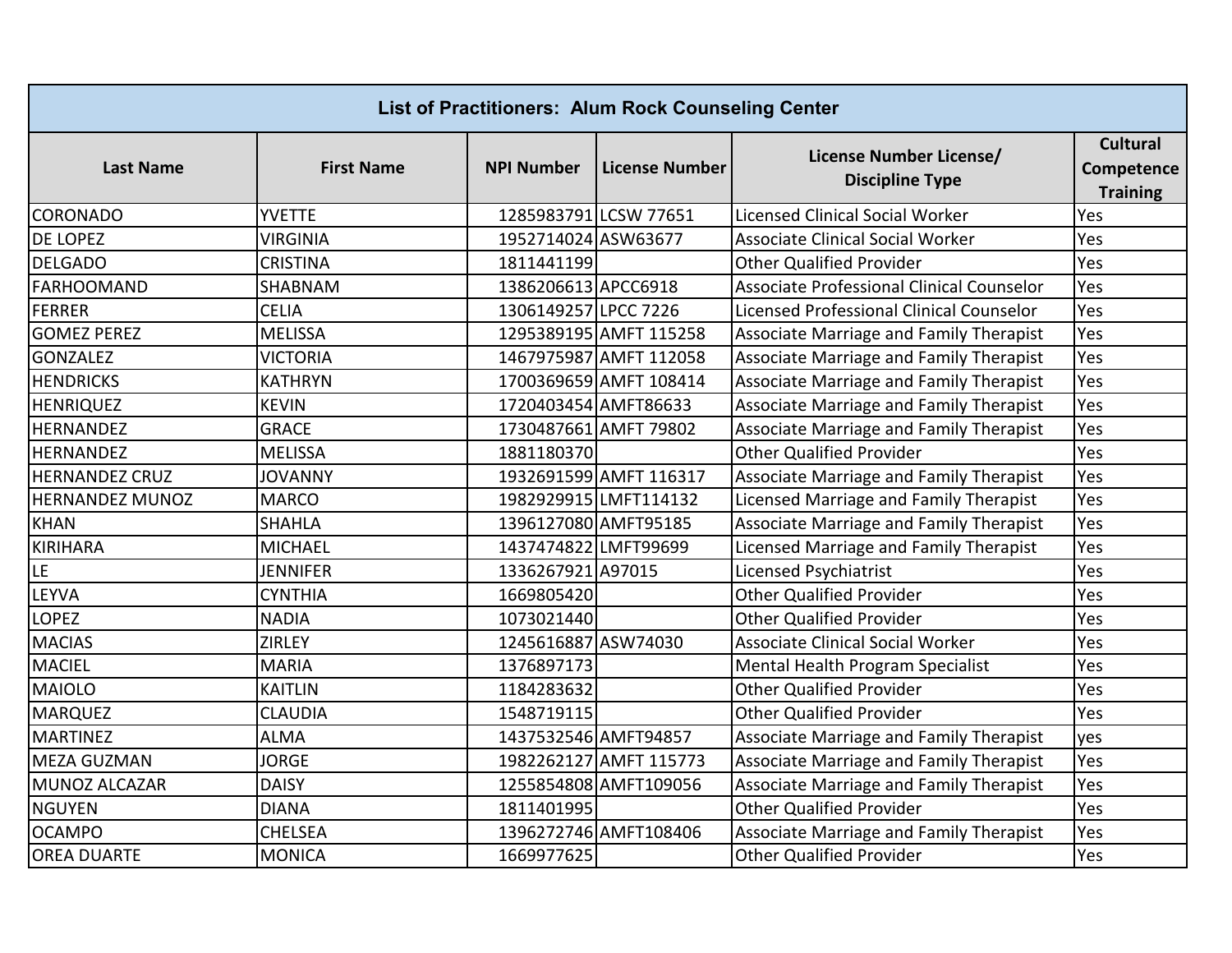| List of Practitioners: Alum Rock Counseling Center |                   |                      |                        |                                                   |                                                  |
|----------------------------------------------------|-------------------|----------------------|------------------------|---------------------------------------------------|--------------------------------------------------|
| <b>Last Name</b>                                   | <b>First Name</b> | <b>NPI Number</b>    | <b>License Number</b>  | License Number License/<br><b>Discipline Type</b> | <b>Cultural</b><br>Competence<br><b>Training</b> |
| OROZCO-VALENCIA                                    | <b>MARIA</b>      | 1073163382           |                        | <b>Other Qualified Provider</b>                   | Yes                                              |
| <b>ORTEGA</b>                                      | <b>MAYRA</b>      | 1578051793           |                        | <b>Other Qualified Provider</b>                   | Yes                                              |
| <b>ROJAS</b>                                       | <b>MARCELLA</b>   |                      | 1225434699 AMFT 91624  | Associate Marriage and Family Therapist           | Yes                                              |
| <b>SANTIAGO</b>                                    | <b>FELICIA</b>    |                      | 1063996106 AMFT 108683 | <b>Associate Marriage and Family Therapist</b>    | Yes                                              |
| <b>SKANDERUP</b>                                   | <b>BRIANNA</b>    |                      | 1093191595 AMFT107791  | Associate Marriage and Family Therapist           | Yes                                              |
| <b>SUAREZ</b>                                      | <b>JANNETTE</b>   | 1720470776           |                        | Mental Health Program Specialist                  | Yes                                              |
| <b>TOMPKINS</b>                                    | <b>CHRISTINA</b>  | 1578117222           |                        | <b>Other Qualified Provider</b>                   | Yes                                              |
| <b>TORRES</b>                                      | <b>MAYRA</b>      | 1457783771 ASW 63250 |                        | Associate Clinical Social Worker                  | Yes                                              |
| <b>VAN BEKKUM</b>                                  | <b>TESSA</b>      |                      | 1760890933 LCSW 81125  | Licensed Clinical Social Worker                   | Yes                                              |
| VEGA                                               | <b>DESSERAY</b>   |                      | 1477934651 AMFT 97986  | Associate Marriage and Family Therapist           | Yes                                              |
| <b>VEGA FLORES</b>                                 | <b>PAOLA</b>      | 1316290331           |                        | <b>Other Qualified Provider</b>                   | Yes                                              |
| <b>WILLIAMS</b>                                    | <b>JACOB</b>      |                      | 1912380940 AMFT94388   | Associate Marriage and Family Therapist           | Yes                                              |
| ZALDIVAR                                           | <b>KAREN</b>      |                      | 1659895902 AMFT108388  | Associate Marriage and Family Therapist           | Yes                                              |
| <b>ZAPIEN</b>                                      | <b>ELIZABETH</b>  |                      | 1982935755 LMFT 100080 | Licensed Marriage and Family Therapist            | Yes                                              |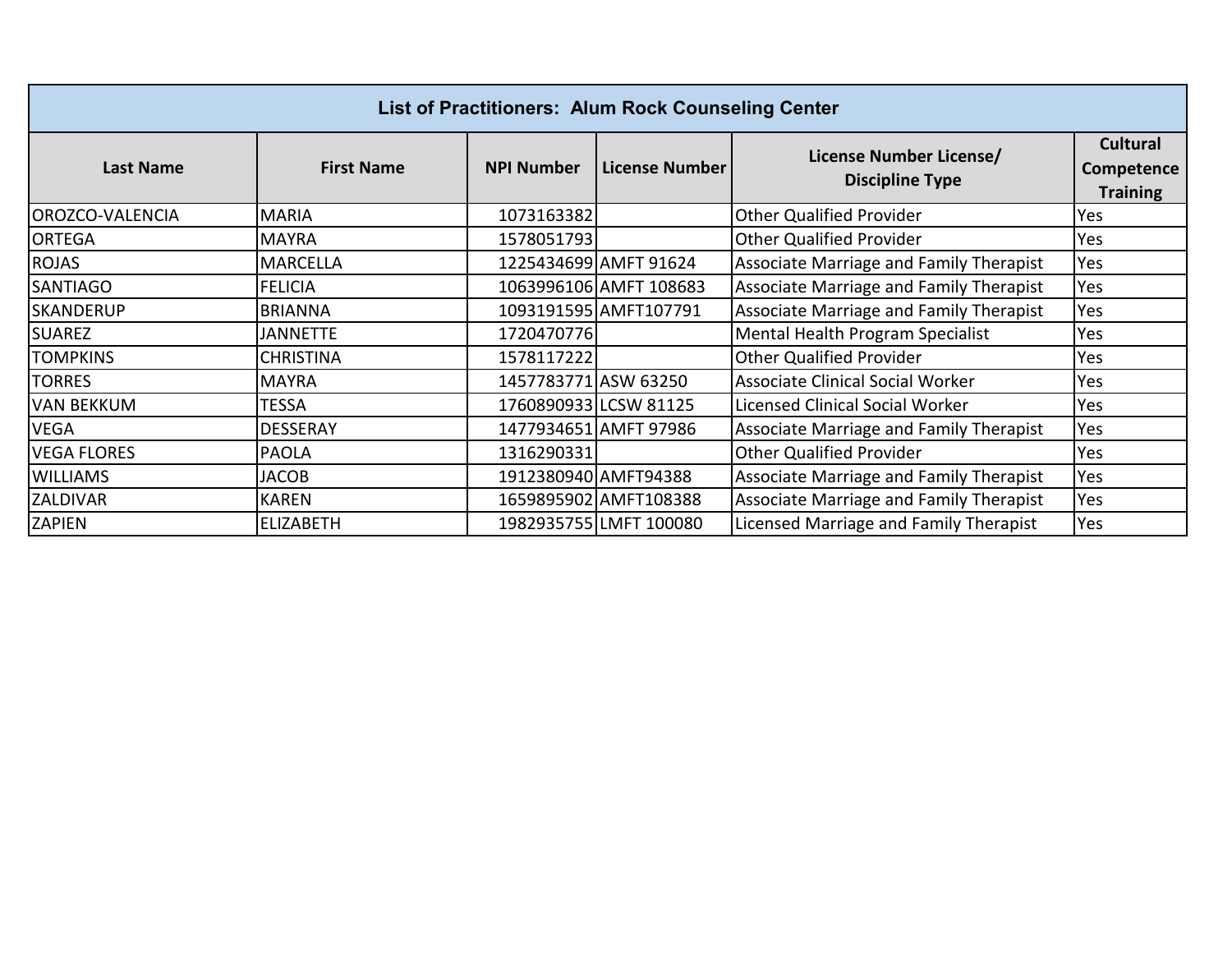| <b>Provider Name and Group Affiliations</b>                                                                                              | <b>Bill Wilson Center</b>                                                                                                                                                                                                                                                                                                                                                                                                                                                                                                                     |
|------------------------------------------------------------------------------------------------------------------------------------------|-----------------------------------------------------------------------------------------------------------------------------------------------------------------------------------------------------------------------------------------------------------------------------------------------------------------------------------------------------------------------------------------------------------------------------------------------------------------------------------------------------------------------------------------------|
| <b>Category of Services Available</b>                                                                                                    | Specialty Mental Health Services; Mental Health Services                                                                                                                                                                                                                                                                                                                                                                                                                                                                                      |
| <b>Address</b>                                                                                                                           | 3490 The Alameda, Santa Clara, CA 95050; 691 S. Second St. San Jose. Location<br>three: 1617 The Alameda #201. San Jose.                                                                                                                                                                                                                                                                                                                                                                                                                      |
| Phone#                                                                                                                                   | TAY Hotline 408.850.6140; SOS Hotline 408-278-2585; Contact Cares Referral 408-<br>243-0222.                                                                                                                                                                                                                                                                                                                                                                                                                                                  |
| <b>Website URL</b>                                                                                                                       | www.billwilsoncenter.org                                                                                                                                                                                                                                                                                                                                                                                                                                                                                                                      |
| <b>Provider Characteristics</b>                                                                                                          | Specializes in TAY Youth, Foster Care & Probation youth services; LGBTQ TAY;<br>Crisis Residential Services, Status Offender Service Delivery Continuum; Rich<br>continuum of services for youth, TAY, families at risk for or experiencing<br>homelessness; Outpatient MH Youth & Families; Intensive Outpatient Services Youth<br>& Families; Outpatient MH- Status Offender Service, TAY LGBTQ, LGBTQ Outreach<br>& TAY Respite services; School Linked Services, Independent Living Program MH;<br>Young Adult Outpatient 18-30 years old |
| <b>Population Served</b>                                                                                                                 | Children, Adolescents, Youth. Age 5 to 30 years old. Youth Adult Program. Families.                                                                                                                                                                                                                                                                                                                                                                                                                                                           |
| <b>Provider Accepts New Beneficiaries</b>                                                                                                | <b>YES</b>                                                                                                                                                                                                                                                                                                                                                                                                                                                                                                                                    |
| The cultural and linguistic capabilities of<br>network providers                                                                         | Spanish, Vietnamese, Tagalog, Japanese, Farsi                                                                                                                                                                                                                                                                                                                                                                                                                                                                                                 |
| <b>Specialties</b>                                                                                                                       | TAY youth, homeless populations, dependents and wards, runaway youth, CSEC,<br>LGBTQ, Trauma-informed care                                                                                                                                                                                                                                                                                                                                                                                                                                    |
| <b>Provider completed Cultural Competency</b><br>Training?                                                                               | <b>YES</b>                                                                                                                                                                                                                                                                                                                                                                                                                                                                                                                                    |
| Provider's office/facility have accommodations<br>for people with physical disabilities<br>(includes offices, exam rooms, and equipment) | <b>YES</b>                                                                                                                                                                                                                                                                                                                                                                                                                                                                                                                                    |
|                                                                                                                                          |                                                                                                                                                                                                                                                                                                                                                                                                                                                                                                                                               |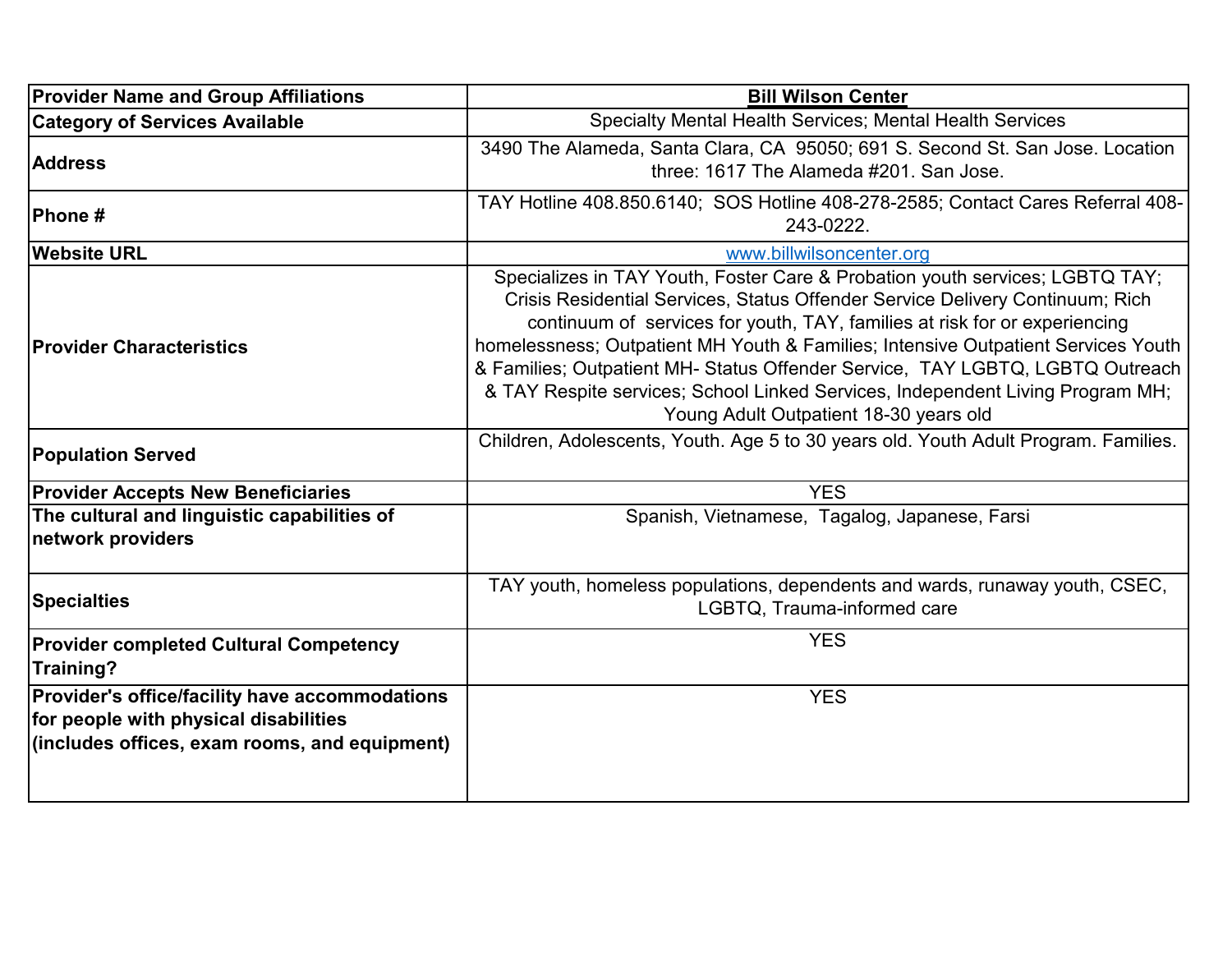| <b>List of Practitioners: Bill Wilson Center</b> |                    |                      |                        |                                                   |                                                  |
|--------------------------------------------------|--------------------|----------------------|------------------------|---------------------------------------------------|--------------------------------------------------|
| <b>Last Name</b>                                 | <b>First Name</b>  | <b>NPI Number</b>    | <b>License Number</b>  | License Number License/<br><b>Discipline Type</b> | <b>Cultural</b><br>Competence<br><b>Training</b> |
| ARAUZO-VASQUEZ                                   | <b>EMMA</b>        | 1407353972           |                        | <b>Other Qualified Provider</b>                   | Yes                                              |
| <b>AUCOIN-UNRUHE</b>                             | <b>ADRIANA</b>     |                      | 1619280443 LMFT100826  | Licensed Marriage and Family Therapist            | Yes                                              |
| <b>CAMPBELL</b>                                  | <b>KAYLA</b>       | 1720579352           |                        | <b>Other Qualified Provider</b>                   | Yes                                              |
| <b>CASTANEDA</b>                                 | <b>DAYANA</b>      | 1215570064           |                        | <b>Other Qualified Provider</b>                   | Yes                                              |
| <b>DARDEN</b>                                    | <b>JOLYNN</b>      | 1659725968 ASW69954  |                        | <b>Associate Clinical Social Worker</b>           | Yes                                              |
| <b>DOUGLAS</b>                                   | <b>KARLEE</b>      | 1730749698           |                        | <b>Other Qualified Provider</b>                   | <b>No</b>                                        |
| <b>FLOREZA</b>                                   | <b>HANNAH</b>      | 1376993196 ASW79865  |                        | Associate Clinical Social Worker                  | <b>No</b>                                        |
| <b>GOLDSMITH</b>                                 | <b>MICHELLE</b>    | 1982760633 A103432   |                        | Physician                                         | <b>No</b>                                        |
| <b>GOMEZ</b>                                     | <b>DENISSE</b>     | 1487030425 ASW73183  |                        | <b>Associate Clinical Social Worker</b>           | Yes                                              |
| <b>KAS-OSOKA</b>                                 | <b>JESSICA</b>     | 1679939839 ASW74289  |                        | <b>Associate Clinical Social Worker</b>           | <b>No</b>                                        |
| <b>KAZOS</b>                                     | <b>CONSTANTINE</b> | 1821531385 AMFT98366 |                        | Associate Marriage and Family Therapist           | <b>No</b>                                        |
| LEYVA-ARENAS                                     | <b>LUZ</b>         | 1326680943           |                        | <b>Other Qualified Provider</b>                   | Yes                                              |
| <b>LIVINGSTON-CARR</b>                           | <b>JEFFREY</b>     | 1780896027 A 99970   |                        | Licensed Psychiatrist                             | <b>No</b>                                        |
| <b>MACEDO</b>                                    | <b>CECILIA</b>     | 1548748288 APCC3822  |                        | Associate Professional Clinical Counselor         | Yes                                              |
| <b>MASTRANGELO</b>                               | <b>AUBRIE</b>      | 1447516380 LCSW29185 |                        | <b>Licensed Clinical Social Worker</b>            | No                                               |
| <b>MCNERNEY</b>                                  | <b>MICHELLE</b>    | 1508933755 LCSW10198 |                        | <b>Licensed Clinical Social Worker</b>            | <b>No</b>                                        |
| <b>MOHN</b>                                      | <b>LAUREN</b>      | 1215390299           |                        | <b>Other Qualified Provider</b>                   | Yes                                              |
| <b>MONTEZ</b>                                    | <b>AMANDA</b>      | 1780752147 LCSW92519 |                        | <b>Licensed Clinical Social Worker</b>            | Yes                                              |
| <b>PON</b>                                       | <b>NATALIE</b>     | 1215371364           |                        | 143578 Physician                                  | <b>No</b>                                        |
| <b>PRAGNAC</b>                                   | <b>DANETTE</b>     | 1447387675 LMFT35805 |                        | Licensed Marriage and Family Therapist            | <b>No</b>                                        |
| <b>REYES</b>                                     | <b>MARIA</b>       | 1245892264           |                        | <b>Other Qualified Provider</b>                   | Yes                                              |
| SANDELMAN                                        | <b>RACHEL</b>      |                      | 1184895625 AMFT7112686 | Associate Marriage and Family Therapist           | Yes                                              |
| <b>SCHMIDT</b>                                   | <b>DESIREE</b>     | 1609428341           |                        | <b>Other Qualified Provider</b>                   | Yes                                              |
| <b>TUGMAN-MENDEZ</b>                             | <b>TRISTA</b>      | 1598201592 APCC4808  |                        | <b>Associate Professional Clinical Counselor</b>  | Yes                                              |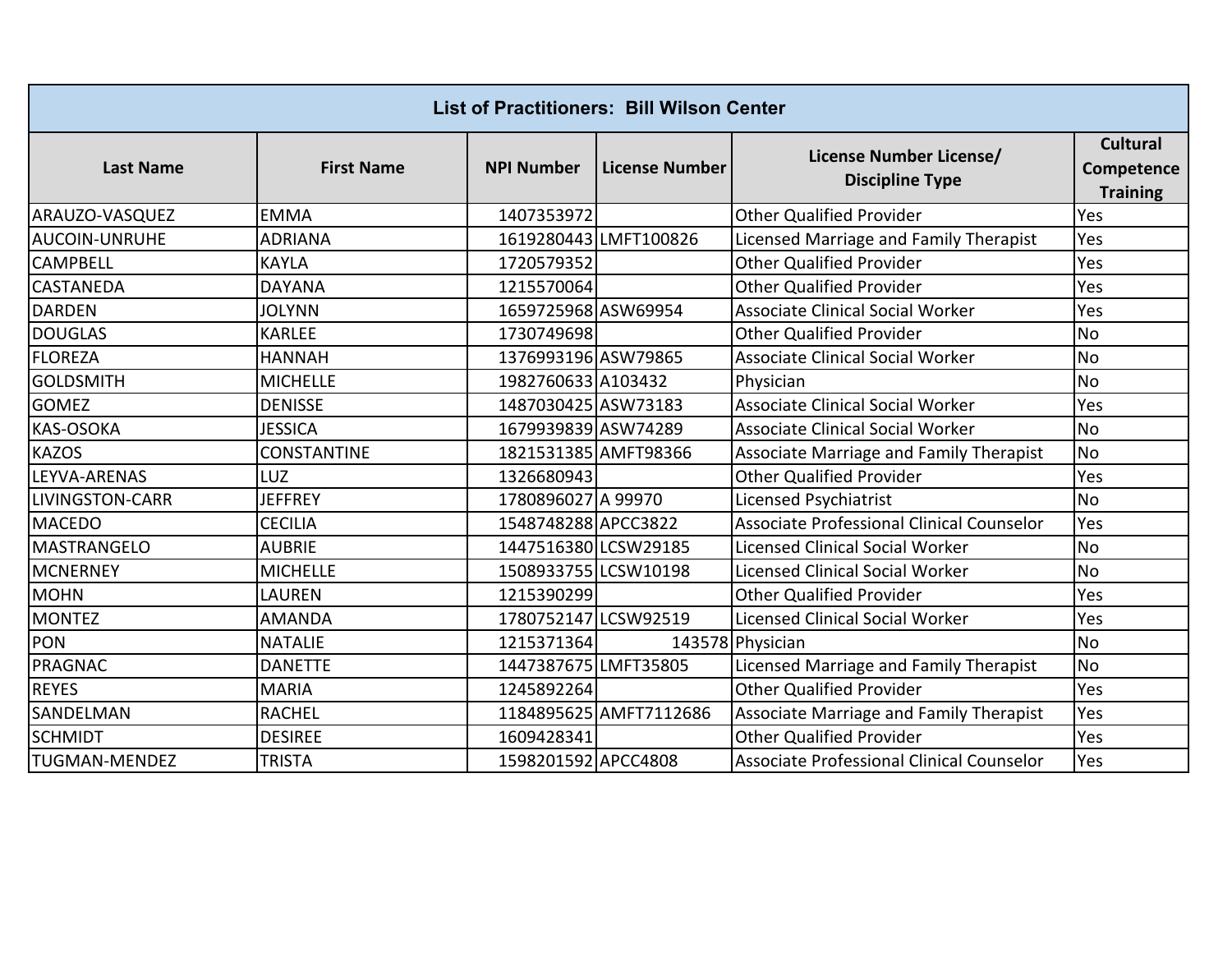| <b>Provider Name and Group Affiliations</b>                                                                                                     | <b>SCC-CalWorks</b>                                                  |
|-------------------------------------------------------------------------------------------------------------------------------------------------|----------------------------------------------------------------------|
| <b>Category of Services Available</b>                                                                                                           | Specialty Mental Health Services; Mental Health Services             |
| <b>Address</b>                                                                                                                                  | 614 Tully Rd, San Jose, CA 95111                                     |
| Phone #                                                                                                                                         | 408 494-1561                                                         |
| <b>Website URL</b>                                                                                                                              | www.sccbhsd.org                                                      |
| <b>Provider Characteristics</b>                                                                                                                 | Provide thereapy, case management services, and medication services. |
| <b>Population Served</b>                                                                                                                        | Children and Adolescents, Adults and Older Adults                    |
| <b>Provider Accepts New Beneficiaries</b>                                                                                                       | <b>YES</b>                                                           |
| The cultural and linguistic capabilities of                                                                                                     | <b>Spanish and Vietnamese</b>                                        |
| network providers                                                                                                                               |                                                                      |
| <b>Specialties</b>                                                                                                                              | N/A                                                                  |
| <b>Provider completed Cultural Competency</b><br>Training?                                                                                      | <b>YES</b>                                                           |
| <b>Provider's office/facility have accommodations</b><br>for people with physical disabilities<br>(includes offices, exam rooms, and equipment) | <b>YES</b>                                                           |

| <b>List of Practitioners: SCC-CalWorks</b> |                   |                   |                       |                                                   |                                                  |
|--------------------------------------------|-------------------|-------------------|-----------------------|---------------------------------------------------|--------------------------------------------------|
| <b>Last Name</b>                           | <b>First Name</b> | <b>NPI Number</b> | l License Number l    | License Number License/<br><b>Discipline Type</b> | <b>Cultural</b><br>Competence<br><b>Training</b> |
| <b>FUENTES</b>                             | <b>ANGEL K</b>    |                   | 1508145889 LMFT 81064 | Licensed Marriage and Family Therapist            | <b>Yes</b>                                       |
| <b>NGUYEN</b>                              | <b>MINH TUAN</b>  |                   | 1619091022 LCSW 29472 | Licensed Clinical Social Worker                   | Yes                                              |
| <b>PONCE</b>                               | <b>MARIOR</b>     |                   | 1750442208 AMFT109449 | Associate Marriage and Family Therapist           | Yes                                              |
| <b>SCOTT</b>                               | <b>LESLIE T</b>   |                   | 1154750206 LMFT 21843 | Licensed Marriage and Family Therapist            | Yes                                              |
| <b>TRUGMAN</b>                             | <b>PAUL</b>       |                   | 1770789158 LMFT 31049 | Licensed Marriage and Family Therapist            | Yes                                              |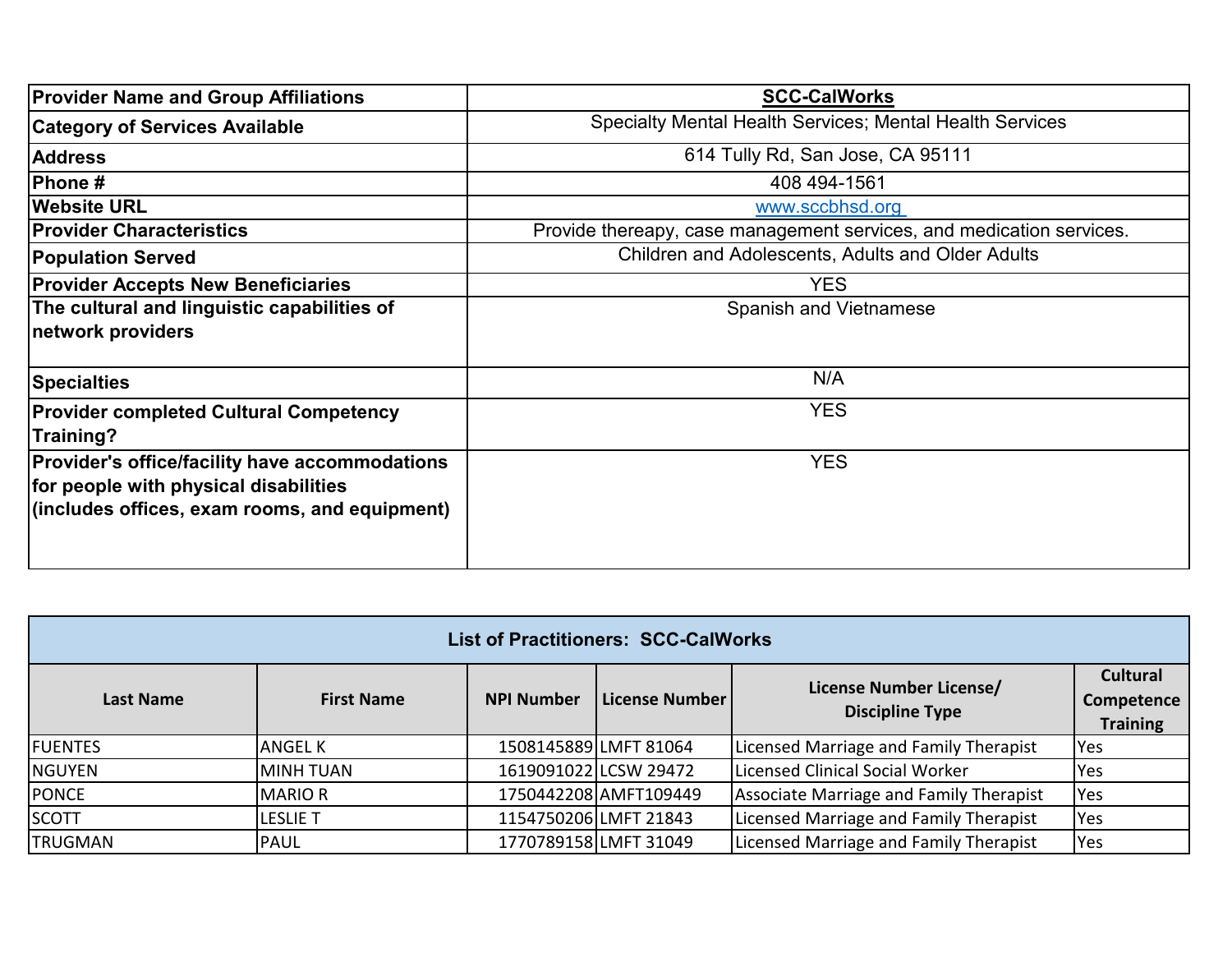| <b>List of Practitioners: SCC-CalWorks</b> |                   |                      |                |                                                   |                                                  |
|--------------------------------------------|-------------------|----------------------|----------------|---------------------------------------------------|--------------------------------------------------|
| Last Name                                  | <b>First Name</b> | <b>NPI Number</b>    | License Number | License Number License/<br><b>Discipline Type</b> | <b>Cultural</b><br>Competence<br><b>Training</b> |
| <b>URRUTIA</b>                             | <b>MANUEL</b>     | 1821166380 LCSW27698 |                | Licensed Clinical Social Worker                   | <b>Yes</b>                                       |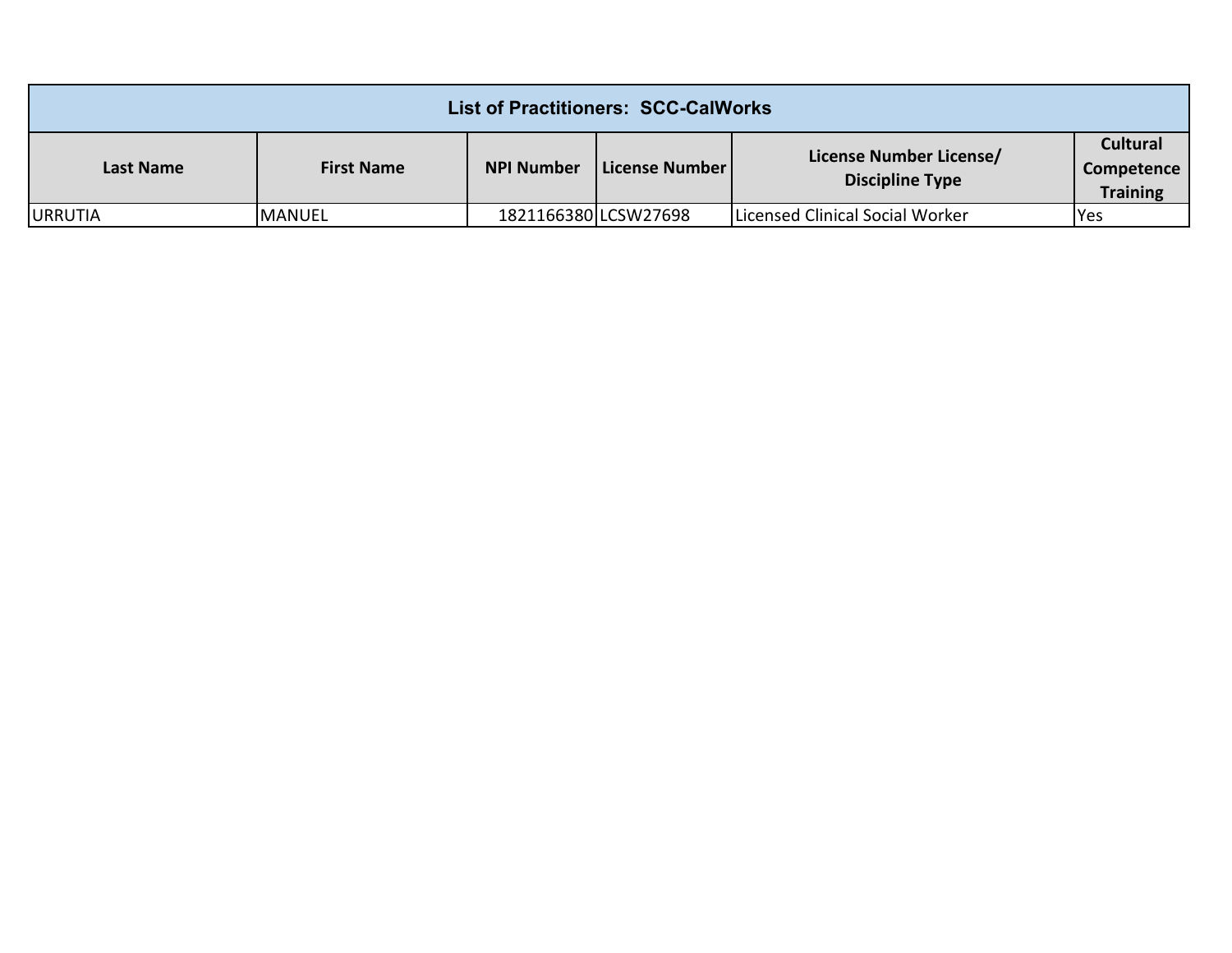| <b>Provider Name and Group Affiliations</b>                                                                                              | <b>Caminar (formerly Family and Children Services)</b>                                                                                                                                                                                                  |
|------------------------------------------------------------------------------------------------------------------------------------------|---------------------------------------------------------------------------------------------------------------------------------------------------------------------------------------------------------------------------------------------------------|
| <b>Category of Services Available</b>                                                                                                    | Specialty Mental Health Services; Mental Health Services                                                                                                                                                                                                |
| <b>Address</b>                                                                                                                           | 950 West Julian Street, San Jose, CA 95126;<br>375 Cambridge, Palo Alto, CA 94306                                                                                                                                                                       |
| <b>Phone #</b>                                                                                                                           | 408-292-9353                                                                                                                                                                                                                                            |
| <b>Website URL</b>                                                                                                                       | http://www.caminar.org/                                                                                                                                                                                                                                 |
| <b>Provider Characteristics</b>                                                                                                          | Provides Criminal Justice Involved Adults and Older Adults with Outpatient Mental<br>Health Services. Case Mgmt; Mental Health Services; Medication Support Services;<br>Crisis Intervention Services; Outreach Services; TAY LGBTQ, and LGBTQ Outreach |
| <b>Population Served</b>                                                                                                                 | Children, Adolescents, Adults, Older Adults; Criminal Justice Involved Adults/Older<br>Adults                                                                                                                                                           |
| <b>Provider Accepts New Beneficiaries</b>                                                                                                | <b>YES</b>                                                                                                                                                                                                                                              |
| The cultural and linguistic capabilities of<br>network providers                                                                         | ASL, Spanish, Vietnamese                                                                                                                                                                                                                                |
| <b>Specialties</b>                                                                                                                       | Deaf Services, TAY, LGBTQ, Dual Diagnosis, Working with Criminal Justice<br>Adults/Older Adults, Trauma-informed care                                                                                                                                   |
| <b>Provider completed Cultural Competency</b><br>Training?                                                                               | <b>YES</b>                                                                                                                                                                                                                                              |
| Provider's office/facility have accommodations<br>for people with physical disabilities<br>(includes offices, exam rooms, and equipment) | <b>YES</b>                                                                                                                                                                                                                                              |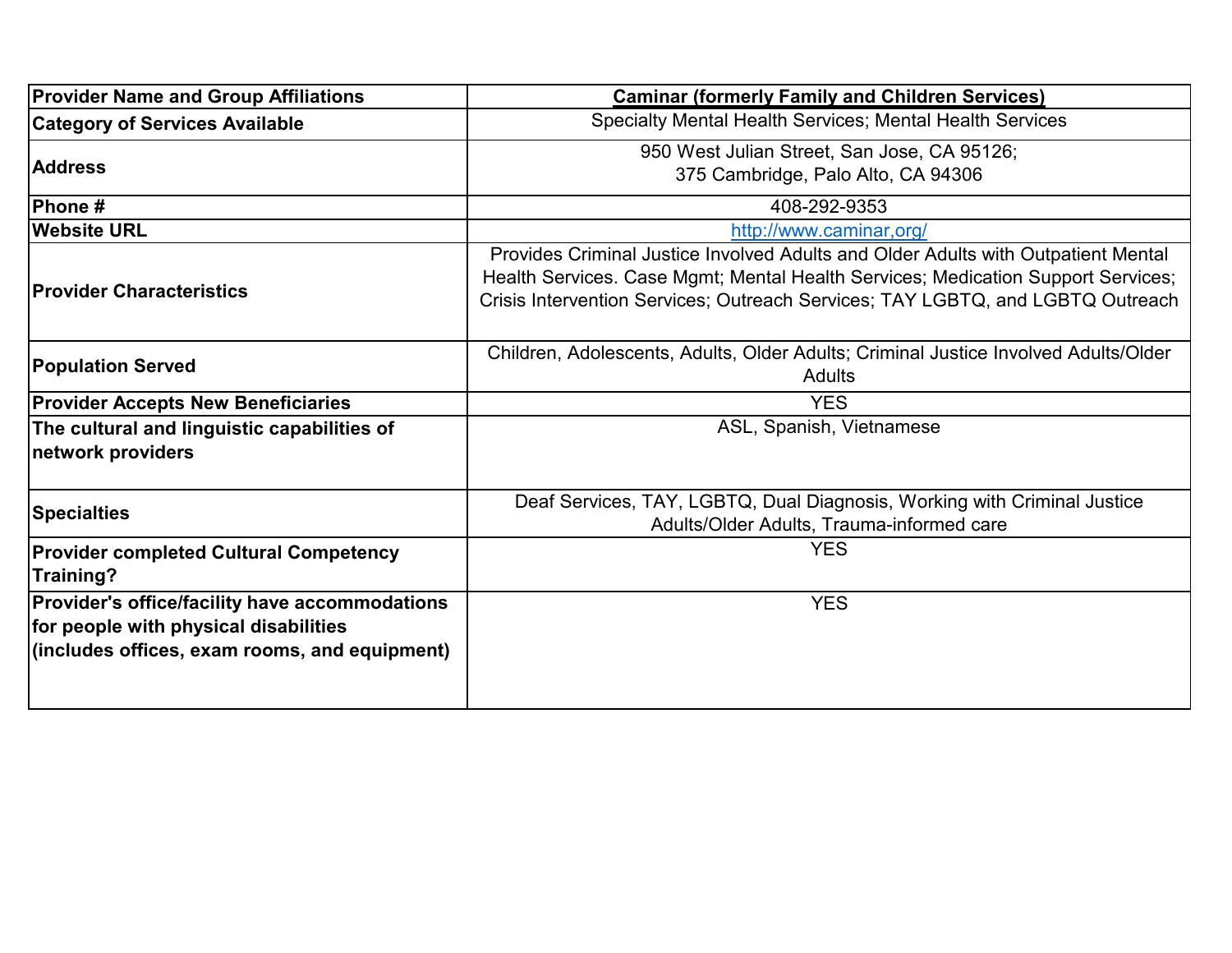| <b>List of Practitioners - Caminar</b> |                   |                       |                        |                                                   |                                                  |
|----------------------------------------|-------------------|-----------------------|------------------------|---------------------------------------------------|--------------------------------------------------|
| <b>Last Name</b>                       | <b>First Name</b> | <b>NPI Number</b>     | <b>License Number</b>  | License Number License/<br><b>Discipline Type</b> | <b>Cultural</b><br>Competence<br><b>Training</b> |
| <b>ARREOLA</b>                         | SAMANTHA          | 1487053211 ASW72110   |                        | <b>Associate Clinical Social Worker</b>           | Yes                                              |
| <b>BRIGGS</b>                          | <b>REBECCA</b>    |                       | 1437607637 LMFT115274  | Licensed Marriage and Family Therapist            | Yes                                              |
| CALHOUN                                | <b>PATRICIA</b>   | 1548713571 LCSW94102  |                        | <b>Licensed Clinical Social Worker</b>            | Yes                                              |
| <b>CHANG</b>                           | <b>CHARLES</b>    | 1972637650 LMFT 47841 |                        | Licensed Marriage and Family Therapist            | Yes                                              |
| <b>CRUZ TREJO</b>                      | <b>CRISTHY</b>    | 1598310526            |                        | <b>Other Qualified Provider</b>                   | <b>No</b>                                        |
| <b>DANIELS</b>                         | <b>SANDRA</b>     |                       | 1316290414 AMFT 107891 | Associate Marriage and Family Therapist           | Yes                                              |
| <b>DEL VIGNA</b>                       | LAURA             | 1174831515 LMFT 83510 |                        | Licensed Marriage and Family Therapist            | Yes                                              |
| <b>DOVER</b>                           | <b>SARAH</b>      | 1598295024 AMFT95214  |                        | Associate Marriage and Family Therapist           | <b>No</b>                                        |
| <b>ECK</b>                             | <b>KELSEY</b>     |                       | 1093225120 AMFT 103708 | Associate Marriage and Family Therapist           | Yes                                              |
| <b>FALLS</b>                           | <b>DAYNA</b>      |                       | 1417104654 AMFT 91991  | Associate Marriage and Family Therapist           | Yes                                              |
| <b>GREENBERG</b>                       | <b>HEATHER</b>    | 1417345695 APCC 3859  |                        | Associate Professional Clinical Counselor         | Yes                                              |
| <b>GUTIERREZ</b>                       | <b>BOBBI</b>      |                       | 1669830022 AMFT118315  | Associate Marriage and Family Therapist           | Yes                                              |
| <b>HEATH</b>                           | <b>RHONDA</b>     | 1235480674 APCC 6310  |                        | Associate Professional Clinical Counselor         | Yes                                              |
| <b>HONG</b>                            | <b>JEANNE</b>     | 1568678605 A95624     |                        | Licensed Psychiatrist                             | <b>No</b>                                        |
| <b>HUNTER</b>                          | <b>MARGARET</b>   | 1487197596            |                        | Mental Health Program Specialist                  | <b>No</b>                                        |
| <b>KAUR</b>                            | <b>AMRIT</b>      | 1194283069            |                        | <b>Other Qualified Provider</b>                   | Yes                                              |
| <b>KIM</b>                             | <b>YUN</b>        | 1992291173 APCC 5718  |                        | Associate Professional Clinical Counselor         | Yes                                              |
| <b>KRASE</b>                           | <b>DAVID</b>      | 1992041545            |                        | Mental Health Program Specialist                  | <b>No</b>                                        |
| <b>LESKO</b>                           | <b>SARAH</b>      |                       | 1073933990 LMFT104882  | Licensed Marriage and Family Therapist            | Yes                                              |
| <b>LOPEZ</b>                           | <b>AMY</b>        | 1881853661 LCSW75746  |                        | <b>Licensed Clinical Social Worker</b>            | Yes                                              |
| <b>LUK</b>                             | <b>SELENE</b>     | 1073617262 20A9643    |                        | Licensed Psychiatrist                             | Yes                                              |
| <b>MAITRA</b>                          | SARBANI           | 1134360647 A151871    |                        | Licensed Psychiatrist                             | <b>No</b>                                        |
| <b>MONTENEGRO</b>                      | <b>JENA</b>       |                       | 1659808590 AMFT 113072 | Associate Marriage and Family Therapist           | <b>No</b>                                        |
| <b>MORELAND</b>                        | <b>NICOLE</b>     |                       | 1396114617 AMFT 108355 | Associate Marriage and Family Therapist           | Yes                                              |
| <b>NGUYEN</b>                          | <b>RYAN</b>       | 1285136168            |                        | <b>Other Qualified Provider</b>                   | Yes                                              |
| <b>REED</b>                            | <b>REBECCA</b>    | 1407305857 AMFT95474  |                        | Associate Marriage and Family Therapist           | Yes                                              |
| <b>REICH</b>                           | <b>JENAE</b>      |                       | 1811415185 AMFT 101831 | Associate Marriage and Family Therapist           | Yes                                              |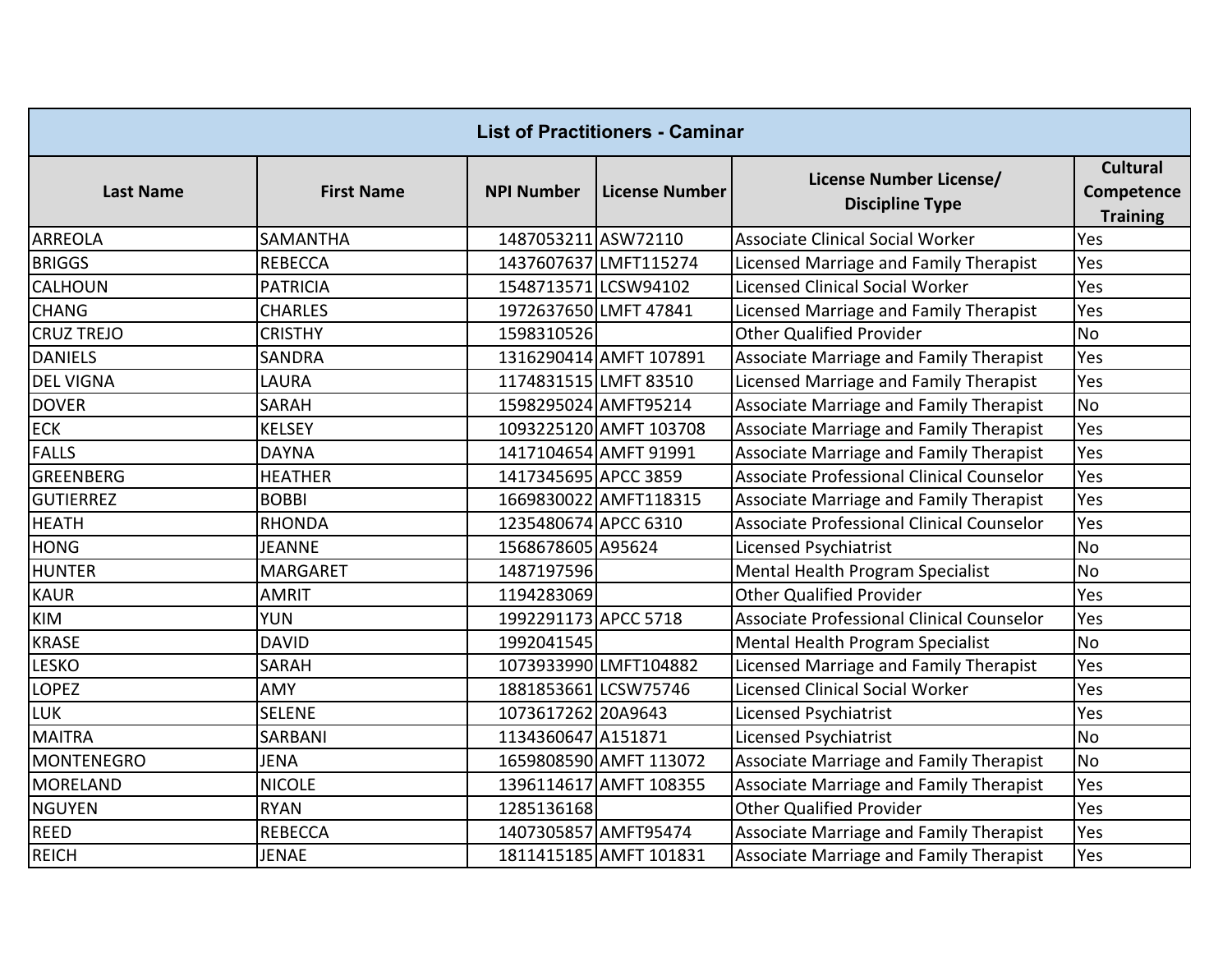| <b>List of Practitioners - Caminar</b> |                   |                      |                        |                                                   |                                                  |
|----------------------------------------|-------------------|----------------------|------------------------|---------------------------------------------------|--------------------------------------------------|
| Last Name                              | <b>First Name</b> | <b>NPI Number</b>    | <b>License Number</b>  | License Number License/<br><b>Discipline Type</b> | <b>Cultural</b><br>Competence<br><b>Training</b> |
| <b>RITCHIE</b>                         | <b>MARK</b>       | 1962683060 A48077    |                        | Licensed Psychiatrist                             | No                                               |
| <b>RIVERA</b>                          | <b>MARIA</b>      | 1255819499           |                        | <b>Other Qualified Provider</b>                   | No                                               |
| <b>SABETIC</b>                         | <b>ARIJANA</b>    |                      | 1568860880 LMFT 114648 | Licensed Marriage and Family Therapist            | Yes                                              |
| <b>VALDEZ</b>                          | <b>CORALIA</b>    |                      | 1679607691 LMFT 46873  | Licensed Marriage and Family Therapist            | No                                               |
| <b>VAN LIEMPD</b>                      | <b>MARIETTE</b>   |                      | 1285158352LMFT113065   | Licensed Marriage and Family Therapist            | Yes                                              |
| <b>VASQUEZ</b>                         | <b>RICARDO</b>    | 1407165905 LCSW74660 |                        | <b>Licensed Clinical Social Worker</b>            | Yes                                              |
| <b>WEBER</b>                           | JAN               | 1780765255 A83860    |                        | Licensed Psychiatrist                             | Yes                                              |
| <b>WILHELM</b>                         | <b>KELLY</b>      | 1598243263           |                        | <b>Other Qualified Provider</b>                   | Yes                                              |
| YANG                                   | <b>YING</b>       | 1417504283 APCC 6748 |                        | Associate Professional Clinical Counselor         | Yes                                              |
| <b>YAO</b>                             | <b>STEPHANIE</b>  |                      | 1396229829 AMFT 115798 | <b>Associate Marriage and Family Therapist</b>    | Yes                                              |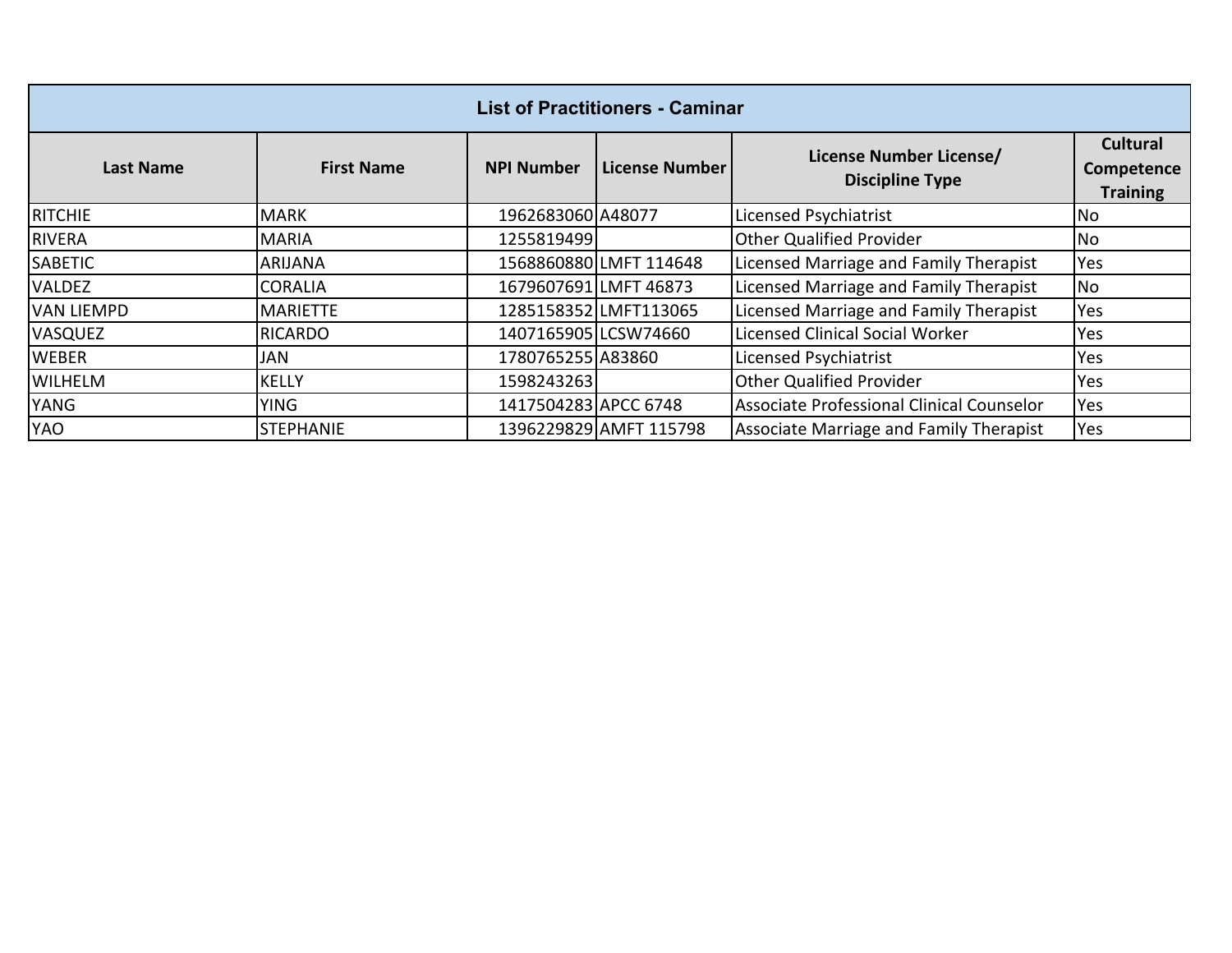| <b>Provider Name and Group Affiliations</b>                                                                                              | <b>Catholic Charities</b>                                                                                                                                                                                                                                                                                                                                                                   |
|------------------------------------------------------------------------------------------------------------------------------------------|---------------------------------------------------------------------------------------------------------------------------------------------------------------------------------------------------------------------------------------------------------------------------------------------------------------------------------------------------------------------------------------------|
| <b>Category of Services Available</b>                                                                                                    | Specialty Mental Health Services; Mental Health Services                                                                                                                                                                                                                                                                                                                                    |
| <b>Address</b>                                                                                                                           | 2625 Zanker Rd., San Jose, CA 95134                                                                                                                                                                                                                                                                                                                                                         |
| Phone#                                                                                                                                   | 408-464-0100                                                                                                                                                                                                                                                                                                                                                                                |
| <b>Website URL</b>                                                                                                                       | https://www.catholiccharitiesscc.org                                                                                                                                                                                                                                                                                                                                                        |
| <b>Provider Characteristics</b>                                                                                                          | F&C and Adult/Older Adult Outpatient Mental Health services; Case Mgmt.,<br>Employment Services; FSP CJ and older adults; Criminal Justice Systems FSP<br>Services. Outpatient MH; Case Management, FIRST 5 KidConnections Network<br>(KCN), School Linked Services, Housing Services, Support Enhancement Services,<br>Medication Support, Outreach, Jail Advocacy; Mental Health Services |
| <b>Population Served</b>                                                                                                                 | Children, Adolescents, Adults, Older Adults; Criminal Justice Involved Adults/Older<br><b>Adults</b>                                                                                                                                                                                                                                                                                        |
| <b>Provider Accepts New Beneficiaries</b>                                                                                                | <b>YES</b>                                                                                                                                                                                                                                                                                                                                                                                  |
| The cultural and linguistic capabilities of<br>network providers                                                                         | Arabic, Russian, Mandarin, Spanish, Vietnamese                                                                                                                                                                                                                                                                                                                                              |
| <b>Specialties</b>                                                                                                                       | Dual Diagnosed Services, Working with Criminal Justice Involved Adults/Older Adults,<br>Trauma-informed care                                                                                                                                                                                                                                                                                |
| <b>Provider completed Cultural Competency</b><br>Training?                                                                               | <b>YES</b>                                                                                                                                                                                                                                                                                                                                                                                  |
| Provider's office/facility have accommodations<br>for people with physical disabilities (includes<br>offices, exam rooms, and equipment) | <b>YES</b>                                                                                                                                                                                                                                                                                                                                                                                  |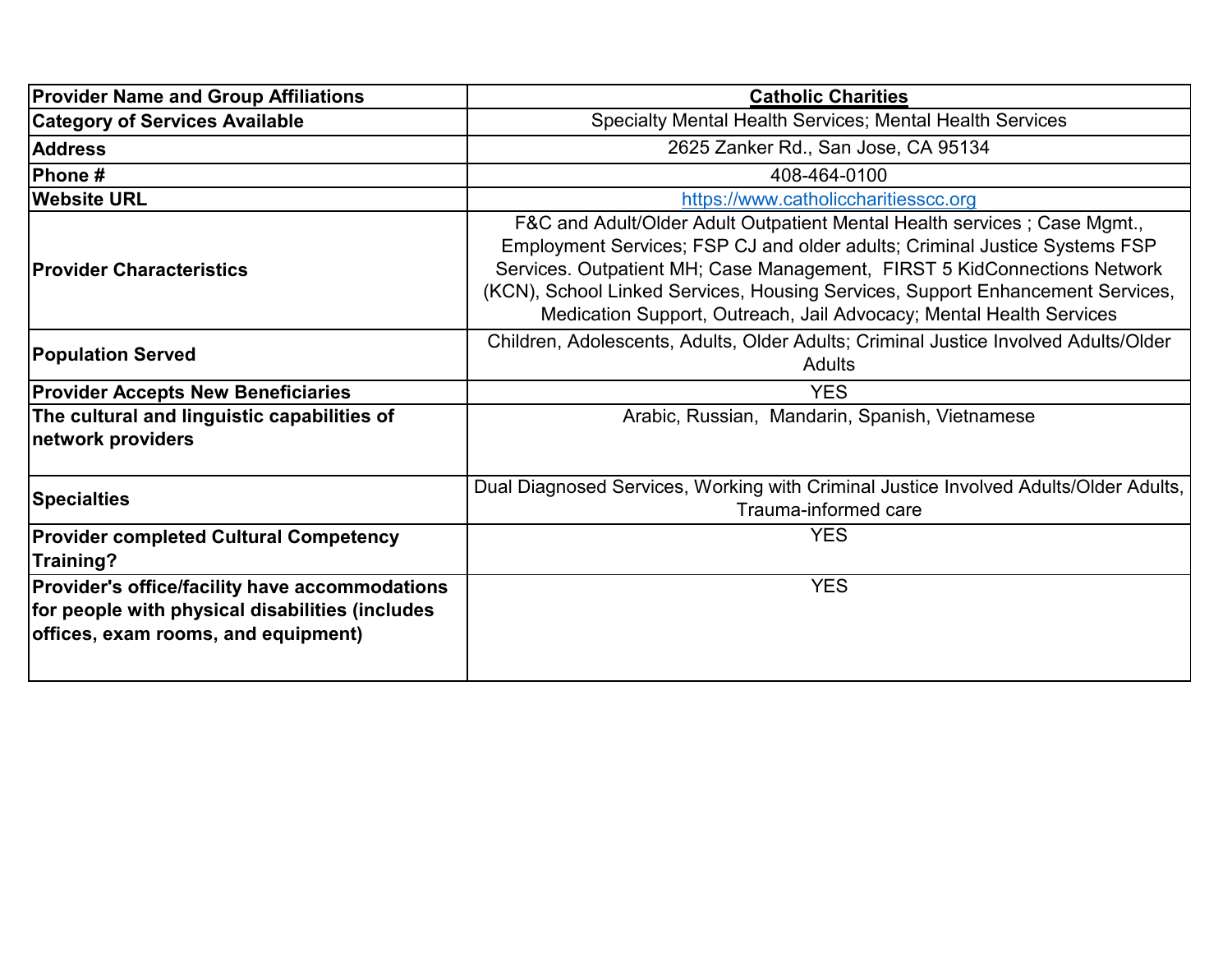| <b>List of Practitioners: Catholic Charities</b> |                    |                      |                       |                                                   |                                                  |  |
|--------------------------------------------------|--------------------|----------------------|-----------------------|---------------------------------------------------|--------------------------------------------------|--|
| <b>Last Name</b>                                 | <b>First Name</b>  | <b>NPI Number</b>    | <b>License Number</b> | License Number License/<br><b>Discipline Type</b> | <b>Cultural</b><br>Competence<br><b>Training</b> |  |
| <b>AGUIRRE</b>                                   | <b>FABIOLA</b>     | 1518432608           |                       | <b>Other Qualified Provider</b>                   | Yes                                              |  |
| <b>AMOROSO</b>                                   | <b>NOEL</b>        | 1376066787 ASW72670  |                       | <b>Associate Clinical Social Worker</b>           | Yes                                              |  |
| <b>BRAVO</b>                                     | <b>MONICA</b>      | 1497233431           |                       | <b>Other Qualified Provider</b>                   | Yes                                              |  |
| CABALLERO                                        | <b>ELIZABETH</b>   | 1942675921           |                       | <b>Other Qualified Provider</b>                   | Yes                                              |  |
| CAMACHO                                          | <b>JESSICA</b>     | 1619415510           |                       | <b>Other Qualified Provider</b>                   | Yes                                              |  |
| <b>CARVAJAL PEREZ</b>                            | <b>KARINA</b>      |                      | 1407382088 AMFT 97957 | Associate Marriage and Family Therapist           | Yes                                              |  |
| CASTRO-MATURINO                                  | <b>CHRISTOPHER</b> | 1033693353           |                       | <b>Other Qualified Provider</b>                   | Yes                                              |  |
| <b>CHATMON</b>                                   | <b>ANTWON</b>      | 1841747870           |                       | <b>Other Qualified Provider</b>                   | Yes                                              |  |
| <b>CHATMON</b>                                   | <b>SEAN</b>        |                      | 1720447451 AMFT102099 | Associate Marriage and Family Therapist           | Yes                                              |  |
| <b>CORONA-BONILLA</b>                            | <b>CYNTHIA</b>     |                      | 1376913137 AMFT107535 | Associate Marriage and Family Therapist           | Yes                                              |  |
| <b>ESCANAME</b>                                  | <b>CARINA</b>      | 1861743965 APCC 5077 |                       | <b>Associate Professional Clinical Counselor</b>  | Yes                                              |  |
| <b>FONSECA</b>                                   | <b>JUDITH</b>      | 1114386760           |                       | <b>Other Qualified Provider</b>                   | Yes                                              |  |
| <b>FRANCIS</b>                                   | <b>MARISELA</b>    | 1316443393           |                       | <b>Other Qualified Provider</b>                   | Yes                                              |  |
| <b>GOMEZ</b>                                     | <b>EUFRASIA</b>    | 1811206840           |                       | <b>Other Qualified Provider</b>                   | Yes                                              |  |
| HERNANDEZ-ULLOA                                  | <b>LUCIA</b>       | 1194263566 OT 13744  |                       | <b>Occupation Therapist</b>                       | Yes                                              |  |
| <b>HERREMAN</b>                                  | <b>KAREN</b>       | 1821176421 0T318     |                       | <b>Occupation Therapist</b>                       | Yes                                              |  |
| <b>HOBSON</b>                                    | <b>CONNIE</b>      |                      | 1972763365 LCSW 72954 | <b>Licensed Clinical Social Worker</b>            | Yes                                              |  |
| <b>HURTADO</b>                                   | <b>JAZMIN</b>      | 1568973451 APCC4187  |                       | <b>Associate Professional Clinical Counselor</b>  | Yes                                              |  |
| <b>JAIMEZ</b>                                    | <b>SALVADOR</b>    | 1629427141           |                       | <b>Other Qualified Provider</b>                   | Yes                                              |  |
| LIZARRAGA                                        | <b>BERTHA</b>      | 1578858502           |                       | <b>Other Qualified Provider</b>                   | Yes                                              |  |
| <b>LOPEZ</b>                                     | <b>YEYMY</b>       |                      | 1285943340 AMFT 96639 | Associate Marriage and Family Therapist           | Yes                                              |  |
| <b>MACIAS</b>                                    | ALEJANDRO          | 1871156703           |                       | <b>Other Qualified Provider</b>                   | Yes                                              |  |
| MENDOZA-MIRANDA                                  | <b>JESSICA</b>     | 1629441639           |                       | <b>Other Qualified Provider</b>                   | Yes                                              |  |
| <b>MONTERREY</b>                                 | <b>JULIO</b>       | 1689094419 A138372   |                       | Licensed Psychiatrist                             | Yes                                              |  |
| <b>NGUYEN</b>                                    | <b>DUY</b>         | 1184145591           |                       | <b>Other Qualified Provider</b>                   | Yes                                              |  |
| <b>NGUYEN</b>                                    | <b>TUYEN</b>       | 1427384262           |                       | <b>Other Qualified Provider</b>                   | Yes                                              |  |
| <b>OBER</b>                                      | <b>RONALD</b>      |                      | 1750319471 LCSW 10843 | <b>Licensed Clinical Social Worker</b>            | Yes                                              |  |
| <b>OROZCO</b>                                    | <b>RIGOBERTO</b>   |                      | 1609359470 AMFT108813 | Associate Marriage and Family Therapist           | Yes                                              |  |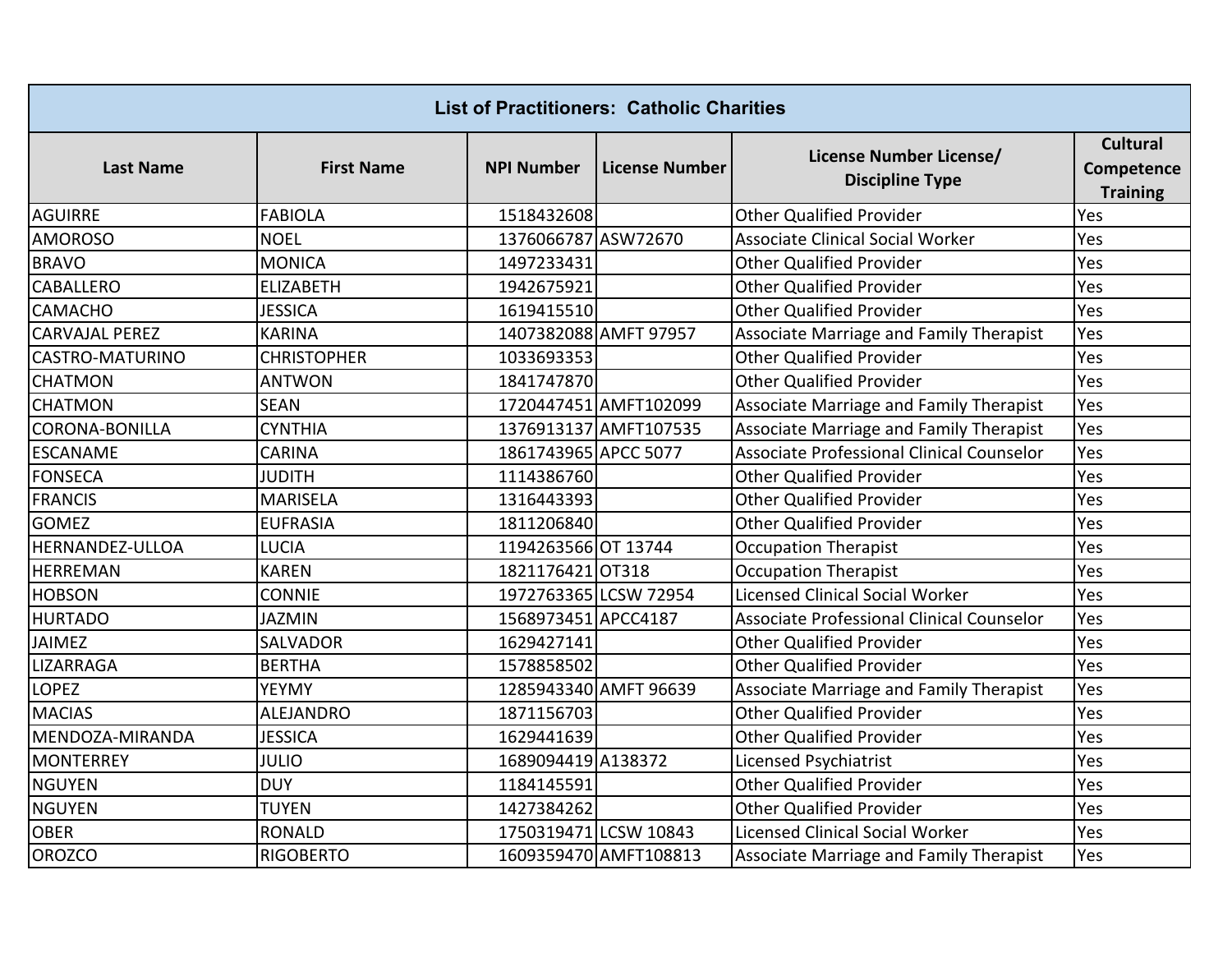| <b>List of Practitioners: Catholic Charities</b> |                  |                      |  |                                  |      |
|--------------------------------------------------|------------------|----------------------|--|----------------------------------|------|
| <b>PENALVA</b>                                   | <b>ANA</b>       | 1225436744           |  | <b>Other Qualified Provider</b>  | Yes  |
| <b>PEREZ</b>                                     | <b>CYNTHIA</b>   | 1982941084 ASW77758  |  | Associate Clinical Social Worker | lYes |
| <b>RAMIREZ</b>                                   | <b>LINNET</b>    | 1346809886 ASW 91201 |  | Associate Clinical Social Worker | lYes |
| <b>RIOS</b>                                      | <b>ADRIANA</b>   | 1942335518           |  | Mental Health Program Specialist | Yes  |
| <b>SANTANA</b>                                   | <b>ESMERALDA</b> | 1639680192           |  | <b>Other Qualified Provider</b>  | lYes |
| <b>WASSERMAN</b>                                 | <b>SAUL</b>      | 1174625966G14915     |  | Licensed Psychiatrist            | Yes  |
| <b>YEAGER</b>                                    | <b>PATRICIA</b>  | 1447500236 ASW 77571 |  | Associate Clinical Social Worker | Yes  |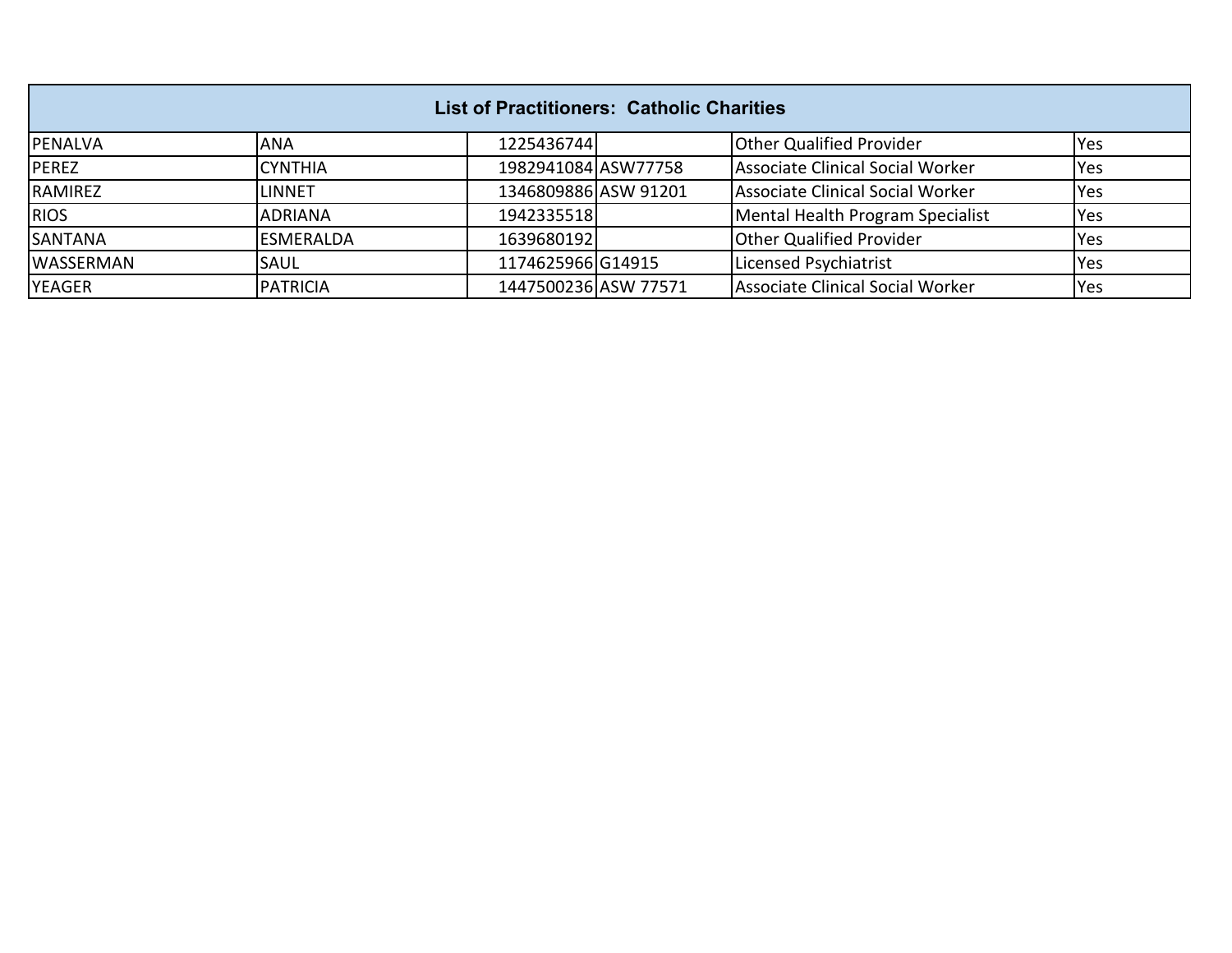| <b>Provider Name and Group Affiliations</b>                                                                                              | <b>SCC-Central Wellness and Benefits Center</b>                                           |
|------------------------------------------------------------------------------------------------------------------------------------------|-------------------------------------------------------------------------------------------|
| <b>Category of Services Available</b>                                                                                                    | <b>Mental Health Services</b>                                                             |
| <b>Address</b>                                                                                                                           | 2221 Enborg Lane, San Jose, CA 95128                                                      |
| Phone #                                                                                                                                  | 408-885-6220                                                                              |
| <b>Website URL</b>                                                                                                                       | www.sccbhsd.org                                                                           |
| <b>Provider Characteristics</b>                                                                                                          | Provides services to Latino, Asian, Indian, Russian, Caucasian and Persian<br>populations |
| <b>Population Served</b>                                                                                                                 | <b>Adults, Older Adults</b>                                                               |
| <b>Provider Accepts New Beneficiaries</b>                                                                                                | <b>YES</b>                                                                                |
| The cultural and linguistic capabilities of<br>network providers                                                                         | Vietnamese, Hindi, Punjabi, Farsi, Russian, Spanish                                       |
| <b>Specialties</b>                                                                                                                       | Services to the Uninsured and Mild to Moderate clients                                    |
| <b>Provider completed Cultural Competency</b><br>Training?                                                                               | <b>YES</b>                                                                                |
| Provider's office/facility have accommodations<br>for people with physical disabilities<br>(includes offices, exam rooms, and equipment) | <b>YES</b>                                                                                |

| List of Practitioners: SCC-Central Wellness and Benefits Center                                                                          |                 |                     |  |                                  |            |  |
|------------------------------------------------------------------------------------------------------------------------------------------|-----------------|---------------------|--|----------------------------------|------------|--|
| License Number License/<br>License Number<br><b>NPI Number</b><br><b>First Name</b><br>Last Name<br>Competence<br><b>Discipline Type</b> |                 |                     |  |                                  |            |  |
| <b>BACHUSS</b>                                                                                                                           | <b>AMANDA</b>   | 1730214222 A128558  |  | Licensed Psychiatrist            | Yes        |  |
| <b>CHUA</b>                                                                                                                              | <b>JOSELITA</b> | 1225175193 A88164   |  | Licensed Psychiatrist            | <b>Yes</b> |  |
| <b>DELACRUZ</b>                                                                                                                          | <b>JESSICA</b>  | 1174860399 ASW86355 |  | Associate Clinical Social Worker | <b>Yes</b> |  |
| <b>DESHMUKH</b>                                                                                                                          | <b>ANJALI R</b> | 1770657470 A49243   |  | Licensed Psychiatrist            | Yes        |  |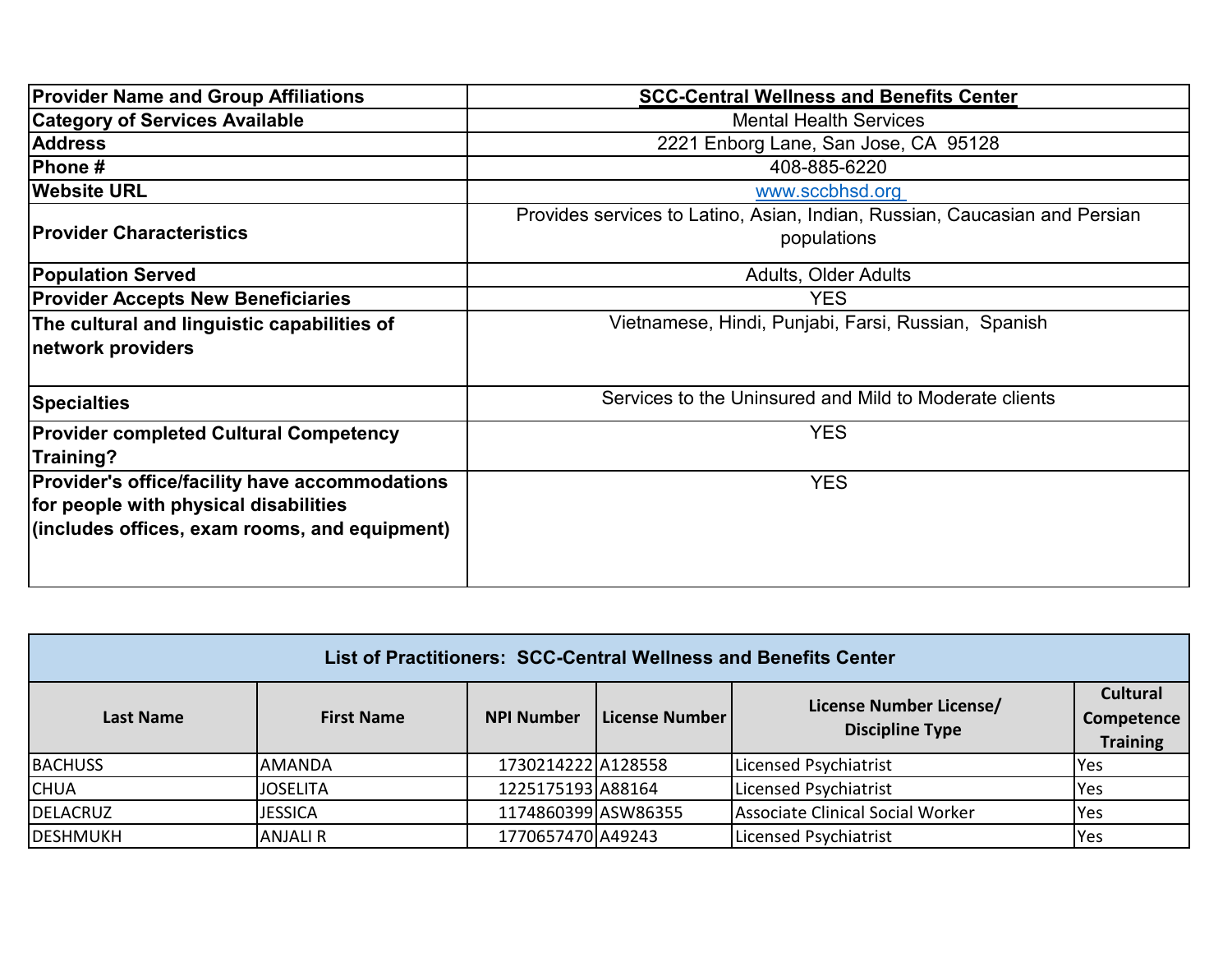| List of Practitioners: SCC-Central Wellness and Benefits Center |                   |                      |                       |                                                   |                                                  |  |
|-----------------------------------------------------------------|-------------------|----------------------|-----------------------|---------------------------------------------------|--------------------------------------------------|--|
| <b>Last Name</b>                                                | <b>First Name</b> | <b>NPI Number</b>    | <b>License Number</b> | License Number License/<br><b>Discipline Type</b> | <b>Cultural</b><br>Competence<br><b>Training</b> |  |
| <b>DINH</b>                                                     | NGOC-LINH         | 1427185958           |                       | Mental Health Program Specialist                  | Yes                                              |  |
| <b>DURAN</b>                                                    | <b>TERESA</b>     |                      | 1528250289 LMFT 41983 | Licensed Marriage and Family Therapist            | Yes                                              |  |
| <b>ESPARZA</b>                                                  | <b>EMILY P</b>    | 1235458506 LCSW69913 |                       | Licensed Clinical Social Worker                   | Yes                                              |  |
| <b>FERNANDEZ</b>                                                | <b>HERLINDO</b>   | 1891818100 ASW 66232 |                       | <b>Associate Clinical Social Worker</b>           | Yes                                              |  |
| <b>HOODEI</b>                                                   | <b>SHIRIN</b>     | 1184714610 A97282    |                       | Licensed Psychiatrist                             | Yes                                              |  |
| <b>MAMIDANNA</b>                                                | POOJA             |                      | 1023463916 AMFT103485 | <b>Associate Marriage and Family Therapist</b>    | Yes                                              |  |
| <b>NEGRETE</b>                                                  | <b>LUIS</b>       | 1437616158           |                       | Mental Health Program Specialist                  | Yes                                              |  |
| PHAM                                                            | <b>LOANN</b>      | 1740318617           |                       | Mental Health Program Specialist                  | Yes                                              |  |
| <b>RAMIREZ</b>                                                  | <b>JENNY LUNA</b> | 1407013683           |                       | Mental Health Program Specialist                  | Yes                                              |  |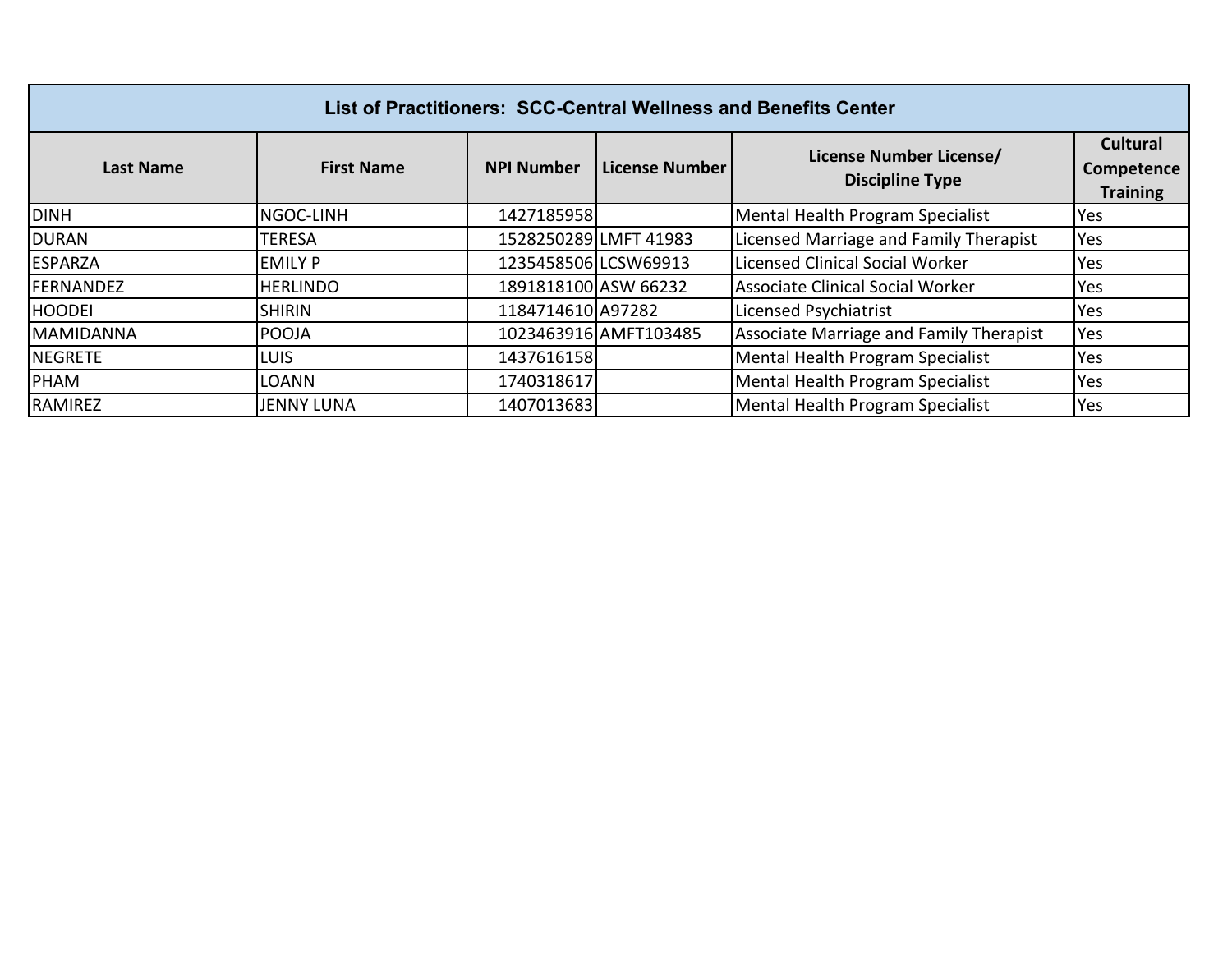| <b>Provider Name and Group Affiliations</b>                | <b>Children's Health Council</b>                                                                                                                                                                                                                                                                                                                                                                      |  |  |  |  |
|------------------------------------------------------------|-------------------------------------------------------------------------------------------------------------------------------------------------------------------------------------------------------------------------------------------------------------------------------------------------------------------------------------------------------------------------------------------------------|--|--|--|--|
| <b>Category of Services Available</b>                      | Specialty Mental Health Services; Mental Health Services                                                                                                                                                                                                                                                                                                                                              |  |  |  |  |
|                                                            | 650 Clark Way, Palo Alto, CA 94304;                                                                                                                                                                                                                                                                                                                                                                   |  |  |  |  |
| <b>Address</b>                                             | 2280 Kenwood, San Jose, CA 95128                                                                                                                                                                                                                                                                                                                                                                      |  |  |  |  |
| <b>Phone#</b>                                              | 650-326-5530                                                                                                                                                                                                                                                                                                                                                                                          |  |  |  |  |
| <b>Website URL</b>                                         | chconline.org                                                                                                                                                                                                                                                                                                                                                                                         |  |  |  |  |
| <b>Provider Characteristics</b>                            | Assessment, individual and multi-disciplinary, individual and group therapies,<br>medication management, neuropsychology, young child specialty; Outpatient MH;<br>Case Mgmt; Assessment, individual and multi-disciplinary, individual and group<br>therapies, FIRST 5 KidConnections Network (KCN), School Linked Services,<br>Prevention and Early Intervention Services, Two (2) on site schools. |  |  |  |  |
| <b>Population Served</b>                                   | Infant, preschool, school aged Children, Adolescents                                                                                                                                                                                                                                                                                                                                                  |  |  |  |  |
| <b>Provider Accepts New Beneficiaries</b>                  | <b>YES</b>                                                                                                                                                                                                                                                                                                                                                                                            |  |  |  |  |
| The cultural and linguistic capabilities of                | Spanish, Mandarin, French, Hebrew, Vietnamese                                                                                                                                                                                                                                                                                                                                                         |  |  |  |  |
| network providers                                          |                                                                                                                                                                                                                                                                                                                                                                                                       |  |  |  |  |
| <b>Specialties</b>                                         | Children, Trauma-informed care                                                                                                                                                                                                                                                                                                                                                                        |  |  |  |  |
| <b>Provider completed Cultural Competency</b><br>Training? | <b>YES</b>                                                                                                                                                                                                                                                                                                                                                                                            |  |  |  |  |
| Provider's office/facility have accommodations             | <b>YES</b>                                                                                                                                                                                                                                                                                                                                                                                            |  |  |  |  |
| for people with physical disabilities                      |                                                                                                                                                                                                                                                                                                                                                                                                       |  |  |  |  |
| (includes offices, exam rooms, and equipment)              |                                                                                                                                                                                                                                                                                                                                                                                                       |  |  |  |  |
|                                                            |                                                                                                                                                                                                                                                                                                                                                                                                       |  |  |  |  |

| List of Practitioners: Children's Health Council |                   |                      |                |                                                   |                                                  |
|--------------------------------------------------|-------------------|----------------------|----------------|---------------------------------------------------|--------------------------------------------------|
| Last Name                                        | <b>First Name</b> | <b>NPI Number</b>    | License Number | License Number License/<br><b>Discipline Type</b> | <b>Cultural</b><br>Competence<br><b>Training</b> |
| <b>ARBULU</b>                                    | <b>DAVID</b>      | 1740407949 LMFT51664 |                | Licensed Marriage and Family Therapist            | <b>Yes</b>                                       |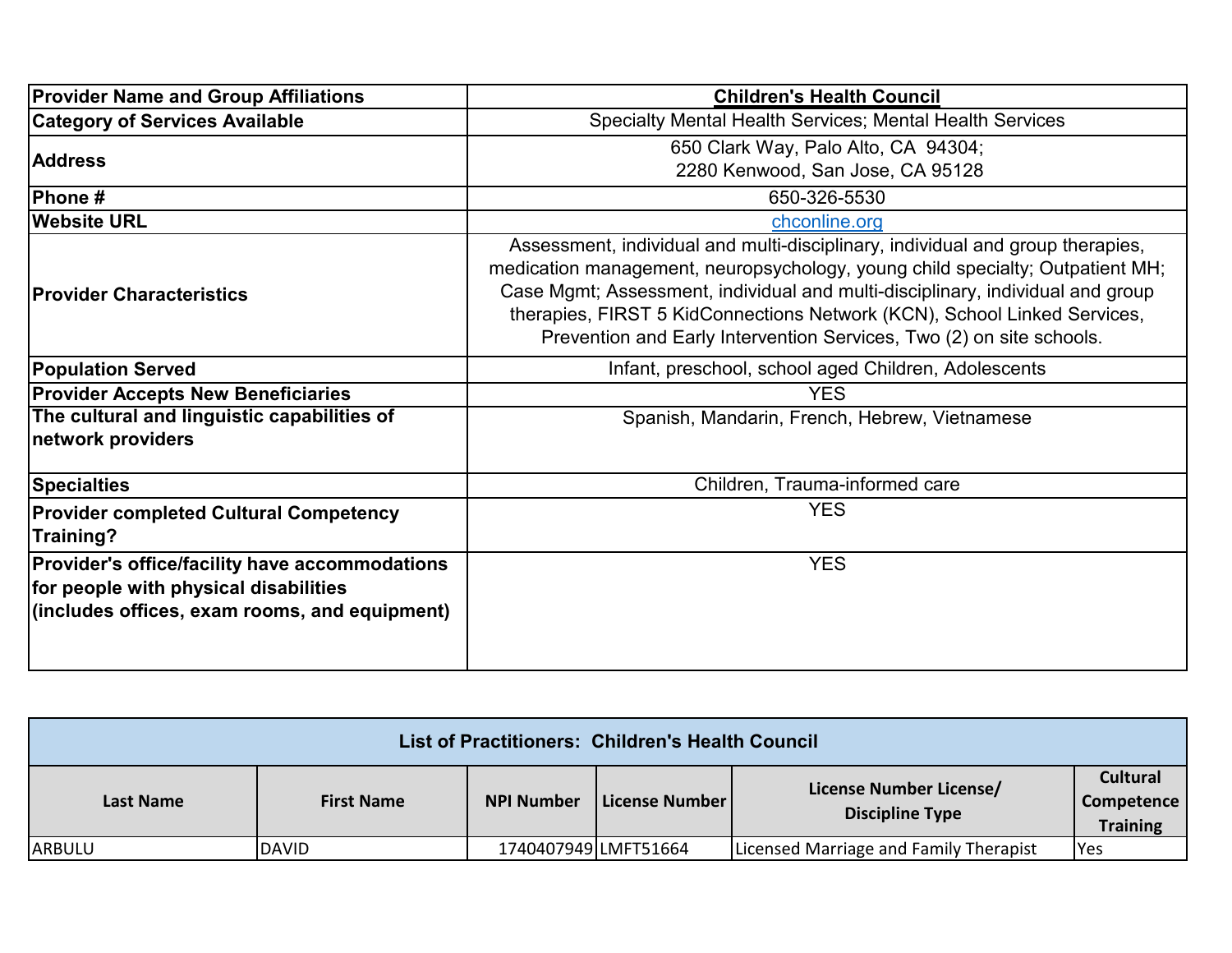| <b>List of Practitioners: Children's Health Council</b> |                       |                       |                        |                                                          |                                                  |  |
|---------------------------------------------------------|-----------------------|-----------------------|------------------------|----------------------------------------------------------|--------------------------------------------------|--|
| <b>Last Name</b>                                        | <b>First Name</b>     | <b>NPI Number</b>     | <b>License Number</b>  | <b>License Number License/</b><br><b>Discipline Type</b> | <b>Cultural</b><br>Competence<br><b>Training</b> |  |
| <b>BARAN</b>                                            | <b>JOAN</b>           | 1932263860 PSY 14679  |                        | <b>Licensed Psychologist</b>                             | Yes                                              |  |
| <b>BOUBALOS</b>                                         | <b>ALEXA</b>          |                       | 1518412345 RN95104937  | <b>Registered Nurse</b>                                  | Yes                                              |  |
| <b>CEPEDA</b>                                           | <b>ANTONIO</b>        | 1790813103 LMFT33344  |                        | Licensed Marriage and Family Therapist                   | Yes                                              |  |
| <b>CROCKETT</b>                                         | <b>KARLY</b>          | 1013318419 LCSW88104  |                        | <b>Licensed Clinical Social Worker</b>                   | Yes                                              |  |
| <b>FLASHER</b>                                          | <b>LYDIA</b>          | 1568524387 PSY 16024  |                        | Licensed Psychologist                                    | Yes                                              |  |
| <b>HOSSEPIAN</b>                                        | <b>KRISTENE</b>       | 1487217907            |                        | <b>Other Qualified Provider</b>                          | Yes                                              |  |
| <b>HOWELL</b>                                           | <b>MIKO</b>           | 1326475039 LMFT86798  |                        | Licensed Marriage and Family Therapist                   | Yes                                              |  |
| <b>HSU</b>                                              | <b>EMILY</b>          | 1710294996 PSY27308   |                        | <b>Licensed Psychologist</b>                             | Yes                                              |  |
| <b>HSU</b>                                              | <b>MELANIE</b>        | 1821244229 PSY23914   |                        | <b>Licensed Psychologist</b>                             | Yes                                              |  |
| LOVELACE                                                | <b>NATASHA</b>        | 1801181375 LMFT98540  |                        | Licensed Marriage and Family Therapist                   | Yes                                              |  |
| <b>LYKE</b>                                             | <b>ANN</b>            | 1164583662            |                        | Mental Health Program Specialist                         | Yes                                              |  |
| <b>MAJUS</b>                                            | CASSANDRA             | 1740480136 LMFT49308  |                        | Licensed Marriage and Family Therapist                   | Yes                                              |  |
| <b>MEGIDDO</b>                                          | <b>SHIRIT</b>         | 1417268087            |                        | <b>Other Qualified Provider</b>                          | Yes                                              |  |
| O'HARRA                                                 | <b>RACHEL</b>         | 1700170982 LMFT 93945 |                        | Licensed Marriage and Family Therapist                   | Yes                                              |  |
| <b>PEISCH</b>                                           | <b>VIRGINIA</b>       | 1174187934            |                        | <b>Other Qualified Provider</b>                          | Yes                                              |  |
| PON                                                     | <b>NATALIE</b>        | 1215371364 A143578    |                        | Physician                                                | Yes                                              |  |
| QWAN                                                    | <b>JAMIE</b>          | 1033378492 LMFT53724  |                        | Licensed Marriage and Family Therapist                   | Yes                                              |  |
| <b>REEVES</b>                                           | <b>KATHERINE</b>      |                       | 1851775290 NP 95005035 | Nurse Practitioner                                       | Yes                                              |  |
| <b>RIVAS</b>                                            | <b>ALICIA</b>         |                       | 1790967271 AMFT 92845  | <b>Associate Marriage and Family Therapist</b>           | Yes                                              |  |
| <b>ROS</b>                                              | <b>ANNA</b>           | 1609430909            |                        | <b>Other Qualified Provider</b>                          | Yes                                              |  |
| <b>RUIZ</b>                                             | <b>ADRIANA</b>        | 1700323532            |                        | <b>Other Qualified Provider</b>                          | Yes                                              |  |
| SALDANA                                                 | <b>GLORIA</b>         |                       | 1467004457 AMFT114712  | Associate Marriage and Family Therapist                  | Yes                                              |  |
| SALOMON                                                 | <b>JENNIFER MARIE</b> | 1609223171 0T18236    |                        | <b>Occupation Therapist</b>                              | Yes                                              |  |
| <b>SULLIVAN</b>                                         | <b>EMILY</b>          | 1104988062 LCSW44022  |                        | <b>Licensed Clinical Social Worker</b>                   | Yes                                              |  |
| <b>SUNNQUIST</b>                                        | <b>MADISON</b>        | 1083278923            |                        | <b>Other Qualified Provider</b>                          | Yes                                              |  |
| <b>TORRES</b>                                           | <b>DANNA</b>          |                       | 1023568276 AMFT 95491  | Associate Marriage and Family Therapist                  | Yes                                              |  |
| <b>TRAN</b>                                             | <b>THUY</b>           | 1205070349 LCSW65199  |                        | <b>Licensed Clinical Social Worker</b>                   | Yes                                              |  |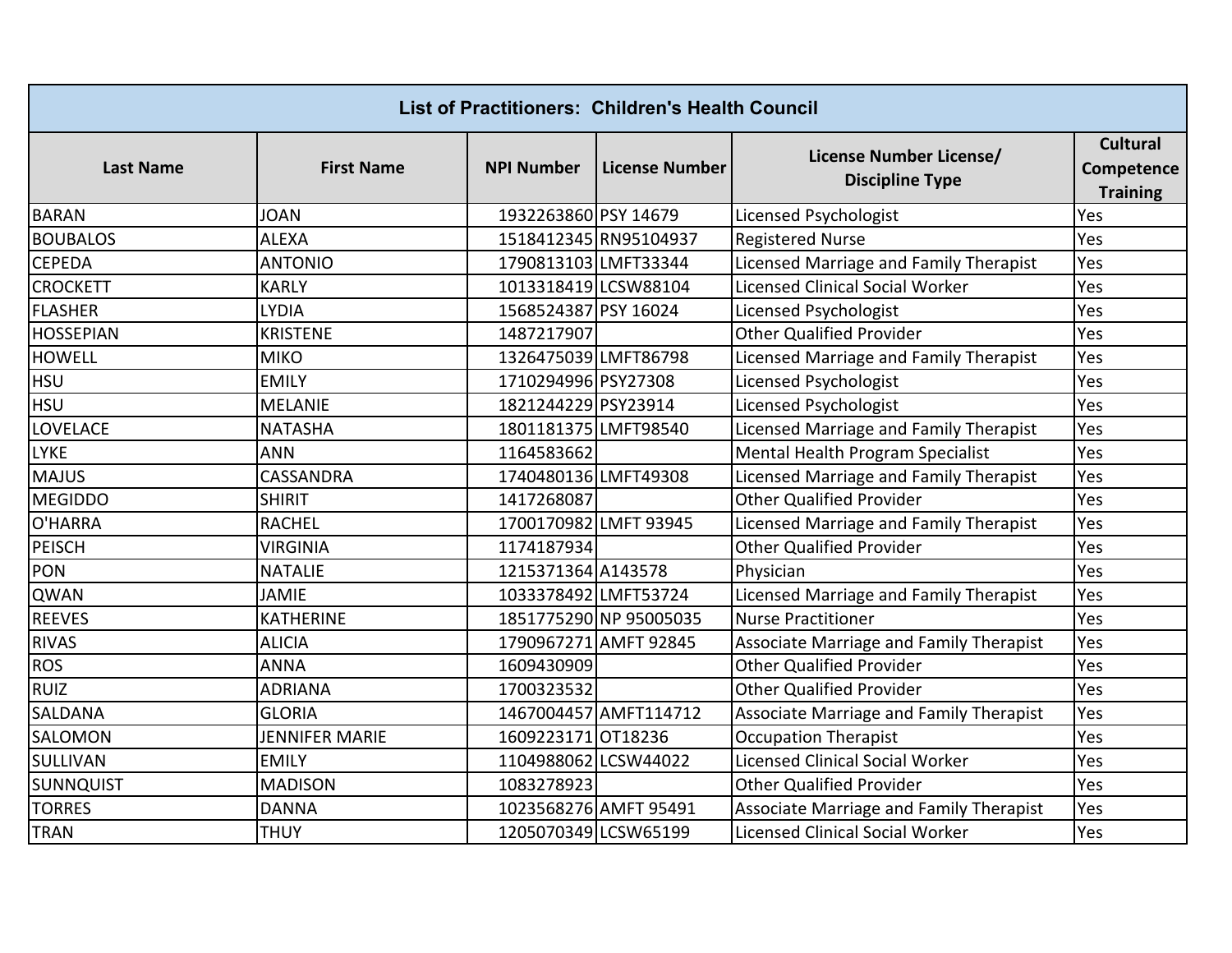| <b>Provider Name and Group Affiliations</b>                      | <b>Community Solutions</b>                                                                                                                                                                                                                                                                                                                                                                                                                                                                                                                                                                                              |
|------------------------------------------------------------------|-------------------------------------------------------------------------------------------------------------------------------------------------------------------------------------------------------------------------------------------------------------------------------------------------------------------------------------------------------------------------------------------------------------------------------------------------------------------------------------------------------------------------------------------------------------------------------------------------------------------------|
| <b>Category of Services Available</b>                            | Specialty Mental Health Services; Mental Health Services                                                                                                                                                                                                                                                                                                                                                                                                                                                                                                                                                                |
| <b>Address</b>                                                   | 9015 Murray Ave. #100, Gilroy, CA 95020;<br>16264 Church Street, Suite 103, Morgan Hill, CA 95037;<br>835 Blossom Hill Rd, San Jose, CA 95123                                                                                                                                                                                                                                                                                                                                                                                                                                                                           |
| Phone#                                                           | 408-846-4700 Gilroy office; 408-225-9478<br>San Jose Office                                                                                                                                                                                                                                                                                                                                                                                                                                                                                                                                                             |
| <b>Website URL</b>                                               | www.communitysolutions.org                                                                                                                                                                                                                                                                                                                                                                                                                                                                                                                                                                                              |
| <b>Provider Characteristics</b>                                  | Represents South Santa Clara County, staff provide Case Management, Mental<br>Health Interventions, Medication Support, and Crisis Intervention Services. Full<br>Service Partnership Programs (for children ages 6-15 and TAY ages 16-25) offer<br>more intensive community services with the ability to apply Flex Funding and Housing<br>Support resources. Provides Criminal Justice Systems FSP Services to Adults and<br>Older Adults on Probation, Parole, and Pre-trial Services. Also offers Co-Occurring<br>(mental health and substance abuse) treatment to criminal justice involved<br>adults/older adults |
| <b>Population Served</b>                                         | Title 9, Specialty Mental Health age-appropriate services are provided to clients within<br>the Full Life Cycle: Children ages 0-12, Adolescents, Transitional Age Youth, Adults,<br>Older Adults; Criminal Justice Involved Adults and Older Adults who are on Parole,<br>Probation or Pre-trial.                                                                                                                                                                                                                                                                                                                      |
| <b>Provider Accepts New Beneficiaries</b>                        | <b>YES</b>                                                                                                                                                                                                                                                                                                                                                                                                                                                                                                                                                                                                              |
| The cultural and linguistic capabilities of<br>network providers | Spanish, Vietnamese, Cantonese                                                                                                                                                                                                                                                                                                                                                                                                                                                                                                                                                                                          |
| <b>Specialties</b>                                               | Intensive team approaches to Mental Health evidence-based practices including Brief<br>Strategic Family Therapy, Group Counseling for Mental Health and Substance related<br>issues, Using CBT, MI and Trauma Informed approaches; Working with Children,<br>Transitional Age Youth, Criminal Justice Involved Adults/Older Adults; Also working<br>with Criminal Justice Involved Adults/Older Adults with Co-Occurring (mental health<br>and substance abuse) conditions.                                                                                                                                             |
| <b>Provider completed Cultural Competency</b><br>Training?       | <b>YES</b>                                                                                                                                                                                                                                                                                                                                                                                                                                                                                                                                                                                                              |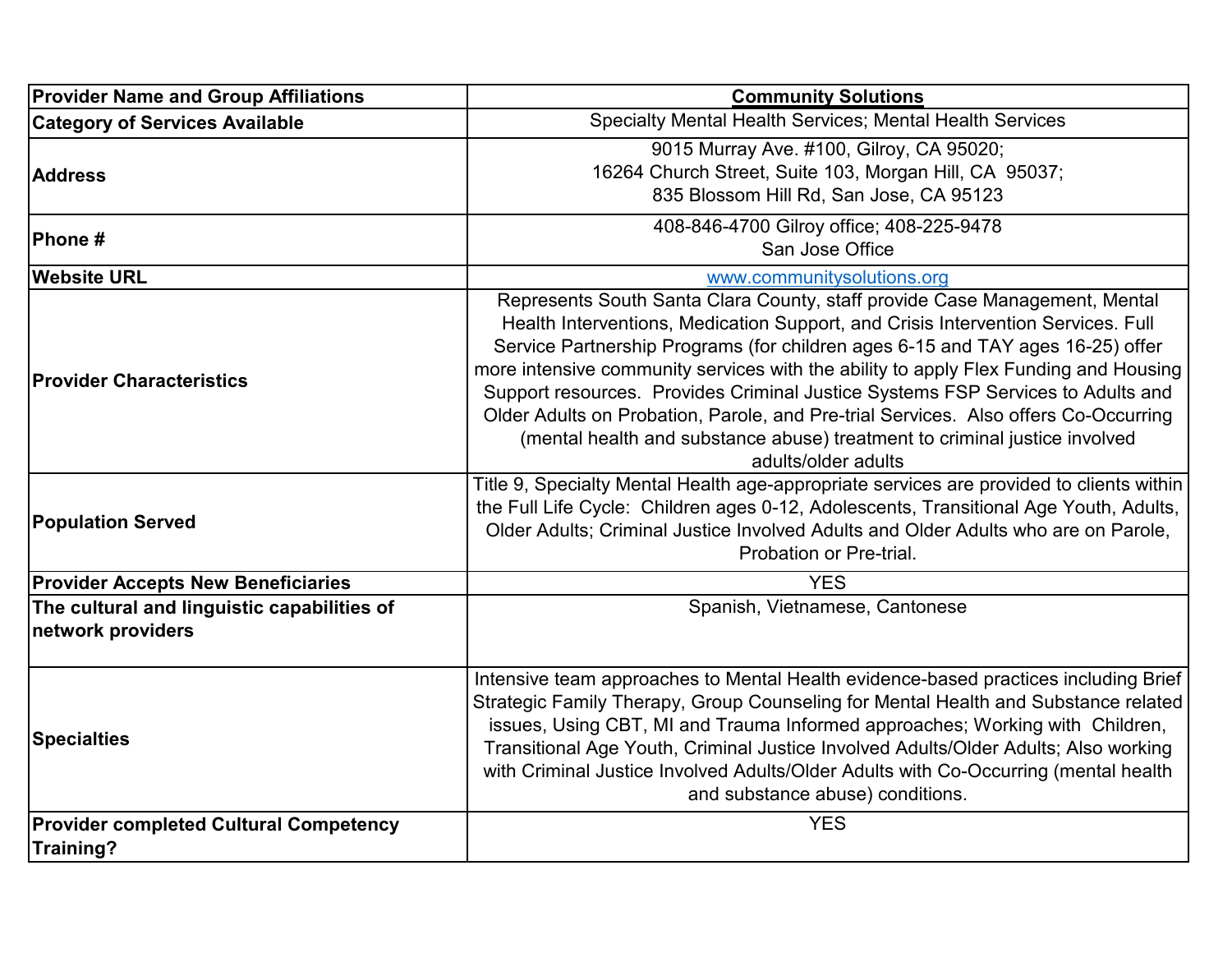| <b>Provider's office/facility have accommodations</b> | <b>YES</b> |
|-------------------------------------------------------|------------|
| for people with physical disabilities                 |            |
| $ $ (includes offices, exam rooms, and equipment)     |            |
|                                                       |            |
|                                                       |            |

| <b>List of Practitioners: Community Solutions</b> |                   |                   |                        |                                                   |                                                  |  |
|---------------------------------------------------|-------------------|-------------------|------------------------|---------------------------------------------------|--------------------------------------------------|--|
| <b>Last Name</b>                                  | <b>First Name</b> | <b>NPI Number</b> | <b>License Number</b>  | License Number License/<br><b>Discipline Type</b> | <b>Cultural</b><br>Competence<br><b>Training</b> |  |
| <b>ACOSTA</b>                                     | <b>GONZALO</b>    | 1396095337        |                        | <b>Other Qualified Provider</b>                   | Yes                                              |  |
| <b>AHMAD</b>                                      | JEZEL             |                   | 1508410457 AMFT108798  | Associate Marriage and Family Therapist           | Yes                                              |  |
| <b>ALEXANDER</b>                                  | LANESHIA          | 1700307790        |                        | <b>Other Qualified Provider</b>                   | Yes                                              |  |
| <b>ALVAREZ</b>                                    | <b>IGNACIO</b>    | 1912326976        |                        | <b>Other Qualified Provider</b>                   | Yes                                              |  |
| <b>AQUINO</b>                                     | <b>DELIA</b>      | 1689105983        |                        | <b>Other Qualified Provider</b>                   | Yes                                              |  |
| ARELLANO                                          | <b>MARIELA</b>    | 1083072581        |                        | <b>Other Qualified Provider</b>                   | Yes                                              |  |
| <b>AZIZ</b>                                       | <b>EMAN</b>       |                   | 1699200881 AMFT101135  | <b>Associate Marriage and Family Therapist</b>    | Yes                                              |  |
| <b>BALAAM</b>                                     | <b>NOLAN</b>      | 1679136030        |                        | <b>Other Qualified Provider</b>                   | Yes                                              |  |
| <b>BARSTOW</b>                                    | <b>TERESA</b>     | 1447327028        |                        | <b>Other Qualified Provider</b>                   | Yes                                              |  |
| <b>BEGAY</b>                                      | <b>DIANE</b>      | 1528425113        |                        | <b>Other Qualified Provider</b>                   | Yes                                              |  |
| <b>CANCHOLA</b>                                   | <b>EDGAR</b>      | 1154813251        |                        | <b>Other Qualified Provider</b>                   | Yes                                              |  |
| <b>CANO</b>                                       | VERONICA          | 1770768897        |                        | <b>Other Qualified Provider</b>                   | Yes                                              |  |
| <b>CASILLAS</b>                                   | <b>TALIA</b>      |                   | 1922268028 AMFT116277  | Associate Marriage and Family Therapist           | Yes                                              |  |
| <b>CHADHA</b>                                     | <b>PAWAN</b>      | 1548523178 C42205 |                        | Licensed Psychiatrist                             | <b>No</b>                                        |  |
| <b>CHELINI</b>                                    | <b>ANGELA</b>     |                   | 1659712768 LMFT107107  | Licensed Marriage and Family Therapist            | Yes                                              |  |
| <b>CID</b>                                        | <b>MARIO</b>      | 1194286989        |                        | <b>Other Qualified Provider</b>                   | Yes                                              |  |
| <b>CROWLEY</b>                                    | <b>MICHAEL</b>    |                   | 1740450154 LMFT 45329  | Licensed Marriage and Family Therapist            | Yes                                              |  |
| <b>DAVIES</b>                                     | <b>MORGAN</b>     |                   | 1083060115 AMFT 103257 | Associate Marriage and Family Therapist           | Yes                                              |  |
| DIAZ DE LEON SANCHEZ                              | <b>RUBY</b>       | 1295379261        |                        | <b>Other Qualified Provider</b>                   | Yes                                              |  |
| <b>DUMPIT</b>                                     | DELANI            |                   | 1104348010 AMFT 110690 | Associate Marriage and Family Therapist           | Yes                                              |  |
| <b>EGBUJOR</b>                                    | <b>KINGSLEY</b>   | 1518522317        |                        | <b>Other Qualified Provider</b>                   | Yes                                              |  |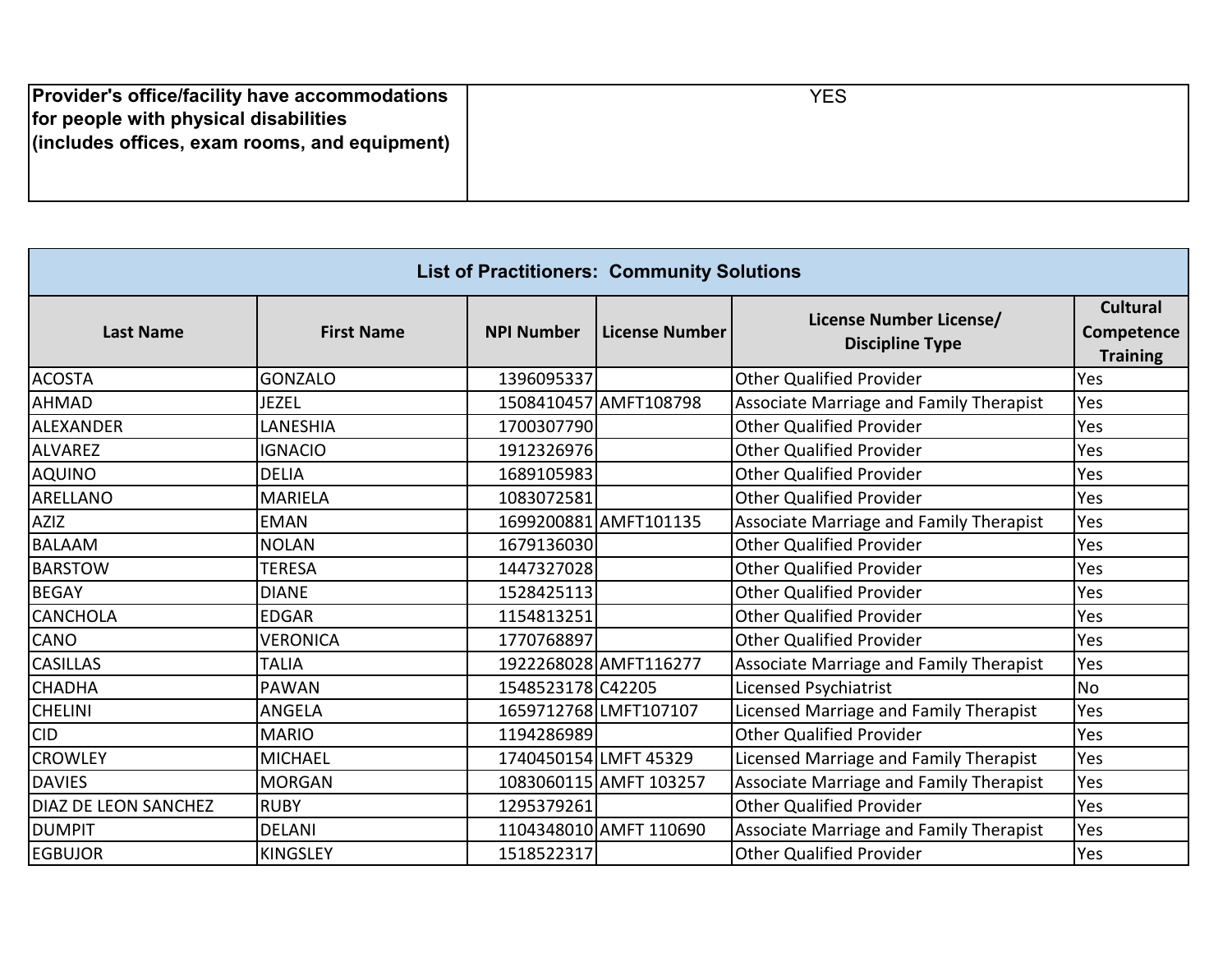| <b>List of Practitioners: Community Solutions</b> |                    |                      |                       |                                                   |                                                  |  |
|---------------------------------------------------|--------------------|----------------------|-----------------------|---------------------------------------------------|--------------------------------------------------|--|
| <b>Last Name</b>                                  | <b>First Name</b>  | <b>NPI Number</b>    | <b>License Number</b> | License Number License/<br><b>Discipline Type</b> | <b>Cultural</b><br>Competence<br><b>Training</b> |  |
| <b>ELIZONDO ALDAMA</b>                            | <b>ERIKA</b>       | 1437790912           |                       | <b>Other Qualified Provider</b>                   | Yes                                              |  |
| <b>EMERSON</b>                                    | <b>WENDY</b>       |                      | 1174090831 AMFT 91022 | Associate Marriage and Family Therapist           | Yes                                              |  |
| <b>ERNST</b>                                      | <b>HEIDEMARIE</b>  | 1790819472 A73163    |                       | Licensed Psychiatrist                             | <b>No</b>                                        |  |
| <b>ESCOBAR</b>                                    | CASSAUNDRA         | 1770005092 ASW 85398 |                       | <b>Associate Clinical Social Worker</b>           | Yes                                              |  |
| <b>FAMA</b>                                       | <b>MADELINE</b>    | 1174160816           |                       | <b>Other Qualified Provider</b>                   | Yes                                              |  |
| <b>FERGUSON</b>                                   | <b>DARIN</b>       | 1528411949           |                       | Mental Health Program Specialist                  | Yes                                              |  |
| <b>FERGUSON</b>                                   | <b>STACY</b>       | 1467845339           |                       | Mental Health Program Specialist                  | Yes                                              |  |
| <b>FLEMING</b>                                    | <b>WILLIE</b>      | 1477015642           |                       | <b>Other Qualified Provider</b>                   | Yes                                              |  |
| <b>FLORES</b>                                     | <b>GENEVE</b>      | 1851956452           |                       | <b>Other Qualified Provider</b>                   | Yes                                              |  |
| <b>GADSDEN</b>                                    | <b>UNUSSUN</b>     | 1467977835           |                       | <b>Other Qualified Provider</b>                   | Yes                                              |  |
| <b>GALE</b>                                       | <b>MITCHELL</b>    |                      | 1972156255 AMFT115000 | Associate Marriage and Family Therapist           | Yes                                              |  |
| <b>GARCIA</b>                                     | <b>IRMA</b>        | 1376901462           |                       | <b>Other Qualified Provider</b>                   | Yes                                              |  |
| <b>GARCIA</b>                                     | VANESSA            | 1609225929           |                       | <b>Other Qualified Provider</b>                   | Yes                                              |  |
| <b>GARRICK</b>                                    | <b>GARY</b>        | 1790246577           |                       | <b>Other Qualified Provider</b>                   | Yes                                              |  |
| <b>GIBSON</b>                                     | <b>BRIANNA</b>     | 1669934816           |                       | <b>Other Qualified Provider</b>                   | Yes                                              |  |
| <b>GOMEZ</b>                                      | <b>MARY CARMEN</b> | 1154846186           |                       | <b>Other Qualified Provider</b>                   | Yes                                              |  |
| <b>GONZALES</b>                                   | <b>JOSEPH</b>      | 1356846059           |                       | <b>Other Qualified Provider</b>                   | Yes                                              |  |
| <b>GONZALES</b>                                   | <b>TERESA</b>      | 1881043347           |                       | <b>Other Qualified Provider</b>                   | Yes                                              |  |
| <b>GONZALEZ</b>                                   | ABRAHAM            | 1528560935           |                       | <b>Other Qualified Provider</b>                   | Yes                                              |  |
| <b>GONZALEZ</b>                                   | <b>JAQUELINE</b>   | 1467917138           |                       | <b>Other Qualified Provider</b>                   | <b>No</b>                                        |  |
| <b>GRANATA</b>                                    | <b>ALYSSA</b>      |                      | 1710488119 AMFT108305 | Associate Marriage and Family Therapist           | Yes                                              |  |
| <b>GRUNDHOEFER</b>                                | <b>STEPHANIE</b>   | 1104328202           |                       | <b>Other Qualified Provider</b>                   | Yes                                              |  |
| <b>HAERR</b>                                      | <b>BRIDGET</b>     | 1770063901 APCC 5465 |                       | Associate Professional Clinical Counselor         | Yes                                              |  |
| <b>HARRIS</b>                                     | <b>DIANE</b>       | 1679648158G84412     |                       | Licensed Psychiatrist                             | Yes                                              |  |
| <b>HARRIS</b>                                     | <b>SHELLY</b>      | 1578017729 AMFT93209 |                       | Associate Marriage and Family Therapist           | Yes                                              |  |
| <b>HART</b>                                       | <b>MICHELE</b>     | 1659855823 LPCC5296  |                       | Licensed Professional Clinical Counselor          | Yes                                              |  |
| <b>HATCHER</b>                                    | <b>JOSETTE</b>     | 1679791917           |                       | <b>Other Qualified Provider</b>                   | <b>No</b>                                        |  |
| <b>HEREDIA</b>                                    | <b>CORAL</b>       | 1578995239 ASW79206  |                       | <b>Associate Clinical Social Worker</b>           | Yes                                              |  |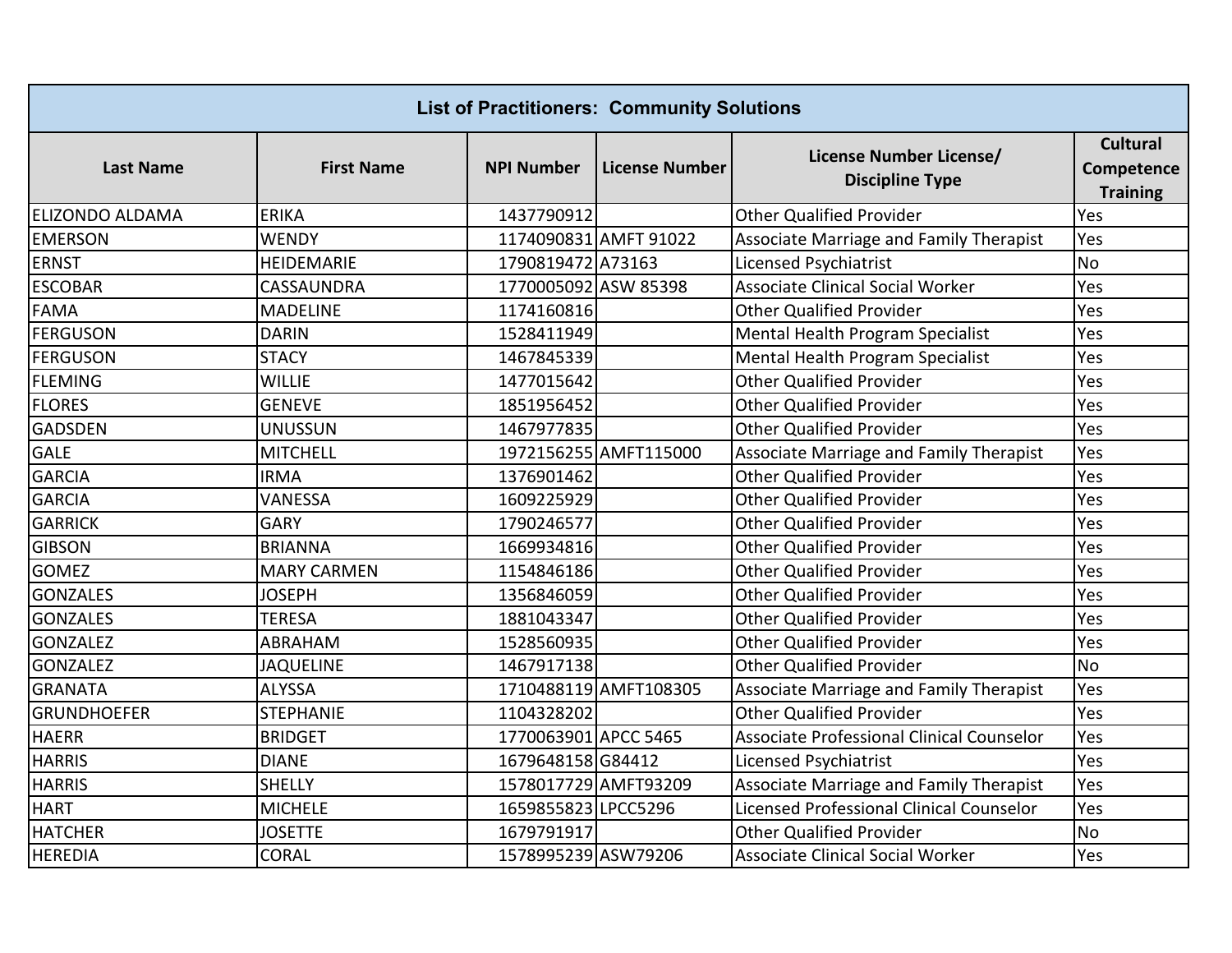| <b>List of Practitioners: Community Solutions</b> |                       |                      |                        |                                                   |                                                  |  |
|---------------------------------------------------|-----------------------|----------------------|------------------------|---------------------------------------------------|--------------------------------------------------|--|
| <b>Last Name</b>                                  | <b>First Name</b>     | <b>NPI Number</b>    | <b>License Number</b>  | License Number License/<br><b>Discipline Type</b> | <b>Cultural</b><br>Competence<br><b>Training</b> |  |
| <b>HERNANDEZ</b>                                  | CONSUELO              | 1770935264 APCC 4578 |                        | Associate Professional Clinical Counselor         | Yes                                              |  |
| HERNANDEZ                                         | LILIANA               | 1063900991           |                        | <b>Other Qualified Provider</b>                   | Yes                                              |  |
| <b>HUR</b>                                        | <b>EMILY</b>          |                      | 1871085985 AMFT 93968  | Associate Marriage and Family Therapist           | Yes                                              |  |
| <b>INGEGNERI</b>                                  | <b>ANGELA</b>         | 1407413016           |                        | <b>Other Qualified Provider</b>                   | Yes                                              |  |
| <b>JADID</b>                                      | <b>OMAR</b>           |                      | 1427401587 LMFT 112341 | Licensed Marriage and Family Therapist            | Yes                                              |  |
| <b>JAVIS</b>                                      | <b>WALID</b>          | 1306293519 ASW88472  |                        | <b>Associate Clinical Social Worker</b>           | Yes                                              |  |
| <b>JOHNSON</b>                                    | <b>CORIN</b>          | 1548711237           |                        | <b>Other Qualified Provider</b>                   | Yes                                              |  |
| <b>KINOSHITA</b>                                  | <b>DANIEL</b>         |                      | 1750875258 AMFT 104067 | Associate Marriage and Family Therapist           | Yes                                              |  |
| <b>KONOPKA</b>                                    | KIMBERLY              | 1801357504 ASW87844  |                        | Associate Clinical Social Worker                  | Yes                                              |  |
| <b>LAITINEN</b>                                   | <b>MARYJANE</b>       |                      | 1710237292 LMFT114593  | Licensed Marriage and Family Therapist            | Yes                                              |  |
| LECUYERMANGEL                                     | <b>ROYANNA</b>        |                      | 1124422605 LMFT 102660 | Licensed Marriage and Family Therapist            | Yes                                              |  |
| LEDON                                             | <b>MARY CATHERINE</b> | 1740637156           |                        | <b>Other Qualified Provider</b>                   | Yes                                              |  |
| <b>LEPE</b>                                       | <b>DIEGO</b>          | 1326558347           |                        | <b>Other Qualified Provider</b>                   | Yes                                              |  |
| LINARES-MEJIA                                     | <b>GENESIS</b>        | 1093279150 ASW91595  |                        | <b>Associate Clinical Social Worker</b>           | Yes                                              |  |
| <b>LUJAN</b>                                      | <b>ALYSSA</b>         | 1417422130           |                        | <b>Other Qualified Provider</b>                   | Yes                                              |  |
| LY                                                | <b>MICHELLE</b>       | 1588245818           |                        | <b>Other Qualified Provider</b>                   | Yes                                              |  |
| <b>MALDONADO</b>                                  | <b>ESTEFANIA</b>      | 1932666070           |                        | <b>Other Qualified Provider</b>                   | Yes                                              |  |
| <b>MANLAPAZ</b>                                   | ALEXANDRA             |                      | 1447738638 AMFT115332  | Associate Marriage and Family Therapist           | Yes                                              |  |
| <b>MARISCAL</b>                                   | <b>MARK</b>           |                      | 1700252673 AMFT 101399 | Associate Marriage and Family Therapist           | <b>No</b>                                        |  |
| <b>MARQUEZ</b>                                    | <b>REBECCA</b>        |                      | 1699283937 AMFT103328  | Associate Marriage and Family Therapist           | Yes                                              |  |
| <b>MARTINEZ</b>                                   | AMANDA                | 1972631034           |                        | Mental Health Program Specialist                  | Yes                                              |  |
| <b>MARTINEZ</b>                                   | <b>CHARLES</b>        |                      | 1851875934 AMFT108855  | <b>Associate Marriage and Family Therapist</b>    | Yes                                              |  |
| <b>MATA</b>                                       | <b>RICARDO</b>        | 1730601311           |                        | <b>Other Qualified Provider</b>                   | Yes                                              |  |
| <b>MATAELE</b>                                    | <b>HERBERT</b>        | 1598886608           |                        | <b>Other Qualified Provider</b>                   | Yes                                              |  |
| MEDEL-VASQUEZ                                     | <b>MARIA</b>          |                      | 1578800231 AMFT 110863 | Associate Marriage and Family Therapist           | Yes                                              |  |
| <b>MEDINA</b>                                     | <b>ARTURO</b>         | 1043733652           |                        | <b>Other Qualified Provider</b>                   | Yes                                              |  |
| <b>MEDINA</b>                                     | <b>MAGALI</b>         | 1083049993 LCSW86219 |                        | <b>Licensed Clinical Social Worker</b>            | Yes                                              |  |
| <b>MEDINA VASQUEZ</b>                             | <b>MARIO</b>          | 1982107447           |                        | <b>Other Qualified Provider</b>                   | Yes                                              |  |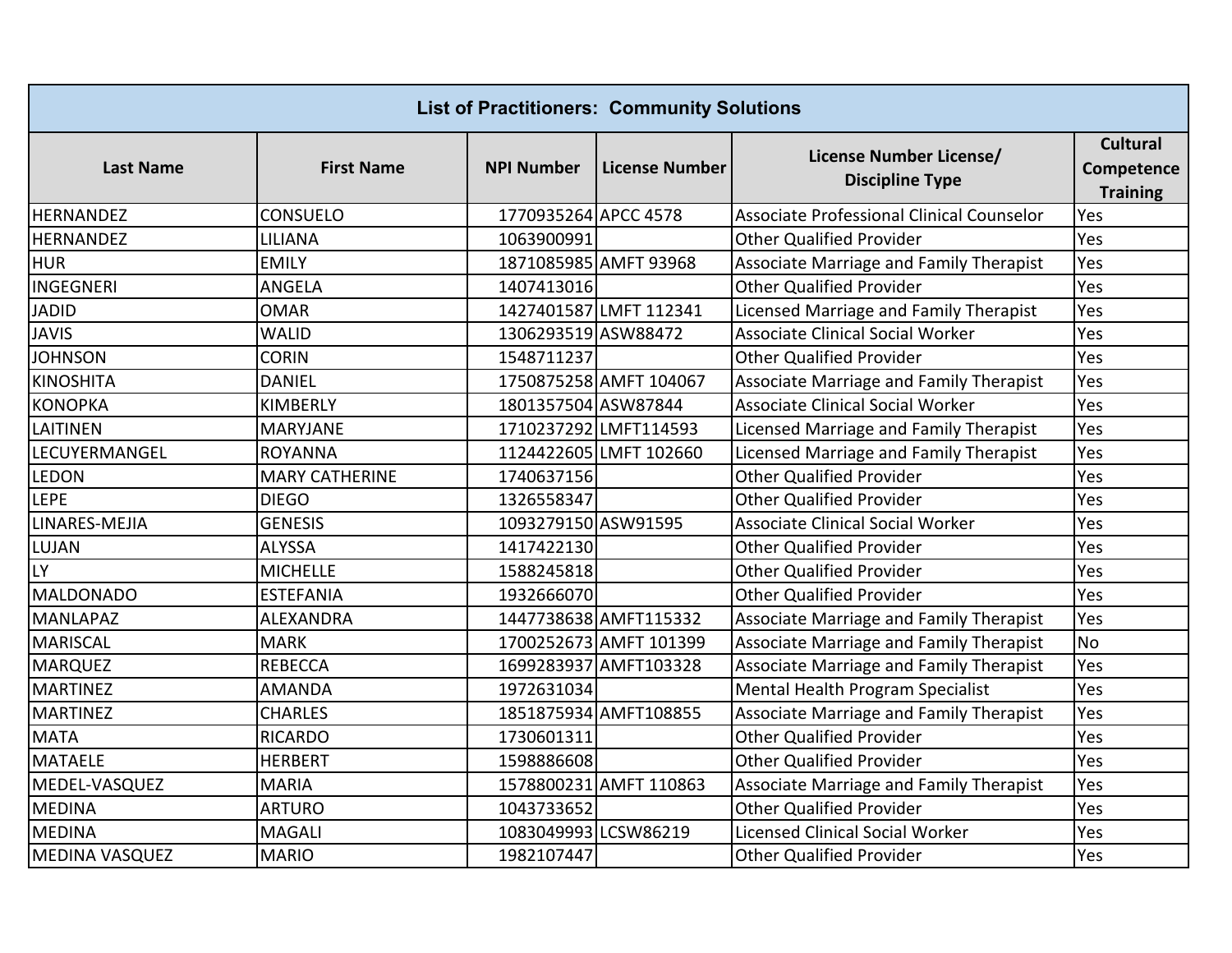| <b>List of Practitioners: Community Solutions</b> |                   |                       |                        |                                                   |                                                  |  |
|---------------------------------------------------|-------------------|-----------------------|------------------------|---------------------------------------------------|--------------------------------------------------|--|
| <b>Last Name</b>                                  | <b>First Name</b> | <b>NPI Number</b>     | <b>License Number</b>  | License Number License/<br><b>Discipline Type</b> | <b>Cultural</b><br>Competence<br><b>Training</b> |  |
| <b>MENDOZA</b>                                    | <b>ESMERALDA</b>  | 1518510767            |                        | <b>Other Qualified Provider</b>                   | Yes                                              |  |
| <b>MENDOZA</b>                                    | <b>JOSE</b>       | 1063951705            |                        | <b>Other Qualified Provider</b>                   | Yes                                              |  |
| <b>MILLER</b>                                     | <b>CHRISTINE</b>  |                       | 1528492246 LMFT 110791 | Licensed Marriage and Family Therapist            | Yes                                              |  |
| <b>MILLER</b>                                     | <b>LAUREN</b>     |                       | 1083165237 AMFT116374  | Associate Marriage and Family Therapist           | Yes                                              |  |
| <b>MJASETH</b>                                    | KIMBERLY          |                       | 1932610490 LMFT113588  | Licensed Marriage and Family Therapist            | Yes                                              |  |
| <b>MOLYNEUX</b>                                   | <b>DAVID</b>      | 1033750559            |                        | <b>Other Qualified Provider</b>                   | Yes                                              |  |
| <b>MONTEMAYOR</b>                                 | <b>JOSE</b>       | 1801452537            |                        | <b>Other Qualified Provider</b>                   | Yes                                              |  |
| <b>MORALES</b>                                    | <b>ASHLEY</b>     | 1073157012            |                        | <b>Other Qualified Provider</b>                   | Yes                                              |  |
| <b>MORENO</b>                                     | YARELY            |                       | 1508241381 LMFT114492  | Licensed Marriage and Family Therapist            | Yes                                              |  |
| <b>MURILLO</b>                                    | <b>SERINA</b>     | 1144753559            |                        | <b>Other Qualified Provider</b>                   | Yes                                              |  |
| <b>NEHME</b>                                      | <b>REMA</b>       | 1396046819 LMFT 99743 |                        | Licensed Marriage and Family Therapist            | Yes                                              |  |
| <b>NERIL</b>                                      | <b>MORTON</b>     | 1326111329 G15983     |                        | Licensed Psychiatrist                             | <b>No</b>                                        |  |
| <b>NGUYEN</b>                                     | <b>STEPHANIE</b>  | 1821591249            |                        | <b>Other Qualified Provider</b>                   | Yes                                              |  |
| <b>OCHOA</b>                                      | <b>ELIZABETH</b>  | 1881711315            |                        | <b>Other Qualified Provider</b>                   | Yes                                              |  |
| <b>ORION</b>                                      | <b>WALTER</b>     | 1366748303 AMFT97258  |                        | Associate Marriage and Family Therapist           | Yes                                              |  |
| <b>ORNELAS</b>                                    | <b>ELIZABETH</b>  | 1518215847            |                        | Mental Health Program Specialist                  | Yes                                              |  |
| <b>PEREZ</b>                                      | <b>CHRISTINA</b>  | 1013553528            |                        | <b>Other Qualified Provider</b>                   | Yes                                              |  |
| PEREZ-RAMOS                                       | <b>MARIA</b>      | 1508342254 ASW 84162  |                        | <b>Associate Clinical Social Worker</b>           | Yes                                              |  |
| <b>POPE</b>                                       | <b>MADALYN</b>    |                       | 1578939880 LMFT 110560 | Licensed Marriage and Family Therapist            | Yes                                              |  |
| <b>POSO</b>                                       | <b>AMANDA</b>     | 1215383989            |                        | <b>Other Qualified Provider</b>                   | Yes                                              |  |
| <b>PULIDO</b>                                     | <b>SINDY</b>      | 1811548480            |                        | <b>Other Qualified Provider</b>                   | Yes                                              |  |
| QUALE                                             | <b>RENEE</b>      | 1750441119            |                        | <b>Other Qualified Provider</b>                   | Yes                                              |  |
| <b>RAMIREZ SIGALA</b>                             | <b>NORMA</b>      | 1023485570 ASW79180   |                        | <b>Associate Clinical Social Worker</b>           | Yes                                              |  |
| <b>REMMERS</b>                                    | <b>HEIDI</b>      | 1275987976 LMFT 91214 |                        | Licensed Marriage and Family Therapist            | Yes                                              |  |
| <b>RENSI</b>                                      | <b>MATTHEW</b>    | 1255735395 APCC3615   |                        | Associate Professional Clinical Counselor         | Yes                                              |  |
| <b>REYNOSO</b>                                    | SANDRA            | 1982266102 LPT40664   |                        | Psychiatric Technician                            | Yes                                              |  |
| <b>ROBLES</b>                                     | <b>LIZETH</b>     | 1518398155            |                        | <b>Other Qualified Provider</b>                   | Yes                                              |  |
| <b>ROCHA</b>                                      | <b>LUIS</b>       | 1922648302            |                        | <b>Other Qualified Provider</b>                   | Yes                                              |  |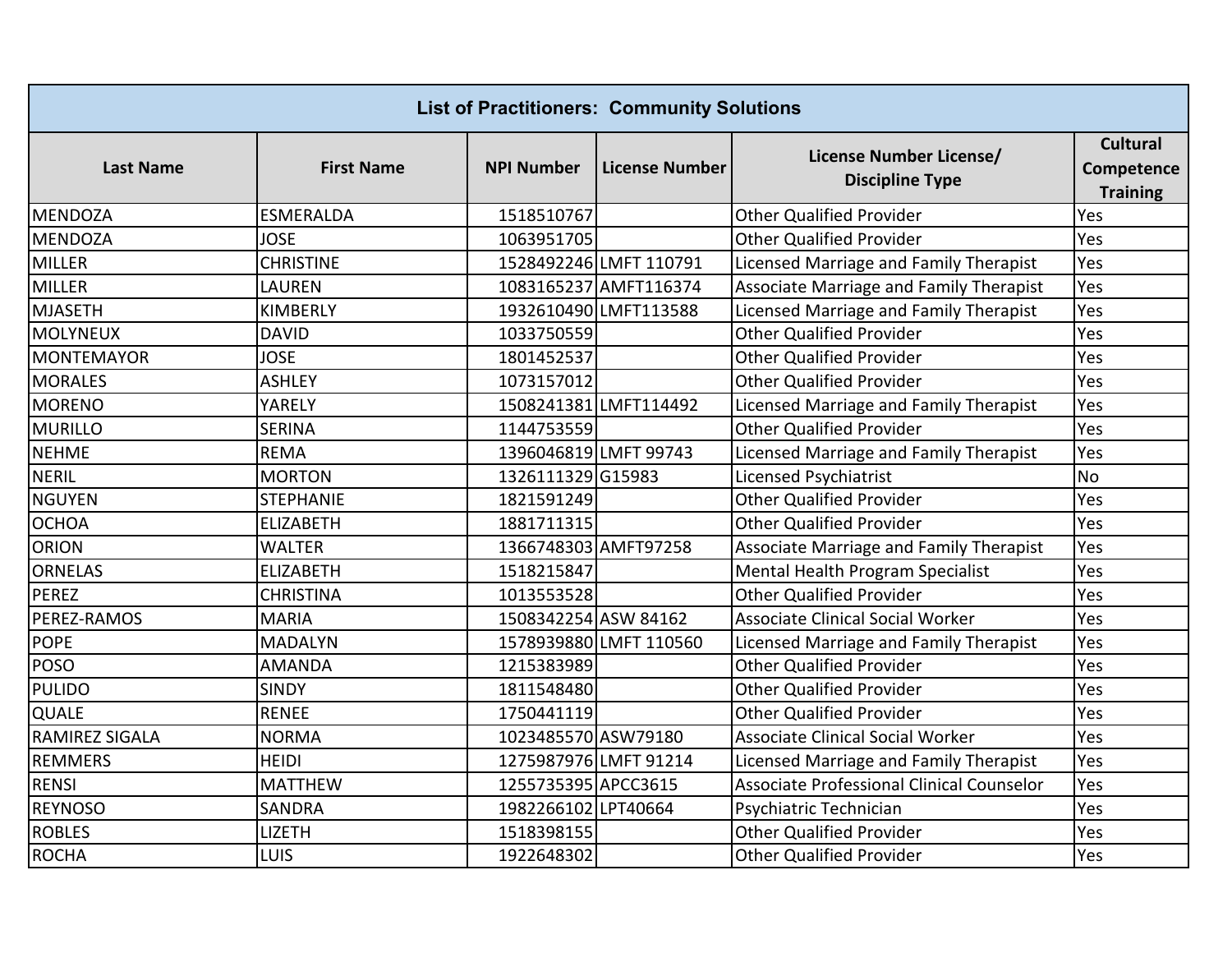| <b>List of Practitioners: Community Solutions</b> |                   |                      |                       |                                                   |                                                  |  |
|---------------------------------------------------|-------------------|----------------------|-----------------------|---------------------------------------------------|--------------------------------------------------|--|
| <b>Last Name</b>                                  | <b>First Name</b> | <b>NPI Number</b>    | <b>License Number</b> | License Number License/<br><b>Discipline Type</b> | <b>Cultural</b><br>Competence<br><b>Training</b> |  |
| <b>ROCHA</b>                                      | <b>MIGUEL</b>     | 1023667425           |                       | <b>Other Qualified Provider</b>                   | Yes                                              |  |
| ROJAS-MANDUJANO                                   | <b>ESMERALDA</b>  | 1174977441           |                       | <b>Other Qualified Provider</b>                   | Yes                                              |  |
| <b>RONELL</b>                                     | <b>ANDREA</b>     | 1477197234           |                       | <b>Other Qualified Provider</b>                   | Yes                                              |  |
| <b>ROSALES</b>                                    | <b>DAVID</b>      | 1285002766 ASW93095  |                       | <b>Associate Clinical Social Worker</b>           | Yes                                              |  |
| <b>ROTHWELL</b>                                   | <b>ANITA</b>      | 1265079081           |                       | <b>Other Qualified Provider</b>                   | Yes                                              |  |
| <b>RUIZ CAMPOS</b>                                | <b>CRISTAL</b>    | 1295395275 ASW88781  |                       | <b>Associate Clinical Social Worker</b>           | Yes                                              |  |
| <b>RUOTOLO</b>                                    | <b>FEDERICO</b>   | 1932324316           |                       | Mental Health Program Specialist                  | Yes                                              |  |
| <b>RUOTOLO</b>                                    | <b>JANELLA</b>    | 1811485972           |                       | <b>Other Qualified Provider</b>                   | Yes                                              |  |
| <b>RUOTOLO</b>                                    | <b>NADIA</b>      | 1285075556           |                       | <b>Other Qualified Provider</b>                   | Yes                                              |  |
| <b>RUPE</b>                                       | <b>KELLY</b>      |                      | 1376008086 AMFT112837 | Associate Marriage and Family Therapist           | Yes                                              |  |
| <b>SAENZ</b>                                      | <b>MATTHEW</b>    |                      | 1457830283 AMFT113293 | Associate Marriage and Family Therapist           | Yes                                              |  |
| <b>SAEZ</b>                                       | <b>NELSON</b>     | 1154706919 ASW75017  |                       | <b>Associate Clinical Social Worker</b>           | Yes                                              |  |
| SAFFELL                                           | <b>ASHLEY</b>     | 1649829953           |                       | <b>Other Qualified Provider</b>                   | Yes                                              |  |
| <b>SALAS</b>                                      | <b>MARIA</b>      | 1356823256           |                       | <b>Other Qualified Provider</b>                   | Yes                                              |  |
| <b>SALINAS</b>                                    | <b>KASSANDRA</b>  |                      | 1912434895 AMFT109229 | Associate Marriage and Family Therapist           | Yes                                              |  |
| <b>SANCHEZ</b>                                    | <b>ITZEL</b>      | 1427550862           |                       | <b>Other Qualified Provider</b>                   | Yes                                              |  |
| <b>SANCHEZ</b>                                    | <b>MARIA</b>      | 1477739126 NP 15757  |                       | <b>Nurse Practitioner</b>                         | Yes                                              |  |
| SARINANA                                          | <b>JOHN</b>       | 1750855342           |                       | <b>Other Qualified Provider</b>                   | <b>No</b>                                        |  |
| <b>SILVA</b>                                      | <b>AMANDA</b>     | 1922265693 LPT 30819 |                       | Psychiatric Technician                            | Yes                                              |  |
| <b>SILVER</b>                                     | <b>CHRISTINE</b>  | 1497111934           |                       | <b>Other Qualified Provider</b>                   | Yes                                              |  |
| <b>SMITH</b>                                      | <b>TRACI</b>      |                      | 1336640648 AMFT103476 | Associate Marriage and Family Therapist           | Yes                                              |  |
| <b>SOLORIO</b>                                    | <b>YESICA</b>     |                      | 1629224316 LMFT116438 | Licensed Marriage and Family Therapist            | Yes                                              |  |
| <b>STRAND</b>                                     | CAROL             | 1942603642           |                       | <b>Other Qualified Provider</b>                   | Yes                                              |  |
| <b>SUM</b>                                        | <b>JENNIFER</b>   | 1639695620           |                       | <b>Other Qualified Provider</b>                   | Yes                                              |  |
| <b>THAI</b>                                       | <b>DEANNA</b>     | 1750870242 ASW89275  |                       | <b>Associate Clinical Social Worker</b>           | Yes                                              |  |
| <b>TOPETE</b>                                     | <b>DIEGO</b>      | 1518367796 ASW85133  |                       | <b>Associate Clinical Social Worker</b>           | Yes                                              |  |
| <b>TORRES</b>                                     | <b>ARIANNA</b>    | 1437793452           |                       | <b>Other Qualified Provider</b>                   | Yes                                              |  |
| <b>TORRES</b>                                     | <b>JENNIFER</b>   |                      | 1346770526 AMFT 97435 | <b>Associate Marriage and Family Therapist</b>    | Yes                                              |  |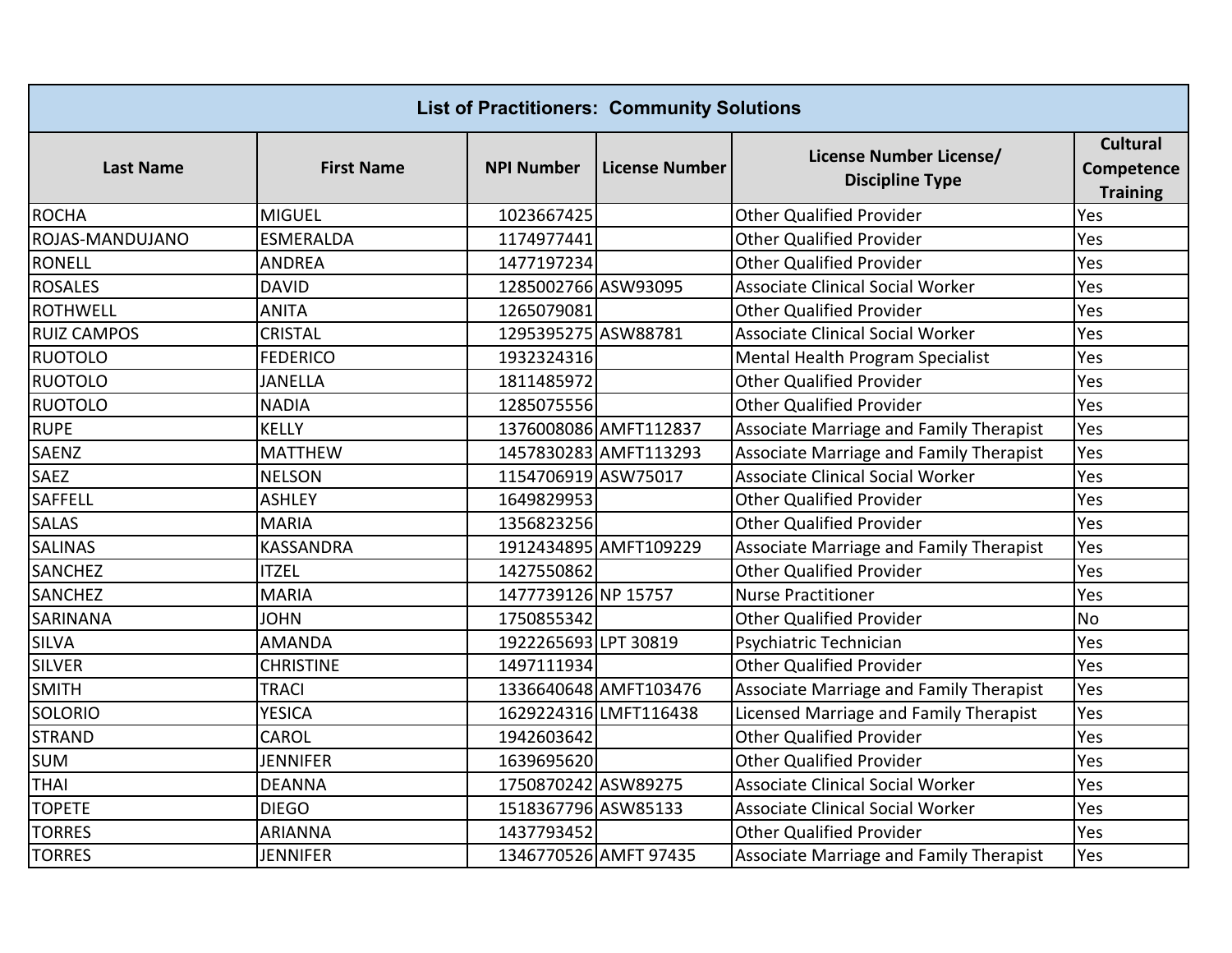| <b>List of Practitioners: Community Solutions</b> |                    |                     |                        |                                                   |                                                  |  |
|---------------------------------------------------|--------------------|---------------------|------------------------|---------------------------------------------------|--------------------------------------------------|--|
| <b>Last Name</b>                                  | <b>First Name</b>  | <b>NPI Number</b>   | <b>License Number</b>  | License Number License/<br><b>Discipline Type</b> | <b>Cultural</b><br>Competence<br><b>Training</b> |  |
| <b>TOVAR</b>                                      | <b>LIZBETH</b>     | 1740764828          |                        | <b>Other Qualified Provider</b>                   | Yes                                              |  |
| <b>URIBE SANCHEZ</b>                              | <b>MELISA</b>      |                     | 1528562147 AMFT116880  | Associate Marriage and Family Therapist           | Yes                                              |  |
| <b>VALLIN</b>                                     | <b>STEPHANIE</b>   | 1104464205 ASW93058 |                        | <b>Associate Clinical Social Worker</b>           | Yes                                              |  |
| <b>WANG</b>                                       | <b>SHARON IWEN</b> |                     | 1760685218LMFT 111785  | Licensed Marriage and Family Therapist            | Yes                                              |  |
| <b>WULFF</b>                                      | <b>KENNETH</b>     | 1124105085 G32683   |                        | Licensed Psychiatrist                             | No                                               |  |
| <b>YOUNG</b>                                      | <b>MIRELA</b>      |                     | 1700213139 LMFT 105002 | Licensed Marriage and Family Therapist            | Yes                                              |  |
| ZARAGOZA                                          | <b>JULIO</b>       | 1205479235          |                        | <b>Other Qualified Provider</b>                   | Yes                                              |  |
|                                                   |                    |                     |                        |                                                   |                                                  |  |
|                                                   |                    |                     |                        |                                                   |                                                  |  |
|                                                   |                    |                     |                        |                                                   |                                                  |  |
|                                                   |                    |                     |                        |                                                   |                                                  |  |
|                                                   |                    |                     |                        |                                                   |                                                  |  |
|                                                   |                    |                     |                        |                                                   |                                                  |  |
|                                                   |                    |                     |                        |                                                   |                                                  |  |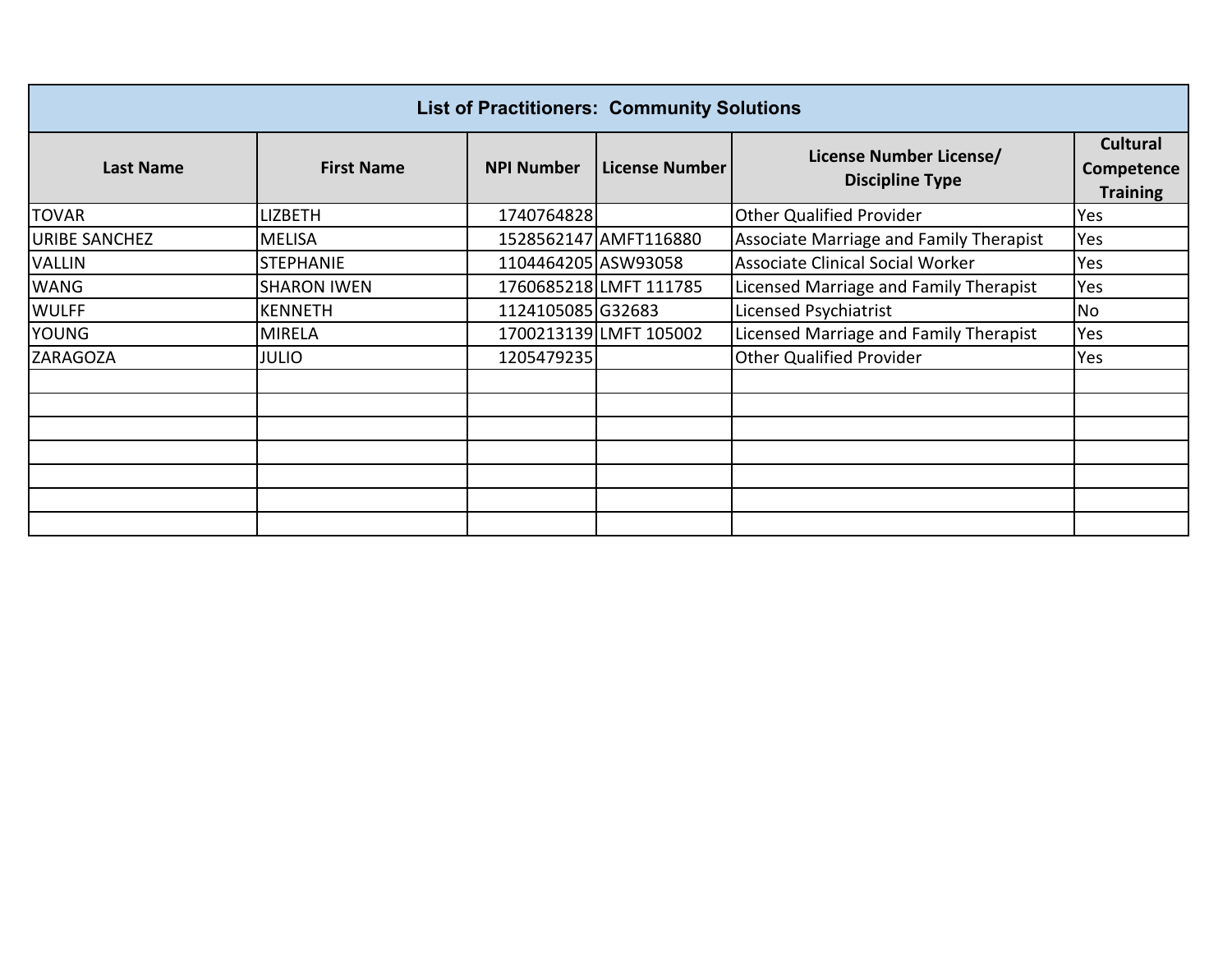| <b>Provider Name and Group Affiliations</b>                      | <b>SCC-Downtown Behavioral Health Center</b>                                                                                                                                                                                            |  |  |  |  |
|------------------------------------------------------------------|-----------------------------------------------------------------------------------------------------------------------------------------------------------------------------------------------------------------------------------------|--|--|--|--|
| <b>Category of Services Available</b>                            | <b>Mental Health Services</b>                                                                                                                                                                                                           |  |  |  |  |
| <b>Address</b>                                                   | 1075 East Santa Clara Street, San Jose, CA 95116                                                                                                                                                                                        |  |  |  |  |
| Phone#                                                           | 408-972-2100                                                                                                                                                                                                                            |  |  |  |  |
| <b>Website URL</b>                                               | www.sccbhsd.org                                                                                                                                                                                                                         |  |  |  |  |
| <b>Provider Characteristics</b>                                  | Outpatient MH; QI: Zephyr - San Jose Downtown; Outpatient MH; Case Mgmt.; MH<br>Assessment; and other treatments; WARMS; Welcoming Group; QI: Learning<br>Partnership, Zephyr; Drug Court; Representative Payee Unit; Shelter Plus Care |  |  |  |  |
| <b>Population Served</b>                                         | <b>Adults, Older Adults</b>                                                                                                                                                                                                             |  |  |  |  |
| <b>Provider Accepts New Beneficiaries</b>                        | <b>YES</b>                                                                                                                                                                                                                              |  |  |  |  |
| The cultural and linguistic capabilities of<br>network providers | Cantonese, Mandarin, Spanish, Tagalog, Vietnamese, Punjabi, Hindi, and Farsi                                                                                                                                                            |  |  |  |  |
| <b>Specialties</b>                                               | Trauma-informed care                                                                                                                                                                                                                    |  |  |  |  |
| <b>Provider completed Cultural Competency</b><br>Training?       | <b>YES</b>                                                                                                                                                                                                                              |  |  |  |  |
| Provider's office/facility have accommodations                   | <b>YES</b>                                                                                                                                                                                                                              |  |  |  |  |
| for people with physical disabilities                            |                                                                                                                                                                                                                                         |  |  |  |  |
| (includes offices, exam rooms, and equipment)                    |                                                                                                                                                                                                                                         |  |  |  |  |
|                                                                  |                                                                                                                                                                                                                                         |  |  |  |  |

| List of Practitioners: SCC-Downtown Behavioral Health Center |                   |                   |                       |                                                   |                 |  |
|--------------------------------------------------------------|-------------------|-------------------|-----------------------|---------------------------------------------------|-----------------|--|
| Last Name                                                    |                   |                   | License Number        | License Number License/<br><b>Discipline Type</b> | <b>Cultural</b> |  |
|                                                              | <b>First Name</b> | <b>NPI Number</b> |                       |                                                   | Competence      |  |
|                                                              |                   |                   |                       |                                                   | <b>Training</b> |  |
| <b>BIRHANI</b>                                               | <b>FATEMEH K</b>  | 1336380104        |                       | Mental Health Program Specialist                  | Yes             |  |
| <b>CHEN</b>                                                  | <b>ASHLEY H</b>   | 1619941721 A86262 |                       | Licensed Psychiatrist                             | Yes             |  |
| <b>CHEUNG</b>                                                | <b>KATHERINE</b>  | 1992839856        |                       | Mental Health Program Specialist                  | Yes             |  |
| <b>COWAN</b>                                                 | <b>LANCE PAUL</b> |                   | 1780880369 LCSW 25730 | Licensed Clinical Social Worker                   | <b>Yes</b>      |  |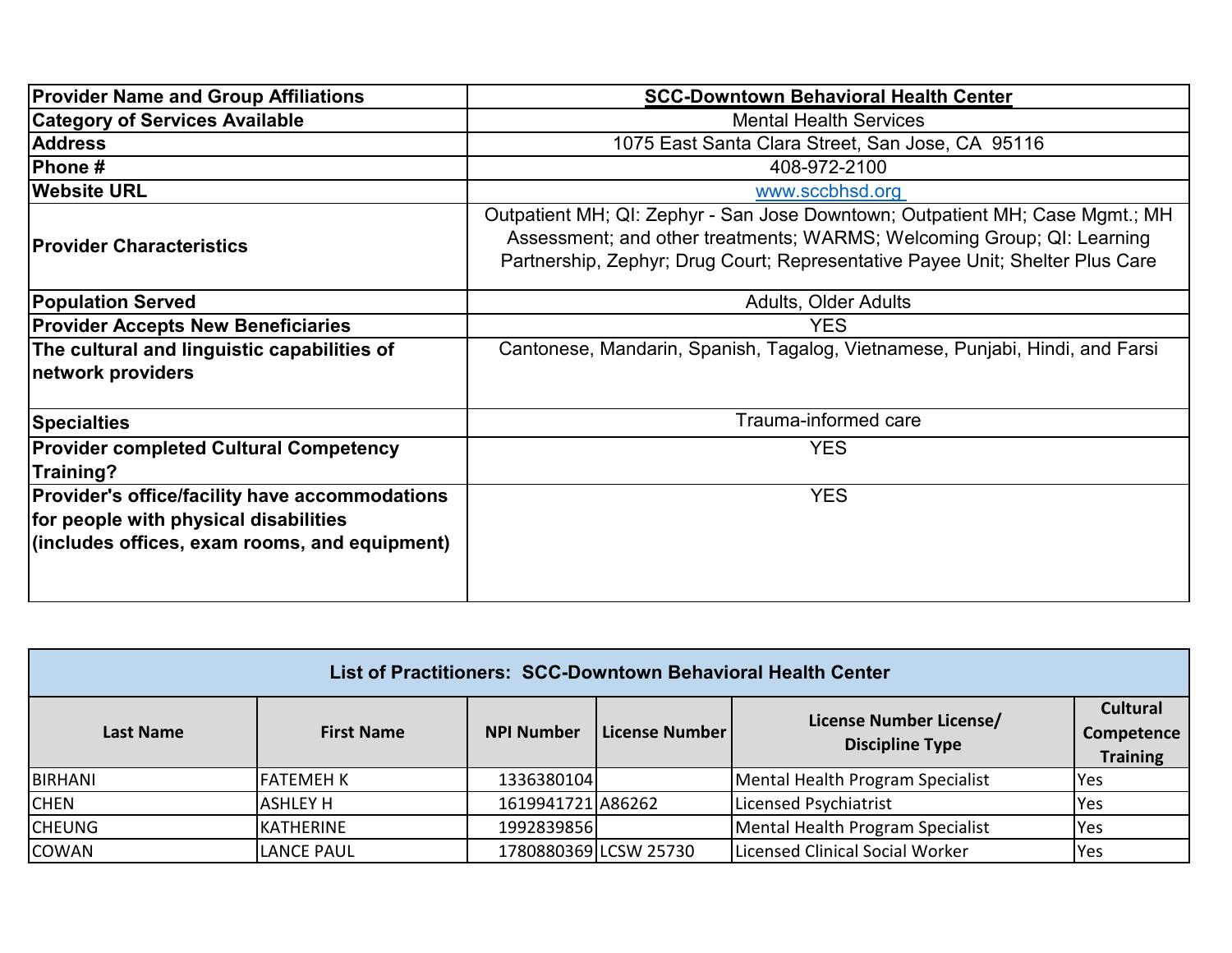| List of Practitioners: SCC-Downtown Behavioral Health Center |                   |                      |                       |                                                   |                                                  |  |
|--------------------------------------------------------------|-------------------|----------------------|-----------------------|---------------------------------------------------|--------------------------------------------------|--|
| <b>Last Name</b>                                             | <b>First Name</b> | <b>NPI Number</b>    | <b>License Number</b> | License Number License/<br><b>Discipline Type</b> | <b>Cultural</b><br>Competence<br><b>Training</b> |  |
| <b>ESCOBAR</b>                                               | <b>NANCY</b>      | 1689870719 LPT26887  |                       | Psychiatric Technician                            | Yes                                              |  |
| <b>EYA</b>                                                   | <b>WILLIAM I</b>  | 1982045019           |                       | Mental Health Program Specialist                  | Yes                                              |  |
| <b>FATUESI</b>                                               | <b>SIPAIA</b>     | 1083978480           |                       | <b>Other Qualified Provider</b>                   | Yes                                              |  |
| <b>HAN</b>                                                   | AN                | 1982870432           |                       | Mental Health Program Specialist                  | Yes                                              |  |
| <b>HEREDIA</b>                                               | <b>MONICA</b>     | 1477708931 ASW 64709 |                       | Associate Clinical Social Worker                  | Yes                                              |  |
| <b>KHONG</b>                                                 | AMY A             | 1093978058 A111324   |                       | Licensed Psychiatrist                             | Yes                                              |  |
| <b>KIM</b>                                                   | <b>SARAH</b>      | 1154496511 LCSW28601 |                       | Licensed Clinical Social Worker                   | Yes                                              |  |
| <b>LIANG</b>                                                 | <b>WENDY</b>      | 1255465118 LCSW24044 |                       | Licensed Clinical Social Worker                   | Yes                                              |  |
| LINSANGAN                                                    | <b>MORRIS</b>     | 1861781098 LPT33350  |                       | Psychiatric Technician                            | Yes                                              |  |
| LY                                                           | <b>KAREN</b>      | 1548303217 LCSW22946 |                       | Licensed Clinical Social Worker                   | Yes                                              |  |
| <b>SILVA</b>                                                 | <b>DAVID</b>      | 1649304502 LCSW21747 |                       | Licensed Clinical Social Worker                   | yes                                              |  |
| <b>ZHANG</b>                                                 | <b>YING</b>       | 1093803850 A 88806   |                       | <b>Licensed Psychiatrist</b>                      | Yes                                              |  |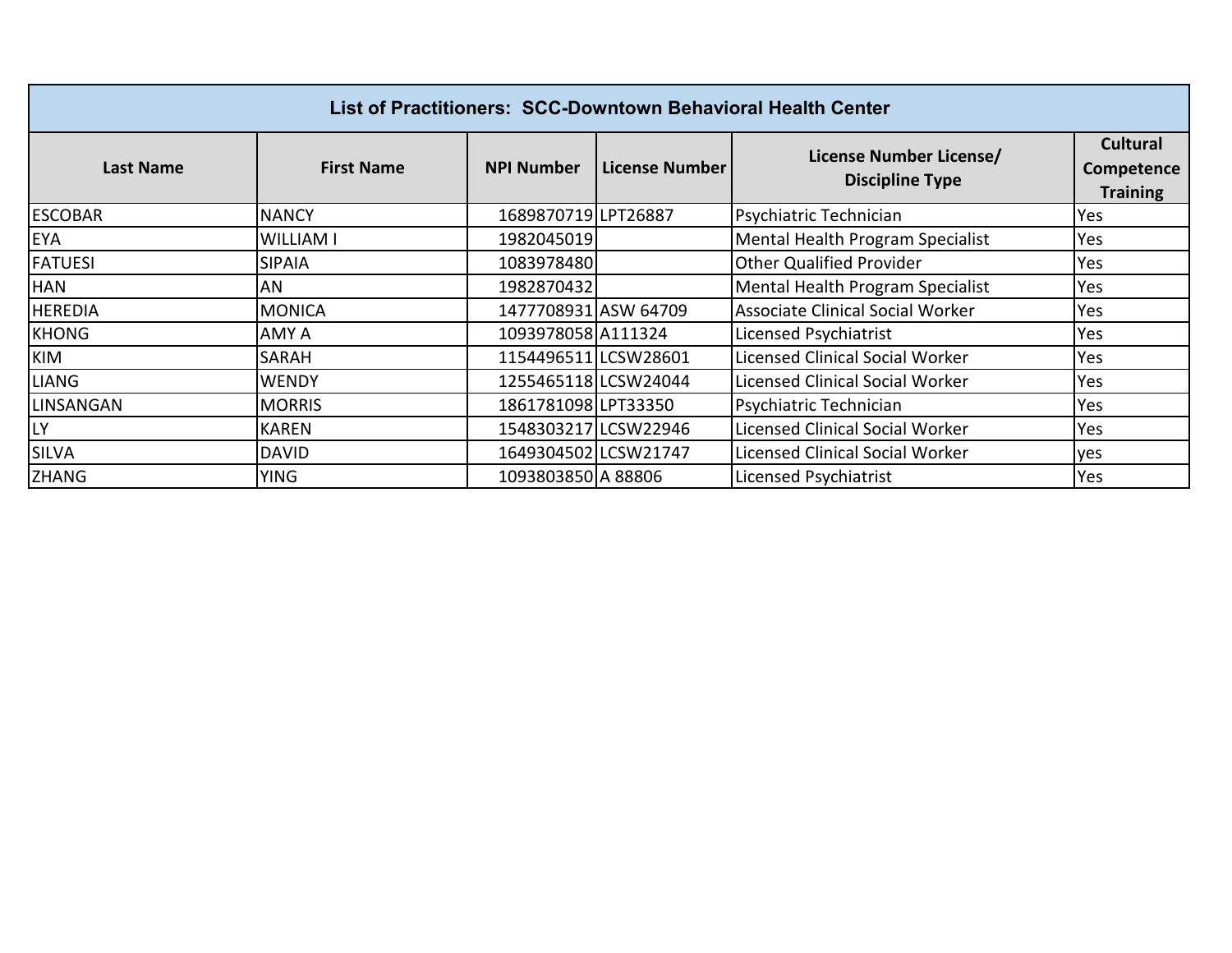| <b>Provider Name and Group Affiliations</b>                                                                                                     | <b>SCC-East Valley Mental Health Center</b>  |
|-------------------------------------------------------------------------------------------------------------------------------------------------|----------------------------------------------|
| <b>Category of Services Available</b>                                                                                                           | <b>Mental Health Services</b>                |
| <b>Address</b>                                                                                                                                  | 1993 McKee Road, San Jose, CA 95116          |
| Phone #                                                                                                                                         | 408-926-7950                                 |
| <b>Website URL</b>                                                                                                                              | www.sccbhsd.org                              |
| <b>Provider Characteristics</b>                                                                                                                 | Eastside San Jose; Outpatient MH; Case Mgmt. |
| <b>Population Served</b>                                                                                                                        | <b>Adults, Older Adults</b>                  |
| <b>Provider Accepts New Beneficiaries</b>                                                                                                       | <b>YES</b>                                   |
| The cultural and linguistic capabilities of                                                                                                     | Hindi, Spanish, Vietnamese                   |
| network providers                                                                                                                               |                                              |
| <b>Specialties</b>                                                                                                                              | Trauma-informed care                         |
| <b>Provider completed Cultural Competency</b><br>Training?                                                                                      | <b>YES</b>                                   |
| <b>Provider's office/facility have accommodations</b><br>for people with physical disabilities<br>(includes offices, exam rooms, and equipment) | <b>YES</b>                                   |

| List of Practitioners: SCC-East Valley Mental Health Center |                   |                   |                |                                                   |                                                  |  |
|-------------------------------------------------------------|-------------------|-------------------|----------------|---------------------------------------------------|--------------------------------------------------|--|
| Last Name                                                   | <b>First Name</b> | <b>NPI Number</b> | License Number | License Number License/<br><b>Discipline Type</b> | <b>Cultural</b><br>Competence<br><b>Training</b> |  |
| PALO                                                        | LOGAN R           | 1861885568        |                | Mental Health Program Specialist                  | <b>Yes</b>                                       |  |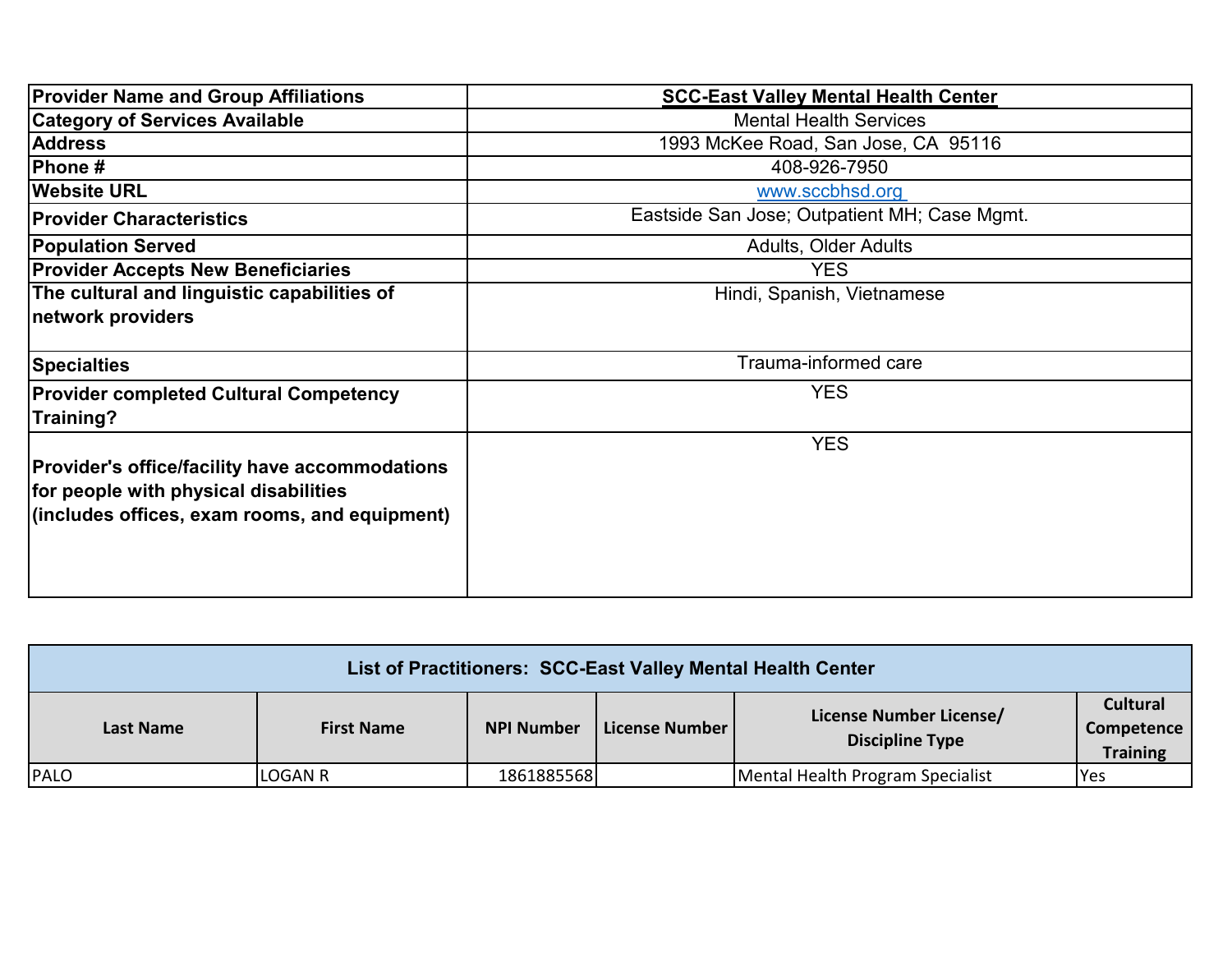| <b>Provider Name and Group Affiliations</b>                                                                                                     | <b>SCC- Evans Lane</b>              |
|-------------------------------------------------------------------------------------------------------------------------------------------------|-------------------------------------|
| <b>Category of Services Available</b>                                                                                                           | <b>Mental Health Services</b>       |
| <b>Address</b>                                                                                                                                  | 2090 Evans Lane, San Jose, CA 95125 |
| Phone #                                                                                                                                         | 408-793-2400                        |
| <b>Website URL</b>                                                                                                                              | www.sccbhsd.org                     |
| <b>Provider Characteristics</b>                                                                                                                 |                                     |
| <b>Population Served</b>                                                                                                                        | <b>Adults, Older Adults</b>         |
| <b>Provider Accepts New Beneficiaries</b>                                                                                                       | Yes                                 |
| The cultural and linguistic capabilities of                                                                                                     | Spanish                             |
| network providers                                                                                                                               |                                     |
| <b>Specialties</b>                                                                                                                              |                                     |
| <b>Provider completed Cultural Competency</b><br>Training?                                                                                      | Yes                                 |
| <b>Provider's office/facility have accommodations</b><br>for people with physical disabilities<br>(includes offices, exam rooms, and equipment) | Yes                                 |

| <b>List of Practitioners: SCC- Evans Lane</b> |                      |                      |                       |                                                   |                                                  |  |
|-----------------------------------------------|----------------------|----------------------|-----------------------|---------------------------------------------------|--------------------------------------------------|--|
| <b>Last Name</b>                              | <b>First Name</b>    | <b>NPI Number</b>    | <b>License Number</b> | License Number License/<br><b>Discipline Type</b> | <b>Cultural</b><br>Competence<br><b>Training</b> |  |
| <b>BLOSSE</b>                                 | <b>MAELISE</b>       | 1477954006 LMFT98865 |                       | Licensed Marriage and Family Therapist            | Yes                                              |  |
| <b>FISHER</b>                                 | <b>ALISSA</b>        | 1083144885           |                       | Mental Health Program Specialist                  | <b>Yes</b>                                       |  |
| <b>GALLI</b>                                  | ANGELA               | 1396105623LPT38020   |                       | Psychiatric Technician                            | Yes                                              |  |
| <b>JUAREZ</b>                                 | <b>GEORGE ALBERT</b> | 1639208226           |                       | Mental Health Program Specialist                  | Yes                                              |  |
| KUZMICH                                       | <b>MATTHEW A</b>     | 1083127583 ASW77093  |                       | Associate Clinical Social Worker                  | <b>Yes</b>                                       |  |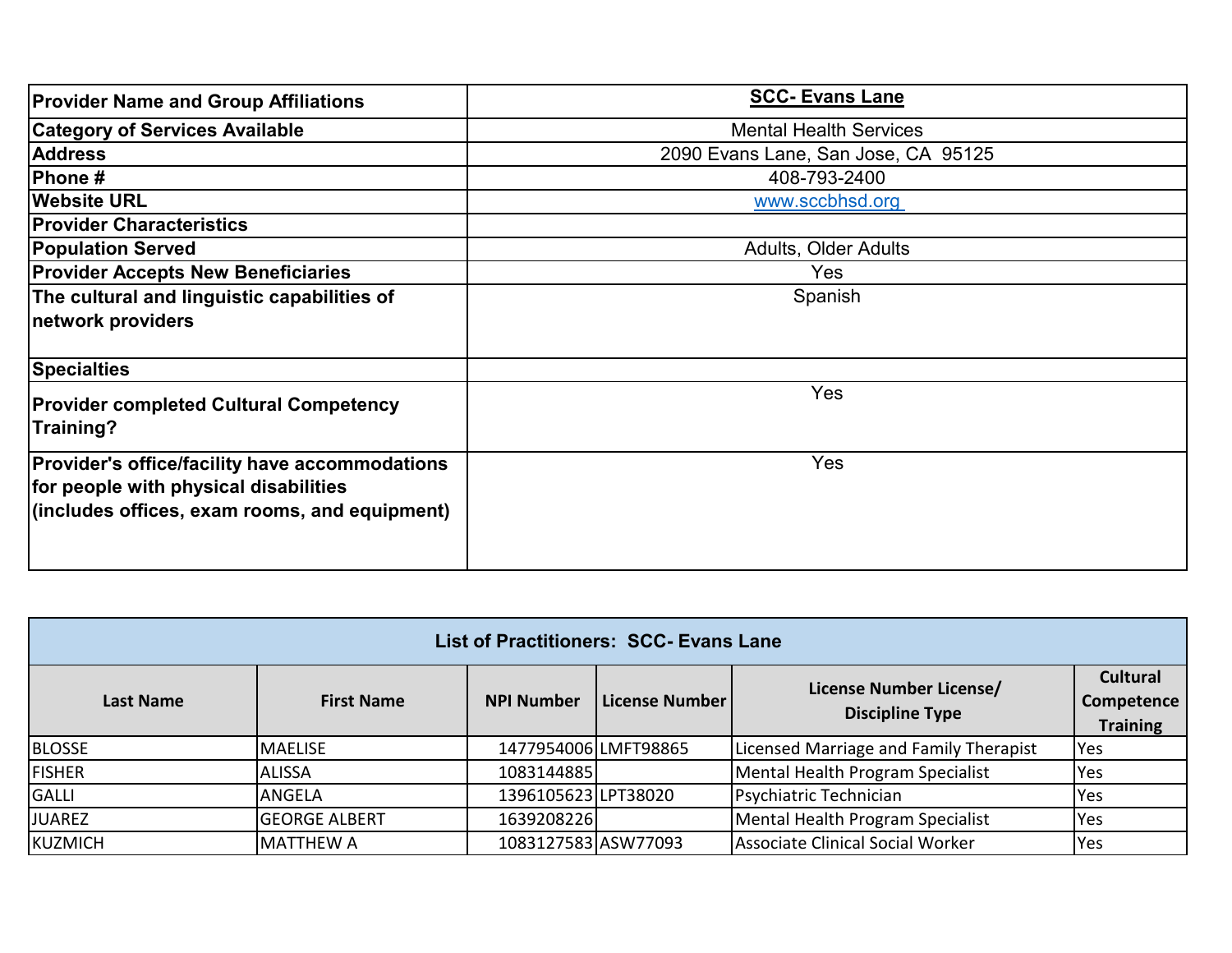| <b>List of Practitioners: SCC- Evans Lane</b> |                   |                                                                         |                                                  |                                  |      |  |
|-----------------------------------------------|-------------------|-------------------------------------------------------------------------|--------------------------------------------------|----------------------------------|------|--|
| Last Name                                     | <b>First Name</b> | License Number License/<br>  License Number  <br><b>Discipline Type</b> | <b>Cultural</b><br>Competence<br><b>Training</b> |                                  |      |  |
| <b>MATIN</b>                                  | IFARHAN A         | 1902974785 A65892                                                       |                                                  | Licensed Psychiatrist            | lYes |  |
| <b>ROCEVIC</b>                                | <b>SEMIR</b>      | 1891345716                                                              |                                                  | Mental Health Program Specialist | lYes |  |
| <b>SANCHEZ</b>                                | <b>JUAN</b>       | 1609941947 LCSW25198                                                    |                                                  | Licensed Clinical Social Worker  | Yes  |  |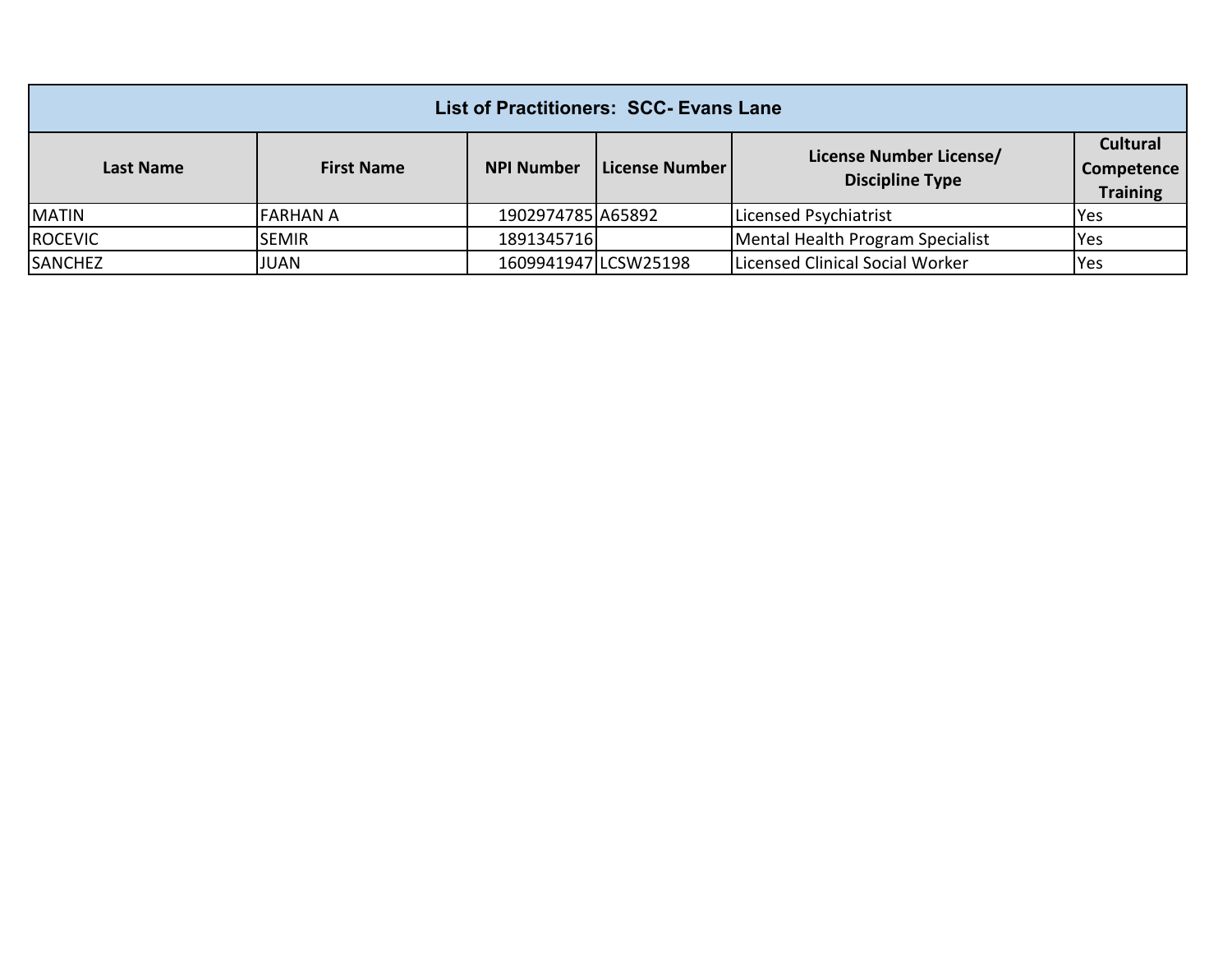| <b>Provider Name and Group Affiliations</b>                                                                                              | <b>Fred Finch Youth Center</b>                                                                                                                                                                                       |
|------------------------------------------------------------------------------------------------------------------------------------------|----------------------------------------------------------------------------------------------------------------------------------------------------------------------------------------------------------------------|
| <b>Category of Services Available</b>                                                                                                    | Therapeutic Behavioral Services (TBS), Specialty Mental Health Services; Mental<br><b>Health Services</b>                                                                                                            |
| <b>Address</b>                                                                                                                           | 3800 Coolidge Ave, Oakland, CA 94602;<br>126 W. 25th St. San Mateo, CA 94403                                                                                                                                         |
| <b>Phone#</b>                                                                                                                            | (510) 485 -5254                                                                                                                                                                                                      |
| <b>Website URL</b>                                                                                                                       | https://www.fredfinch.org                                                                                                                                                                                            |
| <b>Provider Characteristics</b>                                                                                                          | F&C Intensive Outpatient (6-21yo) & TBS-ID; F&C Intensive Outpatient Services for<br>Residential Treatment, F&C Therapeutic Behavioral Services- Intellectually Delayed                                              |
| <b>Population Served</b>                                                                                                                 | Children/youth and young adults ages 6-21 with full-scope Medi-Cal in Santa Clara<br>County. All clients will meet the State medical necessity criteria for Medi-Cal<br>reimbursable primary Mental Health diagnoses |
| <b>Provider Accepts New Beneficiaries</b>                                                                                                | <b>YES</b>                                                                                                                                                                                                           |
| The cultural and linguistic capabilities of<br>network providers                                                                         | English, Spanish                                                                                                                                                                                                     |
| <b>Specialties</b>                                                                                                                       | Intellectual Disability, Trauma-informed care                                                                                                                                                                        |
| <b>Provider completed Cultural Competency</b><br>Training?                                                                               | <b>YES</b>                                                                                                                                                                                                           |
| Provider's office/facility have accommodations<br>for people with physical disabilities<br>(includes offices, exam rooms, and equipment) | <b>YES</b>                                                                                                                                                                                                           |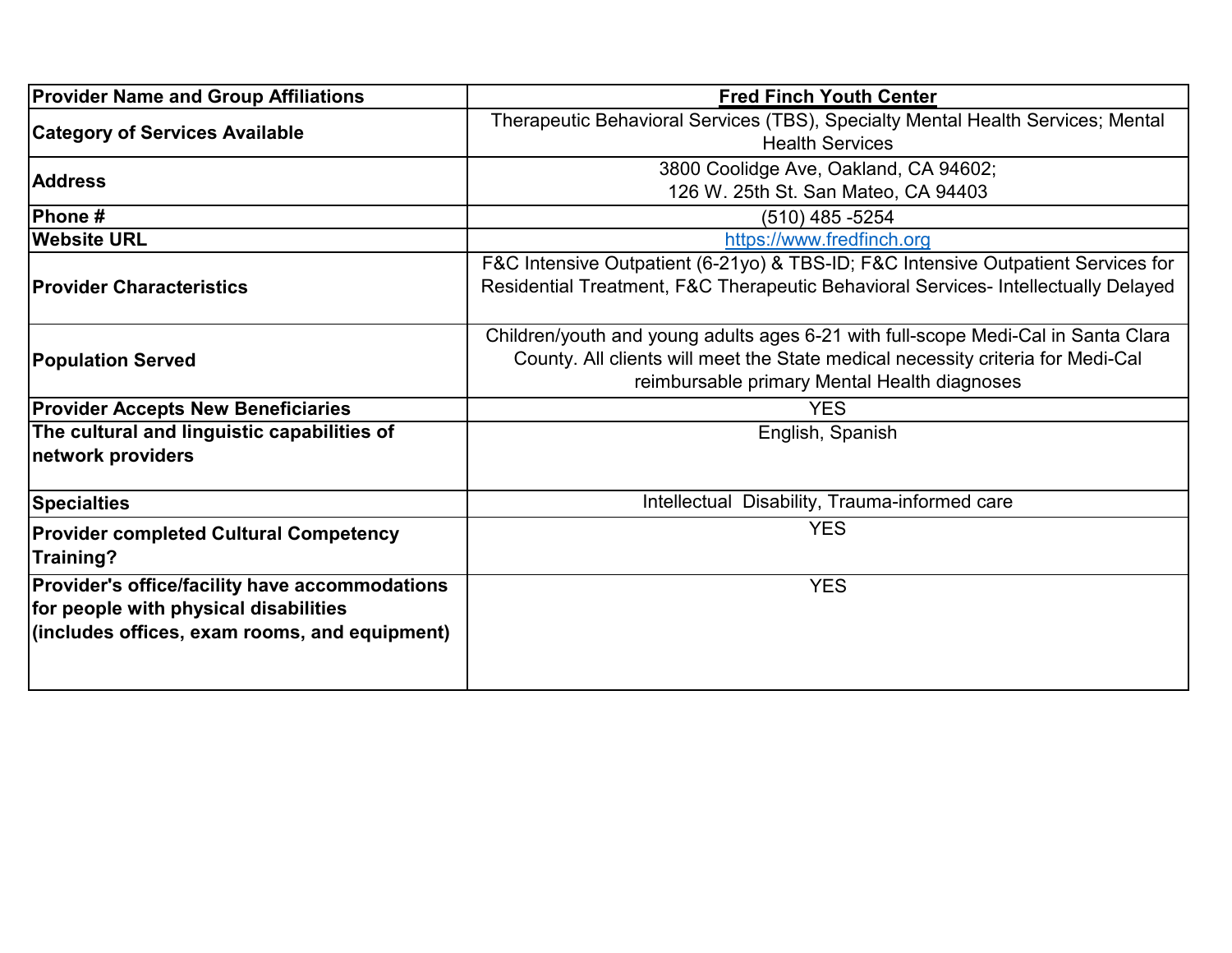| List of Practitioners: Fred Finch Youth Center |                   |                      |                       |                                                   |                                                  |  |  |
|------------------------------------------------|-------------------|----------------------|-----------------------|---------------------------------------------------|--------------------------------------------------|--|--|
| <b>Last Name</b>                               | <b>First Name</b> | <b>NPI Number</b>    | License Number        | License Number License/<br><b>Discipline Type</b> | <b>Cultural</b><br>Competence<br><b>Training</b> |  |  |
| Leon-Angulo                                    | Jessica           | 1609362045 ASW 84661 |                       | Associate Clinical Social Worker                  | IYes                                             |  |  |
| Newport                                        | Amelia            |                      | 1578930863 AMFT 96767 | Associate Marriage and Family Therapist           | <b>Yes</b>                                       |  |  |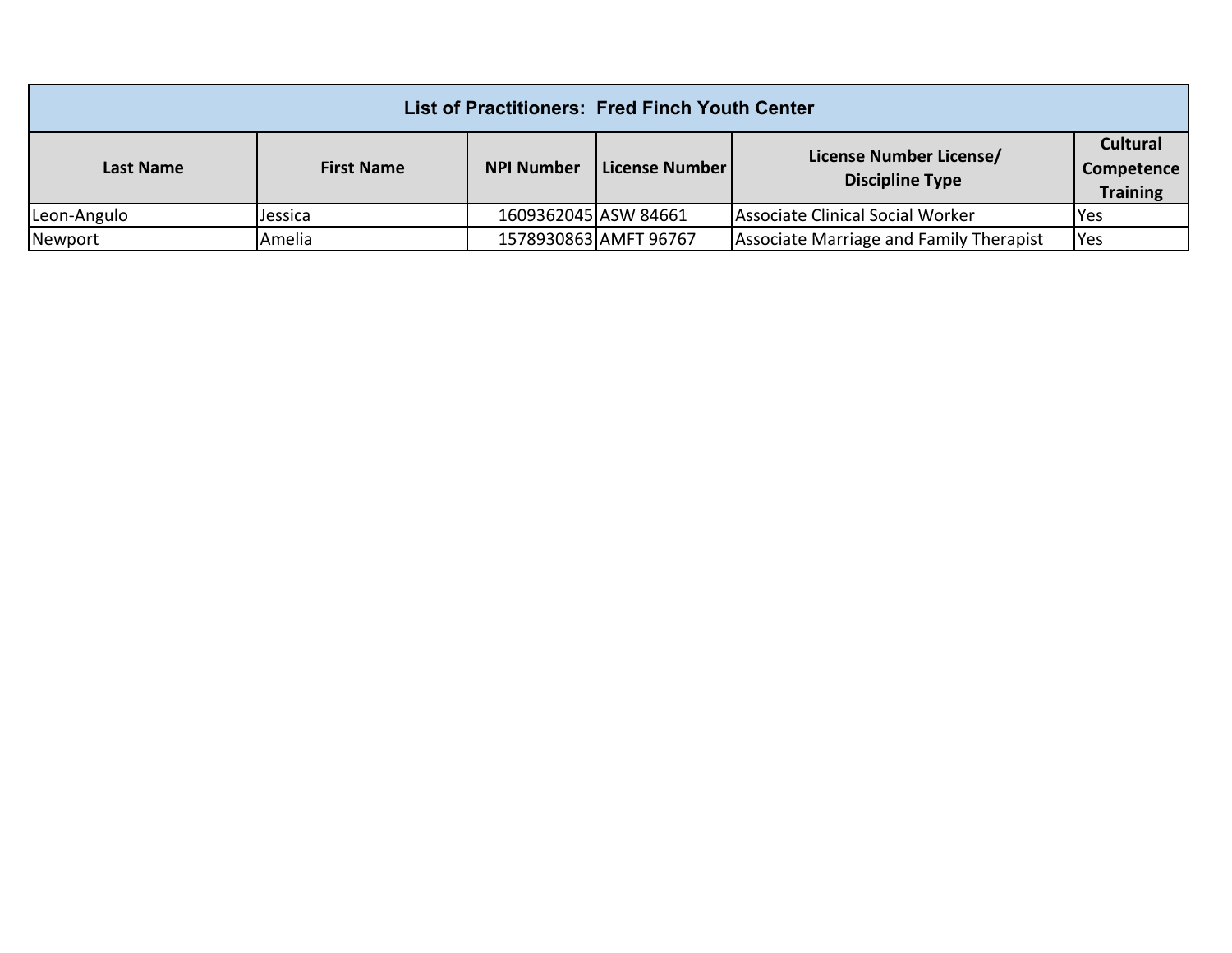| <b>Provider Name and Group Affiliations</b>                                                                                              | <b>Gardner Family Care Corporation</b>                                                                                                                                                                                                                                                                                                                                                                                                                                                                                                                                      |
|------------------------------------------------------------------------------------------------------------------------------------------|-----------------------------------------------------------------------------------------------------------------------------------------------------------------------------------------------------------------------------------------------------------------------------------------------------------------------------------------------------------------------------------------------------------------------------------------------------------------------------------------------------------------------------------------------------------------------------|
| <b>Category of Services Available</b>                                                                                                    | Therapeutic Behavioral Services (TBS); Specialty Mental Health Services; Mental                                                                                                                                                                                                                                                                                                                                                                                                                                                                                             |
|                                                                                                                                          | <b>Health Services; Intensive Care Coordination</b>                                                                                                                                                                                                                                                                                                                                                                                                                                                                                                                         |
| <b>Address</b>                                                                                                                           | 160 E. Virginia Street, Suite 280 San Jose, CA 95112                                                                                                                                                                                                                                                                                                                                                                                                                                                                                                                        |
| Phone#                                                                                                                                   | 408-287-6200                                                                                                                                                                                                                                                                                                                                                                                                                                                                                                                                                                |
| <b>Website URL</b>                                                                                                                       | https://gardnerfamilyhealth.org                                                                                                                                                                                                                                                                                                                                                                                                                                                                                                                                             |
| <b>Provider Characteristics</b>                                                                                                          | Multicultural, multilingual services, other services include physical health, optometry,<br>WIC, substance abuse tx; services provided to criminal justice involved adults/older<br>adults who are in need of FSP Services and are on probation, parole and pre-trial,<br>and who are on Post-Release Community Supervision, FSP for children ages 6-15,<br>TAY Outpatient MH, including Mental Health Services, Medication Support Services,<br>Crisis Intervention Services, Case Mgmt, TBS, Dual Diagnosis, System of Care, and<br>FIRST 5 KidConnections Network (KCN). |
| <b>Population Served</b>                                                                                                                 | Children, Adolescents, TAY, Adults, Older Adults; Criminal Justice Involved<br>Adults/Older Adults in need CJS FSP Services or Post-Release Community<br>Supervision                                                                                                                                                                                                                                                                                                                                                                                                        |
| <b>Provider Accepts New Beneficiaries</b>                                                                                                | <b>YES</b>                                                                                                                                                                                                                                                                                                                                                                                                                                                                                                                                                                  |
| The cultural and linguistic capabilities of<br>network providers                                                                         | Cambodian, Spanish, Tagalog, Vietnamese, Korean                                                                                                                                                                                                                                                                                                                                                                                                                                                                                                                             |
| <b>Specialties</b>                                                                                                                       | Dual Diagnosis; Multicultural, multilingual services; individual and group counseling,<br>Trauma-informed care                                                                                                                                                                                                                                                                                                                                                                                                                                                              |
| <b>Provider completed Cultural Competency</b><br>Training?                                                                               | <b>YES</b>                                                                                                                                                                                                                                                                                                                                                                                                                                                                                                                                                                  |
| Provider's office/facility have accommodations<br>for people with physical disabilities<br>(includes offices, exam rooms, and equipment) | <b>YES</b>                                                                                                                                                                                                                                                                                                                                                                                                                                                                                                                                                                  |
|                                                                                                                                          |                                                                                                                                                                                                                                                                                                                                                                                                                                                                                                                                                                             |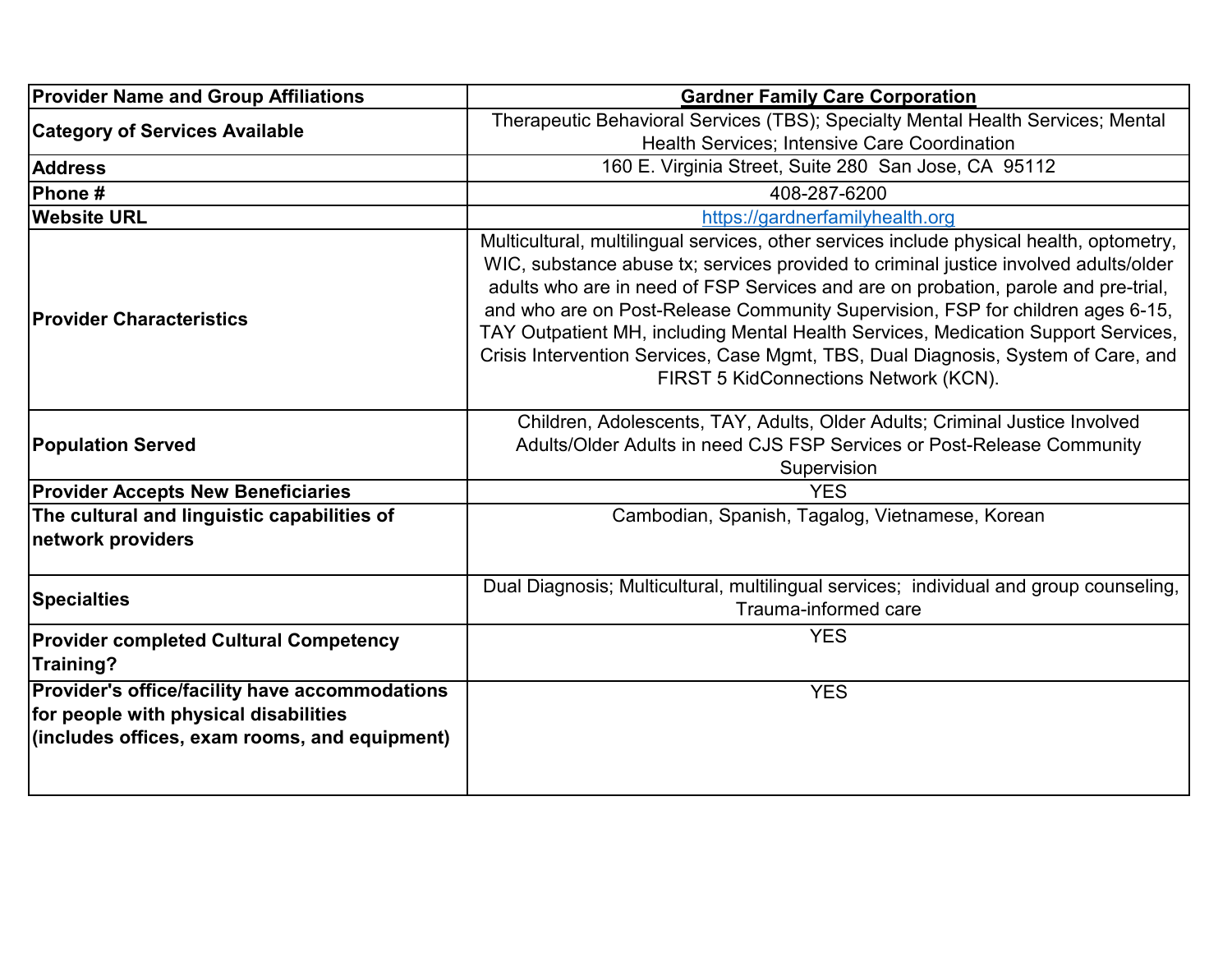| <b>List of Practitioners: Gardner Family Care Corporation</b> |                     |                      |                        |                                                   |                                                  |  |
|---------------------------------------------------------------|---------------------|----------------------|------------------------|---------------------------------------------------|--------------------------------------------------|--|
| <b>Last Name</b>                                              | <b>First Name</b>   | <b>NPI Number</b>    | <b>License Number</b>  | License Number License/<br><b>Discipline Type</b> | <b>Cultural</b><br>Competence<br><b>Training</b> |  |
| <b>ACOSTA</b>                                                 | <b>KARLA</b>        | 1871008755           |                        | <b>Other Qualified Provider</b>                   | Yes                                              |  |
| <b>AGUIRRE</b>                                                | <b>JOAQUIN</b>      | 1164548350           |                        | Mental Health Program Specialist                  | Yes                                              |  |
| <b>ALVARADO</b>                                               | <b>CHRISTOPHER</b>  |                      | 1972865988 LMFT 89614  | Licensed Marriage and Family Therapist            | Yes                                              |  |
| <b>ARANDA</b>                                                 | <b>MELISSA</b>      | 1295261717           |                        | <b>Other Qualified Provider</b>                   | Yes                                              |  |
| <b>ARANDA RAMIREZ</b>                                         | <b>FELIPE</b>       | 1720367808 ASW78966  |                        | <b>Associate Clinical Social Worker</b>           | Yes                                              |  |
| <b>ARIAS</b>                                                  | <b>JANET</b>        | 1821587932           |                        | <b>Other Qualified Provider</b>                   | Yes                                              |  |
| <b>BALCOM</b>                                                 | <b>LINDSAY</b>      | 1073015582           |                        | Mental Health Program Specialist                  | Yes                                              |  |
| <b>BRUNN</b>                                                  | <b>NICOLE</b>       | 1972167351           |                        | <b>Other Qualified Provider</b>                   | Yes                                              |  |
| <b>BRYSON</b>                                                 | LAURA               | 1417351909 LPCC 6235 |                        | Licensed Professional Clinical Counselor          | Yes                                              |  |
| CARDOZA                                                       | <b>RAFAEL</b>       | 1750526935           |                        | Mental Health Program Specialist                  | Yes                                              |  |
| CASTENDA                                                      | <b>ALEX</b>         | 1881180446           |                        | <b>Other Qualified Provider</b>                   | Yes                                              |  |
| <b>CASTILLO</b>                                               | <b>ADRIANA</b>      | 1952701062           |                        | Mental Health Program Specialist                  | Yes                                              |  |
| <b>CASTRO-BANDERAS</b>                                        | <b>ANA</b>          | 1134606932           |                        | <b>Other Qualified Provider</b>                   | Yes                                              |  |
| <b>CHAN</b>                                                   | <b>DANIELLE</b>     | 1295221489           |                        | <b>Other Qualified Provider</b>                   | Yes                                              |  |
| <b>CHAN</b>                                                   | <b>TITH</b>         | 1891975256 LCSW75516 |                        | <b>Licensed Clinical Social Worker</b>            | Yes                                              |  |
| <b>CHOWDHURY</b>                                              | <b>MOITREYEE</b>    |                      | 1437638053 AMFT 108294 | Associate Marriage and Family Therapist           | Yes                                              |  |
| <b>CORREA</b>                                                 | <b>ROSA</b>         |                      | 1417231192 LCSW76434   | <b>Licensed Clinical Social Worker</b>            | Yes                                              |  |
| <b>DANG</b>                                                   | <b>NHU-DIEM THI</b> |                      | 1427117142 LCSW 29778  | <b>Licensed Clinical Social Worker</b>            | Yes                                              |  |
| <b>DAUTOVIC</b>                                               | <b>MEDINA</b>       | 1972001899           |                        | <b>Other Qualified Provider</b>                   | Yes                                              |  |
| <b>DAVIS</b>                                                  | <b>JEFF</b>         | 1881195071           |                        | <b>Other Qualified Provider</b>                   | Yes                                              |  |
| <b>DEMERTZIS</b>                                              | KELI                |                      | 1245780014 AMFT 111595 | Associate Marriage and Family Therapist           | Yes                                              |  |
| <b>DINH</b>                                                   | <b>NU-IRIS</b>      |                      | 1063729291 LCSW 68261  | <b>Licensed Clinical Social Worker</b>            | Yes                                              |  |
| <b>DOIG</b>                                                   | <b>MARIANA</b>      | 1528105368 LMFT48279 |                        | Licensed Marriage and Family Therapist            | Yes                                              |  |
| <b>DUQUE</b>                                                  | <b>GEORGE</b>       | 1376093005           |                        | <b>Other Qualified Provider</b>                   | Yes                                              |  |
| <b>ERAZO</b>                                                  | <b>ELSA</b>         | 1225375132 ASW72885  |                        | <b>Associate Clinical Social Worker</b>           | Yes                                              |  |
| <b>FLORES</b>                                                 | <b>LIANNA</b>       | 1831645068 ASW71505  |                        | <b>Associate Clinical Social Worker</b>           | Yes                                              |  |
| <b>FLORES QUEVEDO</b>                                         | <b>ZULY</b>         | 1467922187           |                        | <b>Other Qualified Provider</b>                   | Yes                                              |  |
| <b>FOLLIOTT</b>                                               | <b>NICOLE</b>       |                      | 1588114375 AMFT101868  | Associate Marriage and Family Therapist           | Yes                                              |  |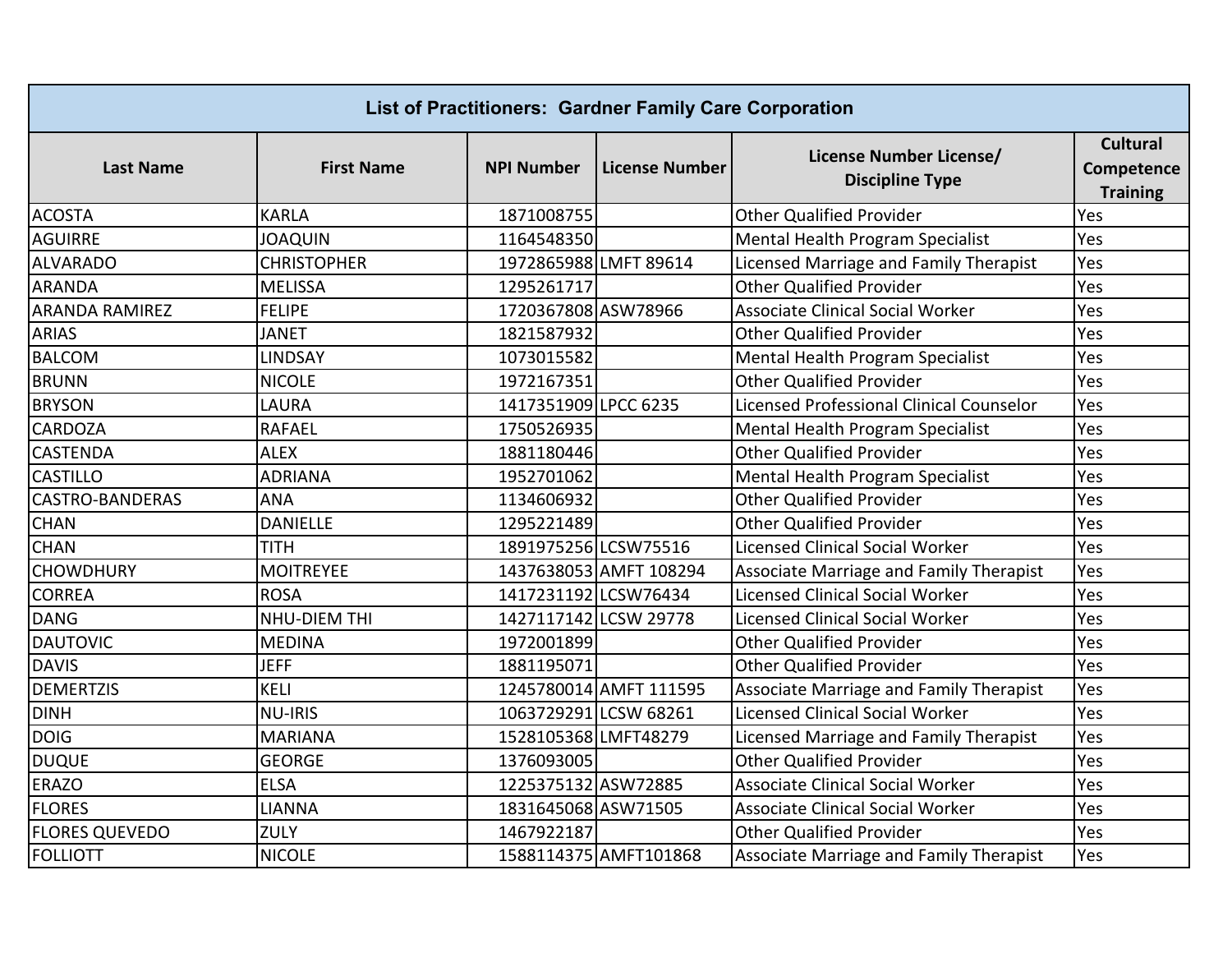| <b>List of Practitioners: Gardner Family Care Corporation</b> |                   |                       |                       |                                                   |                                                  |  |
|---------------------------------------------------------------|-------------------|-----------------------|-----------------------|---------------------------------------------------|--------------------------------------------------|--|
| <b>Last Name</b>                                              | <b>First Name</b> | <b>NPI Number</b>     | <b>License Number</b> | License Number License/<br><b>Discipline Type</b> | <b>Cultural</b><br>Competence<br><b>Training</b> |  |
| <b>FRANCO</b>                                                 | <b>ARIEL</b>      | 1740757236            |                       | <b>Other Qualified Provider</b>                   | Yes                                              |  |
| <b>FREITAS</b>                                                | <b>GUILHERME</b>  |                       | 1952881617 AMFT 92044 | Associate Marriage and Family Therapist           | Yes                                              |  |
| GALLO                                                         | <b>JACQUELINE</b> | 1114473477            |                       | <b>Other Qualified Provider</b>                   | Yes                                              |  |
| <b>GARBO</b>                                                  | <b>BETHANY</b>    | 1497941520            |                       | Mental Health Program Specialist                  | Yes                                              |  |
| <b>GARCIA</b>                                                 | <b>ALONDRA</b>    | 1104314210            |                       | <b>Other Qualified Provider</b>                   | Yes                                              |  |
| <b>GARCIA</b>                                                 | LORENZA           | 1154546422            |                       | Mental Health Program Specialist                  | Yes                                              |  |
| <b>GARCIA GONZALEZ</b>                                        | <b>ALEXI</b>      | 1972020964            |                       | <b>Other Qualified Provider</b>                   | Yes                                              |  |
| <b>GOMEZ</b>                                                  | <b>CLAUDIO</b>    | 1427110857            |                       | Mental Health Program Specialist                  | Yes                                              |  |
| <b>GONZALEZ</b>                                               | <b>RICARDO</b>    | 1851894273 ASW84634   |                       | <b>Associate Clinical Social Worker</b>           | Yes                                              |  |
| <b>GRAHAM</b>                                                 | <b>MARILYN</b>    | 1710360177 LMFT 52619 |                       | Licensed Marriage and Family Therapist            | Yes                                              |  |
| <b>GRIFFIN</b>                                                | <b>KAMESHA</b>    | 1215415104            |                       | Mental Health Program Specialist                  | Yes                                              |  |
| <b>GUMBS</b>                                                  | <b>GRACE</b>      | 1033585112 AMFT96441  |                       | Associate Marriage and Family Therapist           | Yes                                              |  |
| <b>GUTIERREZ</b>                                              | <b>ANGELICA</b>   | 1801964275            |                       | Mental Health Program Specialist                  | Yes                                              |  |
| <b>HANCOCK</b>                                                | <b>CAITLIN</b>    | 1962774513 AMFT93124  |                       | Associate Marriage and Family Therapist           | Yes                                              |  |
| <b>HER</b>                                                    | GAO               | 1033510839 LCSW84936  |                       | <b>Licensed Clinical Social Worker</b>            | Yes                                              |  |
| <b>HERNANDEZ</b>                                              | SALVADOR          | 1972802072 ASW74145   |                       | <b>Associate Clinical Social Worker</b>           | Yes                                              |  |
| <b>HISHIRO</b>                                                | <b>ERIKA</b>      | 1063075158            |                       | <b>Other Qualified Provider</b>                   | Yes                                              |  |
| <b>HUFF</b>                                                   | <b>TARA</b>       | 1477083434 ASW 86191  |                       | <b>Associate Clinical Social Worker</b>           | Yes                                              |  |
| <b>HUYNH</b>                                                  | <b>NHI YEN</b>    | 1710066642 A 49296    |                       | Licensed Psychiatrist                             | Yes                                              |  |
| <b>JEN</b>                                                    | CHIA-I            |                       | 1972856508LMFT105582  | Licensed Marriage and Family Therapist            | Yes                                              |  |
| <b>JIMENEZ</b>                                                | <b>MARIA</b>      | 1023564572            |                       | <b>Other Qualified Provider</b>                   | Yes                                              |  |
| LANDAVERDE                                                    | <b>VICKI</b>      | 1326593765 ASW84663   |                       | <b>Associate Clinical Social Worker</b>           | Yes                                              |  |
| LARA                                                          | <b>JUNE</b>       |                       | 1053861773 AMFT101833 | Associate Marriage and Family Therapist           | Yes                                              |  |
| LE                                                            | VAN               | 1578622585 LMFT 48787 |                       | Licensed Marriage and Family Therapist            | Yes                                              |  |
| <b>LEON</b>                                                   | <b>DAVID</b>      | 1558641266            |                       | Mental Health Program Specialist                  | Yes                                              |  |
| <b>LOCHTEFELD</b>                                             | <b>ANDREA</b>     | 1063860500 LCSW75881  |                       | <b>Licensed Clinical Social Worker</b>            | Yes                                              |  |
| <b>LOPEZ</b>                                                  | <b>ANA</b>        | 1942378492            |                       | Mental Health Program Specialist                  | Yes                                              |  |
| <b>LOPEZ</b>                                                  | <b>EVA</b>        | 1487722856            |                       | Mental Health Program Specialist                  | Yes                                              |  |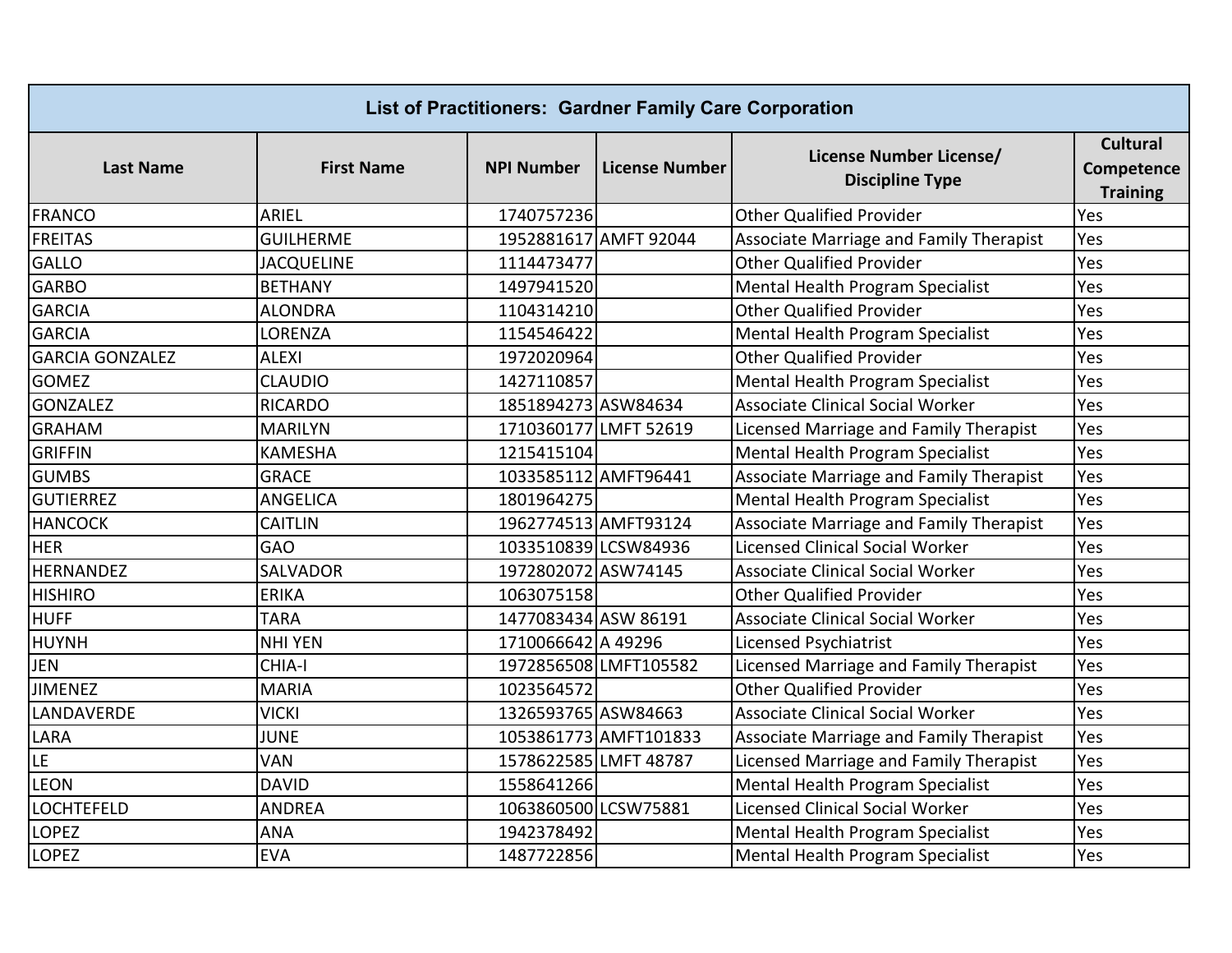| <b>List of Practitioners: Gardner Family Care Corporation</b> |                    |                       |                       |                                                   |                                                  |  |
|---------------------------------------------------------------|--------------------|-----------------------|-----------------------|---------------------------------------------------|--------------------------------------------------|--|
| <b>Last Name</b>                                              | <b>First Name</b>  | <b>NPI Number</b>     | <b>License Number</b> | License Number License/<br><b>Discipline Type</b> | <b>Cultural</b><br>Competence<br><b>Training</b> |  |
| <b>LUCIA</b>                                                  | <b>DARRYL</b>      | 1780783472 G77606     |                       | Licensed Psychiatrist                             | Yes                                              |  |
| MA                                                            | <b>CAITLYN</b>     |                       | 1326575556 AMFT107748 | Associate Marriage and Family Therapist           | Yes                                              |  |
| <b>MARTINEZ</b>                                               | <b>DANNA</b>       | 1144621103 ASW84602   |                       | <b>Associate Clinical Social Worker</b>           | Yes                                              |  |
| <b>MARTINEZ</b>                                               | <b>JAIME</b>       | 1467633560            |                       | Mental Health Program Specialist                  | Yes                                              |  |
| <b>MARTINEZ</b>                                               | <b>LUCILA</b>      | 1780964924 ASW 62998  |                       | Associate Clinical Social Worker                  | Yes                                              |  |
| <b>MARTINEZ</b>                                               | <b>SILVINA</b>     | 1033350293            |                       | Mental Health Program Specialist                  | Yes                                              |  |
| <b>MCPERSON</b>                                               | <b>ASHLEY</b>      | 1033562228            |                       | <b>Other Qualified Provider</b>                   | Yes                                              |  |
| <b>MEDEL</b>                                                  | <b>MARLENE</b>     | 1376091298 ASW85813   |                       | Associate Clinical Social Worker                  | Yes                                              |  |
| <b>MEDRANO</b>                                                | <b>PALOMA</b>      | 1265831580            |                       | <b>Other Qualified Provider</b>                   | Yes                                              |  |
| <b>MELENDEZ</b>                                               | <b>CRISTINA</b>    | 1477903011            |                       | <b>Other Qualified Provider</b>                   | Yes                                              |  |
| <b>MORALES</b>                                                | <b>HENRIETTA</b>   | 1154499523            |                       | Mental Health Program Specialist                  | Yes                                              |  |
| <b>MORALES</b>                                                | <b>JESSICA</b>     | 1881064376 ASW80146   |                       | Associate Clinical Social Worker                  | Yes                                              |  |
| <b>MORALES</b>                                                | <b>RODOLFO</b>     | 1821181611 A75963     |                       | Licensed Psychiatrist                             | Yes                                              |  |
| <b>MORENO</b>                                                 | <b>JOSE</b>        | 1386015899 AMFT 89520 |                       | Associate Marriage and Family Therapist           | Yes                                              |  |
| <b>NAVARRO</b>                                                | <b>CLAUDIA</b>     | 1154611382            |                       | Mental Health Program Specialist                  | Yes                                              |  |
| <b>NAVARRO</b>                                                | <b>JACQUELINE</b>  | 1669667978            |                       | Mental Health Program Specialist                  | Yes                                              |  |
| <b>NAVARRO</b>                                                | <b>JUAN CARLOS</b> | 1619415247 APCC 3988  |                       | Associate Professional Clinical Counselor         | Yes                                              |  |
| <b>NGO</b>                                                    | <b>SOPHIA</b>      | 1871007641 ASW 90503  |                       | <b>Associate Clinical Social Worker</b>           | Yes                                              |  |
| <b>NGUYEN</b>                                                 | <b>UYEN</b>        | 1114406386            |                       | <b>Other Qualified Provider</b>                   | Yes                                              |  |
| <b>ORTIZ</b>                                                  | <b>GABRIEL</b>     | 1326500398            |                       | <b>Other Qualified Provider</b>                   | Yes                                              |  |
| <b>ORTIZ</b>                                                  | <b>RAYMOND</b>     |                       | 1013384387 AMFT 78966 | Associate Marriage and Family Therapist           | Yes                                              |  |
| <b>PATEL</b>                                                  | <b>SARITA</b>      | 1609844539 C 53741    |                       | Licensed Psychiatrist                             | Yes                                              |  |
| <b>PHEN</b>                                                   | <b>BOPHAL</b>      | 1750443594 LCSW 29401 |                       | Licensed Clinical Social Worker                   | Yes                                              |  |
| PIRZADA                                                       | <b>SALEHA</b>      | 1619464583 ASW 81593  |                       | Associate Clinical Social Worker                  | Yes                                              |  |
| PITTMAN                                                       | <b>JORDAN</b>      | 1528591807            |                       | <b>Other Qualified Provider</b>                   | Yes                                              |  |
| <b>POLVOS</b>                                                 | <b>GERALDINE</b>   | 1417426982            |                       | <b>Other Qualified Provider</b>                   | Yes                                              |  |
| PRENDERGAST                                                   | <b>JEFF</b>        | 1063574804 LCSW62888  |                       | <b>Licensed Clinical Social Worker</b>            | Yes                                              |  |
| <b>PUGA</b>                                                   | <b>DARIO</b>       | 1245785609 AMFT93025  |                       | Associate Marriage and Family Therapist           | Yes                                              |  |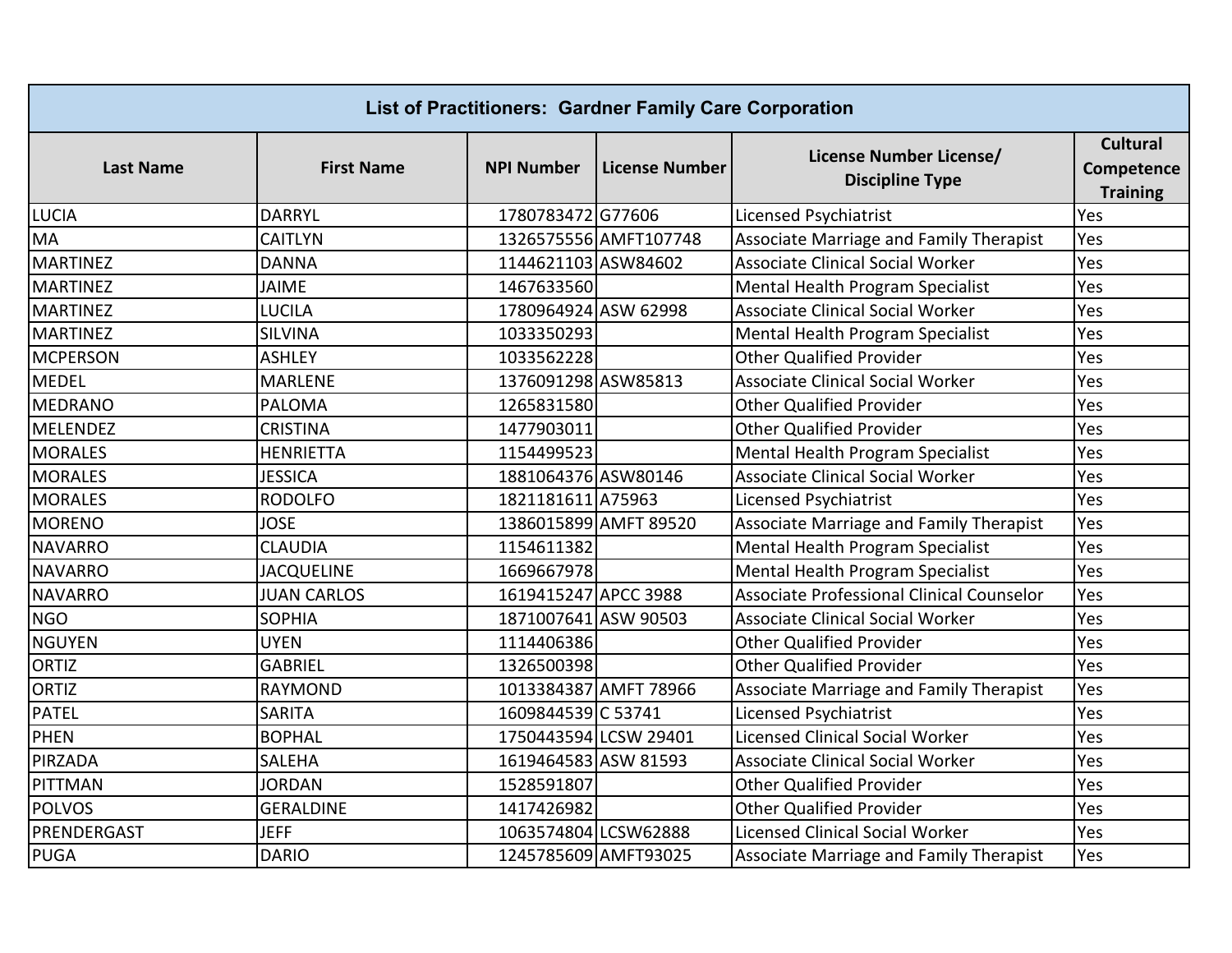| <b>List of Practitioners: Gardner Family Care Corporation</b> |                   |                      |                        |                                                   |                                                  |  |
|---------------------------------------------------------------|-------------------|----------------------|------------------------|---------------------------------------------------|--------------------------------------------------|--|
| <b>Last Name</b>                                              | <b>First Name</b> | <b>NPI Number</b>    | <b>License Number</b>  | License Number License/<br><b>Discipline Type</b> | <b>Cultural</b><br>Competence<br><b>Training</b> |  |
| RAMIREZ                                                       | <b>ELISA</b>      | 1215442108 ASW 81161 |                        | <b>Associate Clinical Social Worker</b>           | Yes                                              |  |
| <b>REICHERTER</b>                                             | <b>DARYN</b>      | 1063569721 A80353    |                        | Licensed Psychiatrist                             | Yes                                              |  |
| <b>RENDER</b>                                                 | <b>CASSANDRA</b>  |                      | 1023423043 LMFT 108018 | Licensed Marriage and Family Therapist            | Yes                                              |  |
| <b>ROBINSON</b>                                               | <b>MELISSA</b>    | 1003284043 AMFT87537 |                        | Associate Marriage and Family Therapist           | Yes                                              |  |
| <b>ROCHA</b>                                                  | <b>MARICRUZ</b>   |                      | 1841599487 LCSW 70250  | <b>Licensed Clinical Social Worker</b>            | Yes                                              |  |
| <b>RODRIGUEZ</b>                                              | <b>AMPARO</b>     | 1568641793 ASW 69144 |                        | <b>Associate Clinical Social Worker</b>           | Yes                                              |  |
| <b>ROMERO</b>                                                 | <b>DAVID</b>      | 1497034417           |                        | Mental Health Program Specialist                  | Yes                                              |  |
| <b>RUIZ</b>                                                   | <b>BRIAN</b>      |                      | 1740735687 AMFT 98816  | Associate Marriage and Family Therapist           | Yes                                              |  |
| SALAZAR                                                       | <b>FRANCISCA</b>  | 1174097885           |                        | Mental Health Program Specialist                  | Yes                                              |  |
| <b>SANCHEZ</b>                                                | <b>AROOSH</b>     |                      | 1720511793 AMFT102648  | Associate Marriage and Family Therapist           | Yes                                              |  |
| <b>SILVA</b>                                                  | <b>NORMA</b>      | 1780964585 ASW 59766 |                        | <b>Associate Clinical Social Worker</b>           | Yes                                              |  |
| <b>SIMS</b>                                                   | <b>TERESA</b>     |                      | 1699082784 LCSW 65548  | <b>Licensed Clinical Social Worker</b>            | Yes                                              |  |
| <b>SMITH</b>                                                  | <b>SANDRA</b>     | 1336590124 ASW71853  |                        | <b>Associate Clinical Social Worker</b>           | Yes                                              |  |
| <b>SUAREZ</b>                                                 | <b>GUADALUPE</b>  | 1659851012           |                        | <b>Other Qualified Provider</b>                   | Yes                                              |  |
| SWAYZE                                                        | <b>RICHARD</b>    | 1801264551           |                        | <b>Other Qualified Provider</b>                   | Yes                                              |  |
| <b>TA</b>                                                     | <b>LIEN</b>       | 1316006034 ASW 70266 |                        | <b>Associate Clinical Social Worker</b>           | Yes                                              |  |
| <b>TAPIA</b>                                                  | <b>MARISOL</b>    | 1124583463           |                        | <b>Other Qualified Provider</b>                   | Yes                                              |  |
| <b>TEMPLETON</b>                                              | <b>CLAIRE</b>     | 1457914152           |                        | <b>Other Qualified Provider</b>                   | Yes                                              |  |
| <b>TORRES</b>                                                 | <b>ARMANDO</b>    | 1003989088           |                        | Mental Health Program Specialist                  | Yes                                              |  |
| <b>URBINA</b>                                                 | <b>SELENA</b>     | 1588166383 ASW 80966 |                        | <b>Associate Clinical Social Worker</b>           | Yes                                              |  |
| <b>URIZAR</b>                                                 | <b>AIDA</b>       | 1942602446 ASW68378  |                        | <b>Associate Clinical Social Worker</b>           | Yes                                              |  |
| VILLARREAL                                                    | <b>ILEANA</b>     |                      | 1225197940 AMFT 107888 | Associate Marriage and Family Therapist           | Yes                                              |  |
| <b>WEGENER</b>                                                | <b>RACHAEL</b>    | 1710441167 ASW87075  |                        | <b>Associate Clinical Social Worker</b>           | Yes                                              |  |
| <b>WOOD</b>                                                   | <b>KERRIE</b>     | 1629570221 ASW 76206 |                        | <b>Associate Clinical Social Worker</b>           | Yes                                              |  |
| YEAV                                                          | <b>MO</b>         | 1447312186 LCSW59633 |                        | <b>Licensed Clinical Social Worker</b>            | Yes                                              |  |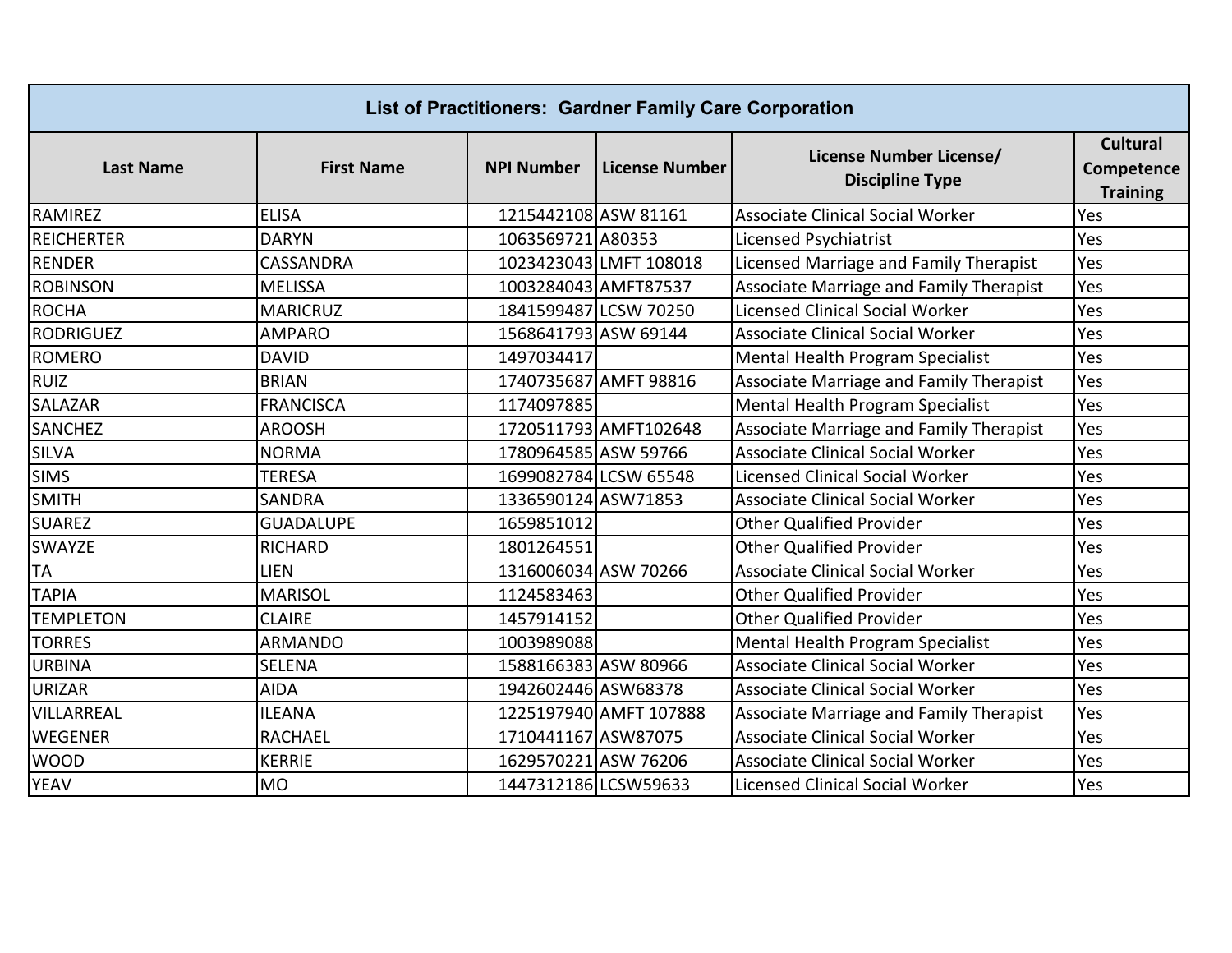| <b>Provider Name and Group Affiliations</b>                                                                                              | <b>Goodwill (ADULT)</b>                                                                                                                                                                                                                                                                                  |
|------------------------------------------------------------------------------------------------------------------------------------------|----------------------------------------------------------------------------------------------------------------------------------------------------------------------------------------------------------------------------------------------------------------------------------------------------------|
| <b>Category of Services Available</b>                                                                                                    | <b>Mental Health Services</b>                                                                                                                                                                                                                                                                            |
| <b>Address</b>                                                                                                                           | 1080 N. 7th Street, San Jose, CA 95112                                                                                                                                                                                                                                                                   |
| Phone #                                                                                                                                  | 408-869-9160                                                                                                                                                                                                                                                                                             |
| <b>Website URL</b>                                                                                                                       | www.goodwillsv.org                                                                                                                                                                                                                                                                                       |
| <b>Provider Characteristics</b>                                                                                                          | Adult and Older Adult Outpatient Services                                                                                                                                                                                                                                                                |
| <b>Population Served</b>                                                                                                                 | The target population expected to be served shall be adults, ages 18 to 59, and older<br>adults, 60 and over, who are residents of Santa Clara County and have full-scope<br>Medi-Cal benefits. Clients served must have a serious mental health condition or a co-<br>occurring mental health disorder. |
| <b>Provider Accepts New Beneficiaries</b>                                                                                                | <b>YES</b>                                                                                                                                                                                                                                                                                               |
| The cultural and linguistic capabilities of<br>network providers                                                                         | Punjabi, Hindi, Urdu                                                                                                                                                                                                                                                                                     |
| <b>Specialties</b>                                                                                                                       | Severe Mental Illness, Trauma-informed care                                                                                                                                                                                                                                                              |
| <b>Provider completed Cultural Competency</b><br>Training?                                                                               | <b>YES</b>                                                                                                                                                                                                                                                                                               |
| Provider's office/facility have accommodations<br>for people with physical disabilities<br>(includes offices, exam rooms, and equipment) | <b>YES</b>                                                                                                                                                                                                                                                                                               |

| List of Practitioners: Goodwill (ADULT)                                                                                    |               |            |  |                                 |                                                         |
|----------------------------------------------------------------------------------------------------------------------------|---------------|------------|--|---------------------------------|---------------------------------------------------------|
| License Number License/<br>License Number<br><b>NPI Number</b><br><b>First Name</b><br>Last Name<br><b>Discipline Type</b> |               |            |  |                                 | <b>Cultural</b><br><b>Competence</b><br><b>Training</b> |
| AGRAWAL                                                                                                                    | <b>VEDANT</b> | 1982264933 |  | <b>Other Qualified Provider</b> | <b>Yes</b>                                              |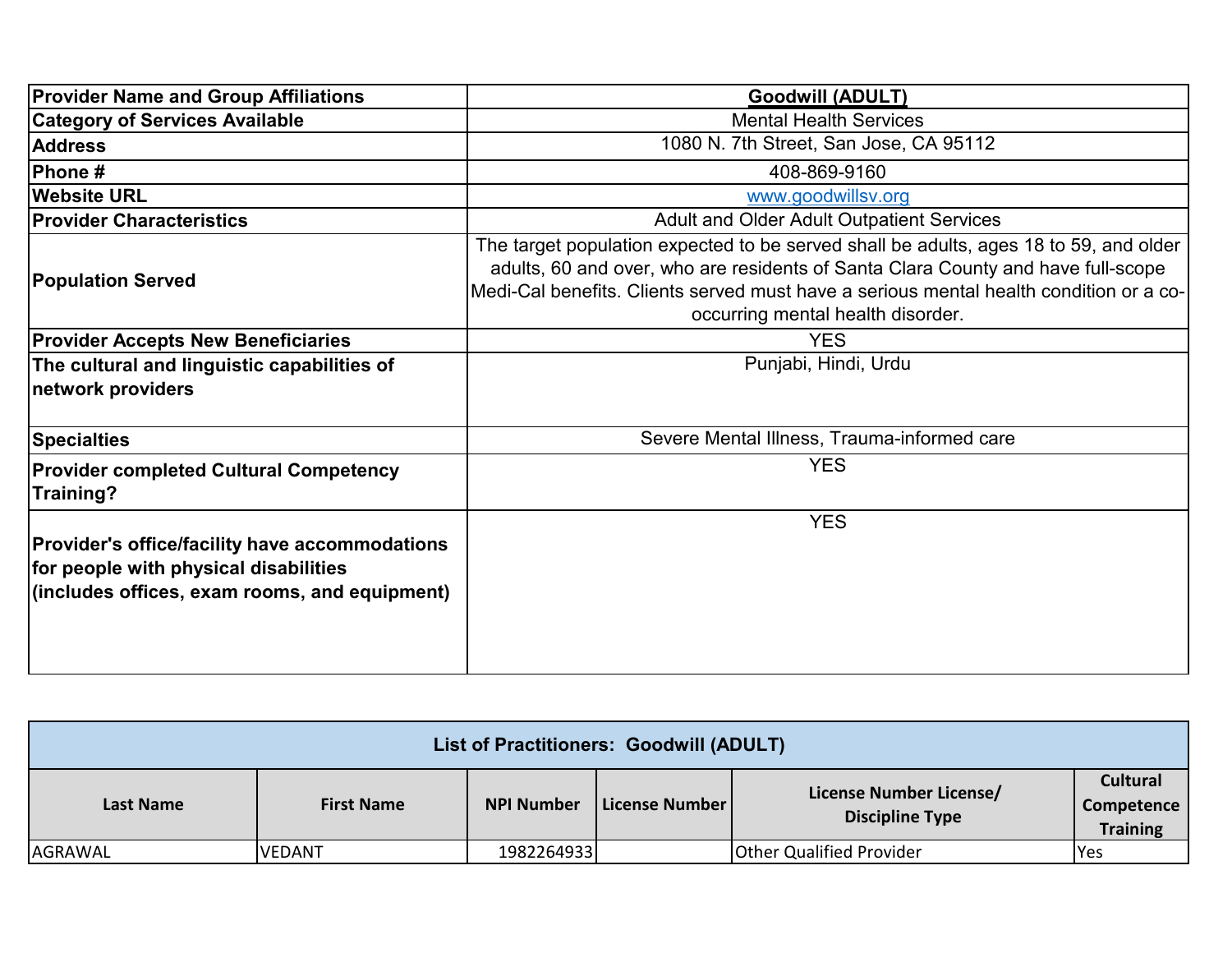| <b>List of Practitioners: Goodwill (ADULT)</b> |                   |                     |                       |                                                   |                                                  |  |
|------------------------------------------------|-------------------|---------------------|-----------------------|---------------------------------------------------|--------------------------------------------------|--|
| <b>Last Name</b>                               | <b>First Name</b> | <b>NPI Number</b>   | <b>License Number</b> | License Number License/<br><b>Discipline Type</b> | <b>Cultural</b><br>Competence<br><b>Training</b> |  |
| <b>CHA</b>                                     | YUMI              | 1756947834          |                       | <b>Other Qualified Provider</b>                   | Yes                                              |  |
| <b>CLAUDATOS</b>                               | <b>STEPHANIE</b>  | 1417513482          |                       | <b>Other Qualified Provider</b>                   | Yes                                              |  |
| <b>DAOUK</b>                                   | SARIAH            | 1255998266          |                       | <b>Other Qualified Provider</b>                   | Yes                                              |  |
| <b>DAVIDSON</b>                                | <b>GARY</b>       | 1786191866          |                       | <b>Other Qualified Provider</b>                   | Yes                                              |  |
| <b>KUO</b>                                     | <b>SUYEU</b>      | 1518485937          |                       | <b>Other Qualified Provider</b>                   | Yes                                              |  |
| <b>MCKENNA</b>                                 | <b>KEVIN</b>      | 1003345109          |                       | <b>Other Qualified Provider</b>                   | Yes                                              |  |
| <b>MONTENA</b>                                 | ALEXANDRA         | 1306403936          |                       | <b>Other Qualified Provider</b>                   | Yes                                              |  |
| <b>NOEL</b>                                    | <b>SABRINA</b>    | 1881915015 DO15940  |                       | Licensed Psychiatrist                             | Yes                                              |  |
| <b>RICKMAN</b>                                 | <b>SLOANE</b>     | 1538727763          |                       | <b>Other Qualified Provider</b>                   | Yes                                              |  |
| <b>ROMERO</b>                                  | <b>ISABELLA</b>   | 1437591864          |                       | <b>Other Qualified Provider</b>                   | Yes                                              |  |
| <b>RYCKMAN</b>                                 | <b>KSENIA</b>     | 1174189831          |                       | <b>Other Qualified Provider</b>                   | Yes                                              |  |
| <b>STRAUSS</b>                                 | <b>NICOLE</b>     | 1891281598          |                       | <b>Other Qualified Provider</b>                   | Yes                                              |  |
| <b>SUNDARAM</b>                                | <b>KALPANA</b>    | 1902462609          |                       | <b>Other Qualified Provider</b>                   | Yes                                              |  |
| <b>WOICICKI</b>                                | <b>KATHRYN</b>    | 1679809065 PSY30399 |                       | Licensed Psychologist                             | Yes                                              |  |
| ZADONOWICZ                                     | TAYLOR            | 1336705318          |                       | <b>Other Qualified Provider</b>                   | Yes                                              |  |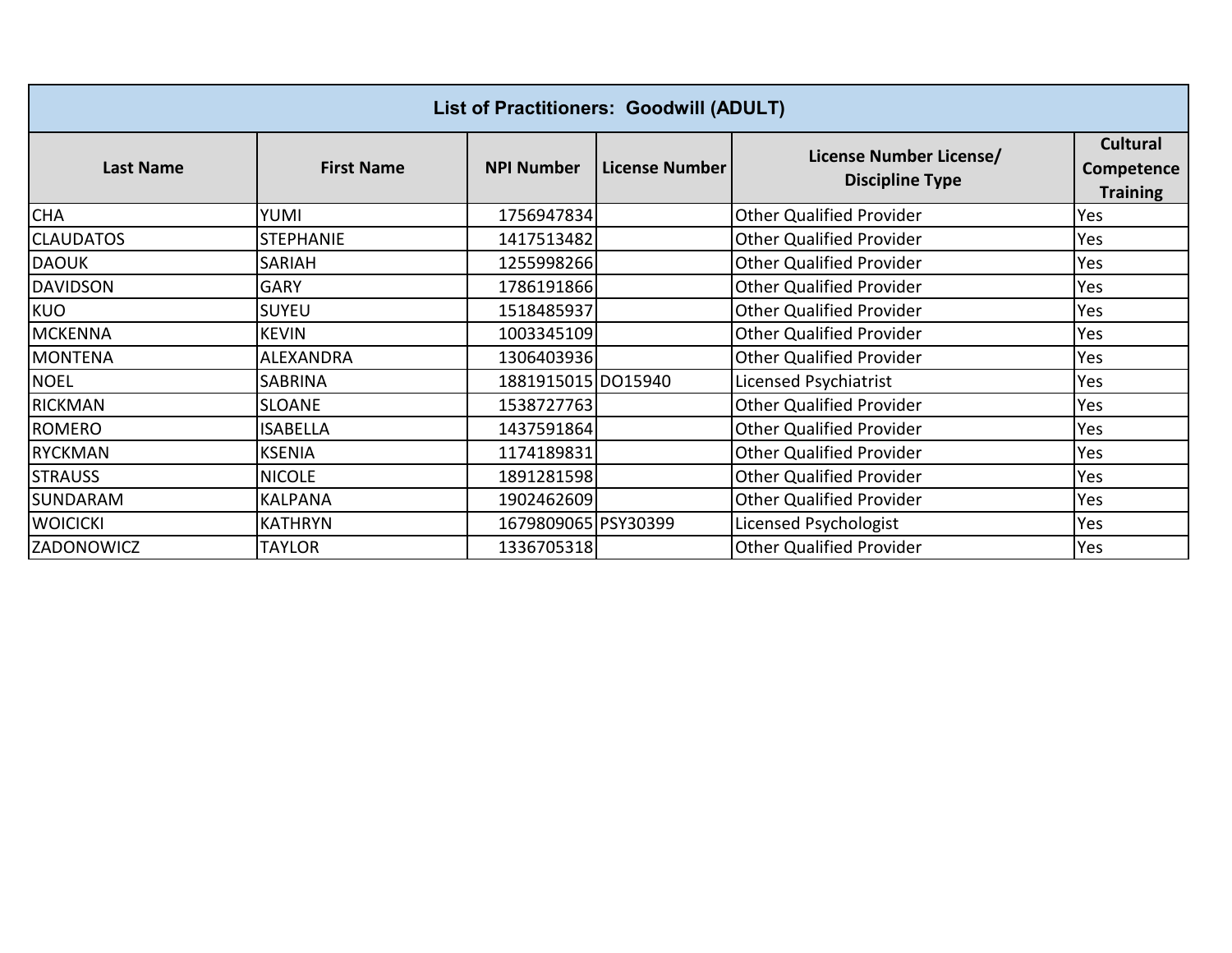| <b>Provider Name and Group Affiliations</b>                      | HomeFirst Services of Santa Clara County (formerly EHC LifeBuilders)                                                                                                                                                                                                                                            |
|------------------------------------------------------------------|-----------------------------------------------------------------------------------------------------------------------------------------------------------------------------------------------------------------------------------------------------------------------------------------------------------------|
|                                                                  |                                                                                                                                                                                                                                                                                                                 |
| <b>Category of Services Available</b>                            | Specialty Mental Health Services; Mental Health Services; Veteran Services; Services<br>to aging and disabled; low barrier shelter; job training programs; working person<br>program; Re-entry bed (referral only); Respite and VHHP beds                                                                       |
| <b>Address</b>                                                   | 2011 Little Orchard St, San Jose, CA, 95125;<br>13545 Monterey Road, San Martin, CA 95046;<br>507 Valley Way, Milpitas, CA 95035;<br>999 Hamlin Ct Sunnyvale CA 95086;<br>748 Mercy St Mountain View CA 94041;<br>CSW-8490 Wren Ave Gilroy CA 95020                                                             |
| <b>Phone#</b>                                                    | 408-539-2129                                                                                                                                                                                                                                                                                                    |
| <b>Website URL</b>                                               | https://www.homefirstscc.org/                                                                                                                                                                                                                                                                                   |
| <b>Provider Characteristics</b>                                  | EHC's Boccardo Reception Center (BRC) will soon include a One-Stop Service<br>Center that will leverage resources to help the homeless, including medical/dental,<br>social services, food services and more; Semi-Supervised Living; Intensive Case<br>Management for the Chronically Homeless in North County |
| <b>Population Served</b>                                         | <b>Adults, Older Adults</b>                                                                                                                                                                                                                                                                                     |
| <b>Provider Accepts New Beneficiaries</b>                        | <b>YES</b>                                                                                                                                                                                                                                                                                                      |
| The cultural and linguistic capabilities of<br>network providers | Spanish                                                                                                                                                                                                                                                                                                         |
| <b>Specialties</b>                                               | Housing Support Services, Trauma-informed care                                                                                                                                                                                                                                                                  |
| <b>Provider completed Cultural Competency</b><br>Training?       | <b>YES</b>                                                                                                                                                                                                                                                                                                      |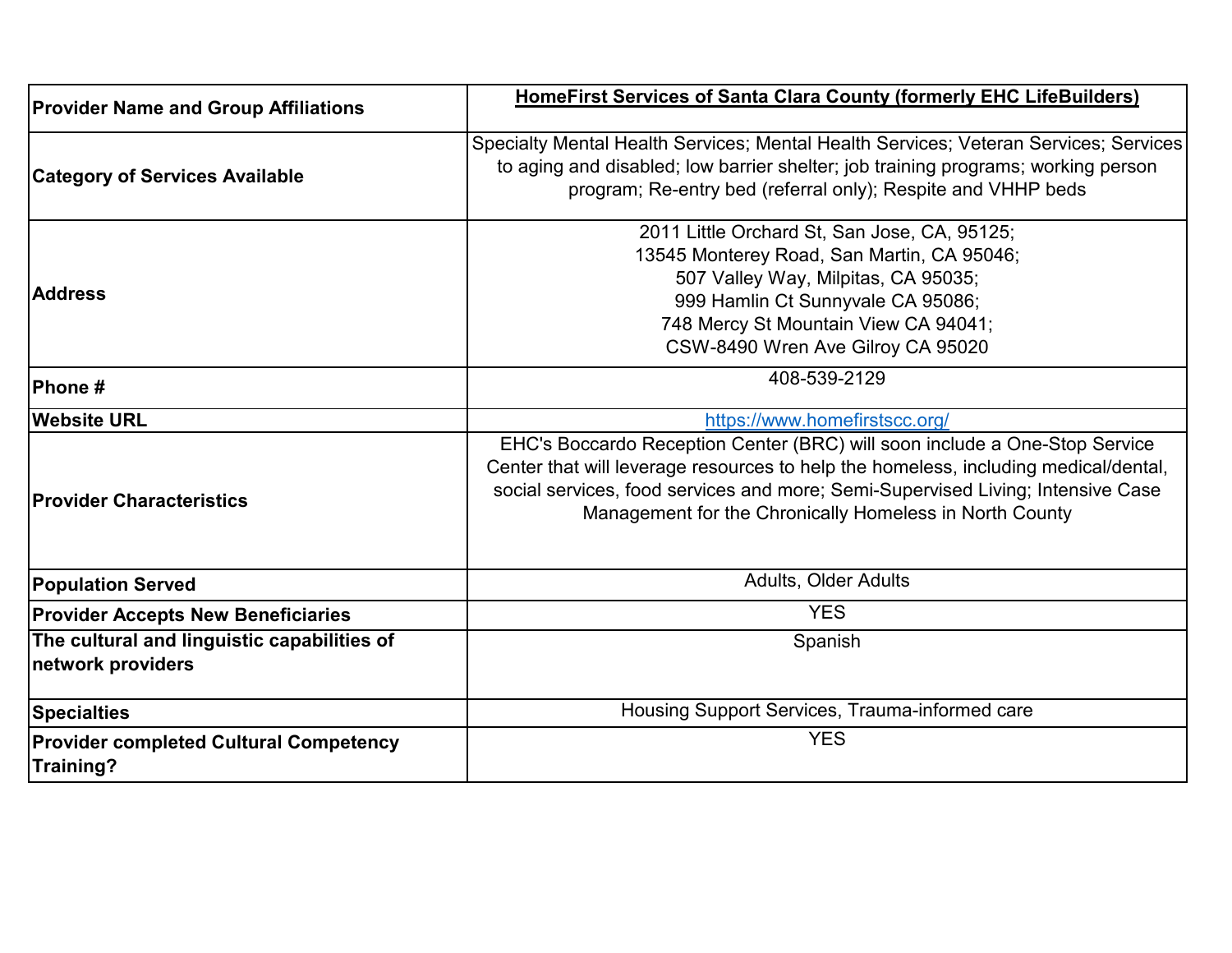| <b>Provider's office/facility have accommodations</b> | YES |
|-------------------------------------------------------|-----|
| for people with physical disabilities                 |     |
| (includes offices, exam rooms, and equipment)         |     |
|                                                       |     |
|                                                       |     |

| List of Practitioners: HomeFirst Services of Santa Clara County (formerly EHC LifeBuilders)                                                                                    |                 |                      |  |                                         |            |  |
|--------------------------------------------------------------------------------------------------------------------------------------------------------------------------------|-----------------|----------------------|--|-----------------------------------------|------------|--|
| <b>Cultural</b><br>License Number License/<br><b>NPI Number</b><br>License Number<br>Competence<br><b>First Name</b><br>Last Name<br><b>Discipline Type</b><br><b>Training</b> |                 |                      |  |                                         |            |  |
| <b>BROWN</b>                                                                                                                                                                   | <b>MARSHEY</b>  | 1710535570           |  | <b>Other Qualified Provider</b>         | IYes       |  |
| <b>LABELL</b>                                                                                                                                                                  | KEY             | 1437431970           |  | <b>Other Qualified Provider</b>         | <b>Yes</b> |  |
| <b>MORABITO</b>                                                                                                                                                                | <b>DANIELLE</b> | 1790219764 AMFT95772 |  | Associate Marriage and Family Therapist | <b>Yes</b> |  |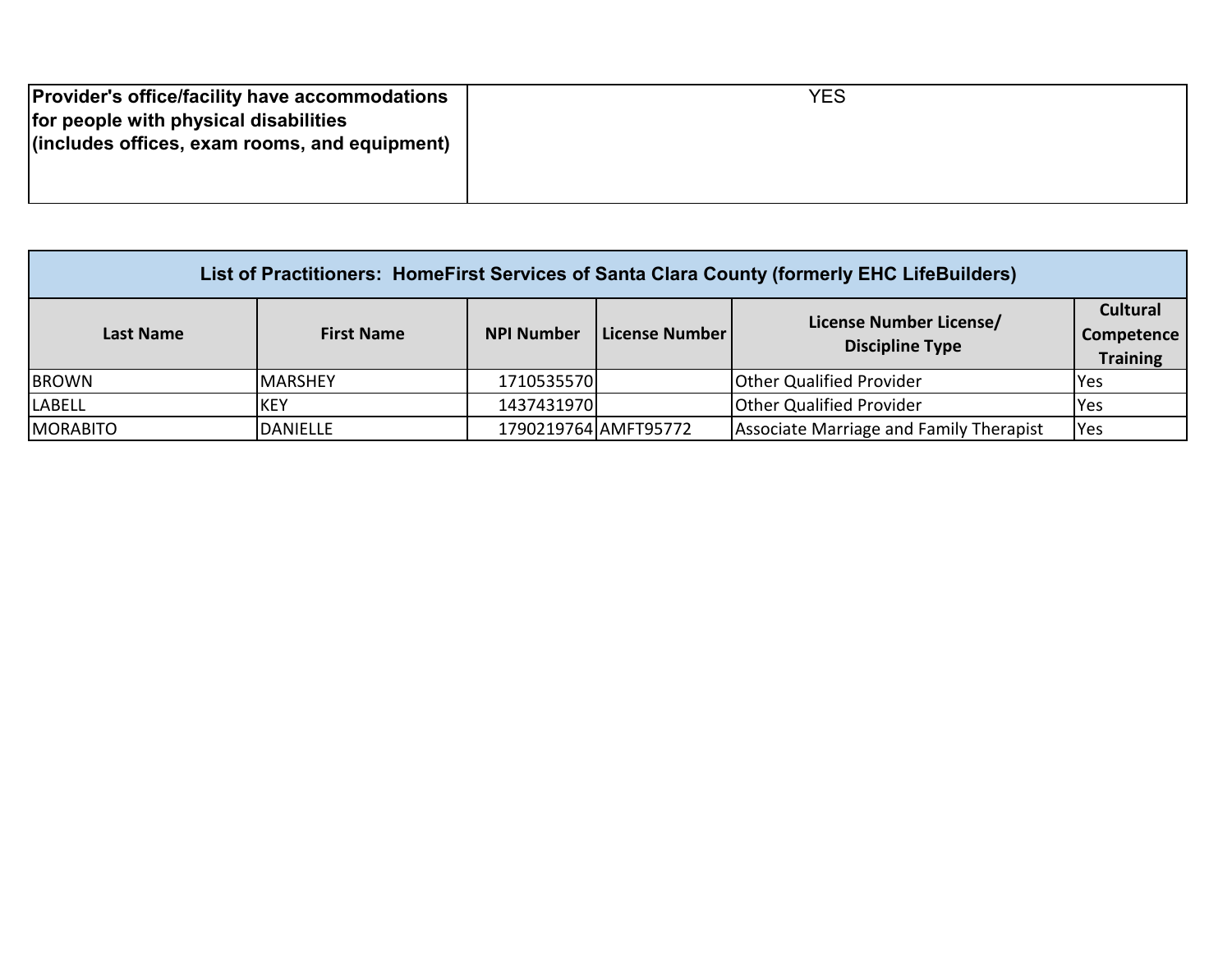| <b>Provider Name and Group Affiliations</b>                                                                                              | <b>Hope Services</b>                                                                                                                                                                                                                                                                                                                            |  |  |  |  |  |
|------------------------------------------------------------------------------------------------------------------------------------------|-------------------------------------------------------------------------------------------------------------------------------------------------------------------------------------------------------------------------------------------------------------------------------------------------------------------------------------------------|--|--|--|--|--|
| <b>Category of Services Available</b>                                                                                                    | Therapeutic Behavioral Services (TBS); Specialty Mental Health Services; Mental                                                                                                                                                                                                                                                                 |  |  |  |  |  |
|                                                                                                                                          | <b>Health Services</b>                                                                                                                                                                                                                                                                                                                          |  |  |  |  |  |
| <b>Address</b>                                                                                                                           | 1555 Parkmoor Ave., San Jose, Ca 95128                                                                                                                                                                                                                                                                                                          |  |  |  |  |  |
| Phone#                                                                                                                                   | 408-282-0402                                                                                                                                                                                                                                                                                                                                    |  |  |  |  |  |
| <b>Website URL</b>                                                                                                                       | http://www.hopeservices.org/                                                                                                                                                                                                                                                                                                                    |  |  |  |  |  |
| <b>Provider Characteristics</b>                                                                                                          | Specialty MH Clinic serving people with intellectual/developmental disabilities and<br>SMI; Outpatient MH; Case Mgmt; TBS; Ind./Group Tx; Meds Mgmt; MHSA Integrated<br>Services; Specialty MH Clinic serving people with intellectual/developmental<br>disabilities and SMI who have a co-occurring intellectual/developmental<br>disabilities |  |  |  |  |  |
| <b>Population Served</b>                                                                                                                 | Children, Adolescents, Adults, Older Adults                                                                                                                                                                                                                                                                                                     |  |  |  |  |  |
| <b>Provider Accepts New Beneficiaries</b>                                                                                                | <b>YES</b>                                                                                                                                                                                                                                                                                                                                      |  |  |  |  |  |
| The cultural and linguistic capabilities of<br>network providers                                                                         | Vietnamese, Mandarin, Cantonese, Italian, Spanish, Japanese, Russian, Tagalog                                                                                                                                                                                                                                                                   |  |  |  |  |  |
| <b>Specialties</b>                                                                                                                       | Developmentally Disabled, Trauma-informed care                                                                                                                                                                                                                                                                                                  |  |  |  |  |  |
| <b>Provider completed Cultural Competency</b><br>Training?                                                                               | <b>YES</b>                                                                                                                                                                                                                                                                                                                                      |  |  |  |  |  |
| Provider's office/facility have accommodations<br>for people with physical disabilities<br>(includes offices, exam rooms, and equipment) | <b>YES</b>                                                                                                                                                                                                                                                                                                                                      |  |  |  |  |  |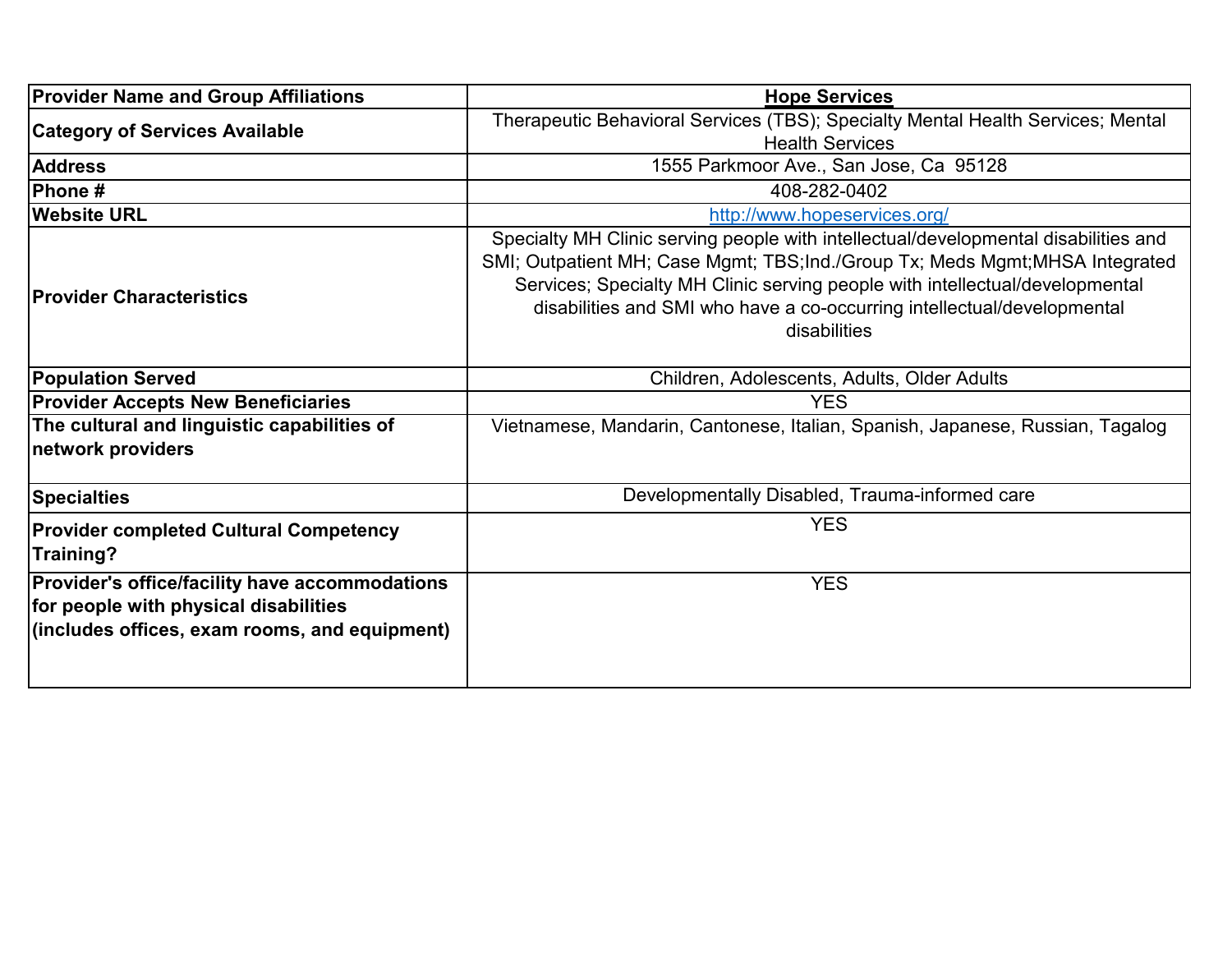| <b>List of Practitioners: Hope Services</b> |                      |                       |                        |                                                   |                                                  |  |
|---------------------------------------------|----------------------|-----------------------|------------------------|---------------------------------------------------|--------------------------------------------------|--|
| <b>Last Name</b>                            | <b>First Name</b>    | <b>NPI Number</b>     | <b>License Number</b>  | License Number License/<br><b>Discipline Type</b> | <b>Cultural</b><br>Competence<br><b>Training</b> |  |
| <b>AMOS</b>                                 | <b>LINDSEY</b>       | 1881238657            |                        | <b>Other Qualified Provider</b>                   | <b>No</b>                                        |  |
| <b>AROCKIA-DASS</b>                         | <b>JOSE TERESITA</b> |                       | 1639727541 AMFT113681  | Associate Marriage and Family Therapist           | <b>No</b>                                        |  |
| <b>BLACK</b>                                | <b>EVA</b>           | 1093256174            |                        | <b>Other Qualified Provider</b>                   | N <sub>o</sub>                                   |  |
| <b>BLACKHILL</b>                            | <b>JESSE</b>         | 1164083028 ASW89188   |                        | <b>Associate Clinical Social Worker</b>           | Yes                                              |  |
| <b>CAREY</b>                                | <b>REGAN</b>         | 1235486986            |                        | 128153 Physician                                  | Yes                                              |  |
| CASTANEDA                                   | <b>DAISY</b>         | 1467980466            |                        | <b>Other Qualified Provider</b>                   | Yes                                              |  |
| <b>CHEE</b>                                 | <b>CHRISTOPHER</b>   | 1447480173 20A12207   |                        | Licensed Psychiatrist                             | <b>No</b>                                        |  |
| <b>CLARK</b>                                | <b>KELLI</b>         |                       | 1659925436 AMFT115394  | Associate Marriage and Family Therapist           | <b>No</b>                                        |  |
| <b>COWGILL</b>                              | <b>CHEYLENE</b>      | 1700380359            |                        | <b>Other Qualified Provider</b>                   | Yes                                              |  |
| <b>DANG</b>                                 | <b>KHANH</b>         | 1447444989            |                        | <b>Other Qualified Provider</b>                   | Yes                                              |  |
| DE LA TORRE MARTINEZ                        | <b>CLAUDIA</b>       |                       | 1932584695 LMFT115868  | Licensed Marriage and Family Therapist            | Yes                                              |  |
| <b>DEIBLE</b>                               | <b>RONALD</b>        | 1710996830 G19785     |                        | <b>Licensed Psychiatrist</b>                      | <b>No</b>                                        |  |
| <b>DO</b>                                   | <b>CLEMENTINE</b>    |                       | 1467523712 LMFT 102141 | Licensed Marriage and Family Therapist            | Yes                                              |  |
| <b>EAGLE</b>                                | <b>ASHLEY</b>        | 1255885034            |                        | <b>Other Qualified Provider</b>                   | <b>No</b>                                        |  |
| <b>FLORES</b>                               | <b>MYRNA</b>         | 1609172436 LMFT92101  |                        | Licensed Marriage and Family Therapist            | <b>No</b>                                        |  |
| <b>GALLEGOS</b>                             | <b>ANN</b>           | 1730554460            |                        | <b>Other Qualified Provider</b>                   | Yes                                              |  |
| <b>GIESE-GARDNER</b>                        | <b>BRYAN</b>         |                       | 1639693211 LMFT116141  | Licensed Marriage and Family Therapist            | Yes                                              |  |
| <b>GOODWIN</b>                              | <b>KARINA</b>        | 1013543743            |                        | <b>Other Qualified Provider</b>                   | <b>No</b>                                        |  |
| <b>HEWITT-PITTMAN</b>                       | JILL                 | 1619290459 LMFT 52017 |                        | Licensed Marriage and Family Therapist            | Yes                                              |  |
| <b>HOANG</b>                                | <b>JENNY</b>         | 1033552229            |                        | <b>Other Qualified Provider</b>                   | <b>No</b>                                        |  |
| <b>HOLMES</b>                               | <b>TAYLOR</b>        | 1336781186            |                        | <b>Other Qualified Provider</b>                   | <b>No</b>                                        |  |
| <b>HONTS</b>                                | <b>MELENY</b>        |                       | 1710449053 AMFT106569  | Associate Marriage and Family Therapist           | Yes                                              |  |
| <b>KAMIAK</b>                               | <b>SANDRA</b>        | 1033267240 G 37877    |                        | <b>Licensed Psychiatrist</b>                      | N <sub>o</sub>                                   |  |
| <b>KATAVICH</b>                             | <b>MALLORY</b>       | 1144689886 ASW83355   |                        | <b>Associate Clinical Social Worker</b>           | Yes                                              |  |
| <b>KAUR</b>                                 | <b>JASMEEN</b>       | 1679109391            |                        | <b>Other Qualified Provider</b>                   | <b>No</b>                                        |  |
| <b>KNUDSEN</b>                              | <b>SUSAN</b>         | 1235183583 LMFT24559  |                        | Licensed Marriage and Family Therapist            | Yes                                              |  |
| <b>KUMAR</b>                                | <b>SHREYA</b>        | 1205478971            |                        | <b>Other Qualified Provider</b>                   | <b>No</b>                                        |  |
| LE                                          | <b>CONNIE</b>        | 1922662154            |                        | <b>Other Qualified Provider</b>                   | Yes                                              |  |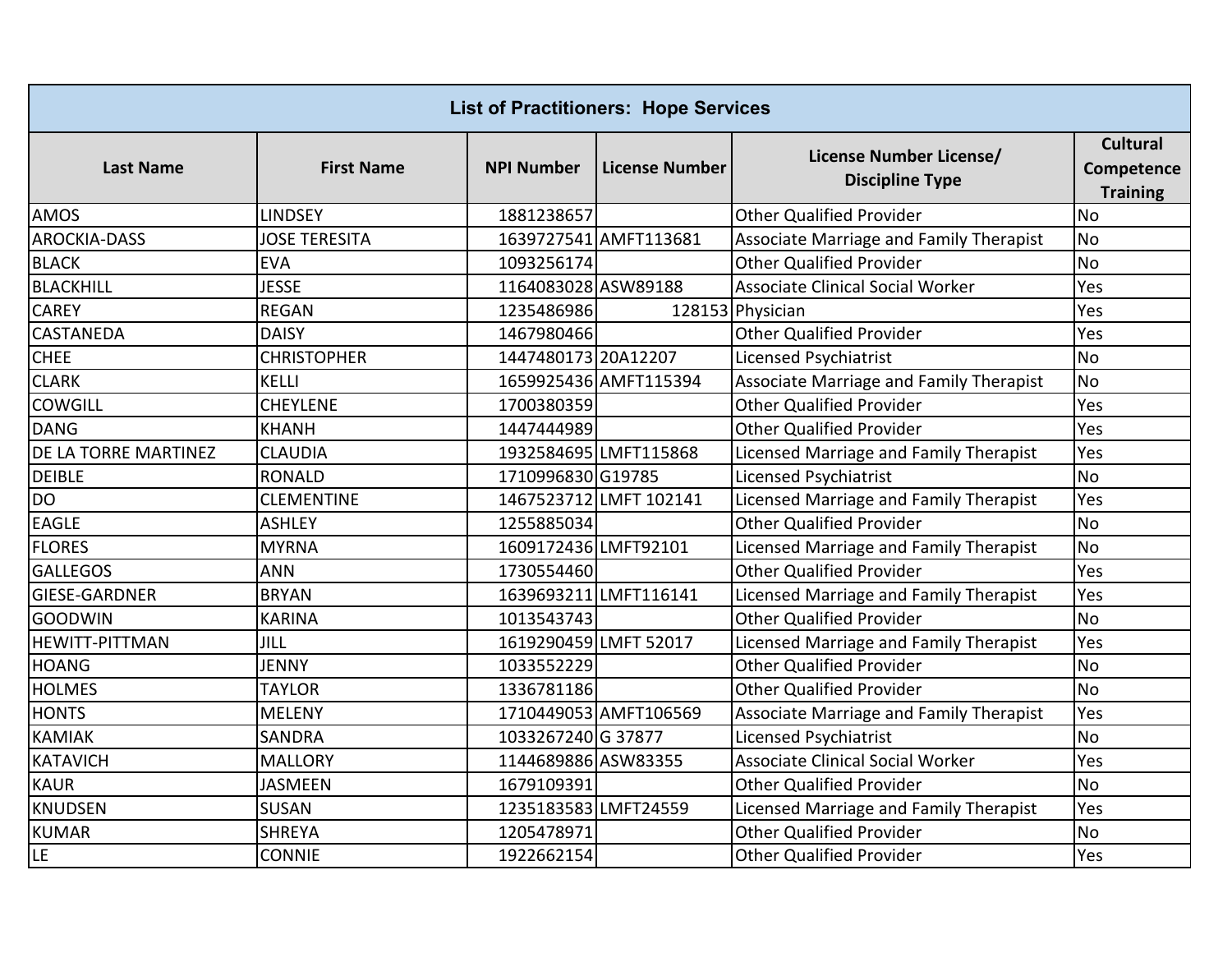| <b>List of Practitioners: Hope Services</b> |                   |                      |                        |                                                   |                                                  |  |
|---------------------------------------------|-------------------|----------------------|------------------------|---------------------------------------------------|--------------------------------------------------|--|
| <b>Last Name</b>                            | <b>First Name</b> | <b>NPI Number</b>    | <b>License Number</b>  | License Number License/<br><b>Discipline Type</b> | <b>Cultural</b><br>Competence<br><b>Training</b> |  |
| <b>LEE</b>                                  | <b>CLARA</b>      | 1528297645 A119777   |                        | Licensed Psychiatrist                             | Yes                                              |  |
| <b>LEE</b>                                  | <b>ERIC</b>       | 1376979989 LMFT96389 |                        | Licensed Marriage and Family Therapist            | Yes                                              |  |
| $\overline{\mathsf{L}}$                     | <b>QIAN</b>       |                      | 1013343615 LMFT 104407 | Licensed Marriage and Family Therapist            | Yes                                              |  |
| LOPEZ-GONZALEZ                              | <b>ITZEL</b>      |                      | 1144711490 AMFT103326  | Associate Marriage and Family Therapist           | <b>No</b>                                        |  |
| <b>MARTINEZ</b>                             | <b>JENNIFER</b>   | 1861669855           |                        | <b>Other Qualified Provider</b>                   | Yes                                              |  |
| MATHEY-MACLELLAN                            | <b>JENNIFER</b>   | 1346793056           |                        | <b>Other Qualified Provider</b>                   | <b>No</b>                                        |  |
| <b>MINETTI</b>                              | <b>MARIA</b>      | 1831520568           |                        | <b>Other Qualified Provider</b>                   | Yes                                              |  |
| <b>MONJE</b>                                | <b>BERENICE</b>   | 1619494556           |                        | <b>Other Qualified Provider</b>                   | Yes                                              |  |
| <b>MURRAY</b>                               | <b>ALLISON</b>    | 1558626226           |                        | <b>Other Qualified Provider</b>                   | Yes                                              |  |
| <b>NGUYEN</b>                               | <b>KIMANH</b>     | 1225661739           |                        | <b>Other Qualified Provider</b>                   | <b>No</b>                                        |  |
| <b>NGUYEN</b>                               | <b>TAO</b>        | 1861587446 A45407    |                        | Licensed Psychiatrist                             | <b>No</b>                                        |  |
| <b>NGUYEN BAOTRAN</b>                       | <b>AMANDA</b>     | 1275995920           |                        | <b>Other Qualified Provider</b>                   | Yes                                              |  |
| <b>ORTIZ</b>                                | <b>FABIAN</b>     | 1285118208 ASW 90743 |                        | <b>Associate Clinical Social Worker</b>           | <b>No</b>                                        |  |
| PETROVIC                                    | <b>MARIJA</b>     | 1013081835 C127707   |                        | Licensed Psychiatrist                             | <b>No</b>                                        |  |
| QUIGG                                       | <b>SARAH</b>      |                      | 1790255875 AMFT109647  | Associate Marriage and Family Therapist           | Yes                                              |  |
| <b>RIVERA DEL VALLE</b>                     | <b>BLANCA</b>     | 1750749339           |                        | <b>Other Qualified Provider</b>                   | Yes                                              |  |
| <b>RODRIQUEZ</b>                            | <b>CARMEN</b>     |                      | 1932432655 LMFT106996  | Licensed Marriage and Family Therapist            | <b>No</b>                                        |  |
| <b>RUBIN</b>                                | <b>EMILY</b>      |                      | 1285292094 AMFT112549  | Associate Marriage and Family Therapist           | Yes                                              |  |
| <b>SCACCO</b>                               | <b>DEBORAH</b>    | 1952958597 APCC 668  |                        | Associate Professional Clinical Counselor         | <b>No</b>                                        |  |
| <b>SCHORR</b>                               | <b>SARAH</b>      | 1548699648 ASW87937  |                        | <b>Associate Clinical Social Worker</b>           | <b>No</b>                                        |  |
| <b>SEPEHRI</b>                              | <b>SHEILA</b>     |                      | 1295381366 RN95162996  | <b>Registered Nurse</b>                           | <b>No</b>                                        |  |
| <b>SETHURAM</b>                             | <b>KARTHIK</b>    | 1174899348           |                        | 13106 Licensed Psychiatrist                       | Yes                                              |  |
| <b>SHAH</b>                                 | <b>PANNA</b>      | 1780659763 C53290    |                        | Licensed Psychiatrist                             | <b>No</b>                                        |  |
| <b>SILAS</b>                                | <b>YASNA</b>      |                      | 1700262730 LMFT 112851 | Licensed Marriage and Family Therapist            | Yes                                              |  |
| <b>TAYLOR</b>                               | <b>TIMOTHY</b>    | 1720208424 G66724    |                        | Licensed Psychiatrist                             | <b>No</b>                                        |  |
| <b>TESSEO</b>                               | <b>SARAH</b>      | 1770020406           |                        | <b>Other Qualified Provider</b>                   | Yes                                              |  |
| <b>TREPAGNIER</b>                           | <b>GINA</b>       | 1558315432           |                        | <b>Other Qualified Provider</b>                   | Yes                                              |  |
| TU                                          | <b>DAVID</b>      | 1760038822           |                        | <b>Other Qualified Provider</b>                   | <b>No</b>                                        |  |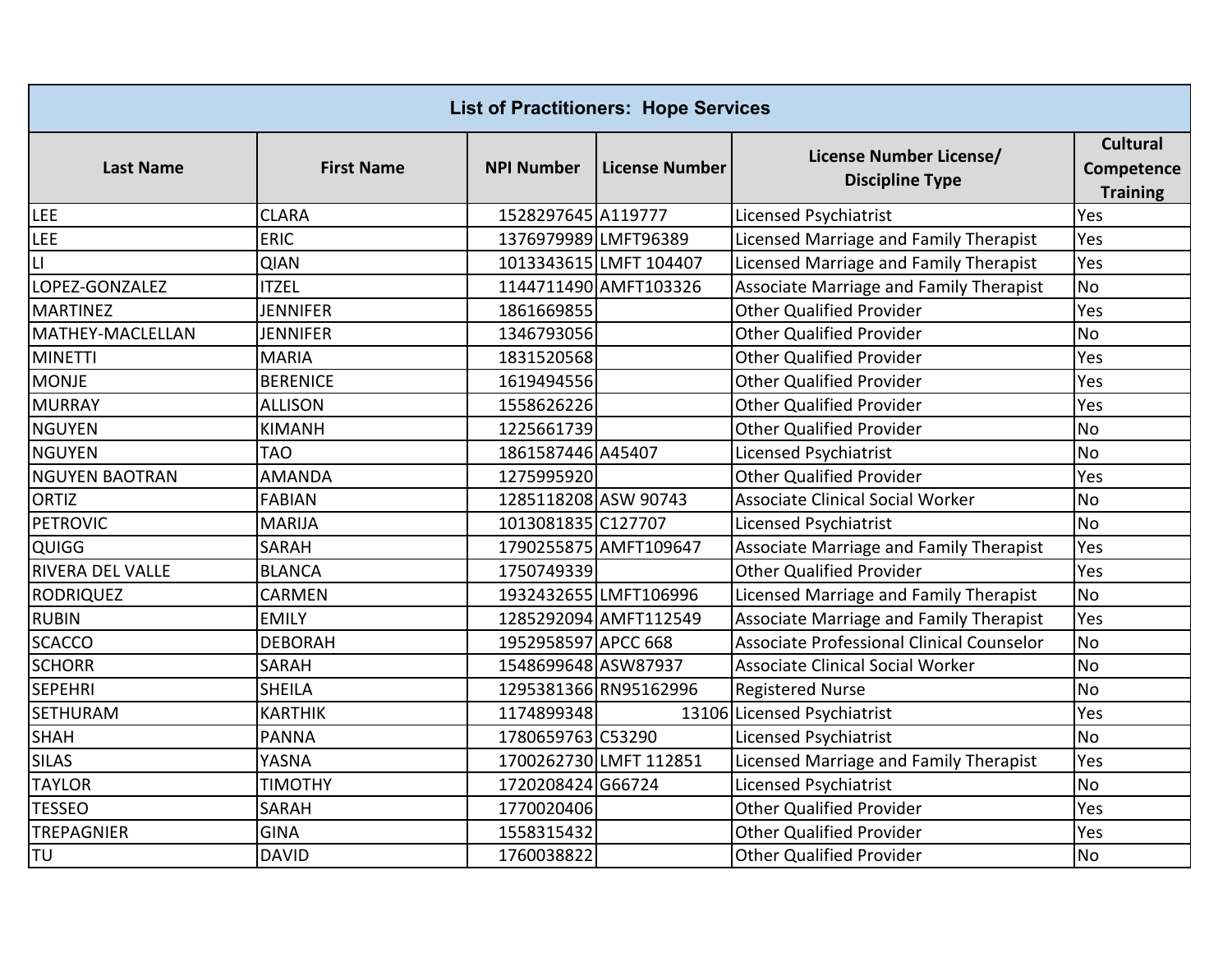| <b>List of Practitioners: Hope Services</b> |                   |                   |                       |                                                   |                                                  |  |
|---------------------------------------------|-------------------|-------------------|-----------------------|---------------------------------------------------|--------------------------------------------------|--|
| Last Name                                   | <b>First Name</b> | <b>NPI Number</b> | License Number        | License Number License/<br><b>Discipline Type</b> | <b>Cultural</b><br>Competence<br><b>Training</b> |  |
| <b>WEBB-HARDING</b>                         | IAN               | 1093255135        |                       | <b>Other Qualified Provider</b>                   | <b>Yes</b>                                       |  |
| <b>WOFFINGTON</b>                           | <b>LISA</b>       |                   | 1700447877 ASW113479  | Associate Clinical Social Worker                  | lYes                                             |  |
| <b>ZOZULA</b>                               | <b>JEANELLE</b>   |                   | 1699129163 RN95070223 | <b>Registered Nurse</b>                           | lYes                                             |  |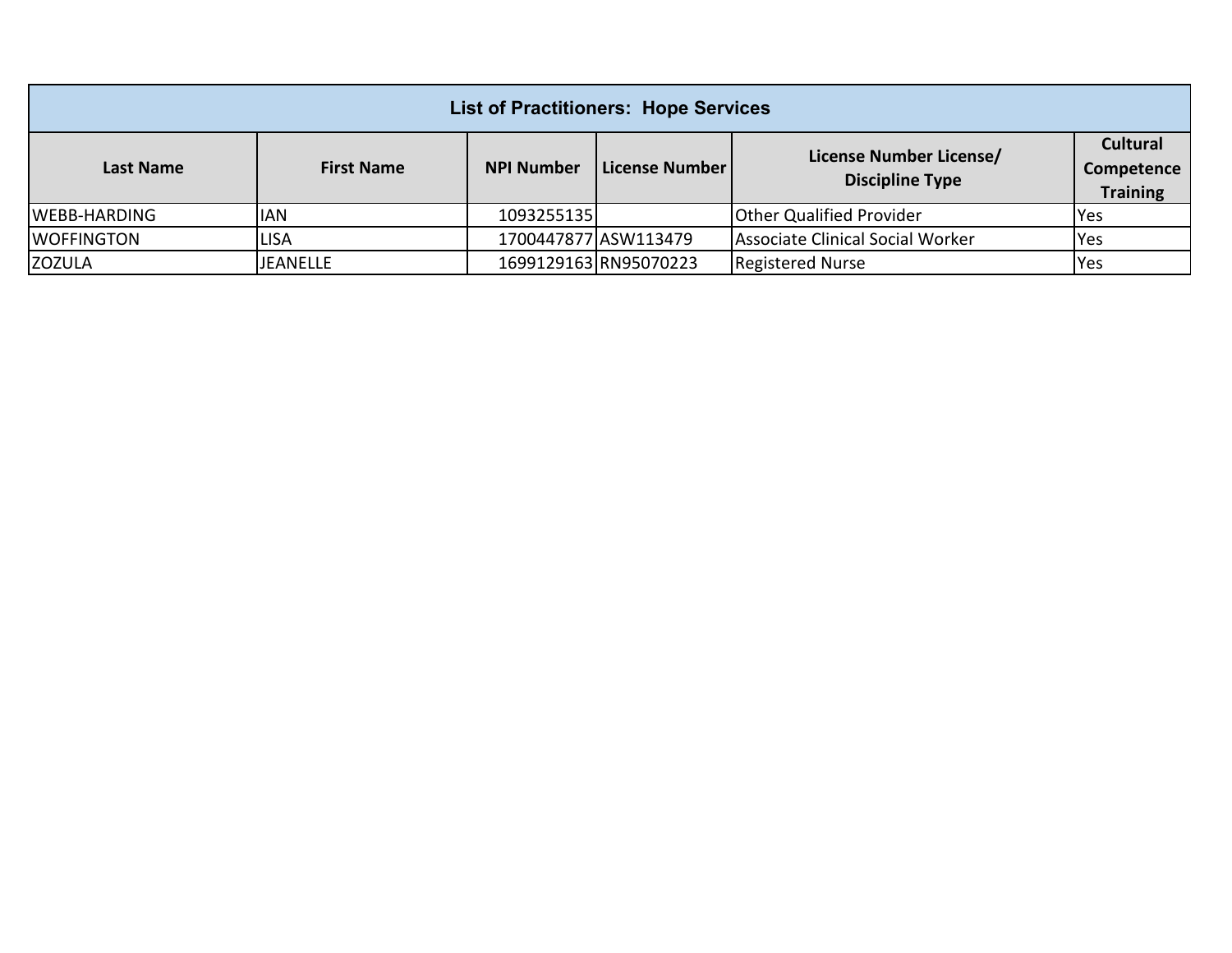| <b>Provider Name and Group Affiliations</b>                                                                                              | <b>Indian Health Center</b>                                                                                                                                                                                                                                                                                                                                                                            |
|------------------------------------------------------------------------------------------------------------------------------------------|--------------------------------------------------------------------------------------------------------------------------------------------------------------------------------------------------------------------------------------------------------------------------------------------------------------------------------------------------------------------------------------------------------|
| <b>Category of Services Available</b>                                                                                                    | Specialty Mental Health Services; Mental Health Services                                                                                                                                                                                                                                                                                                                                               |
| <b>Address</b>                                                                                                                           | 602 E, Santa Clara St, Suite 200, San Jose, CA 95112                                                                                                                                                                                                                                                                                                                                                   |
| Phone#                                                                                                                                   | 408-445-3400                                                                                                                                                                                                                                                                                                                                                                                           |
| <b>Website URL</b>                                                                                                                       | http://www.indianhealthcenter.org/                                                                                                                                                                                                                                                                                                                                                                     |
| <b>Provider Characteristics</b>                                                                                                          | Psychiatric services and Medication support; Case Management; Substance abuse<br>counseling, Alcohol and Other Dependence (AOD) prevention services;<br>Medical/Dental programs; WIC; Transportation support; Shelter Plus housing<br>assistance, CalWORKS; fitness programs; Outpatient MH; Case Mgmt; Medication<br>Support; Full Service Partnership Services; American Indian Traditional Services |
| <b>Population Served</b>                                                                                                                 | Children, Adolescents, Adults, Older Adults                                                                                                                                                                                                                                                                                                                                                            |
| <b>Provider Accepts New Beneficiaries</b>                                                                                                | <b>YES</b>                                                                                                                                                                                                                                                                                                                                                                                             |
| The cultural and linguistic capabilities of<br>network providers                                                                         | Spanish, Yurok                                                                                                                                                                                                                                                                                                                                                                                         |
| <b>Specialties</b>                                                                                                                       | Multicultural, multilingual services; American Indian Traditional Services: sweat-lodge,<br>healing ceremonies, traditional AI medicine, talking circles and individual and group<br>counseling, Trauma-informed care                                                                                                                                                                                  |
| <b>Provider completed Cultural Competency</b><br>Training?                                                                               | <b>YES</b>                                                                                                                                                                                                                                                                                                                                                                                             |
| Provider's office/facility have accommodations<br>for people with physical disabilities<br>(includes offices, exam rooms, and equipment) | <b>YES</b>                                                                                                                                                                                                                                                                                                                                                                                             |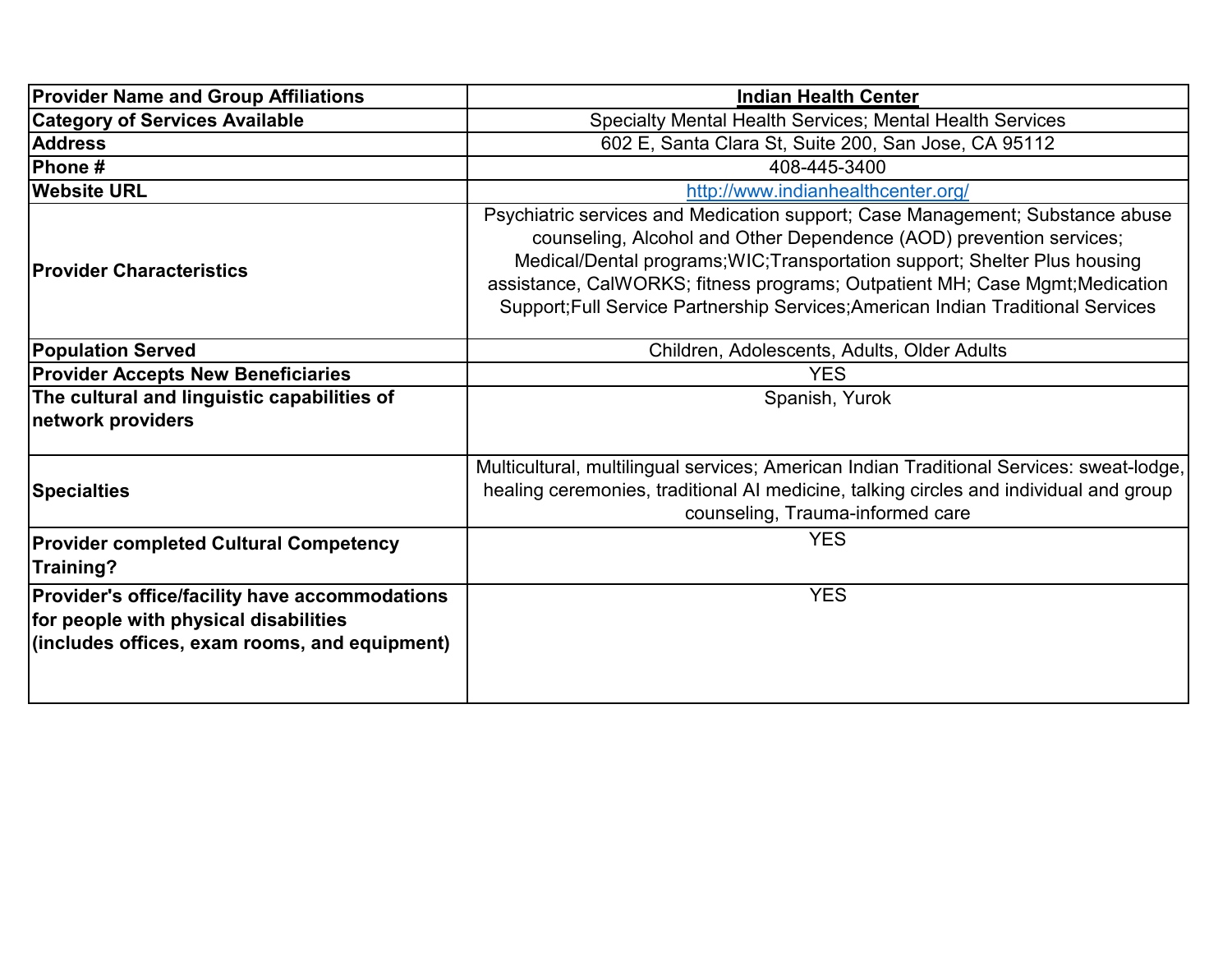| <b>List of Practitioners: Indian Health Center</b> |                   |                     |                |                                                   |                               |  |  |
|----------------------------------------------------|-------------------|---------------------|----------------|---------------------------------------------------|-------------------------------|--|--|
| <b>Last Name</b>                                   | <b>First Name</b> | <b>NPI Number</b>   | License Number | License Number License/<br><b>Discipline Type</b> | <b>Cultural</b><br>Competence |  |  |
|                                                    |                   |                     |                |                                                   | <b>Training</b>               |  |  |
| <b>BUTT</b>                                        | <b>YASMEEN</b>    | 1659785905          |                | Mental Health Program Specialist                  | <b>Yes</b>                    |  |  |
| <b>HEBERLEIN</b>                                   | <b>PAUL</b>       | 1730239914 PSY11450 |                | Licensed Psychologist                             | <b>Yes</b>                    |  |  |
| <b>HODGE</b>                                       | <b>LEAH</b>       | 1396904900          |                | Mental Health Program Specialist                  | Yes                           |  |  |
| <b>LUKONG</b>                                      | <b>ELFRIDA</b>    | 1700038510          |                | Mental Health Program Specialist                  | Yes                           |  |  |
| <b>MARKLE</b>                                      | <b>JOANNE</b>     | 1346460276 A81180   |                | Licensed Psychiatrist                             | Yes                           |  |  |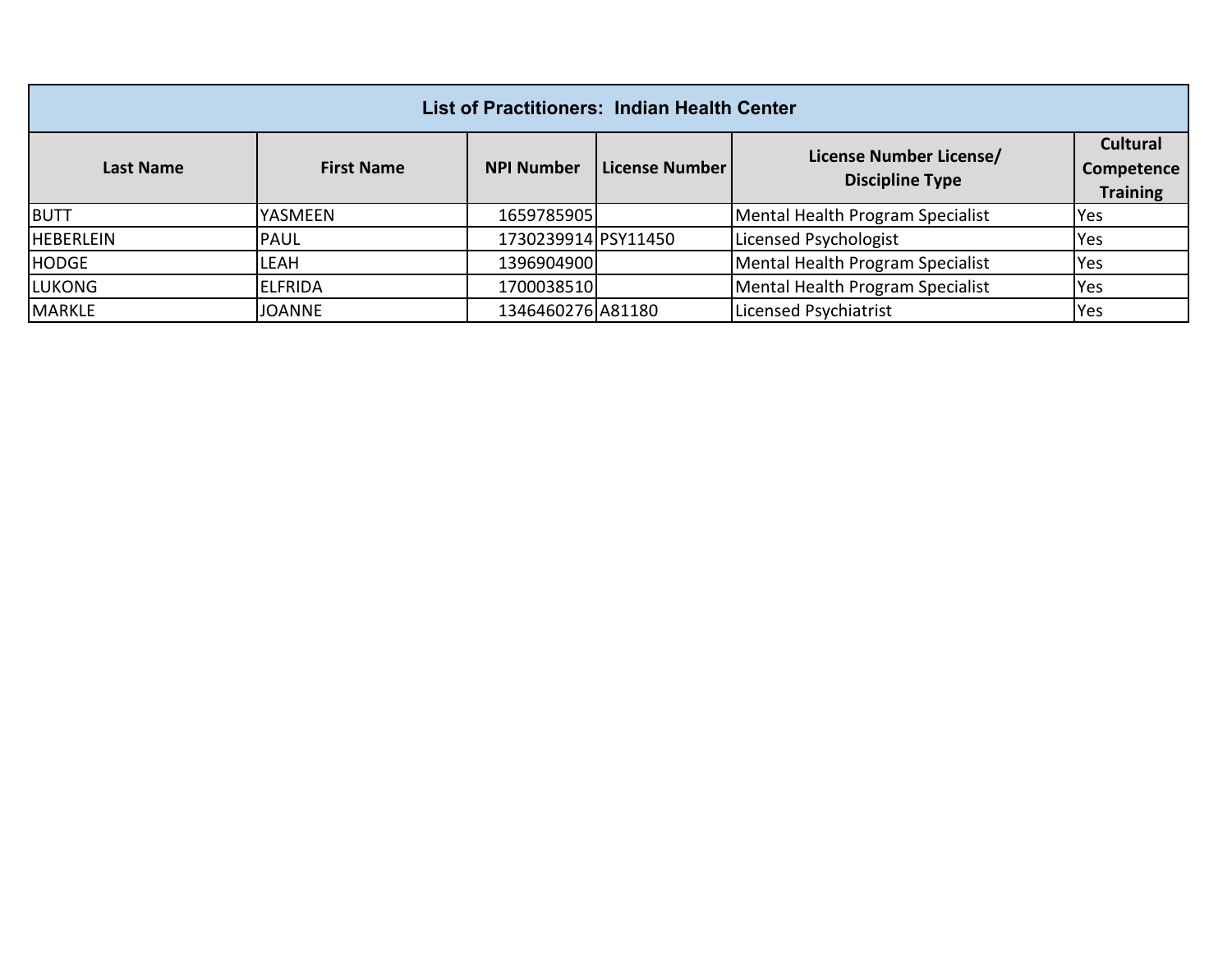| <b>Provider Name and Group Affiliations</b>                                                                                              | <b>SCC-Guadalupe Behavioral Health Clinic</b>                                  |
|------------------------------------------------------------------------------------------------------------------------------------------|--------------------------------------------------------------------------------|
| <b>Category of Services Available</b>                                                                                                    | Specialty Mental Health Services; Mental Health Services                       |
| <b>Address</b>                                                                                                                           | 840 Guadalupe Parkway, San Jose, CA 95110                                      |
| <b>Phone#</b>                                                                                                                            | 408-299-3166                                                                   |
| <b>Website URL</b>                                                                                                                       | www.sccbhsd.org                                                                |
| <b>Provider Characteristics</b>                                                                                                          | Mental health services for probation involved youth; Outpatient MH; Case Mgmt. |
| <b>Population Served</b>                                                                                                                 | Children, Adolescents                                                          |
| <b>Provider Accepts New Beneficiaries</b>                                                                                                | NO, this is a locked facility                                                  |
| The cultural and linguistic capabilities of<br>network providers                                                                         | Cambodian, Spanish, Vietnamese, Krio, Mandarin, Taiwanese                      |
| <b>Specialties</b>                                                                                                                       | Mental health services for probation involved youth, Trauma-informed care      |
| <b>Provider completed Cultural Competency</b><br>Training?                                                                               | <b>YES</b>                                                                     |
| Provider's office/facility have accommodations<br>for people with physical disabilities<br>(includes offices, exam rooms, and equipment) | <b>YES</b>                                                                     |

| List of Practitioners: SCC-Guadalupe Behavioral Health Clinic                                                                                                                  |                 |  |                        |                                        |            |  |
|--------------------------------------------------------------------------------------------------------------------------------------------------------------------------------|-----------------|--|------------------------|----------------------------------------|------------|--|
| <b>Cultural</b><br>License Number License/<br>License Number<br><b>NPI Number</b><br>Competence<br><b>First Name</b><br>Last Name<br><b>Discipline Type</b><br><b>Training</b> |                 |  |                        |                                        |            |  |
| <b>GONZALEZ</b>                                                                                                                                                                | <b>GRACIELA</b> |  | 1396948345 LCSW 88599  | Licensed Clinical Social Worker        | <b>Yes</b> |  |
| <b>MORGAN</b>                                                                                                                                                                  | <b>ERIN</b>     |  | 1770833949 LCSW 75755  | Licensed Clinical Social Worker        | <b>Yes</b> |  |
| <b>TAPIA</b>                                                                                                                                                                   | <b>IOHANA</b>   |  | 1720419690 LMFT 113894 | Licensed Marriage and Family Therapist | <b>Yes</b> |  |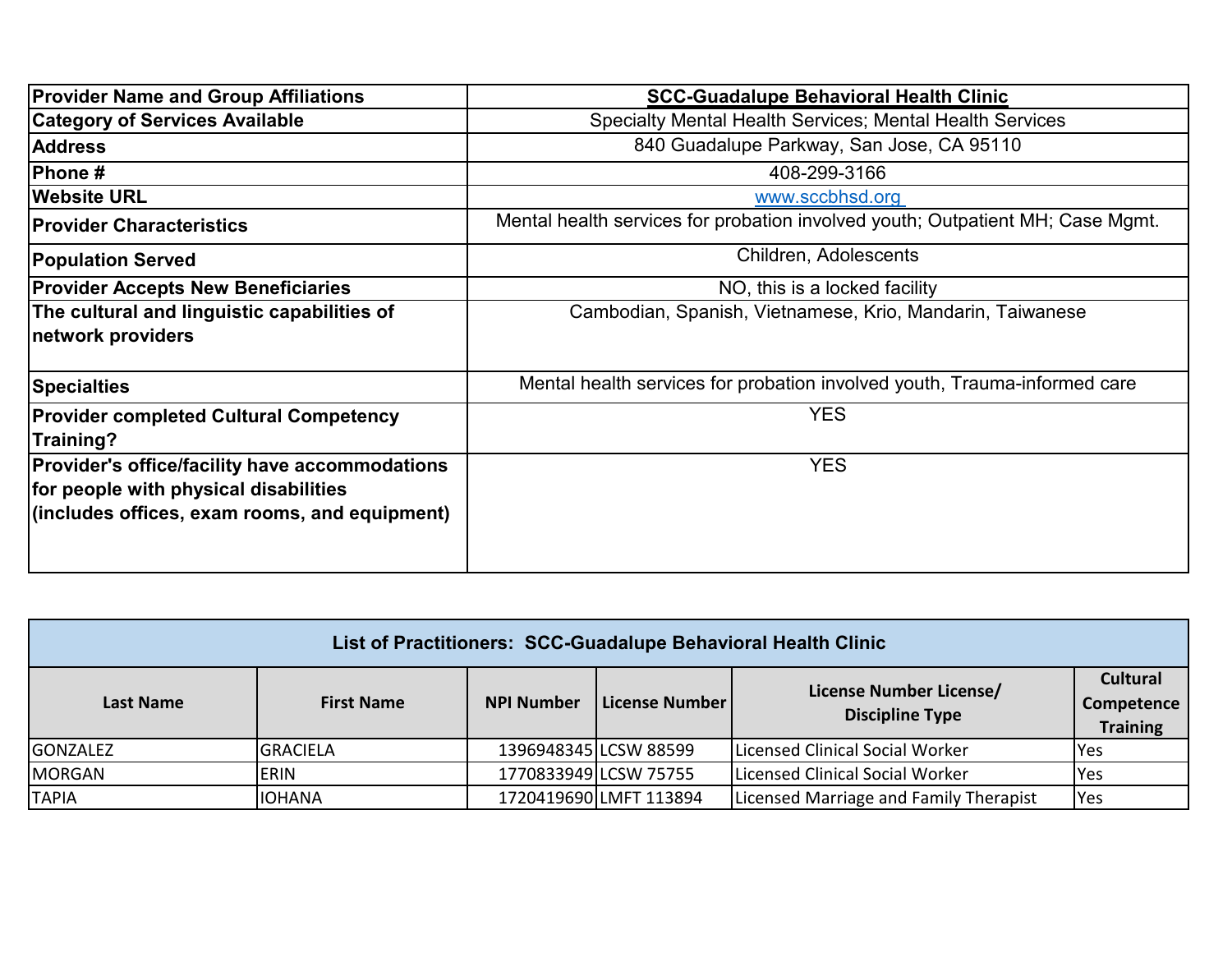| <b>Provider Name and Group Affiliations</b>                                                                                              | Kidango, Inc.                                                                                                                                     |
|------------------------------------------------------------------------------------------------------------------------------------------|---------------------------------------------------------------------------------------------------------------------------------------------------|
| <b>Category of Services Available</b>                                                                                                    | Specialty Mental Health Services; Mental Health Services                                                                                          |
| <b>Address</b>                                                                                                                           | Corporate Office: 44000 Old Warm Springs Blvd, Fremont, CA 94538; Treatment:<br>777 N. 1st St #220 San Jose, CA 95112                             |
| <b>Phone</b> #                                                                                                                           | 510-897-6900                                                                                                                                      |
| <b>Website URL</b>                                                                                                                       | https://www.kidango.org/                                                                                                                          |
| <b>Provider Characteristics</b>                                                                                                          | 0-5 children; FIRST5 KidConnections Network (KCN) proving consult/assessments,<br>Therapy, Home Visitation, and Developmental Specialist services |
| <b>Population Served</b>                                                                                                                 | 0-5 children                                                                                                                                      |
| <b>Provider Accepts New Beneficiaries</b>                                                                                                | <b>NO</b>                                                                                                                                         |
| The cultural and linguistic capabilities of<br>network providers                                                                         | Spanish, Punjabi Telegu                                                                                                                           |
| <b>Specialties</b>                                                                                                                       | First 5 assessment and treatment, Trauma-informed care                                                                                            |
| <b>Provider completed Cultural Competency</b><br>Training?                                                                               | <b>YES</b>                                                                                                                                        |
| Provider's office/facility have accommodations<br>for people with physical disabilities<br>(includes offices, exam rooms, and equipment) | <b>YES</b>                                                                                                                                        |

| List of Practitioners: Kidango, Inc.                                                                                                            |              |  |                       |                                         |            |  |
|-------------------------------------------------------------------------------------------------------------------------------------------------|--------------|--|-----------------------|-----------------------------------------|------------|--|
| License Number License/<br>License Number<br><b>NPI Number</b><br><b>First Name</b><br><b>Last Name</b><br>Competence<br><b>Discipline Type</b> |              |  |                       |                                         |            |  |
| <b>DAVILA</b>                                                                                                                                   | <b>ANNA</b>  |  | 1528247681 LCSW 76044 | Licensed Clinical Social Worker         | <b>Yes</b> |  |
| <b>GARCIA</b>                                                                                                                                   | <b>MARIA</b> |  | 1588857700 AMFT108640 | Associate Marriage and Family Therapist | <b>Yes</b> |  |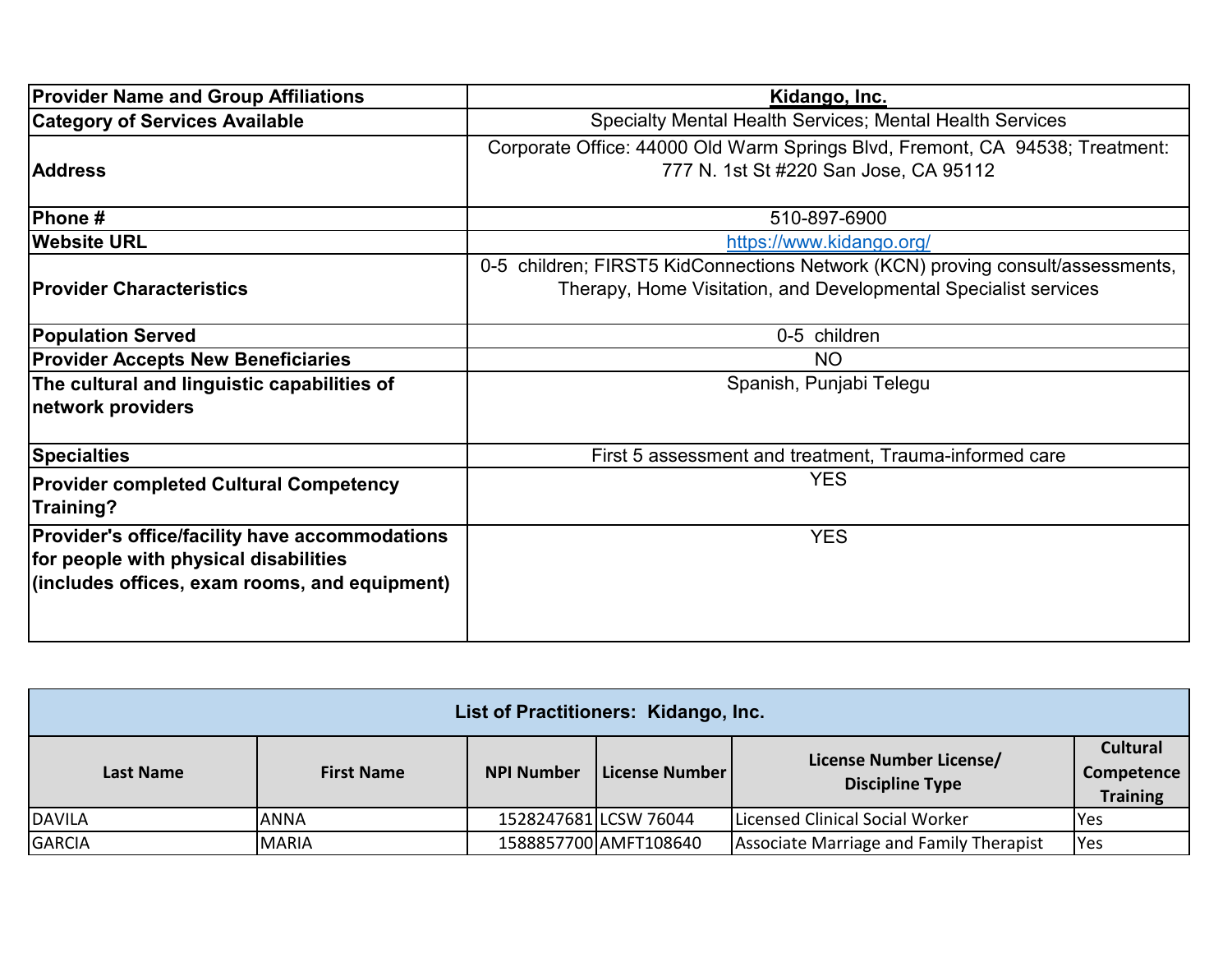| List of Practitioners: Kidango, Inc. |                   |                      |                       |                                                   |                                                  |  |
|--------------------------------------|-------------------|----------------------|-----------------------|---------------------------------------------------|--------------------------------------------------|--|
| Last Name                            | <b>First Name</b> | <b>NPI Number</b>    | License Number        | License Number License/<br><b>Discipline Type</b> | <b>Cultural</b><br>Competence<br><b>Training</b> |  |
| HERNANDEZ-FONSECA                    | <b>LILIANA</b>    | 1346780954 ASW84521  |                       | Associate Clinical Social Worker                  | Yes                                              |  |
| <b>LEE</b>                           | MIA               | 1306359468 APCC 4451 |                       | Associate Professional Clinical Counselor         | Yes                                              |  |
| <b>REIISIEH</b>                      | <b>SASHA</b>      | 1881146819 APCC 3653 |                       | Associate Professional Clinical Counselor         | Yes                                              |  |
| SOLIS-CORTEZ                         | <b>YACENI</b>     | 1114236338           |                       | <b>Other Qualified Provider</b>                   | Yes                                              |  |
| <b>TILBURY</b>                       | <b>MARINA</b>     |                      | 1558502195 LMFT 93503 | Licensed Marriage and Family Therapist            | Yes                                              |  |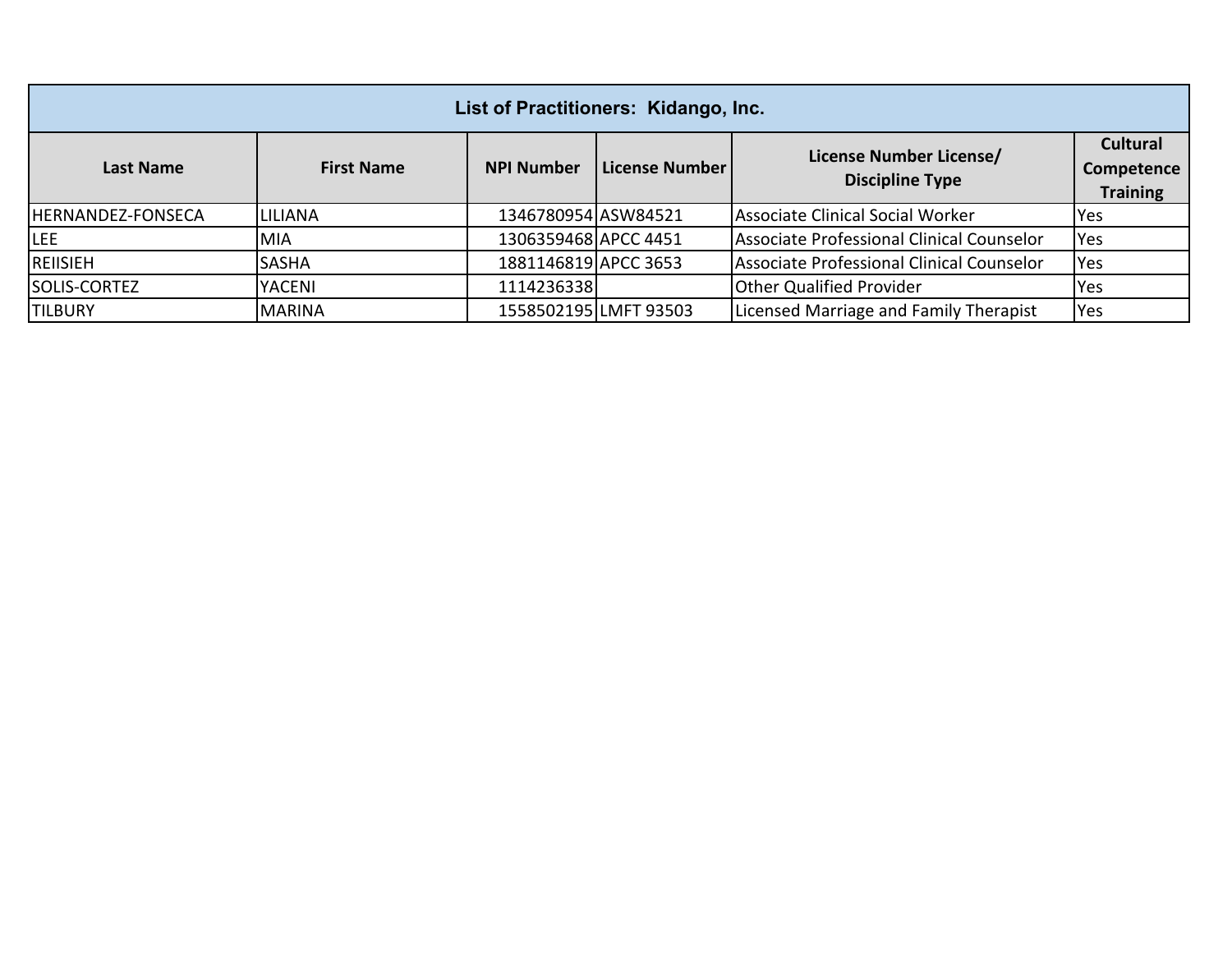| <b>Provider Name and Group Affiliations</b>                                                                                                     | <b>SCC-KidScope for Developmental &amp; Behavioral Health</b>                                                                                                                                                                               |
|-------------------------------------------------------------------------------------------------------------------------------------------------|---------------------------------------------------------------------------------------------------------------------------------------------------------------------------------------------------------------------------------------------|
| <b>Category of Services Available</b>                                                                                                           | Specialty Mental Health Services; Mental Health Services                                                                                                                                                                                    |
| <b>Address</b>                                                                                                                                  | 828 S. Bascom, Suite 100, San Jose, CA 95128                                                                                                                                                                                                |
| <b>Phone #</b>                                                                                                                                  | 408-793-5959                                                                                                                                                                                                                                |
| <b>Website URL</b>                                                                                                                              | www.sccbhsd.org                                                                                                                                                                                                                             |
| <b>Provider Characteristics</b>                                                                                                                 | Central San Jose Location; Outpatient MH; Case Mgmt.; Mental health assessment<br>and treatment for children aged 0-18. Multi-disciplinary developmental assessments<br>children 0-5. Developmental Pediatric Evaluation for children 6-18. |
| <b>Population Served</b>                                                                                                                        | Children, Adolescents                                                                                                                                                                                                                       |
| <b>Provider Accepts New Beneficiaries</b>                                                                                                       | <b>YES</b>                                                                                                                                                                                                                                  |
| The cultural and linguistic capabilities of<br>network providers                                                                                | Spanish, Vietnamese, Tagalog, Khmer, and additional languages through an<br>Interpreter                                                                                                                                                     |
| <b>Specialties</b>                                                                                                                              | Infant and Early Childhood Mental Health, Developmental Pediatrics, Trauma-<br>informed care                                                                                                                                                |
| <b>Provider completed Cultural Competency</b><br>Training?                                                                                      | <b>YES</b>                                                                                                                                                                                                                                  |
| <b>Provider's office/facility have accommodations</b><br>for people with physical disabilities<br>(includes offices, exam rooms, and equipment) | <b>YES</b>                                                                                                                                                                                                                                  |

| List of Practitioners: SCC-KidScope for Developmental & Behavioral Health |                       |                     |                |                                                   |                                                  |  |
|---------------------------------------------------------------------------|-----------------------|---------------------|----------------|---------------------------------------------------|--------------------------------------------------|--|
| Last Name                                                                 | <b>First Name</b>     | <b>NPI Number</b>   | License Number | License Number License/<br><b>Discipline Type</b> | <b>Cultural</b><br>Competence<br><b>Training</b> |  |
| <b>ALLEN</b>                                                              | <b>KENNETH EDWARD</b> | 1427362714 PSY28570 |                | Licensed Psychologist                             | <b>Yes</b>                                       |  |
| <b>ALMAS</b>                                                              | IROXANNE SHANNA       | 1538320916 A131233  |                | Physician                                         | <b>Yes</b>                                       |  |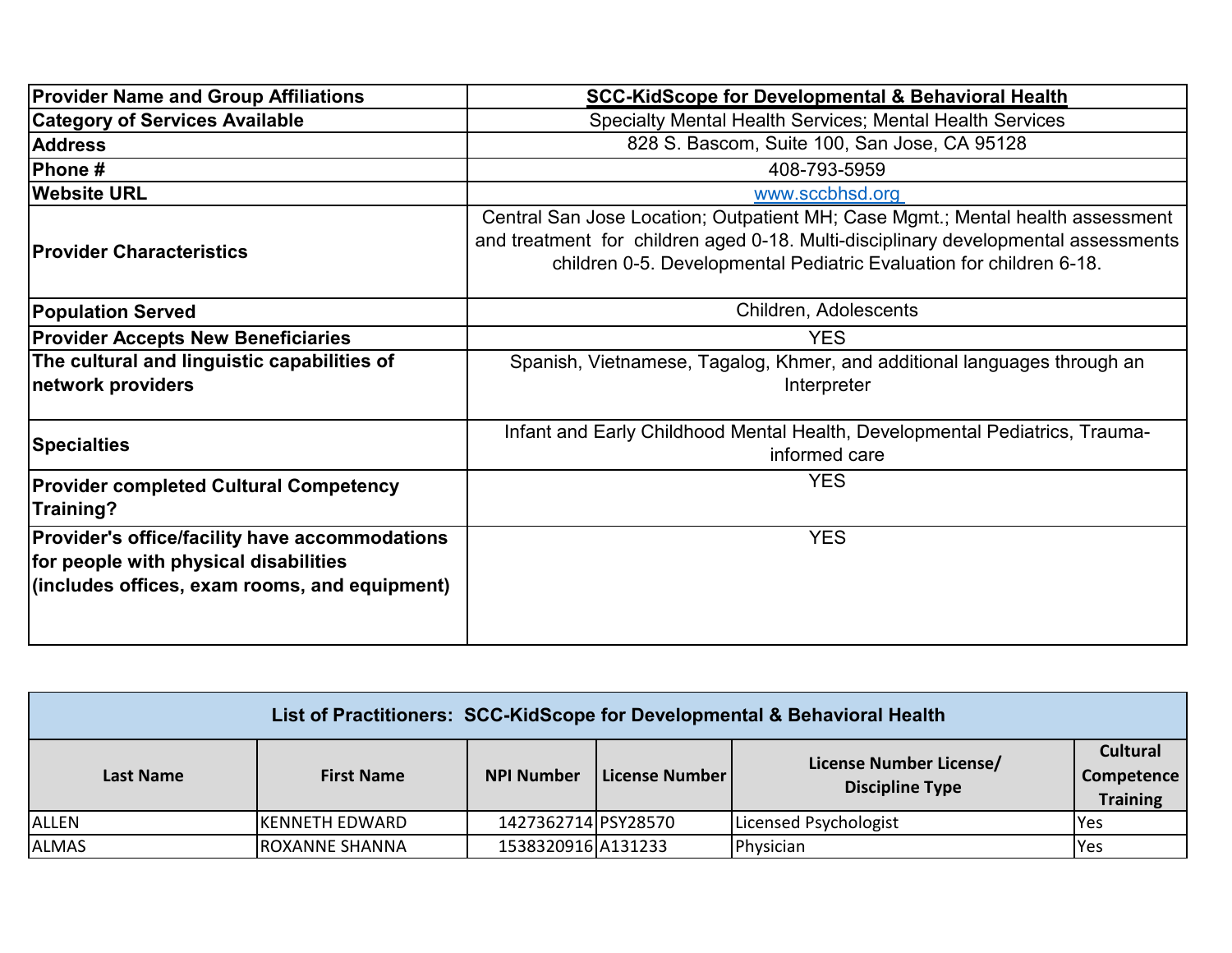|                  | List of Practitioners: SCC-KidScope for Developmental & Behavioral Health |                       |                       |                                                   |                                                  |  |  |
|------------------|---------------------------------------------------------------------------|-----------------------|-----------------------|---------------------------------------------------|--------------------------------------------------|--|--|
| <b>Last Name</b> | <b>First Name</b>                                                         | <b>NPI Number</b>     | <b>License Number</b> | License Number License/<br><b>Discipline Type</b> | <b>Cultural</b><br>Competence<br><b>Training</b> |  |  |
| <b>ALVAREZ</b>   | <b>ENRIQUE</b>                                                            | 1447681994 LCSW62393  |                       | <b>Licensed Clinical Social Worker</b>            | Yes                                              |  |  |
| <b>DOMINGUEZ</b> | <b>SUSAN DIANE</b>                                                        | 1477709483 PSY24264   |                       | Licensed Psychologist                             | Yes                                              |  |  |
| <b>ESPINOZA</b>  | <b>AURELIA</b>                                                            |                       | 1952432403 LCSW 22265 | <b>Licensed Clinical Social Worker</b>            | Yes                                              |  |  |
| <b>FUENTES</b>   | <b>GISSEL</b>                                                             | 1497121172            |                       | <b>Other Qualified Provider</b>                   | Yes                                              |  |  |
| <b>GARCIA</b>    | <b>MARIA E</b>                                                            | 1215225719 LMFT 77389 |                       | Licensed Marriage and Family Therapist            | Yes                                              |  |  |
| <b>GOLDBARD</b>  | <b>LILLIAN P</b>                                                          | 1720121494 LCSW20224  |                       | <b>Licensed Clinical Social Worker</b>            | Yes                                              |  |  |
| <b>GOVIND</b>    | <b>MELANIE TERESA</b>                                                     | 1124363445 LCSW27236  |                       | <b>Licensed Clinical Social Worker</b>            | Yes                                              |  |  |
| <b>HARDELL</b>   | MICHELLE ANNE                                                             | 1962619882 PSY26910   |                       | Licensed Psychologist                             | Yes                                              |  |  |
| <b>JONES</b>     | <b>ADELA</b>                                                              | 1730210329 LMFT 21851 |                       | Licensed Marriage and Family Therapist            | Yes                                              |  |  |
| <b>KIBEL</b>     | <b>SHARLA RUTH</b>                                                        | 1649301235 LMFT27284  |                       | Licensed Marriage and Family Therapist            | Yes                                              |  |  |
| LE               | <b>JENNIFER T</b>                                                         | 1336267921 A97015     |                       | Licensed Psychiatrist                             | Yes                                              |  |  |
| <b>NGUYEN</b>    | TINA (THERAPIST)                                                          | 1467982702 OT 15144   |                       | <b>Occupation Therapist</b>                       | Yes                                              |  |  |
| <b>RODRIGUEZ</b> | <b>ARISVE</b>                                                             | 1457494122 LCSW27151  |                       | <b>Licensed Clinical Social Worker</b>            | Yes                                              |  |  |
| ROMERO           | <b>BEATRIZ M</b>                                                          | 1992045322 LMFT93554  |                       | Licensed Marriage and Family Therapist            | Yes                                              |  |  |
| <b>SEIDEL</b>    | LAURA                                                                     | 1538427125 OT 12711   |                       | <b>Occupation Therapist</b>                       | Yes                                              |  |  |
| SOUNG            | <b>KIMSENG</b>                                                            | 1568586972 LCSW23616  |                       | <b>Licensed Clinical Social Worker</b>            | Yes                                              |  |  |
| SUKUMARAN        | <b>MEERA</b>                                                              | 1508950874 C54735     |                       | Physician                                         | Yes                                              |  |  |
| <b>TRAN</b>      | <b>STEPHANIE</b>                                                          | 1528437290            |                       | <b>Other Qualified Provider</b>                   | <b>No</b>                                        |  |  |
| VO               | <b>HOA</b>                                                                | 1336277805 LCSW75129  |                       | <b>Licensed Clinical Social Worker</b>            | Yes                                              |  |  |
| <b>WHITGOB</b>   | <b>EMILY ELIZABETH</b>                                                    | 1407160914 A127289    |                       | Physician                                         | Yes                                              |  |  |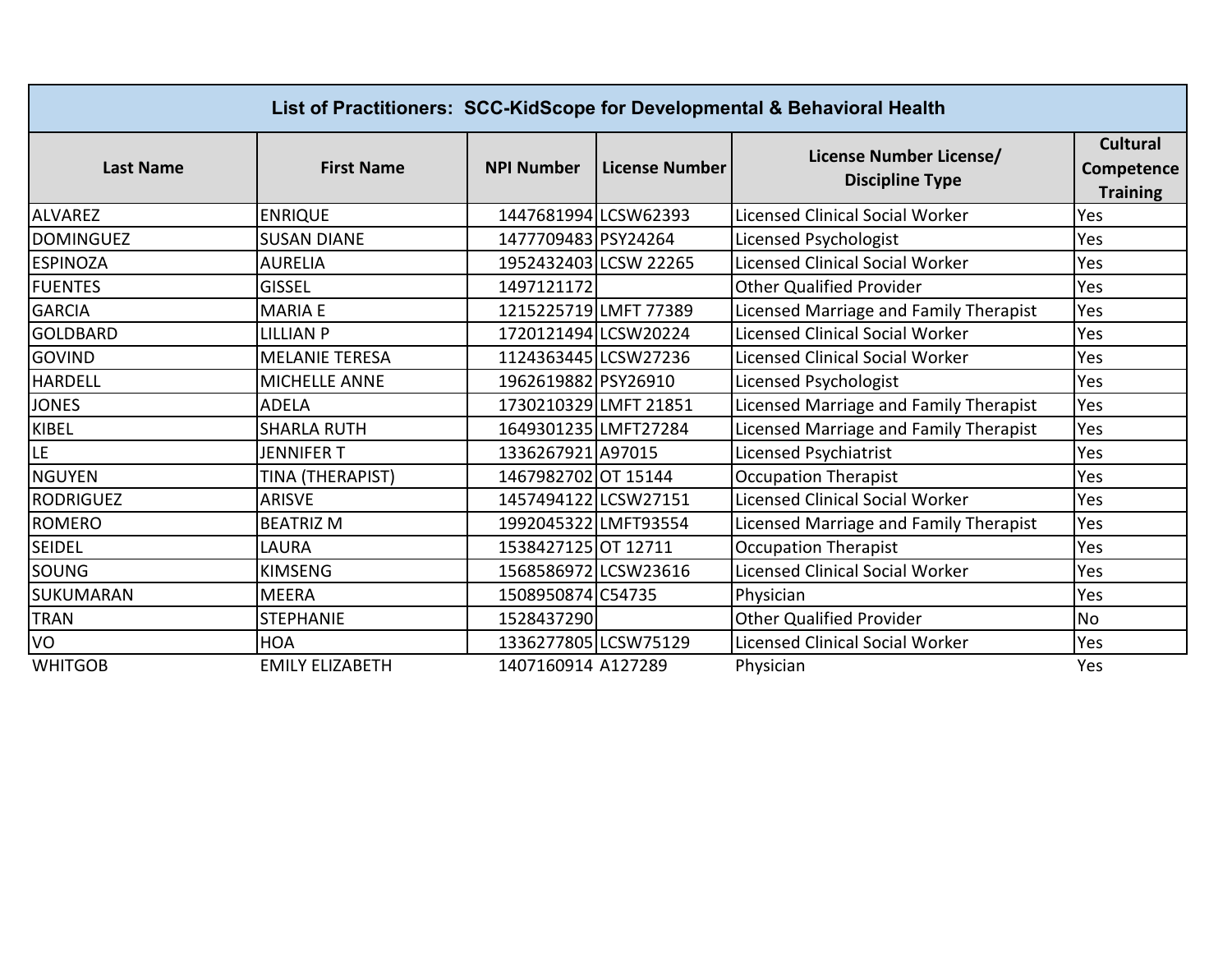| <b>Provider Name and Group Affiliations</b>                                                                                                     | <b>SCC-Las Plumas Behavioral Health Services</b>        |
|-------------------------------------------------------------------------------------------------------------------------------------------------|---------------------------------------------------------|
| <b>Category of Services Available</b>                                                                                                           | <b>Mental Health Services</b>                           |
| <b>Address</b>                                                                                                                                  | 1650-K Las Plumas Avenue, San Jose, CA 95133            |
| Phone#                                                                                                                                          | 408-272-6726                                            |
| <b>Website URL</b>                                                                                                                              | www.sccbhsd.org                                         |
| <b>Provider Characteristics</b>                                                                                                                 | East-North San Jose Location; Outpatient MH; Case Mgmt. |
| <b>Population Served</b>                                                                                                                        | Children, Adolescents; Young Adults                     |
| <b>Provider Accepts New Beneficiaries</b>                                                                                                       | <b>YES</b>                                              |
| The cultural and linguistic capabilities of<br>network providers                                                                                | Spanish, Tagalog, Vietnamese, Cambodian, Hindi          |
| <b>Specialties</b>                                                                                                                              | Young Adult Transition Team, Trauma-informed care       |
| <b>Provider completed Cultural Competency</b><br>Training?                                                                                      | <b>YES</b>                                              |
| <b>Provider's office/facility have accommodations</b><br>for people with physical disabilities<br>(includes offices, exam rooms, and equipment) | <b>YES</b>                                              |

| List of Practitioners: SCC-Las Plumas Behavioral Health Services |                      |                   |                |                                                   |                                                  |  |
|------------------------------------------------------------------|----------------------|-------------------|----------------|---------------------------------------------------|--------------------------------------------------|--|
| Last Name                                                        | <b>First Name</b>    | <b>NPI Number</b> | License Number | License Number License/<br><b>Discipline Type</b> | <b>Cultural</b><br>Competence<br><b>Training</b> |  |
| <b>BLANDINO</b>                                                  | MILDRED JOHANNA      | 1699916296        |                | LCSW24917 Licensed Clinical Social Worker         | Yes                                              |  |
| <b>BRAVO</b>                                                     | <b>WENDY</b>         | 1881887404        |                | LMFT51470 Licensed Marriage and Family Therapist  | Yes                                              |  |
| <b>COZZOLINO</b>                                                 | <b>ANTHONY</b>       | 1437355948        |                | A65094 Licensed Psychiatrist                      | Yes                                              |  |
| <b>CUADRA BARRETO</b>                                            | <b>FLOR DE MARIA</b> | 1720376486        |                | LCSW64985 Licensed Clinical Social Worker         | <b>Yes</b>                                       |  |
| <b>FLOREZA</b>                                                   | <b>ARTHUR R</b>      | 1083750186        |                | A76400 Licensed Psychiatrist                      | lYes                                             |  |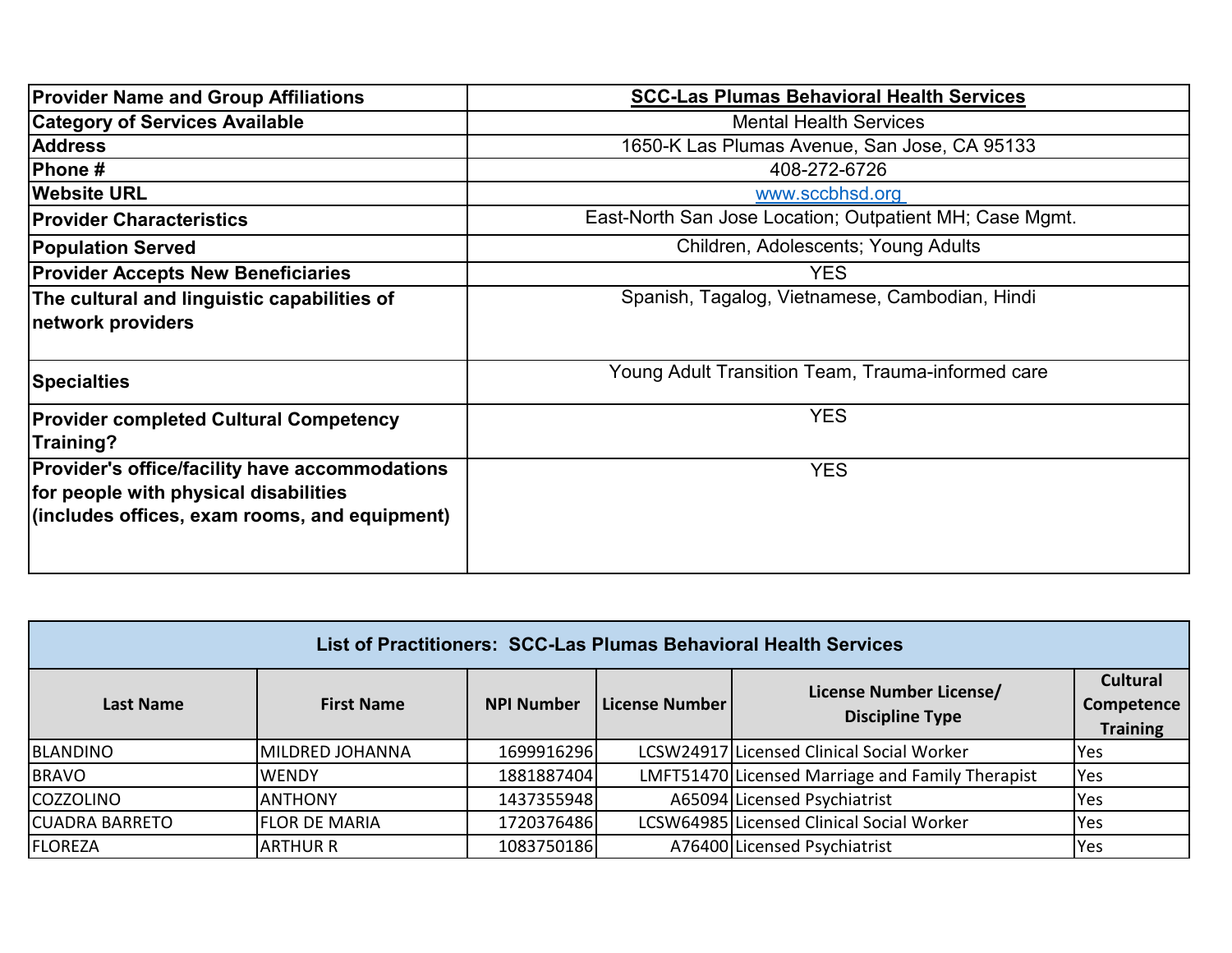| <b>List of Practitioners: SCC-Las Plumas Behavioral Health Services</b> |                     |                      |                       |                                                   |                                                  |  |
|-------------------------------------------------------------------------|---------------------|----------------------|-----------------------|---------------------------------------------------|--------------------------------------------------|--|
| <b>Last Name</b>                                                        | <b>First Name</b>   | <b>NPI Number</b>    | <b>License Number</b> | License Number License/<br><b>Discipline Type</b> | <b>Cultural</b><br>Competence<br><b>Training</b> |  |
| <b>HERNANDEZ</b>                                                        | <b>AMANDA ELISE</b> | 1992086243           |                       | ASW67546 Associate Clinical Social Worker         | Yes                                              |  |
| <b>KEITH</b>                                                            | <b>ROSEMARY</b>     | 1871925974           |                       | AMFT81883 Associate Marriage and Family Therapist | Yes                                              |  |
| <b>LECHUGA</b>                                                          | LORENA GONZALEZ     | 1255455663           |                       | LCSW21880 Licensed Clinical Social Worker         | Yes                                              |  |
| LOPEZ MOLINA                                                            | <b>MAURICIO</b>     | 1629192034           |                       | AMFT77270 Associate Marriage and Family Therapist | Yes                                              |  |
| <b>MACAVORAY</b>                                                        | <b>MARY</b>         | 1285764845           |                       | LPT35027 Psychiatric Technician                   | Yes                                              |  |
| <b>MAO</b>                                                              | <b>SAMPHORS</b>     | 1992844948           |                       | LCSW22984 Licensed Clinical Social Worker         | Yes                                              |  |
| <b>MEHTA</b>                                                            | <b>HANSA</b>        | 1437273844           |                       | C51342 Licensed Psychiatrist                      | Yes                                              |  |
| <b>MORALES</b>                                                          | <b>KARLA M</b>      | 1619116332           |                       | LCSW23832 Licensed Clinical Social Worker         | Yes                                              |  |
| <b>NGUYEN</b>                                                           | <b>HANH T H</b>     | 1033379227           |                       | LCSW75496 Licensed Clinical Social Worker         | Yes                                              |  |
| PANIAGUA-PARTIDA                                                        | VANESSA             | 1962736587           |                       | LCSW90871 Licensed Clinical Social Worker         | Yes                                              |  |
| <b>PAPA</b>                                                             | <b>MARIA ERL</b>    | 1538283940           |                       | LMFT30924 Licensed Marriage and Family Therapist  | Yes                                              |  |
| <b>RODRIGUEZ</b>                                                        | <b>ARTURO</b>       | 1376822346 LMFT90882 |                       | Licensed Marriage and Family Therapist            | Yes                                              |  |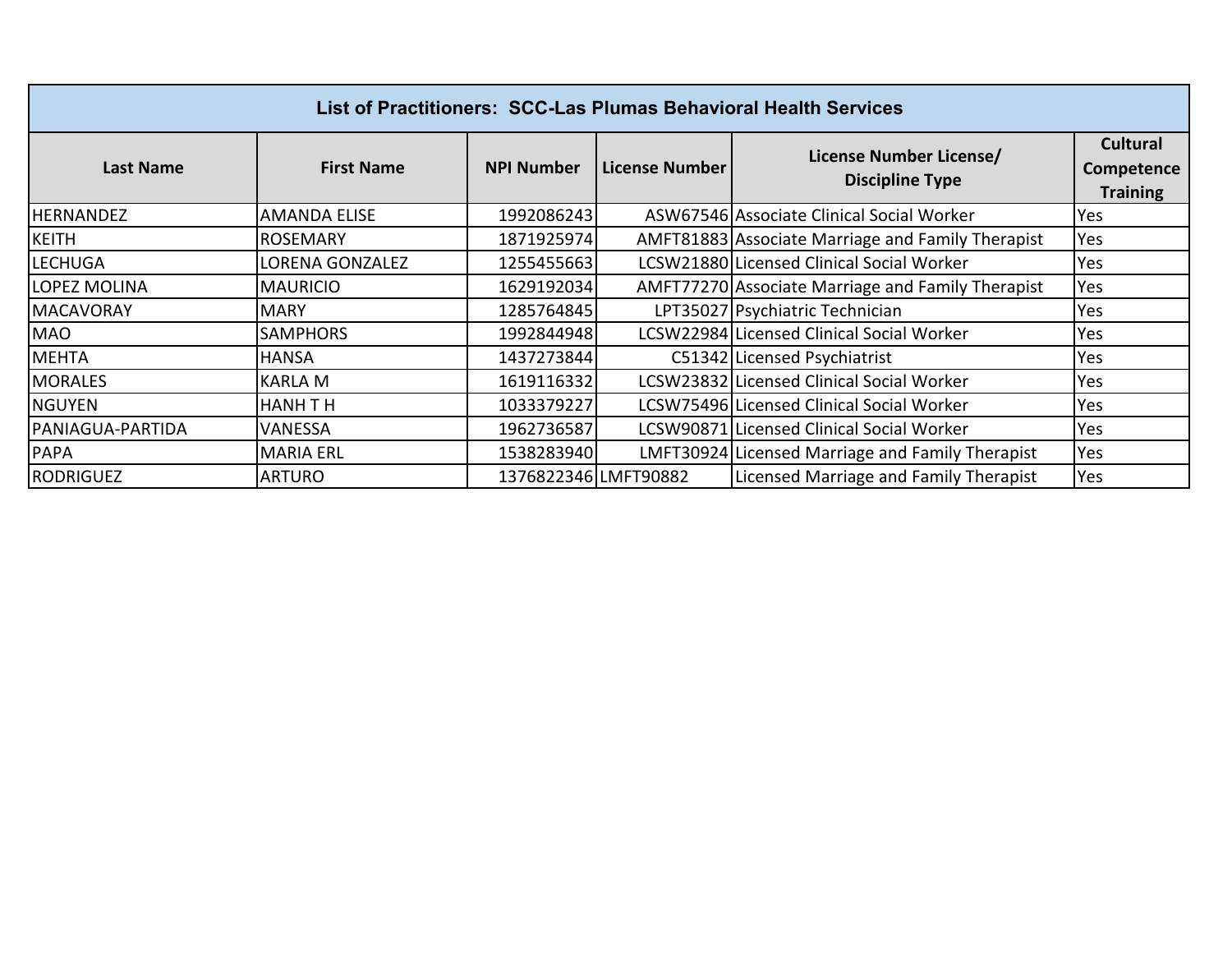| <b>Provider Name and Group Affiliations</b>           | <b>Mekong Community Center</b>                                                                                   |
|-------------------------------------------------------|------------------------------------------------------------------------------------------------------------------|
| <b>Category of Services Available</b>                 | Specialty Mental Health Services; Mental Health Services                                                         |
| <b>Address</b>                                        | 2203 Tully Rd. San Jose, CA 95122                                                                                |
| Phone#                                                | 408-937-1553                                                                                                     |
| <b>Website URL</b>                                    | http://www.mekongcommunity.org/                                                                                  |
| <b>Provider Characteristics</b>                       | Outpatient MH; FSP, Case Mgmt; Culturally competent MH services to Vietnamese<br>F&C and Adults, System of Care. |
| <b>Population Served</b>                              | Children, Adolescents, Adults, Older Adults                                                                      |
| <b>Provider Accepts New Beneficiaries</b>             | <b>YES</b>                                                                                                       |
| The cultural and linguistic capabilities of           | Vietnamese                                                                                                       |
| network providers                                     |                                                                                                                  |
| <b>Specialties</b>                                    | Vietnamese, Trauma-informed care                                                                                 |
| <b>Provider completed Cultural Competency</b>         | <b>YES</b>                                                                                                       |
| Training?                                             |                                                                                                                  |
| <b>Provider's office/facility have accommodations</b> | <b>YES</b>                                                                                                       |
| for people with physical disabilities                 |                                                                                                                  |
| (includes offices, exam rooms, and equipment)         |                                                                                                                  |
|                                                       |                                                                                                                  |

| <b>List of Practitioners: Mekong Community Center</b>                                                                                           |              |                    |  |                                  |            |  |
|-------------------------------------------------------------------------------------------------------------------------------------------------|--------------|--------------------|--|----------------------------------|------------|--|
| License Number License/<br><b>NPI Number</b><br>License Number<br>Competence<br><b>First Name</b><br><b>Last Name</b><br><b>Discipline Type</b> |              |                    |  |                                  |            |  |
| <b>HO</b>                                                                                                                                       | <b>LINH</b>  | 1689109746         |  | <b>Other Qualified Provider</b>  | Yes        |  |
| HOANG                                                                                                                                           | <b>STEVE</b> | 1669688206         |  | Mental Health Program Specialist | Yes        |  |
| <b>HUYNH</b>                                                                                                                                    | <b>DANH</b>  | 1427110709 A51656  |  | Licensed Psychiatrist            | <b>Yes</b> |  |
| <b>HUYNH</b>                                                                                                                                    | NHI YEN      | 1710066642 A 49296 |  | Licensed Psychiatrist            | Yes        |  |
| ILE.                                                                                                                                            | <b>ANH</b>   | 1215066253         |  | Mental Health Program Specialist | Yes        |  |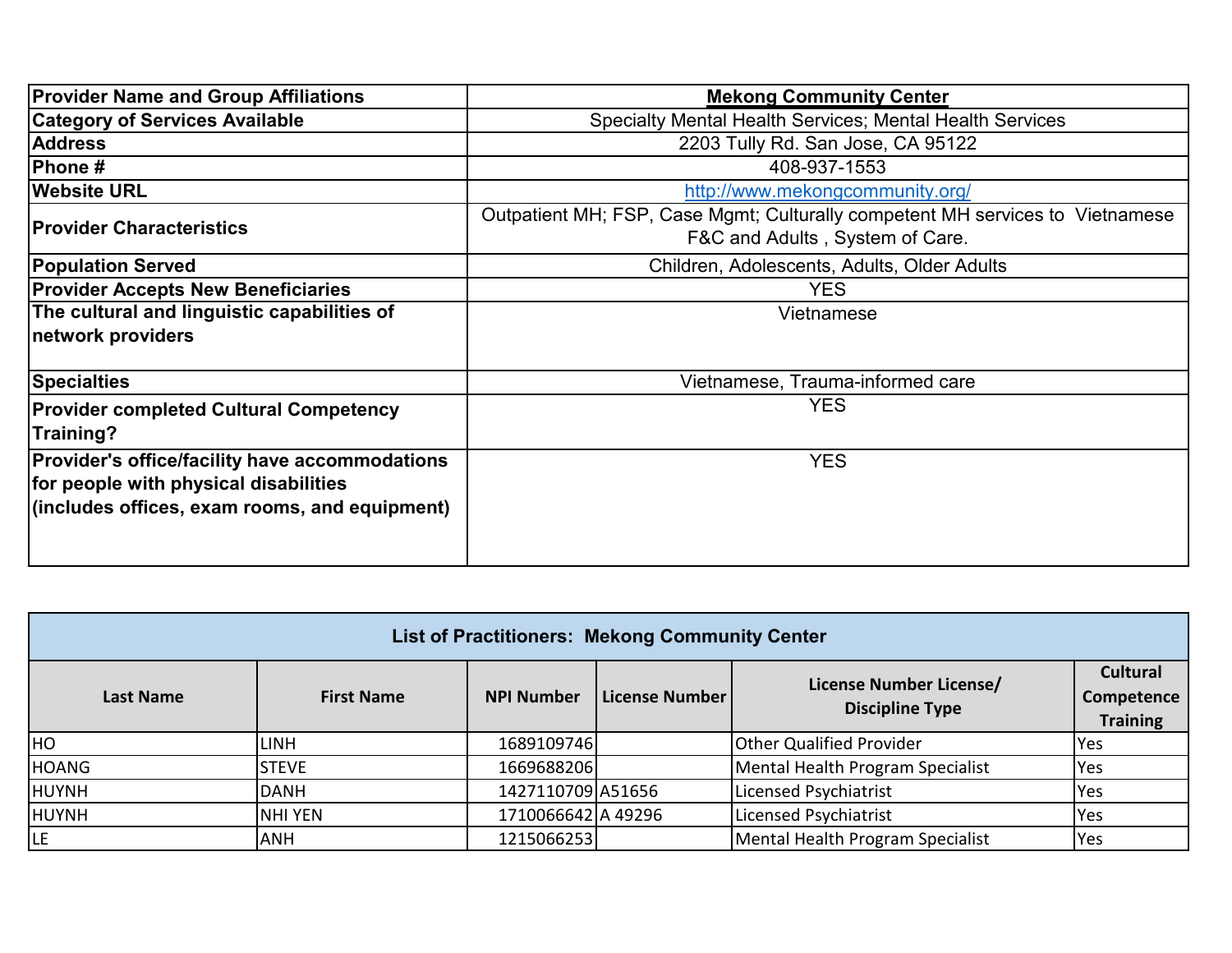| <b>List of Practitioners: Mekong Community Center</b> |                   |                      |                       |                                                   |                                                  |  |
|-------------------------------------------------------|-------------------|----------------------|-----------------------|---------------------------------------------------|--------------------------------------------------|--|
| Last Name                                             | <b>First Name</b> | <b>NPI Number</b>    | l License Number      | License Number License/<br><b>Discipline Type</b> | <b>Cultural</b><br>Competence<br><b>Training</b> |  |
| <b>NAM</b>                                            | LAP.              | 1063916724           |                       | <b>Other Qualified Provider</b>                   | Yes                                              |  |
| <b>NGUYEN</b>                                         | <b>CECILY</b>     |                      | 1477720688 LCSW 23412 | Licensed Clinical Social Worker                   | Yes                                              |  |
| <b>NGUYEN</b>                                         | <b>CUONG</b>      | 1609903400 C51209    |                       | Licensed Psychiatrist                             | Yes                                              |  |
| <b>NGUYEN</b>                                         | <b>DIANA</b>      | 1134671597 ASW 75088 |                       | Associate Clinical Social Worker                  | Yes                                              |  |
| <b>NGUYEN</b>                                         | LOAN              | 1861522765           |                       | Mental Health Program Specialist                  | Yes                                              |  |
| <b>NGUYEN</b>                                         | <b>NGHIA</b>      |                      | 1821313032 LCSW 89457 | Licensed Clinical Social Worker                   | Yes                                              |  |
| <b>NGUYEN</b>                                         | TAO               | 1861587446 A45407    |                       | Licensed Psychiatrist                             | Yes                                              |  |
| PHAM                                                  | <b>EMILY</b>      | 1699233239           |                       | Other Qualified Provider                          | Yes                                              |  |
| <b>TRAN</b>                                           | <b>AMY</b>        | 1346894524           |                       | <b>Other Qualified Provider</b>                   | Yes                                              |  |
| VU                                                    | LONG              | 1811267016 LCSW92882 |                       | <b>Licensed Clinical Social Worker</b>            | Yes                                              |  |
| VU                                                    | <b>TUYET</b>      | 1659409522 ASW 72033 |                       | <b>Associate Clinical Social Worker</b>           | Yes                                              |  |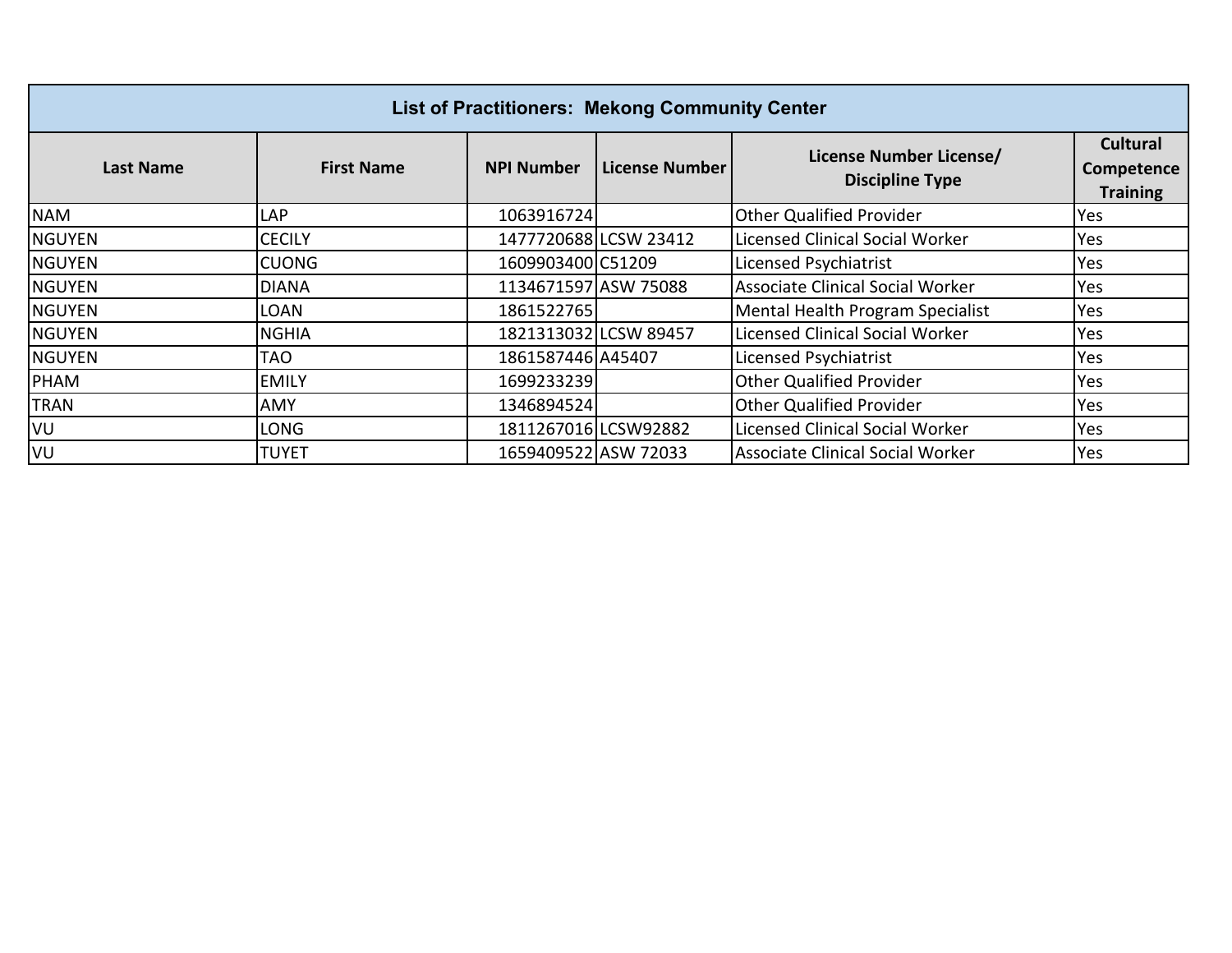| <b>Provider Name and Group Affiliations</b>                                                                                              | <b>Momentum for Mental Health</b>                                                                                                                                                                                                                                                                                                                                                                                                                                                                                                                                                      |
|------------------------------------------------------------------------------------------------------------------------------------------|----------------------------------------------------------------------------------------------------------------------------------------------------------------------------------------------------------------------------------------------------------------------------------------------------------------------------------------------------------------------------------------------------------------------------------------------------------------------------------------------------------------------------------------------------------------------------------------|
| <b>Category of Services Available</b>                                                                                                    | Specialty Mental Health Services; Mental Health Services                                                                                                                                                                                                                                                                                                                                                                                                                                                                                                                               |
|                                                                                                                                          | 206 California Avenue, Palo Alto, CA 94306;                                                                                                                                                                                                                                                                                                                                                                                                                                                                                                                                            |
| <b>Address</b>                                                                                                                           | 438 N. White Road San Jose, CA 95127;                                                                                                                                                                                                                                                                                                                                                                                                                                                                                                                                                  |
|                                                                                                                                          | 2001 The Alameda, San Jose, CA 95126;                                                                                                                                                                                                                                                                                                                                                                                                                                                                                                                                                  |
| Phone#                                                                                                                                   | 650-617-8340                                                                                                                                                                                                                                                                                                                                                                                                                                                                                                                                                                           |
| <b>Website URL</b>                                                                                                                       | https://www.momentumformentalhealth.org/                                                                                                                                                                                                                                                                                                                                                                                                                                                                                                                                               |
| <b>Provider Characteristics</b>                                                                                                          | Wide range of TAY MH Services (including FSP) and Adult MH Services; Raising<br>Early Awareness and Creating Hope (REACH); Provides Crisis Residential with<br>Medication Support Services as well as Intensive Outpatient Services to Criminal<br>Justice Involved Adults/Older Adults; Outpatient MH; Case Mgmt; Day Rehabilitation;<br>Employment Program; Crisis Residential; FSP; B&C with Day Rehabilitation and<br>Outpatient Patches; Intensive Outpatient Program and Crisis Residential Program<br>with Medication Support for Criminal Justice Involved Adults/Older Adults |
| <b>Population Served</b>                                                                                                                 | Transition Age Youth, Adults, Older Adults; Criminal Justice Involved Adults/Older<br><b>Adults</b>                                                                                                                                                                                                                                                                                                                                                                                                                                                                                    |
| <b>Provider Accepts New Beneficiaries</b>                                                                                                | <b>YES</b>                                                                                                                                                                                                                                                                                                                                                                                                                                                                                                                                                                             |
| The cultural and linguistic capabilities of<br>network providers                                                                         | Cambodian, Cantonese, Farsi, French, Hindi, Ilocano, Korean, Mandarin, Punjabi,<br>Russian, Spanish, Tagalog, Vietnamese, Portuguese, Bengali, Chinese, Nigerian<br>Dialects, Assyrian, Chinese Dialects, Samoan, Creole/ Wollof, Mende, Fulla,<br>Mandingo, Hmont, Kono, Temne, Kriou                                                                                                                                                                                                                                                                                                 |
| <b>Specialties</b>                                                                                                                       | Crisis Residential Services and Intensive Outpatient Services for Criminal Justice<br>Involved Adults/Older Adults, Trauma-informed care                                                                                                                                                                                                                                                                                                                                                                                                                                               |
| <b>Provider completed Cultural Competency</b><br>Training?                                                                               | <b>YES</b>                                                                                                                                                                                                                                                                                                                                                                                                                                                                                                                                                                             |
| Provider's office/facility have accommodations<br>for people with physical disabilities<br>(includes offices, exam rooms, and equipment) | <b>YES</b>                                                                                                                                                                                                                                                                                                                                                                                                                                                                                                                                                                             |
|                                                                                                                                          |                                                                                                                                                                                                                                                                                                                                                                                                                                                                                                                                                                                        |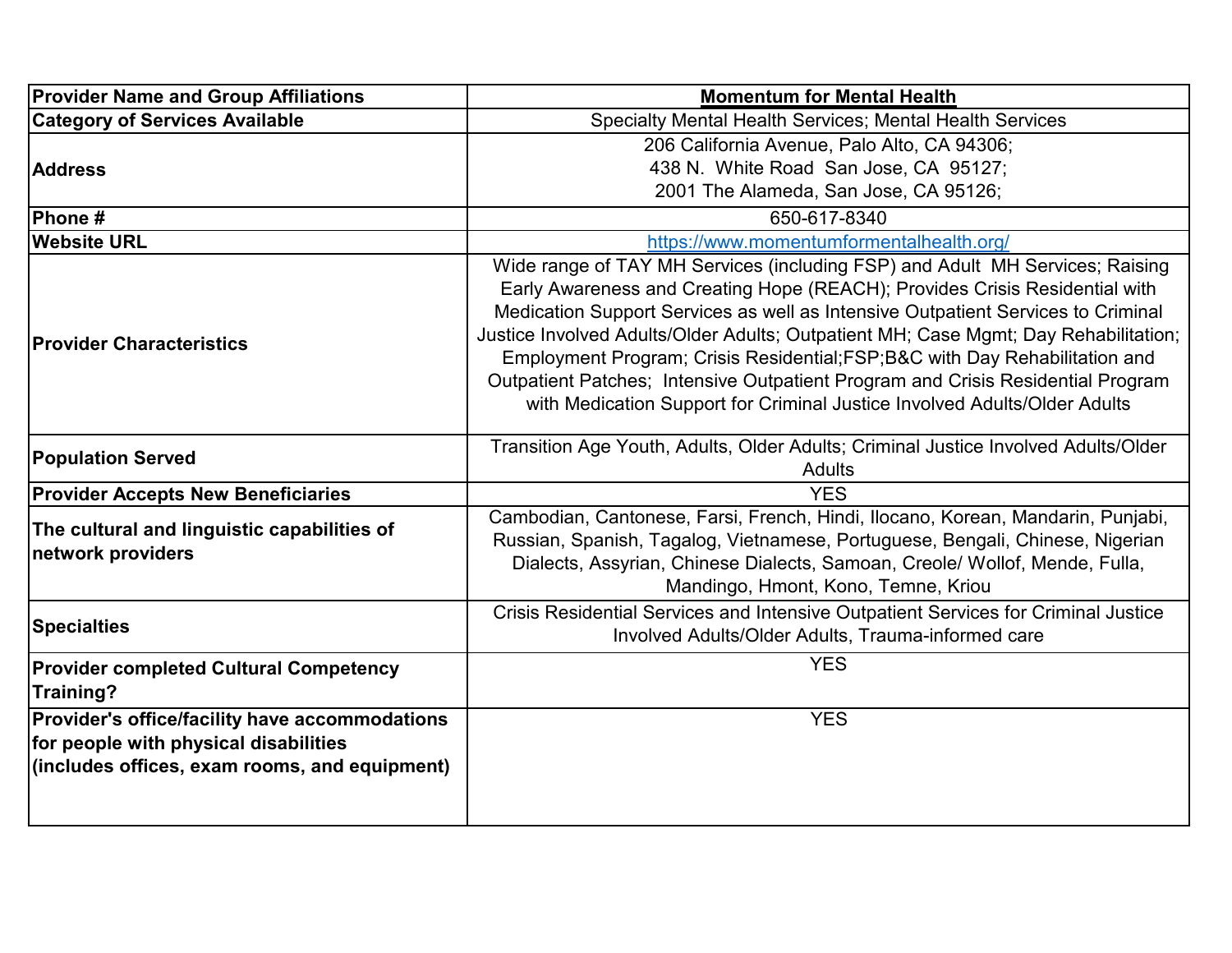|                     |                   |                      | <b>List of Practitioners: Momentum for Mental Health</b> |                                                   |                                                  |
|---------------------|-------------------|----------------------|----------------------------------------------------------|---------------------------------------------------|--------------------------------------------------|
| <b>Last Name</b>    | <b>First Name</b> | <b>NPI Number</b>    | <b>License Number</b>                                    | License Number License/<br><b>Discipline Type</b> | <b>Cultural</b><br>Competence<br><b>Training</b> |
| Adjei               | Dennis            | 1881252401           |                                                          | <b>Other Qualified Provider</b>                   | Yes                                              |
| Aguilar             | Amorette          | 1275688384           |                                                          | Mental Health Program Specialist                  | Yes                                              |
| Alba-Valencia       | Nicole            | 1194943944 A 94404   |                                                          | Licensed Psychiatrist                             | Yes                                              |
| Almanza             | Adam              | 1093145641           |                                                          | <b>Other Qualified Provider</b>                   | Yes                                              |
| Alvarado            | Cynthia           | 1265557409 ASW69152  |                                                          | <b>Associate Clinical Social Worker</b>           | Yes                                              |
| Andresen            | Lisa              | 1578129375 ASW89490  |                                                          | <b>Associate Clinical Social Worker</b>           | Yes                                              |
| Arballo             | James             | 1730619172           |                                                          | <b>Other Qualified Provider</b>                   | Yes                                              |
| Arriola             | Antionette        | 1154776698           |                                                          | <b>Other Qualified Provider</b>                   | Yes                                              |
| <b>Balicki</b>      | David             | 1720372774 LMFT87584 |                                                          | Licensed Marriage and Family Therapist            | Yes                                              |
| Bartkowski          | Michael           | 1235275942           |                                                          | Mental Health Program Specialist                  | Yes                                              |
| Batres-Vasquez      | Jacqueline        | 1346802907           |                                                          | <b>Other Qualified Provider</b>                   | Yes                                              |
| Berumen             | Gina              | 1477699163           |                                                          | <b>Other Qualified Provider</b>                   | Yes                                              |
| <b>Bitar</b>        | Noura             | 1942852926           |                                                          | <b>Other Qualified Provider</b>                   | Yes                                              |
| <b>Briole</b>       | Jaques            | 1336291376           |                                                          | <b>Other Qualified Provider</b>                   | Yes                                              |
| <b>Brown</b>        | Dawn              | 1457592842           |                                                          | <b>Other Qualified Provider</b>                   | Yes                                              |
| Carranza            | <b>Bridgette</b>  | 1912036641           |                                                          | <b>Other Qualified Provider</b>                   | Yes                                              |
| Castro              | Salvador          | 1467947754           |                                                          | <b>Other Qualified Provider</b>                   | Yes                                              |
| Cerezo              | Vicky             |                      | 1124229877 AMFT 79028                                    | Associate Marriage and Family Therapist           | Yes                                              |
| Cheng               | Kevin             | 1013252964           |                                                          | Mental Health Program Specialist                  | Yes                                              |
| Chiu                | Christine         | 1740556372 A127184   |                                                          | Licensed Psychiatrist                             | Yes                                              |
| Corona              | Samantha          | 1376068486           |                                                          | <b>Other Qualified Provider</b>                   | Yes                                              |
| Crittenden          | Justin            | 1891233805           |                                                          | <b>Other Qualified Provider</b>                   | Yes                                              |
| Cunningham          | <b>Brandon</b>    | 1235274572           |                                                          | Mental Health Program Specialist                  | Yes                                              |
| Dang                | Nga               | 1235648536 RN784274  |                                                          | <b>Registered Nurse</b>                           | Yes                                              |
| De La Cruz Zaragoza | Carlos            | 1023575909           |                                                          | <b>Other Qualified Provider</b>                   | Yes                                              |
| De La Riva          | Angelina          | 1700440518           |                                                          | <b>Other Qualified Provider</b>                   | Yes                                              |
| Dehesa-Woodson      | Vanessa           | 1598143919 AMFT95590 |                                                          | Associate Marriage and Family Therapist           | Yes                                              |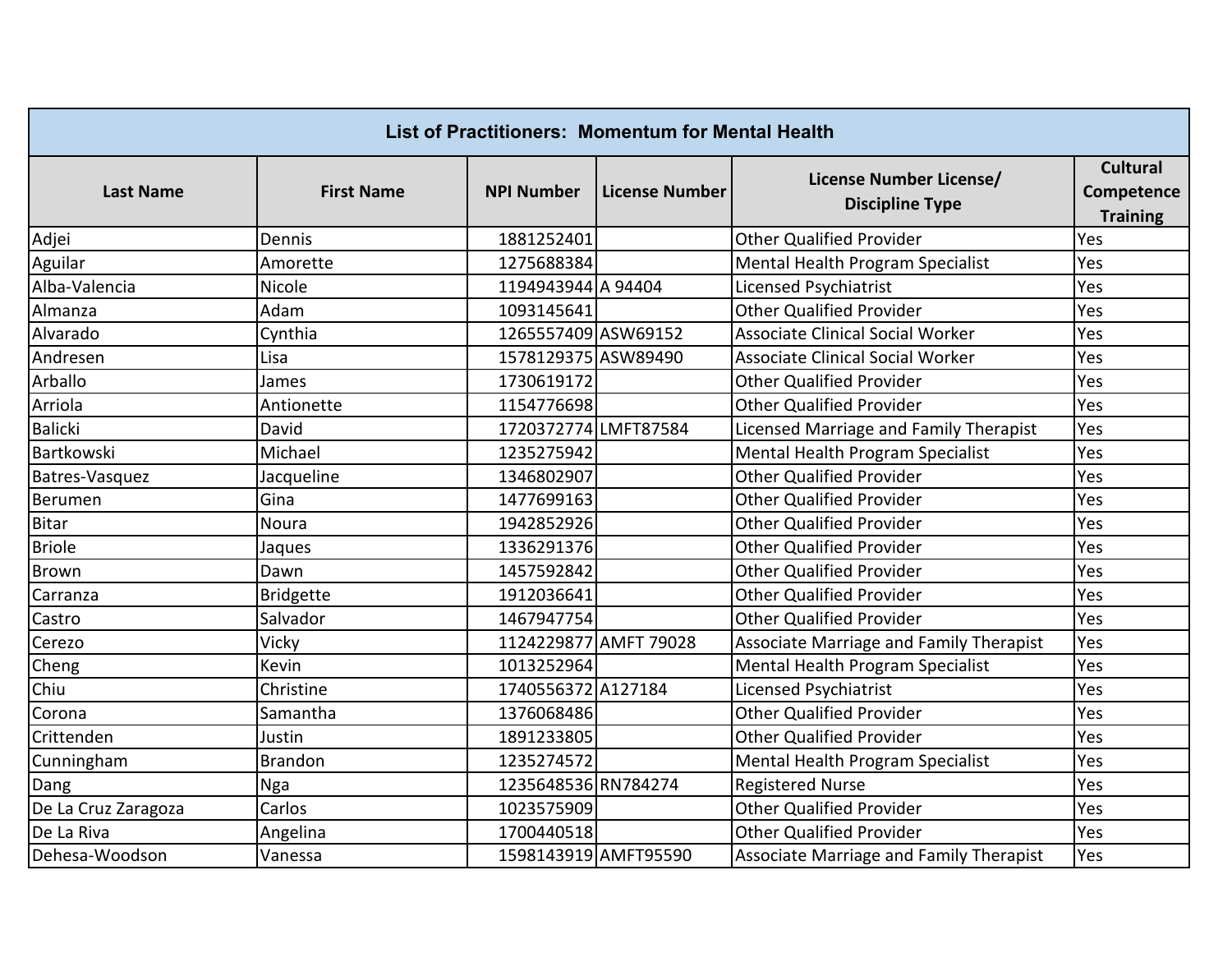| List of Practitioners: Momentum for Mental Health |                   |                       |                        |                                                   |                                                  |  |
|---------------------------------------------------|-------------------|-----------------------|------------------------|---------------------------------------------------|--------------------------------------------------|--|
| <b>Last Name</b>                                  | <b>First Name</b> | <b>NPI Number</b>     | <b>License Number</b>  | License Number License/<br><b>Discipline Type</b> | <b>Cultural</b><br>Competence<br><b>Training</b> |  |
| Del Real                                          | Exsar             | 1760997738            |                        | <b>Other Qualified Provider</b>                   | Yes                                              |  |
| Doan                                              | Thuy              | 1235520149 LVN 228468 |                        | <b>Licensed Vocational Nurse</b>                  | Yes                                              |  |
| Dok                                               | Sokha             | 1013052349            |                        | <b>Other Qualified Provider</b>                   | Yes                                              |  |
| Duong                                             |                   | 1992211890            |                        | <b>Other Qualified Provider</b>                   | Yes                                              |  |
| Eaves                                             | Loma              | 1043618788            |                        | Mental Health Program Specialist                  | Yes                                              |  |
| Edwards                                           | Nnekae            | 1124556089            |                        | <b>Other Qualified Provider</b>                   | Yes                                              |  |
| Flores                                            | Francisco         | 1356493399            |                        | <b>Other Qualified Provider</b>                   | Yes                                              |  |
| Flores                                            | Lauren            | 1780012450            |                        | Mental Health Program Specialist                  | Yes                                              |  |
| Gadbaw                                            | Michael           | 1003146762 A113322    |                        | Licensed Psychiatrist                             | Yes                                              |  |
| Galindo                                           | Cynthia           | 1174675110            |                        | Mental Health Program Specialist                  | Yes                                              |  |
| Gallagher                                         | Naomi             | 1871095679            |                        | <b>Other Qualified Provider</b>                   | Yes                                              |  |
| Gelardi                                           | Kevin             | 1053453589            |                        | Mental Health Program Specialist                  | Yes                                              |  |
| Gera                                              | Andrea            | 1821571233            |                        | <b>Other Qualified Provider</b>                   | Yes                                              |  |
| Gerardo                                           | Rosalinda         | 1730597246            |                        | <b>Other Qualified Provider</b>                   | Yes                                              |  |
| Getaneh                                           | Zelalem           | 1124472378            |                        | Mental Health Program Specialist                  | Yes                                              |  |
| Gomez                                             | Adriana           | 1558752444            |                        | <b>Other Qualified Provider</b>                   | Yes                                              |  |
| Grimaldi                                          | John              | 1366907875            |                        | <b>Other Qualified Provider</b>                   | Yes                                              |  |
| Guerra                                            | Jeanne            | 1265560676 LMFT 31923 |                        | Licensed Marriage and Family Therapist            | Yes                                              |  |
| Gutierrez                                         | Jocherrible       | 1639531510 LVN218924  |                        | <b>Licensed Vocational Nurse</b>                  | Yes                                              |  |
| Harold                                            | Matthew           | 1487217451            |                        | <b>Other Qualified Provider</b>                   | Yes                                              |  |
| Hen                                               | Visara            | 1164567681            |                        | Mental Health Program Specialist                  | Yes                                              |  |
| Henderson                                         | Pamela            | 1891847422            |                        | <b>Other Qualified Provider</b>                   | Yes                                              |  |
| Hernandez                                         | Paulette          | 1871026047            |                        | <b>Other Qualified Provider</b>                   | Yes                                              |  |
| Heron                                             | Sara              | 1417103383 A112236    |                        | Licensed Psychiatrist                             | Yes                                              |  |
| Hoff                                              | Sydney            | 1154870517            |                        | Mental Health Program Specialist                  | Yes                                              |  |
| Hooshmand                                         | Farnaz            | 1154746295 A138248    |                        | Licensed Psychiatrist                             | Yes                                              |  |
| Horibe                                            | Maki              | 1902342769            |                        | Mental Health Program Specialist                  | Yes                                              |  |
| Hoveyda                                           | Niloufar          |                       | 1730673526 AMFT 106818 | Associate Marriage and Family Therapist           | Yes                                              |  |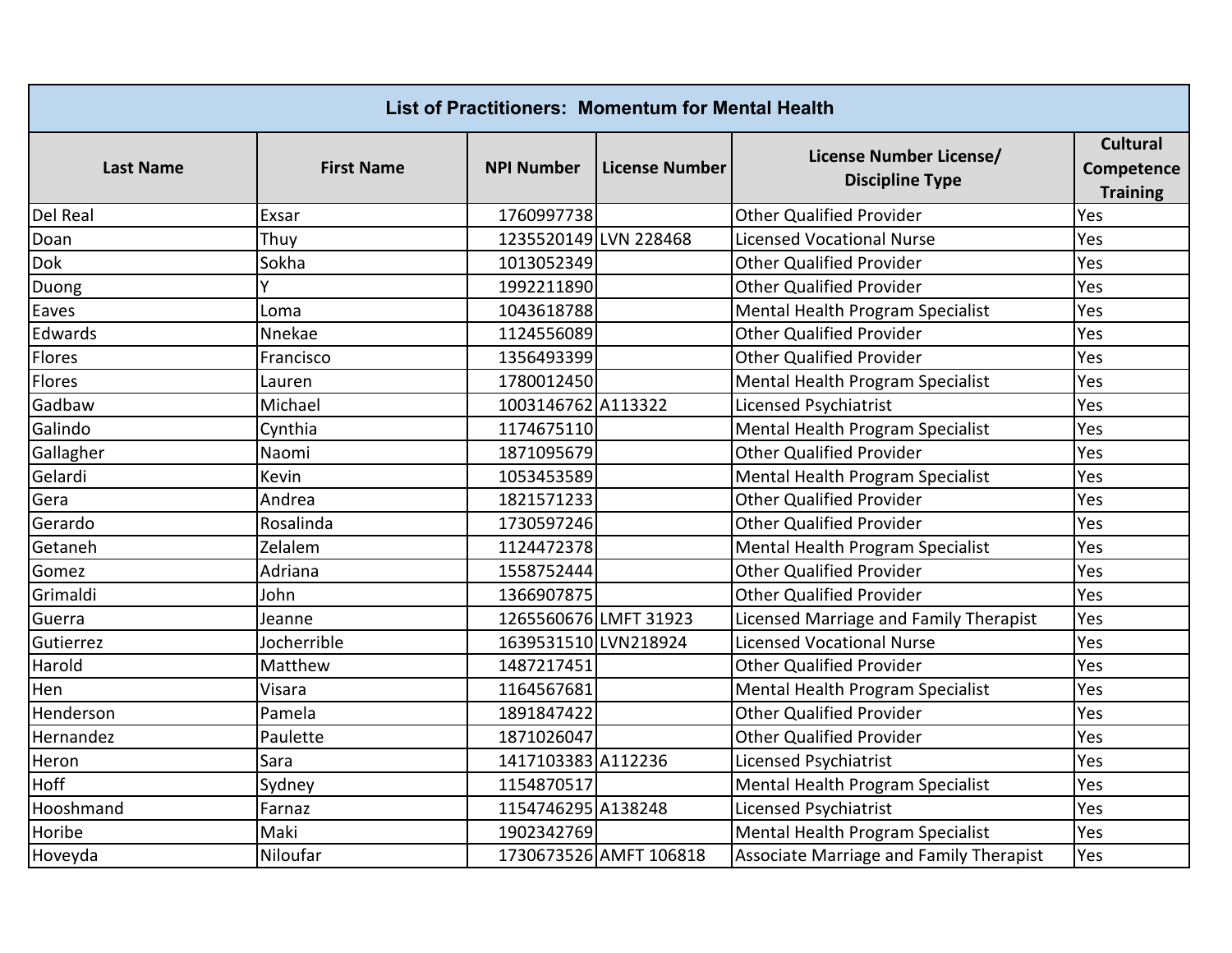| List of Practitioners: Momentum for Mental Health |                   |                      |                        |                                                   |                                                  |  |
|---------------------------------------------------|-------------------|----------------------|------------------------|---------------------------------------------------|--------------------------------------------------|--|
| <b>Last Name</b>                                  | <b>First Name</b> | <b>NPI Number</b>    | <b>License Number</b>  | License Number License/<br><b>Discipline Type</b> | <b>Cultural</b><br>Competence<br><b>Training</b> |  |
| Hoveyda                                           | <b>Tannaz</b>     | 1003944190           |                        | Mental Health Program Specialist                  | Yes                                              |  |
| Huynh                                             | Michael           | 1699065342 A131349   |                        | Licensed Psychiatrist                             | Yes                                              |  |
| Jacob-Oviatt                                      | Glenn             | 1710431648           |                        | Other Qualified Provider                          | Yes                                              |  |
| Jahanian                                          | Kevin             | 1235206335 LMFT87449 |                        | Licensed Marriage and Family Therapist            | Yes                                              |  |
| Jaramillo                                         | Jonathan          | 1609324698 LPT 36553 |                        | Psychiatric Technician                            | Yes                                              |  |
| Kaur                                              | Manpreet          | 1942688387 AMFT95275 |                        | Associate Marriage and Family Therapist           | Yes                                              |  |
| Khatami                                           | Nazanin           | 1104319912 AMFT94514 |                        | Associate Marriage and Family Therapist           | Yes                                              |  |
| Kim                                               | Dan               | 1033628136           |                        | <b>Other Qualified Provider</b>                   | Yes                                              |  |
| Lapidus                                           | Rachel            | 1093944019 A 114105  |                        | Licensed Psychiatrist                             | Yes                                              |  |
| Le                                                | Linh              | 1437296464           |                        | Mental Health Program Specialist                  | Yes                                              |  |
| Lee                                               | Julian            |                      | 1740680669 LMFT 110682 | Licensed Marriage and Family Therapist            | Yes                                              |  |
| Lepulu                                            | Sarah             | 1144505686 RN800933  |                        | <b>Registered Nurse</b>                           | Yes                                              |  |
| Long                                              | Richard           | 1245604248           |                        | <b>Other Qualified Provider</b>                   | Yes                                              |  |
| Lopez                                             | Cecilia           |                      | 1881015170 PSB94023843 | Psy.D. Waiver                                     | Yes                                              |  |
| Lopez                                             | Michael           | 1720279144           |                        | <b>Other Qualified Provider</b>                   | Yes                                              |  |
| Lopez Velazco                                     | Araceli           | 1205291937           |                        | <b>Other Qualified Provider</b>                   | Yes                                              |  |
| Lorenzi                                           | Gregory           | 1275789406           |                        | <b>Other Qualified Provider</b>                   | Yes                                              |  |
| Lu                                                | Elaine            | 1649590258 A113541   |                        | Licensed Psychiatrist                             | Yes                                              |  |
| Lynch                                             | Kelly             | 1023154721 PSY 23774 |                        | Licensed Psychologist                             | Yes                                              |  |
| Marchenko                                         | Maksim            | 1609197219 A115203   |                        | Licensed Psychiatrist                             | Yes                                              |  |
| Markham                                           | Susan             | 1003470337           |                        | <b>Other Qualified Provider</b>                   | Yes                                              |  |
| McClurg                                           | Pat               | 1053534255 LMFT53689 |                        | Licensed Marriage and Family Therapist            | Yes                                              |  |
| McKellar                                          | Kevin             | 1043584816 RN784443  |                        | <b>Registered Nurse</b>                           | Yes                                              |  |
| Medina                                            | Ruth              | 1568611234           |                        | Other Qualified Provider                          | Yes                                              |  |
| Mena                                              | Lisa              | 1558608760           |                        | Mental Health Program Specialist                  | Yes                                              |  |
| Mendoza-Berrios                                   | Johana            | 1497121792           |                        | <b>Other Qualified Provider</b>                   | Yes                                              |  |
| Miranda                                           | Jermyn            | 1689032419           |                        | <b>Other Qualified Provider</b>                   | Yes                                              |  |
| Moeun                                             | Viriya            | 1629114319           |                        | <b>Other Qualified Provider</b>                   | Yes                                              |  |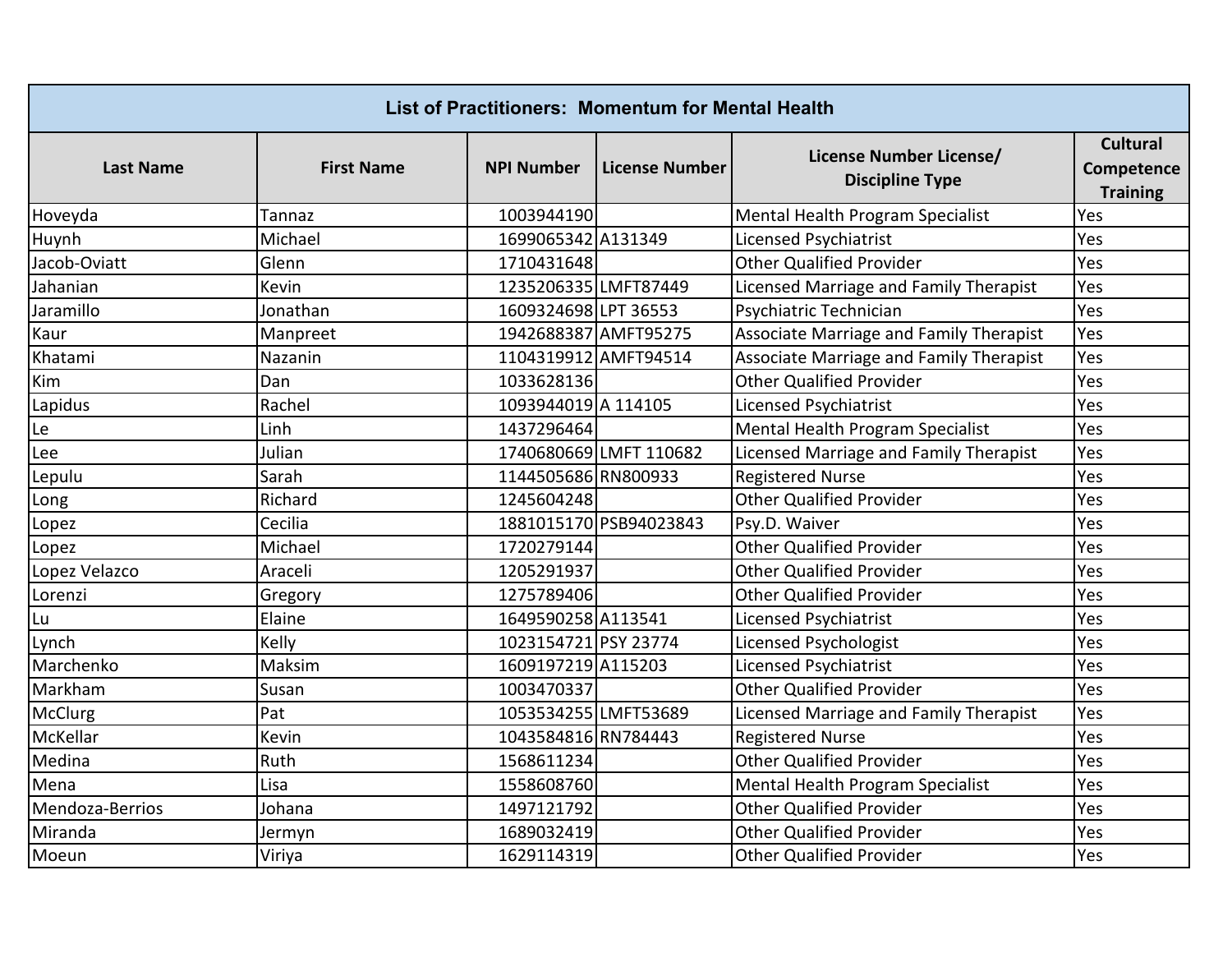| List of Practitioners: Momentum for Mental Health |                   |                       |                       |                                                   |                                                  |  |
|---------------------------------------------------|-------------------|-----------------------|-----------------------|---------------------------------------------------|--------------------------------------------------|--|
| <b>Last Name</b>                                  | <b>First Name</b> | <b>NPI Number</b>     | <b>License Number</b> | License Number License/<br><b>Discipline Type</b> | <b>Cultural</b><br>Competence<br><b>Training</b> |  |
| Murphy                                            | Greer             | 1043347743 G64130     |                       | Licensed Psychiatrist                             | Yes                                              |  |
| Nayak                                             | Mala              | 1215036918 A55279     |                       | Licensed Psychiatrist                             | Yes                                              |  |
| Nelson                                            | Robert            | 1811378953            |                       | <b>Other Qualified Provider</b>                   | Yes                                              |  |
| Nevarez                                           | Raquel            | 1962863480            |                       | <b>Other Qualified Provider</b>                   | Yes                                              |  |
| Nguyen                                            | Lien              | 1669688214            |                       | Mental Health Program Specialist                  | Yes                                              |  |
| Nguyen                                            | Mai               | 1194058958            |                       | Mental Health Program Specialist                  | Yes                                              |  |
| Ogamba                                            | Valentine         | 1427307651 LVN259729  |                       | <b>Licensed Vocational Nurse</b>                  | Yes                                              |  |
| Owusu                                             | Yasmin            | 1538488754 A113551    |                       | Licensed Psychiatrist                             | Yes                                              |  |
| Pheng                                             | Sokhamony         | 1144366832            |                       | Mental Health Program Specialist                  | Yes                                              |  |
| Phuma                                             | Lisa              | 1609386218LVN293640   |                       | <b>Licensed Vocational Nurse</b>                  | Yes                                              |  |
| Pierre                                            | Emile             | 1538201900            |                       | Mental Health Program Specialist                  | Yes                                              |  |
| Post                                              | Marina            | 1013209782 A122986    |                       | Licensed Psychiatrist                             | Yes                                              |  |
| Primeaux                                          | Elizabeth         | 1427405950            |                       | Other Qualified Provider                          | Yes                                              |  |
| Ramirez                                           | Janis             | 1053746339 LVN 246947 |                       | <b>Licensed Vocational Nurse</b>                  | Yes                                              |  |
| Ramirez                                           | MaCecilia         | 1467883413 LVN 241995 |                       | <b>Licensed Vocational Nurse</b>                  | Yes                                              |  |
| Ramos                                             | Cresella          | 1033773551            |                       | <b>Other Qualified Provider</b>                   | Yes                                              |  |
| Retta                                             | Aklilu            | 1669536264            |                       | Other Qualified Provider                          | Yes                                              |  |
| Ribeiro                                           | Tatiana           |                       | 1619367117 LMFT107244 | Licensed Marriage and Family Therapist            | Yes                                              |  |
| Rivera-Perez                                      | Mariela           | 1689130908            |                       | <b>Other Qualified Provider</b>                   | Yes                                              |  |
| Rodriguez                                         | Ashley            | 1821593120            |                       | <b>Other Qualified Provider</b>                   | Yes                                              |  |
| Rodriguez                                         | Elsie             | 1316083017            |                       | Mental Health Program Specialist                  | Yes                                              |  |
| Rodriguez                                         | Ivy               | 1447687827            |                       | Mental Health Program Specialist                  | Yes                                              |  |
| Ross                                              | Reynaldo          | 1235532946            |                       | <b>Other Qualified Provider</b>                   | Yes                                              |  |
| Rosse                                             | Tomasz            | 1245423136 A 92896    |                       | Licensed Psychiatrist                             | Yes                                              |  |
| Sandford                                          | Andre             | 1245899459            |                       | <b>Other Qualified Provider</b>                   | Yes                                              |  |
| Sannikova                                         | Ekaterina         | 1518497312            |                       | Mental Health Program Specialist                  | Yes                                              |  |
| Serrano                                           | Stefani           | 1649632597            |                       | <b>Other Qualified Provider</b>                   | Yes                                              |  |
| Settle                                            | Sarah             | 1891352027            |                       | <b>Other Qualified Provider</b>                   | Yes                                              |  |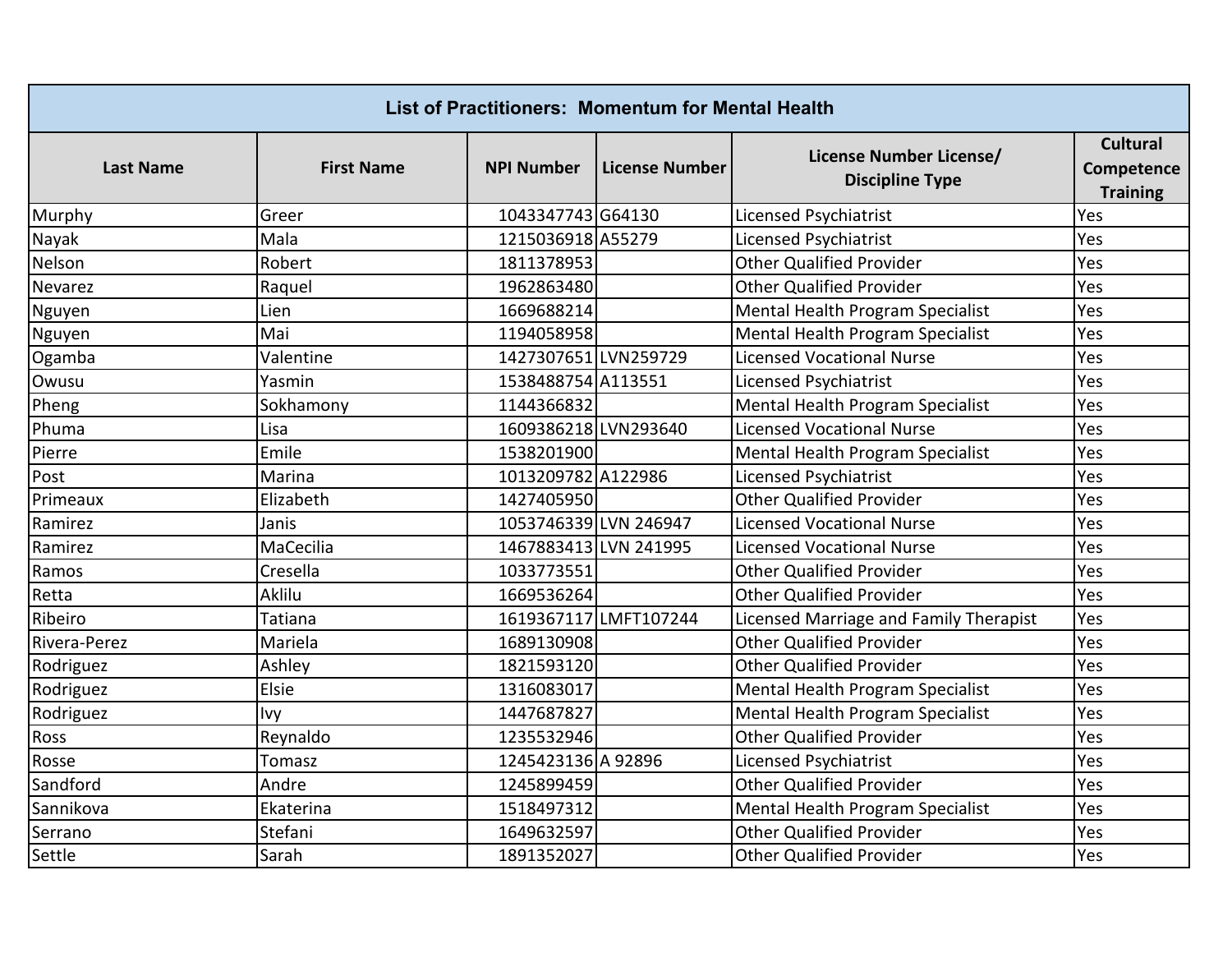| List of Practitioners: Momentum for Mental Health |                   |                      |                        |                                                   |                                                  |  |
|---------------------------------------------------|-------------------|----------------------|------------------------|---------------------------------------------------|--------------------------------------------------|--|
| <b>Last Name</b>                                  | <b>First Name</b> | <b>NPI Number</b>    | <b>License Number</b>  | License Number License/<br><b>Discipline Type</b> | <b>Cultural</b><br>Competence<br><b>Training</b> |  |
| Sillah                                            | Fatmata           | 1740698166           |                        | <b>Other Qualified Provider</b>                   | <b>No</b>                                        |  |
| St. John                                          | Tina              | 1255794863           |                        | <b>Other Qualified Provider</b>                   | Yes                                              |  |
| Stagner                                           | Danielle          | 1316092422           |                        | Mental Health Program Specialist                  | Yes                                              |  |
| Stanton                                           | Victoria          | 1114259793 A113287   |                        | Licensed Psychiatrist                             | Yes                                              |  |
| <b>Stutes</b>                                     | Sophia            | 1730633264 AMFT87822 |                        | Associate Marriage and Family Therapist           | Yes                                              |  |
| Suastegui-Molina                                  | Charlie           | 1790261485           |                        | <b>Other Qualified Provider</b>                   | Yes                                              |  |
| Tannenbaum                                        | <b>Brooke</b>     | 1275003642           |                        | <b>Other Qualified Provider</b>                   | Yes                                              |  |
| Tellez                                            | Josefina          | 1811026537           |                        | <b>Other Qualified Provider</b>                   | Yes                                              |  |
| <b>Teply</b>                                      | Hilary            | 1043578305 ASW78410  |                        | <b>Associate Clinical Social Worker</b>           | Yes                                              |  |
| Terra                                             | Mary              |                      | 1962579524 LCSW 24310  | <b>Licensed Clinical Social Worker</b>            | Yes                                              |  |
| Thompson                                          | Kotarah           | 1982730297           |                        | Mental Health Program Specialist                  | Yes                                              |  |
| Thurwachter-King                                  | Ryan              | 1285110791 ASW86094  |                        | Associate Clinical Social Worker                  | Yes                                              |  |
| Torres                                            | Tyson             | 1023453206 A133932   |                        | Licensed Psychiatrist                             | Yes                                              |  |
| Tran                                              | Anh               | 1114421641           |                        | Mental Health Program Specialist                  | Yes                                              |  |
| Tran                                              | Ngoc-Diep         | 1154789642 LVN270725 |                        | <b>Licensed Vocational Nurse</b>                  | Yes                                              |  |
| <b>Trinh</b>                                      | Jenny             | 1134687452           |                        | <b>Other Qualified Provider</b>                   | Yes                                              |  |
| Truong                                            | Jim               | 1407268097           |                        | <b>Other Qualified Provider</b>                   | Yes                                              |  |
| Tsai                                              | Alyssa            | 1699160820           |                        | <b>Other Qualified Provider</b>                   | Yes                                              |  |
| Uth                                               | Saniseth          | 1609911122           |                        | Mental Health Program Specialist                  | Yes                                              |  |
| Vaniman                                           | Gayle             | 1164558391 LMFT41501 |                        | Licensed Marriage and Family Therapist            | Yes                                              |  |
| Vazquez                                           | Citlalin          | 1174679146           |                        | Mental Health Program Specialist                  | Yes                                              |  |
| Vega-Caloca                                       | Erica             |                      | 1568949840 AMFT 106043 | Associate Marriage and Family Therapist           | Yes                                              |  |
| Velez                                             | Lisa              | 1477050342           |                        | <b>Other Qualified Provider</b>                   | Yes                                              |  |
| Vigil                                             | Lupy              | 1285028399           |                        | <b>Other Qualified Provider</b>                   | Yes                                              |  |
| Vitale                                            | Rosa              | 1801931316           |                        | <b>Other Qualified Provider</b>                   | Yes                                              |  |
| Vu                                                | Oanh Ngoc         | 1538194741 A 37272   |                        | Licensed Psychiatrist                             | Yes                                              |  |
| Watkins                                           | Charlene          | 1023155736           |                        | <b>Other Qualified Provider</b>                   | Yes                                              |  |
| Weber                                             | Shelby            | 1811395858 LPCC4611  |                        | Licensed Professional Clinical Counselor          | Yes                                              |  |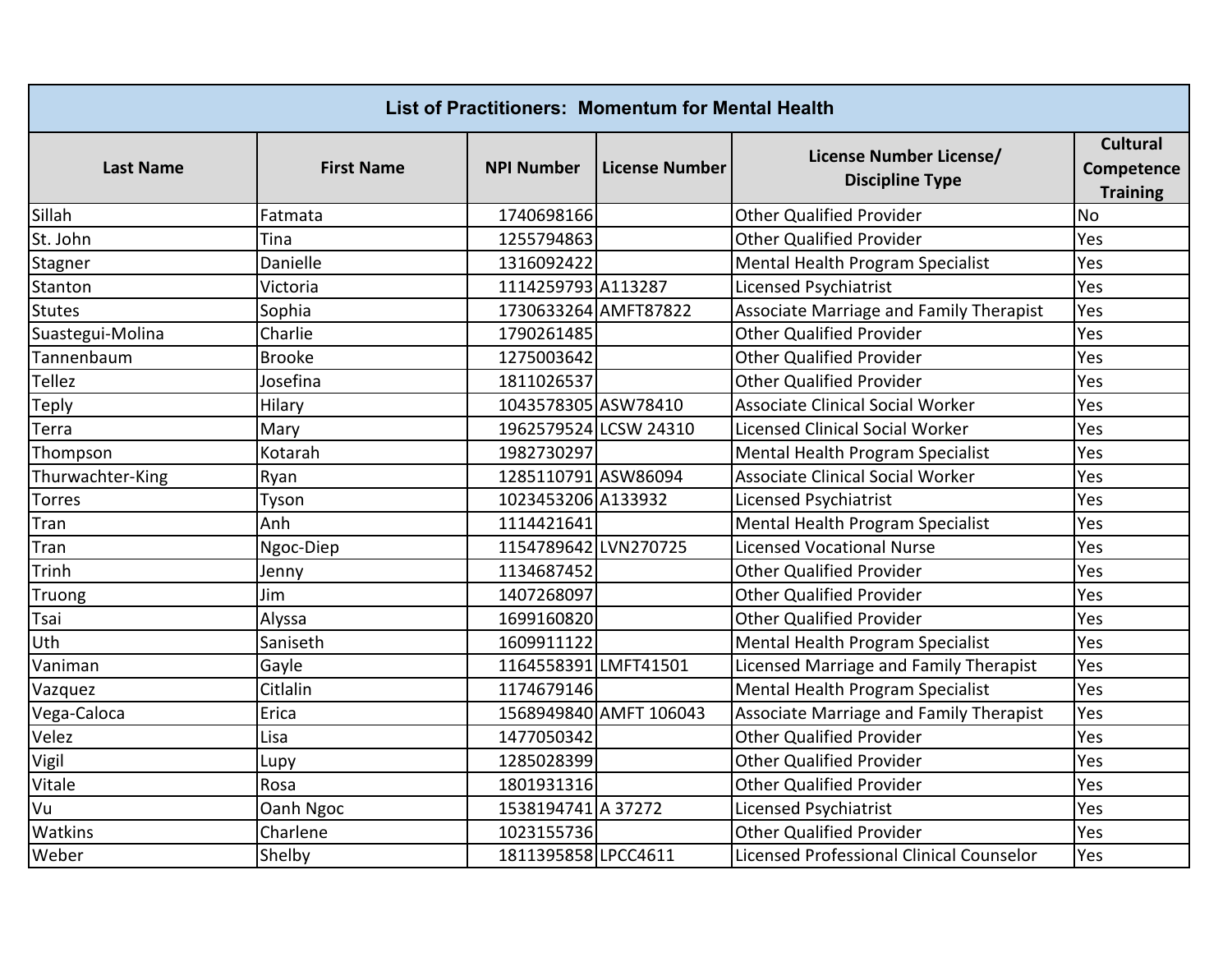| <b>List of Practitioners: Momentum for Mental Health</b> |                   |                      |                       |                                                   |                                                  |  |
|----------------------------------------------------------|-------------------|----------------------|-----------------------|---------------------------------------------------|--------------------------------------------------|--|
| <b>Last Name</b>                                         | <b>First Name</b> | <b>NPI Number</b>    | License Number        | License Number License/<br><b>Discipline Type</b> | <b>Cultural</b><br>Competence<br><b>Training</b> |  |
| Wilbur                                                   | Carolyn           | 1245440106           |                       | <b>Other Qualified Provider</b>                   | Yes                                              |  |
| Wilson                                                   | Lisa              | 1467579615           |                       | Mental Health Program Specialist                  | Yes                                              |  |
| Wirth                                                    | Carol             |                      | 1699944769 LMFT 46999 | Licensed Marriage and Family Therapist            | Yes                                              |  |
| Wright                                                   | Marquita          | 1558861674           |                       | <b>Other Qualified Provider</b>                   | Yes.                                             |  |
| Zambrano                                                 | Gerardo           | 1730349457 A109402   |                       | Licensed Psychiatrist                             | Yes                                              |  |
| Zeluff                                                   | Alexis            | 1235676859           |                       | <b>Other Qualified Provider</b>                   | Yes                                              |  |
| Zuniga                                                   | Jennie            | 1528491883 AMFT87463 |                       | <b>Associate Marriage and Family Therapist</b>    | Yes                                              |  |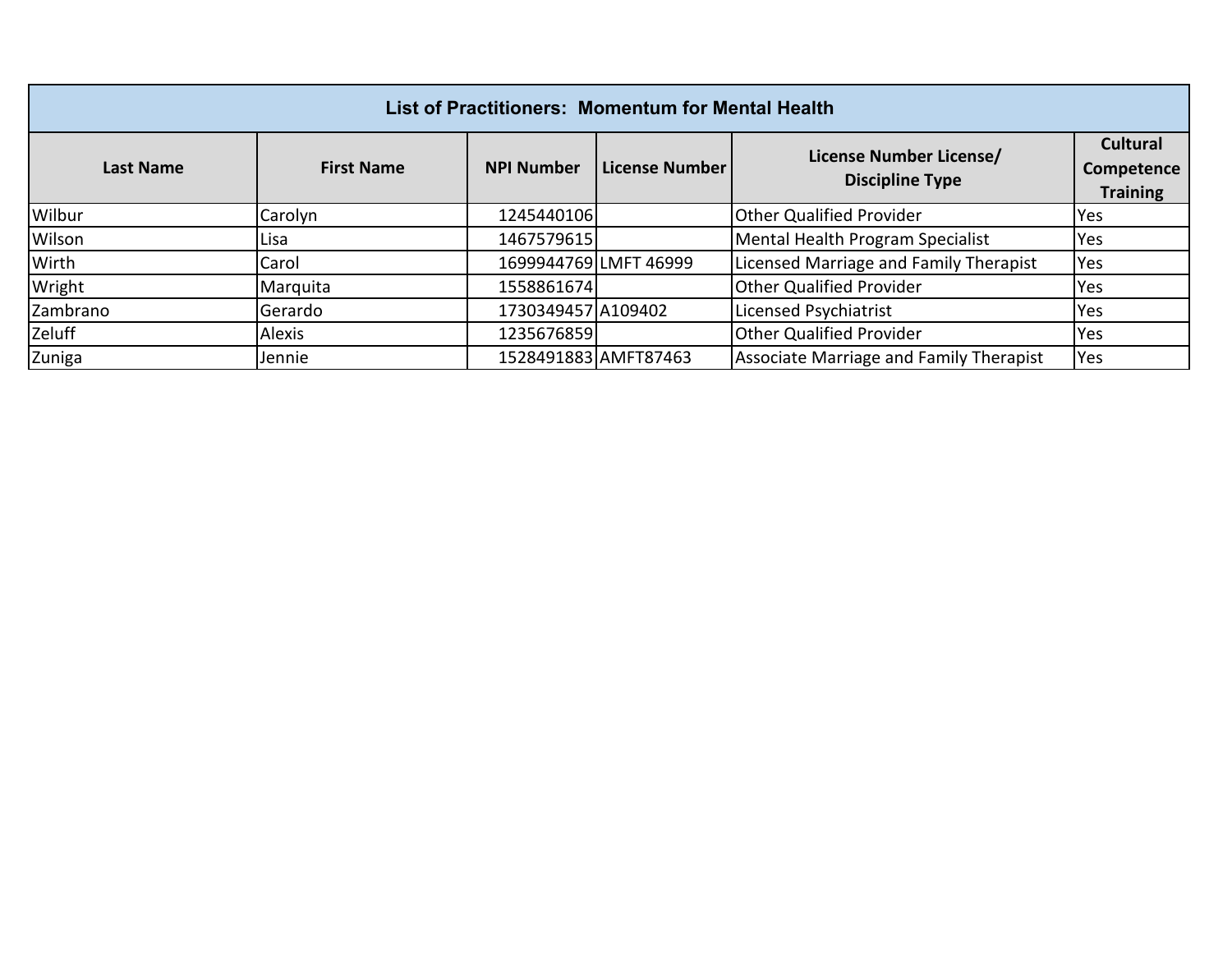| <b>Provider Name and Group Affiliations</b>           | <b>SCC-Josefina Narvaez Behavioral Health Center</b>    |
|-------------------------------------------------------|---------------------------------------------------------|
| <b>Category of Services Available</b>                 | <b>Mental Health Services</b>                           |
| <b>Address</b>                                        | 614 Tully Road, San Jose, CA 95111                      |
| Phone #                                               | 408-494-1561                                            |
| <b>Website URL</b>                                    | www.sccbhsd.org                                         |
| <b>Provider Characteristics</b>                       | East-South San Jose Location; Outpatient MH; Case Mgmt. |
| <b>Population Served</b>                              | <b>Adults, Older Adults</b>                             |
| <b>Provider Accepts New Beneficiaries</b>             | <b>YES</b>                                              |
| The cultural and linguistic capabilities of           | Cambodian, Spanish, Vietnamese                          |
| network providers                                     |                                                         |
|                                                       |                                                         |
| <b>Specialties</b>                                    | CALWORKS, Trauma-informed care                          |
| <b>Provider completed Cultural Competency</b>         | <b>YES</b>                                              |
| Training?                                             |                                                         |
| <b>Provider's office/facility have accommodations</b> | <b>YES</b>                                              |
| for people with physical disabilities                 |                                                         |
| $ $ (includes offices, exam rooms, and equipment)     |                                                         |
|                                                       |                                                         |
|                                                       |                                                         |

| List of Practitioners: SCC-Josefina Narvaez Behavioral Health Center |                      |                      |                |                                                   |                                                  |  |
|----------------------------------------------------------------------|----------------------|----------------------|----------------|---------------------------------------------------|--------------------------------------------------|--|
| Last Name                                                            | <b>First Name</b>    | <b>NPI Number</b>    | License Number | License Number License/<br><b>Discipline Type</b> | <b>Cultural</b><br>Competence<br><b>Training</b> |  |
| <b>AHUJA</b>                                                         | <b>SUKHDEEP KAUR</b> | 1407090566 C134983   |                | Licensed Psychiatrist                             | Yes                                              |  |
| <b>AN</b>                                                            | <b>PATRICIA</b>      | 1114482163           |                | <b>Other Qualified Provider</b>                   | Yes                                              |  |
| BLANCHARD                                                            | <b>ERIKA</b>         | 1699276170           |                | Mental Health Program Specialist                  | Yes                                              |  |
| <b>CISNEROS</b>                                                      | <b>MARTINA</b>       | 1073760211 LCSW70335 |                | Licensed Clinical Social Worker                   | Yes                                              |  |
| <b>CLEMENTE</b>                                                      | <b>SONIA</b>         | 1629630421           |                | <b>Other Qualified Provider</b>                   | Yes                                              |  |
| <b>DANG</b>                                                          | <b>KHANH V</b>       | 1194849505 LCSW22675 |                | Licensed Clinical Social Worker                   | Yes                                              |  |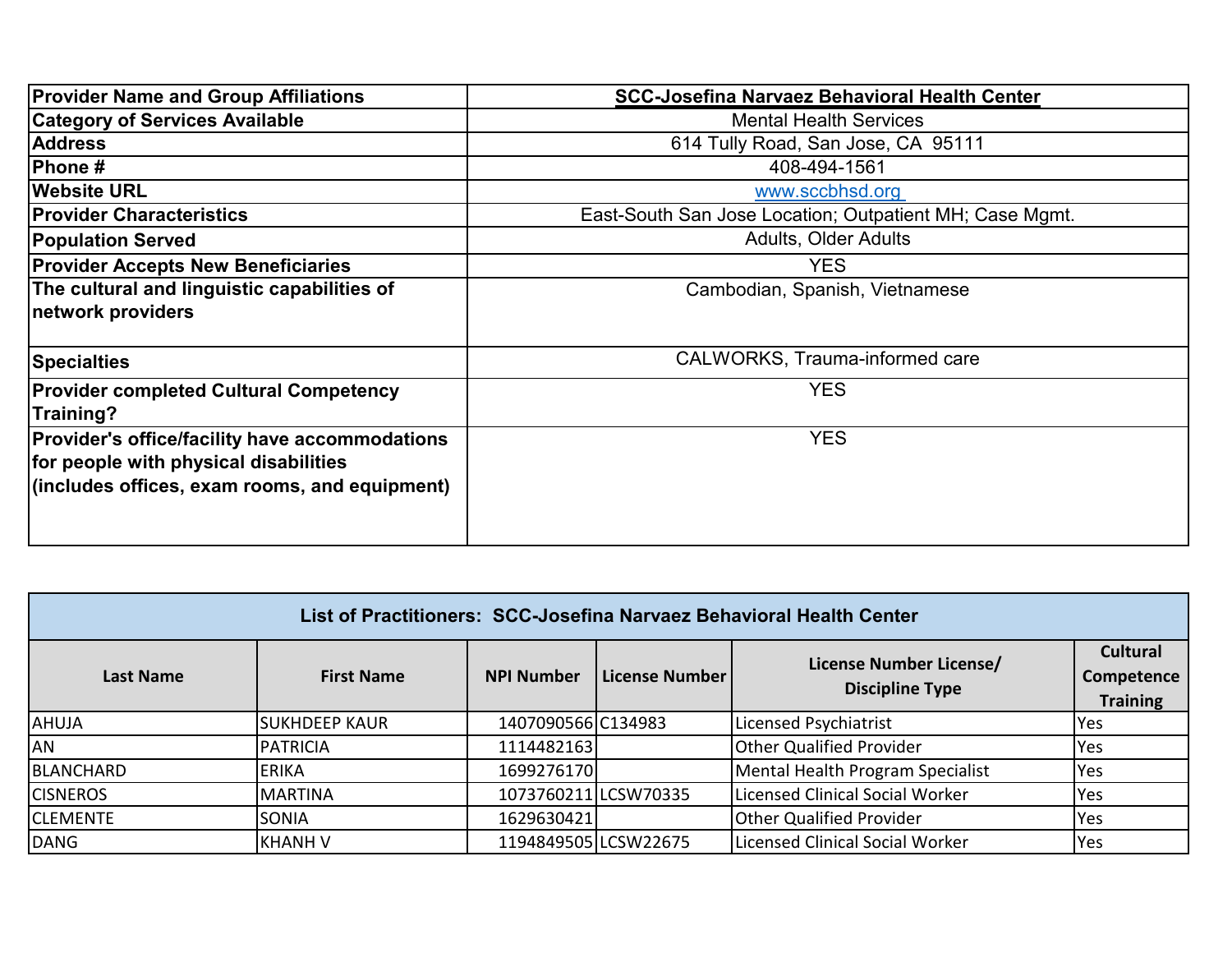| List of Practitioners: SCC-Josefina Narvaez Behavioral Health Center |                   |                      |                       |                                                   |                                                  |
|----------------------------------------------------------------------|-------------------|----------------------|-----------------------|---------------------------------------------------|--------------------------------------------------|
| <b>Last Name</b>                                                     | <b>First Name</b> | <b>NPI Number</b>    | License Number        | License Number License/<br><b>Discipline Type</b> | <b>Cultural</b><br>Competence<br><b>Training</b> |
| <b>FALL</b>                                                          | <b>KHADY</b>      | 1801203518 LPT36947  |                       | Psychiatric Technician                            | <b>Yes</b>                                       |
| <b>HARTER</b>                                                        | <b>RETHANA</b>    | 1891831996 LMFT82562 |                       | Licensed Marriage and Family Therapist            | <b>Yes</b>                                       |
| <b>KHAN</b>                                                          | YASMIN FARIDA     | 1033295548 A70089    |                       | Licensed Psychiatrist                             | <b>Yes</b>                                       |
| SOARES-ROMERO                                                        | <b>JEAN</b>       | 1952431918           |                       | <b>Other Qualified Provider</b>                   | <b>Yes</b>                                       |
| <b>WILLIAMS</b>                                                      | AMY               |                      | 1407989908 LCSW 25133 | <b>Licensed Clinical Social Worker</b>            | <b>Yes</b>                                       |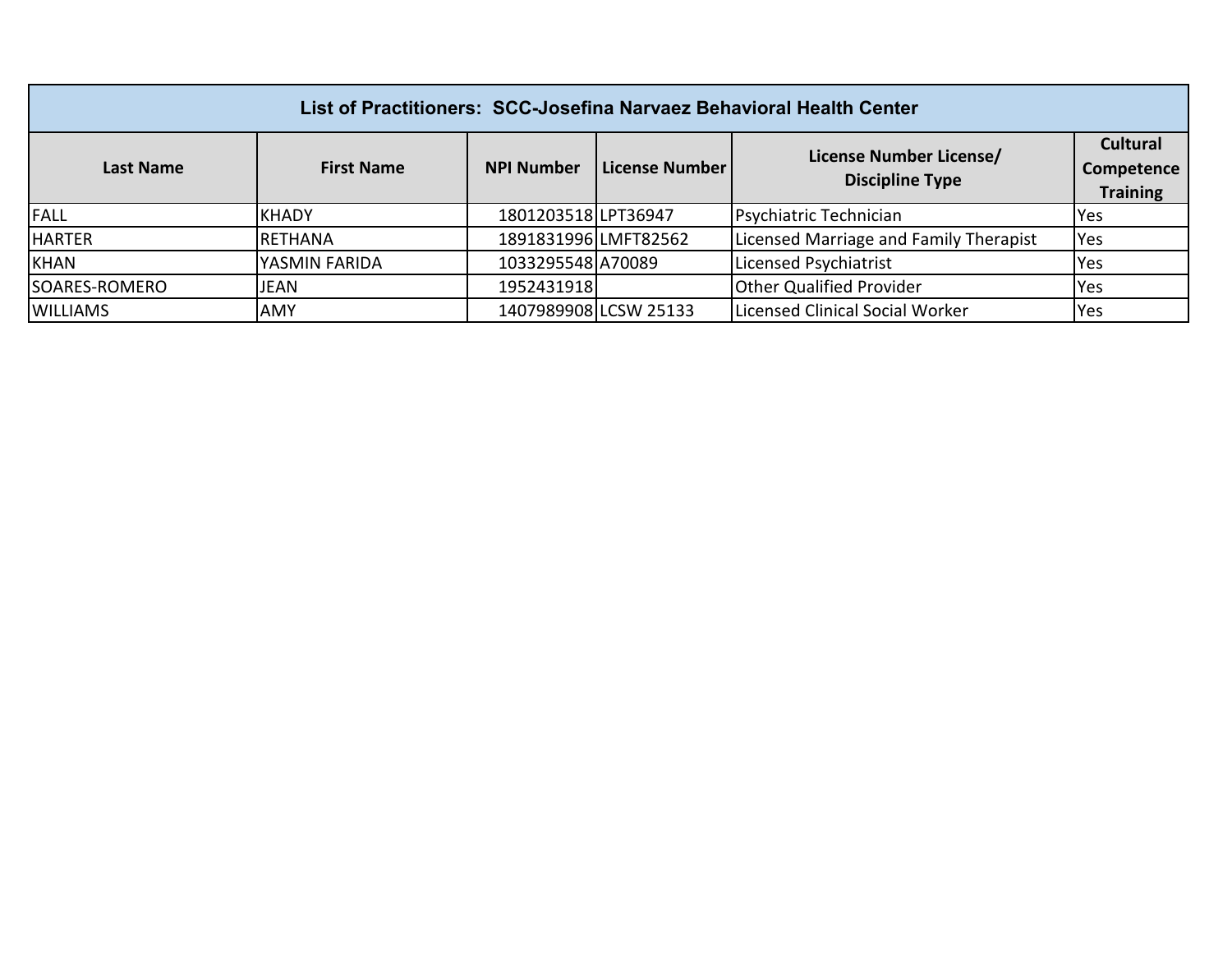| <b>Provider Name and Group Affiliations</b>    | Odd Fellow-Rebekah Children's Home of California                                  |  |  |  |  |
|------------------------------------------------|-----------------------------------------------------------------------------------|--|--|--|--|
|                                                | Therapeutic Behavioral Services (TBS); Specialty Mental Health Services; Mental   |  |  |  |  |
| <b>Category of Services Available</b>          | Health Services, Intensive Care Coordination                                      |  |  |  |  |
| <b>Address</b>                                 | 290 IOOF Avenue, Gilroy, CA 95020;                                                |  |  |  |  |
|                                                | 1600 W.Campbell Ave., #201, Campbell, CA 95008                                    |  |  |  |  |
| Phone#                                         | 408-846-2100                                                                      |  |  |  |  |
| <b>Website URL</b>                             | http://www.rcskids.org/                                                           |  |  |  |  |
|                                                | Wide range of MH services for families and children; Outpatient MH; Case          |  |  |  |  |
|                                                | Mgmt; TBS; Wraparound, Medication Support; Wide range of MH services for families |  |  |  |  |
| <b>Provider Characteristics</b>                | and children; and Residential Services. Residential Mental Health or STRTP soon   |  |  |  |  |
|                                                | TFC, Katie A, FIRST 5 KidConnections Network (KCN), First 5 Family Resource       |  |  |  |  |
|                                                | Center, IOP, SLS, PEI                                                             |  |  |  |  |
| <b>Population Served</b>                       | 0-5, Children, Adolescents                                                        |  |  |  |  |
| <b>Provider Accepts New Beneficiaries</b>      | <b>YES</b>                                                                        |  |  |  |  |
| The cultural and linguistic capabilities of    | French, Spanish, Tagalog, Vietnamese, Korean                                      |  |  |  |  |
| network providers                              |                                                                                   |  |  |  |  |
| <b>Specialties</b>                             | Wraparound and Residential services, Trauma-informed care                         |  |  |  |  |
| <b>Provider completed Cultural Competency</b>  | <b>YES</b>                                                                        |  |  |  |  |
| Training?                                      |                                                                                   |  |  |  |  |
| Provider's office/facility have accommodations | <b>YES</b>                                                                        |  |  |  |  |
| for people with physical disabilities          |                                                                                   |  |  |  |  |
| (includes offices, exam rooms, and equipment)  |                                                                                   |  |  |  |  |
|                                                |                                                                                   |  |  |  |  |
|                                                |                                                                                   |  |  |  |  |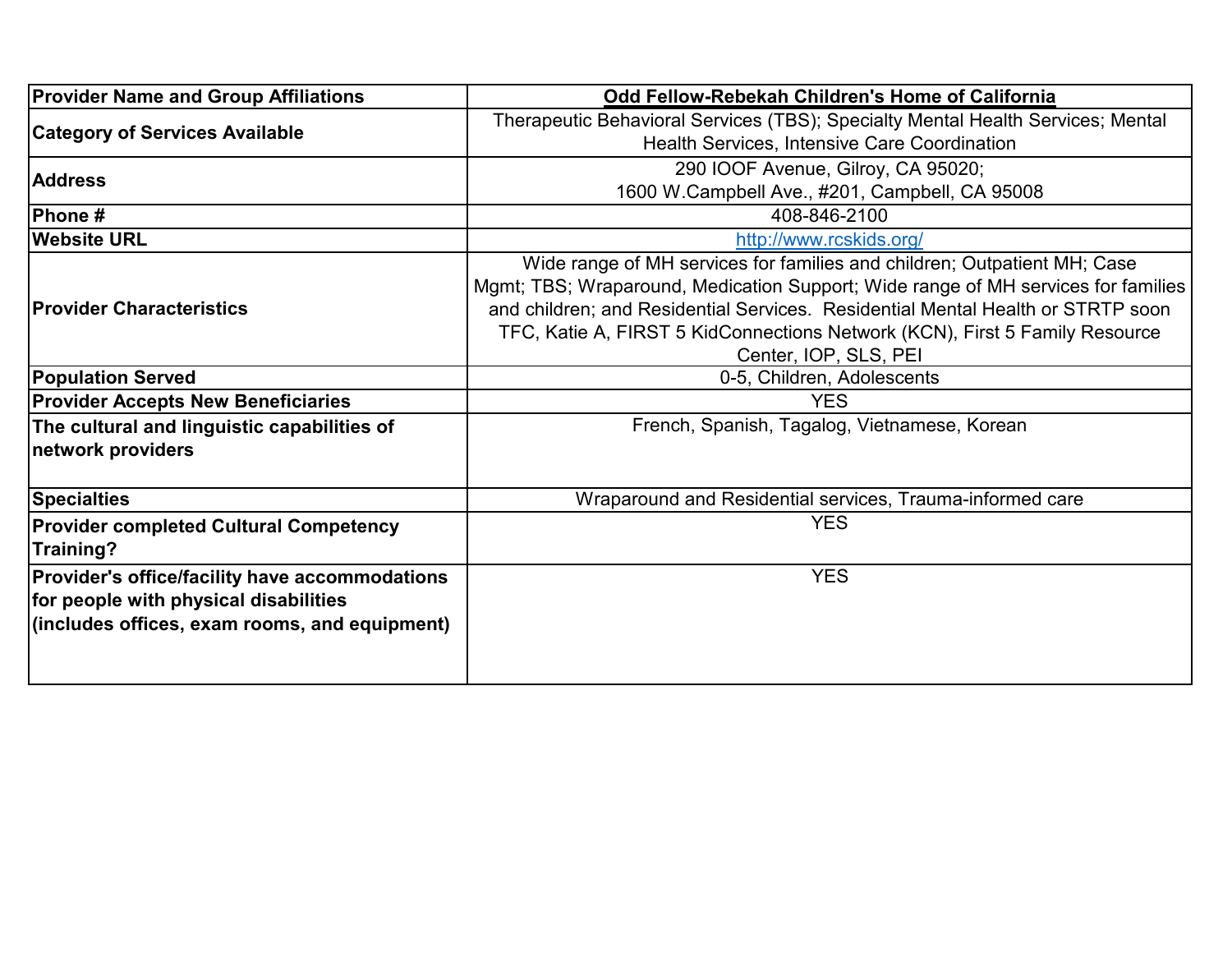| List of Practitioners: Odd Fellow-Rebekah Children's Home of California |                   |                     |                        |                                                   |                                                  |
|-------------------------------------------------------------------------|-------------------|---------------------|------------------------|---------------------------------------------------|--------------------------------------------------|
| <b>Last Name</b>                                                        | <b>First Name</b> | <b>NPI Number</b>   | <b>License Number</b>  | License Number License/<br><b>Discipline Type</b> | <b>Cultural</b><br>Competence<br><b>Training</b> |
| <b>ABBATIELLO</b>                                                       | <b>SAMANTHA</b>   | 1497103972 APCC7344 |                        | Associate Professional Clinical Counselor         | Yes                                              |
| <b>ABHADHAN</b>                                                         | <b>TASFIA</b>     |                     | 1821423898 LMFT 112584 | Licensed Marriage and Family Therapist            | Yes                                              |
| <b>ALVARADO</b>                                                         | <b>ADAHENNA</b>   | 1861037137          |                        | <b>Other Qualified Provider</b>                   | Yes                                              |
| <b>ALVAREZ</b>                                                          | <b>SANDRA</b>     |                     | 1013470624 AMFT118106  | Associate Marriage and Family Therapist           | Yes                                              |
| ARANA-ARZATE                                                            | <b>JEANETTE</b>   | 1962891895          |                        | <b>Other Qualified Provider</b>                   | Yes                                              |
| <b>ARENAS</b>                                                           | <b>ARIANA</b>     | 1235798125          |                        | <b>Other Qualified Provider</b>                   | Yes                                              |
| <b>ARREOLA</b>                                                          | <b>MAXINE</b>     | 1750820502          |                        | <b>Other Qualified Provider</b>                   | Yes                                              |
| <b>ARTEAGA</b>                                                          | <b>MARLENE</b>    | 1558886622          |                        | <b>Other Qualified Provider</b>                   | Yes                                              |
| <b>BARNACHEA</b>                                                        | <b>SHENNY</b>     | 1043735426          |                        | <b>Other Qualified Provider</b>                   | Yes                                              |
| <b>BERBER</b>                                                           | LUZ               | 1952931826          |                        | <b>Other Qualified Provider</b>                   | Yes                                              |
| <b>BHATTI</b>                                                           | <b>MOEEN</b>      | 1205023736 A100193  |                        | Licensed Psychiatrist                             | Yes                                              |
| B <sub>l</sub>                                                          | <b>MENG</b>       |                     | 1710466073 AMFT 115255 | Associate Marriage and Family Therapist           | Yes                                              |
| <b>BRINSON</b>                                                          | <b>ASHLEY</b>     | 1750942553          |                        | Mental Health Program Specialist                  | Yes                                              |
| <b>BRISENO</b>                                                          | <b>NOEMI</b>      | 1720320757          |                        | Mental Health Program Specialist                  | Yes                                              |
| <b>BURKE</b>                                                            | <b>EAMON</b>      | 1932752490          |                        | <b>Other Qualified Provider</b>                   | Yes                                              |
| <b>BURROWS</b>                                                          | <b>RUBY</b>       | 1740318989          |                        | Mental Health Program Specialist                  | Yes                                              |
| <b>CABRAL</b>                                                           | <b>PAUL</b>       | 1548336134          |                        | Mental Health Program Specialist                  | Yes                                              |
| <b>CARL</b>                                                             | <b>ROBERT</b>     | 1023186103          |                        | Mental Health Program Specialist                  | Yes                                              |
| CHAMBERLAIN                                                             | <b>ELIZABETH</b>  | 1295299766          |                        | <b>Other Qualified Provider</b>                   | Yes                                              |
| <b>CHAVEZ BARROSO</b>                                                   | <b>ELIZABETH</b>  | 1477983112 ASW85001 |                        | <b>Associate Clinical Social Worker</b>           | Yes                                              |
| <b>COBARRUVIAS</b>                                                      | <b>ROSE</b>       | 1043415540          |                        | Mental Health Program Specialist                  | Yes                                              |
| <b>CONDI</b>                                                            | <b>JODI</b>       | 1265079974          |                        | Mental Health Program Specialist                  | Yes                                              |
| <b>COOPER</b>                                                           | <b>JOAN</b>       | 1730534678          |                        | <b>Other Qualified Provider</b>                   | Yes                                              |
| <b>DAN</b>                                                              | <b>JEANETTE</b>   | 1568919520          |                        | <b>Other Qualified Provider</b>                   | Yes                                              |
| <b>DELGADILLO</b>                                                       | <b>JAZMIN</b>     | 1932745700          |                        | <b>Other Qualified Provider</b>                   | Yes                                              |
| <b>ESTRADA</b>                                                          | <b>MIRIAM</b>     | 1770862864          |                        | Mental Health Program Specialist                  | Yes                                              |
| <b>FERGUSON</b>                                                         | <b>MARTHA</b>     | 1013558592          |                        | <b>Other Qualified Provider</b>                   | Yes                                              |
| <b>FIGUEROA</b>                                                         | SANDY             | 1265074702          |                        | <b>Other Qualified Provider</b>                   | Yes                                              |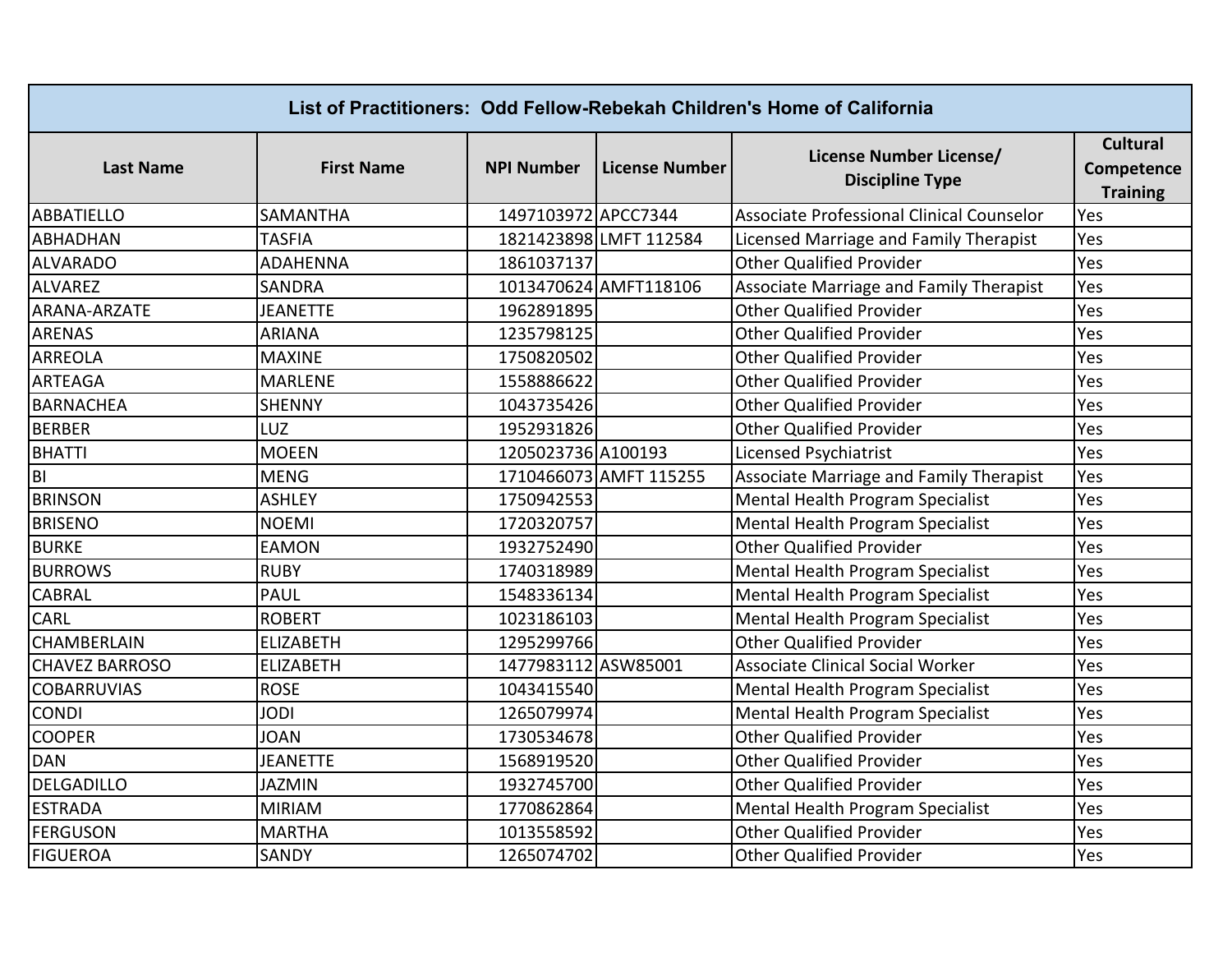| List of Practitioners: Odd Fellow-Rebekah Children's Home of California |                   |                      |                        |                                                   |                                                  |
|-------------------------------------------------------------------------|-------------------|----------------------|------------------------|---------------------------------------------------|--------------------------------------------------|
| <b>Last Name</b>                                                        | <b>First Name</b> | <b>NPI Number</b>    | <b>License Number</b>  | License Number License/<br><b>Discipline Type</b> | <b>Cultural</b><br>Competence<br><b>Training</b> |
| <b>GASCA</b>                                                            | <b>ANETTE</b>     | 1023428232           |                        | <b>Other Qualified Provider</b>                   | Yes                                              |
| GIL                                                                     | CARMEN            | 1467012609           |                        | <b>Other Qualified Provider</b>                   | Yes                                              |
| <b>GODINEZ</b>                                                          | <b>CHRISTINA</b>  | 1437471638           |                        | <b>Other Qualified Provider</b>                   | Yes                                              |
| <b>GODWIN</b>                                                           | <b>MADELINE</b>   |                      | 1699335109 AMFT 115679 | Associate Marriage and Family Therapist           | Yes                                              |
| <b>GOMEZ</b>                                                            | <b>DOMINGO</b>    | 1164597753           |                        | <b>Other Qualified Provider</b>                   | Yes                                              |
| <b>GUZMAN JOVEL</b>                                                     | <b>ALMA</b>       |                      | 1306296884 LCSW 88668  | <b>Licensed Clinical Social Worker</b>            | yes                                              |
| HERNANDEZ                                                               | LAURA             | 1861817983           |                        | <b>Other Qualified Provider</b>                   | Yes                                              |
| <b>HERNANDEZ ALVAREZ</b>                                                | <b>STEPHANIE</b>  | 1619409695           |                        | <b>Other Qualified Provider</b>                   | Yes                                              |
| <b>HINGA</b>                                                            | <b>CHARLES</b>    | 1922562446           |                        | <b>Other Qualified Provider</b>                   | Yes                                              |
| <b>HUDSON</b>                                                           | <b>DANIELLE</b>   | 1023526936 ASW86050  |                        | <b>Associate Clinical Social Worker</b>           | Yes                                              |
| <b>KEITH</b>                                                            | <b>KORI</b>       | 1922596667 ASW 83433 |                        | <b>Associate Clinical Social Worker</b>           | Yes                                              |
| <b>KIM</b>                                                              | <b>GRACE</b>      |                      | 1386176402 AMFT 103210 | Associate Marriage and Family Therapist           | Yes                                              |
| <b>KLASSEN</b>                                                          | <b>ANGELA</b>     | 1063580918           |                        | Mental Health Program Specialist                  | Yes                                              |
| LANEY                                                                   | <b>JACINA</b>     | 1477090579           |                        | <b>Other Qualified Provider</b>                   | Yes                                              |
| LARA-FERNANDEZ                                                          | <b>ROGELIO</b>    |                      | 1447617071 AMFT102133  | Associate Marriage and Family Therapist           | Yes                                              |
| LENI                                                                    | <b>ROBERTO</b>    | 1255962908           |                        | <b>Other Qualified Provider</b>                   | Yes                                              |
| $\overline{\mathsf{L}}$                                                 | <b>ANG</b>        | 1659862720           |                        | Mental Health Program Specialist                  | Yes                                              |
| <b>LIGGS</b>                                                            | <b>DAMIEN</b>     | 1073688669           |                        | Mental Health Program Specialist                  | Yes                                              |
| <b>LINHARES</b>                                                         | <b>GERALDINE</b>  | 1356724819 AMFT94445 |                        | Associate Marriage and Family Therapist           | Yes                                              |
| <b>LISIAK</b>                                                           | <b>APRIL</b>      | 1124671763 ASW82913  |                        | <b>Associate Clinical Social Worker</b>           | Yes                                              |
| <b>LOCASTRO</b>                                                         | <b>AMY</b>        | 1568522373           |                        | <b>Other Qualified Provider</b>                   | Yes                                              |
| LOPEZ                                                                   | <b>JULIA</b>      | 1730633843 AMFT94444 |                        | Associate Marriage and Family Therapist           | Yes                                              |
| <b>LUONG</b>                                                            | <b>LIANNA</b>     |                      | 1346740321 AMFT101582  | Associate Marriage and Family Therapist           | Yes                                              |
| <b>MACHUCA LOPEZ</b>                                                    | <b>CYNTHIA</b>    | 1386053817 ASW 74884 |                        | <b>Associate Clinical Social Worker</b>           | Yes                                              |
| <b>MANN</b>                                                             | <b>MELISSA</b>    | 1720558265           |                        | <b>Other Qualified Provider</b>                   | Yes                                              |
| <b>MARINSIK</b>                                                         | <b>DANIELLE</b>   |                      | 1215571237 AMFT102012  | Associate Marriage and Family Therapist           | Yes                                              |
| <b>MEDINA</b>                                                           | <b>ADRIANA</b>    | 1891155479           |                        | <b>Other Qualified Provider</b>                   | Yes                                              |
| <b>MEIER</b>                                                            | <b>BRITTANY</b>   |                      | 1407222821 AMFT 96788  | Associate Marriage and Family Therapist           | Yes                                              |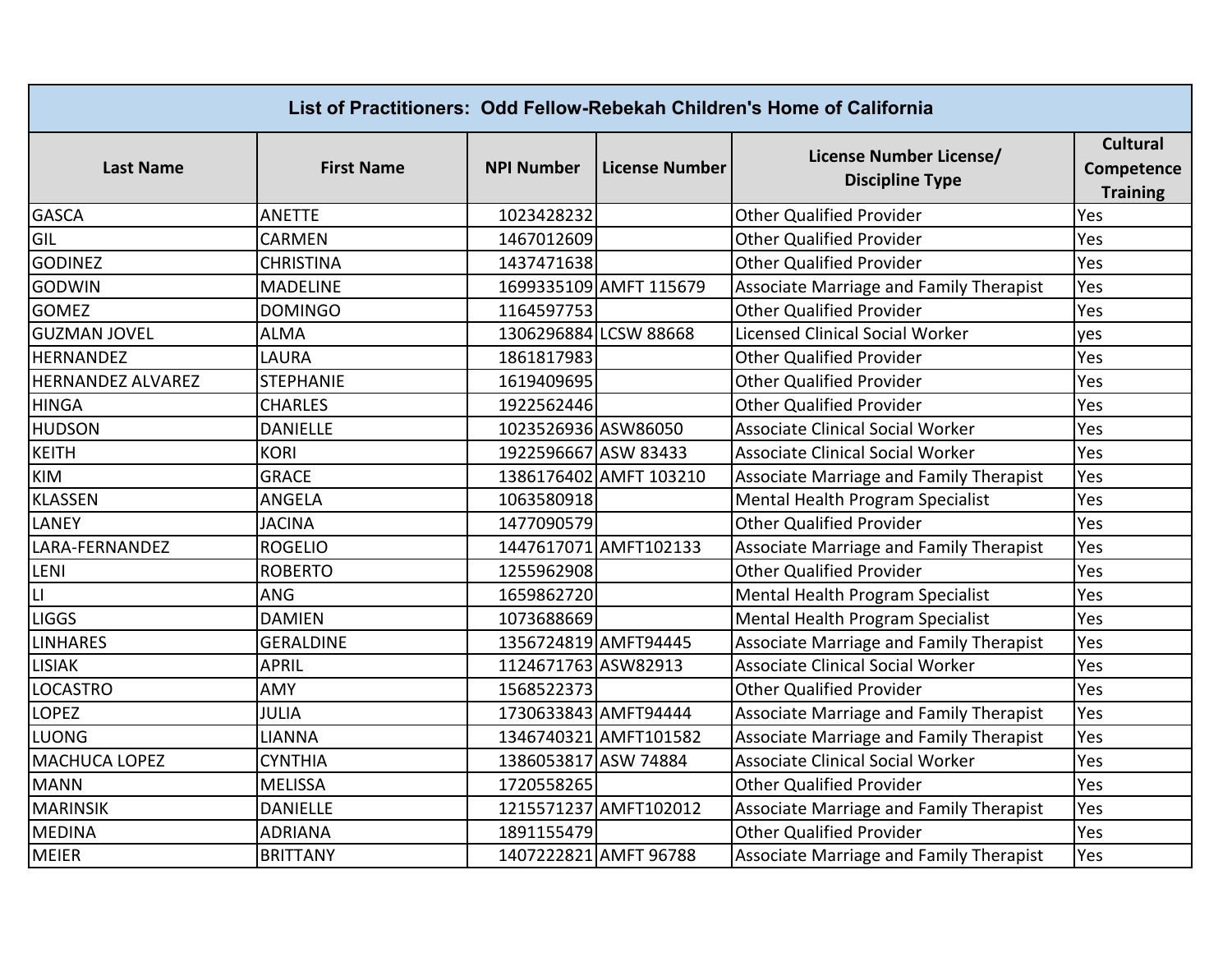| List of Practitioners: Odd Fellow-Rebekah Children's Home of California |                   |                      |                        |                                                   |                                                  |
|-------------------------------------------------------------------------|-------------------|----------------------|------------------------|---------------------------------------------------|--------------------------------------------------|
| <b>Last Name</b>                                                        | <b>First Name</b> | <b>NPI Number</b>    | <b>License Number</b>  | License Number License/<br><b>Discipline Type</b> | <b>Cultural</b><br>Competence<br><b>Training</b> |
| <b>MENDEZ TABARES</b>                                                   | <b>JOCELYN</b>    | 1194381293           |                        | Other Qualified Provider                          | Yes                                              |
| <b>METZGER</b>                                                          | <b>KELA</b>       |                      | 1285274936 AMFT118049  | Associate Marriage and Family Therapist           | Yes                                              |
| <b>MOELLER</b>                                                          | <b>RYAN</b>       | 1316303803 AMFT91385 |                        | Associate Marriage and Family Therapist           | Yes                                              |
| <b>MOLINA LOPEZ</b>                                                     | <b>NELDYN</b>     | 1699220459 ASW84066  |                        | <b>Associate Clinical Social Worker</b>           | Yes                                              |
| <b>MONTES</b>                                                           | <b>CONRAD</b>     | 1881096444           |                        | <b>Other Qualified Provider</b>                   | Yes                                              |
| <b>MORALES</b>                                                          | <b>JOSE</b>       | 1851736706           |                        | <b>Other Qualified Provider</b>                   | Yes                                              |
| <b>MORALES</b>                                                          | <b>MADELEIN</b>   |                      | 1467993758 AMFT 101158 | Associate Marriage and Family Therapist           | Yes                                              |
| <b>MORALES</b>                                                          | <b>VIRIDIANA</b>  | 1255717138           |                        | <b>Other Qualified Provider</b>                   | Yes                                              |
| <b>MULDAWER</b>                                                         | <b>VARINKA</b>    |                      | 1386767366 LMFT 100381 | Licensed Marriage and Family Therapist            | Yes                                              |
| <b>OROPEZA</b>                                                          | <b>MARIA</b>      | 1104282052           |                        | <b>Other Qualified Provider</b>                   | Yes                                              |
| <b>OSANA</b>                                                            | <b>IMELDA</b>     | 1881089977           |                        | <b>Other Qualified Provider</b>                   | Yes                                              |
| <b>PALACIO</b>                                                          | <b>KEENA</b>      | 1194373134           |                        | Mental Health Program Specialist                  | Yes                                              |
| PANNU                                                                   | <b>GURNEET</b>    | 1194376111 APCC7316  |                        | Associate Professional Clinical Counselor         | Yes                                              |
| <b>PARKER</b>                                                           | <b>CAROLYN</b>    | 1023186657           |                        | <b>Other Qualified Provider</b>                   | Yes                                              |
| <b>PEREZ</b>                                                            | <b>VIRGINIA</b>   | 1609365998           |                        | Mental Health Program Specialist                  | Yes                                              |
| PEREZ-RUELAS                                                            | <b>JOSE</b>       | 1285884122           |                        | Mental Health Program Specialist                  | Yes                                              |
| PIMENTEL ZARATE                                                         | <b>TERESA</b>     |                      | 1033690938 AMFT 109477 | Associate Marriage and Family Therapist           | Yes                                              |
| RAMIREZ                                                                 | <b>JOSE</b>       | 1629145206           |                        | Mental Health Program Specialist                  | Yes                                              |
| RAMIREZ-CEJA                                                            | <b>LUPE</b>       | 1982981221 ASW72897  |                        | <b>Associate Clinical Social Worker</b>           | Yes                                              |
| <b>RANSOM</b>                                                           | <b>LEON</b>       | 1548804404           |                        | <b>Other Qualified Provider</b>                   | Yes                                              |
| <b>RAYA</b>                                                             | SONIA             | 1194022947           |                        | Mental Health Program Specialist                  | Yes                                              |
| <b>REDLICH</b>                                                          | <b>REBEKA</b>     | 1588123384           |                        | <b>Other Qualified Provider</b>                   | Yes                                              |
| <b>REGINATO</b>                                                         | <b>DANIEL</b>     | 1073780326           |                        | Mental Health Program Specialist                  | Yes                                              |
| <b>RIEGA VEXLER</b>                                                     | <b>ANA</b>        | 1316586282 ASW93868  |                        | <b>Associate Clinical Social Worker</b>           | Yes                                              |
| <b>RODRIGUEZ</b>                                                        | <b>DEBRA</b>      | 1215004841           |                        | <b>Other Qualified Provider</b>                   | Yes                                              |
| RODRIGUEZ-RAMIREZ                                                       | <b>ELENA</b>      | 1780216804           |                        | <b>Other Qualified Provider</b>                   | Yes                                              |
| <b>ROMANUCCI</b>                                                        | <b>ROBYN</b>      |                      | 1386998383 LMFT 53855  | Licensed Marriage and Family Therapist            | Yes                                              |
| ROSALEZ-SMITH                                                           | <b>NATALIE</b>    |                      | 1548793318 AMFT101867  | Associate Marriage and Family Therapist           | Yes                                              |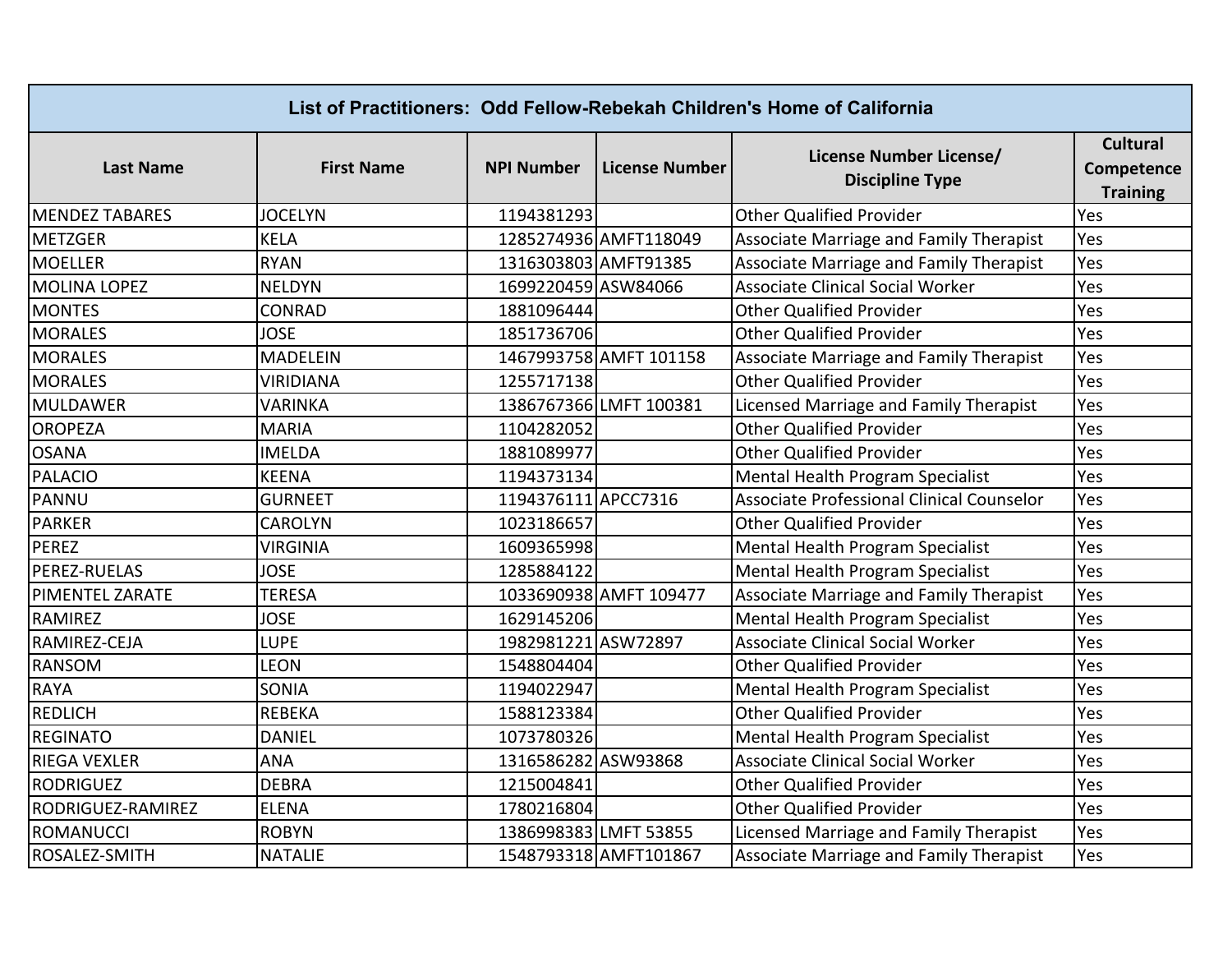| List of Practitioners: Odd Fellow-Rebekah Children's Home of California |                   |                      |                        |                                                   |                                                  |
|-------------------------------------------------------------------------|-------------------|----------------------|------------------------|---------------------------------------------------|--------------------------------------------------|
| <b>Last Name</b>                                                        | <b>First Name</b> | <b>NPI Number</b>    | <b>License Number</b>  | License Number License/<br><b>Discipline Type</b> | <b>Cultural</b><br>Competence<br><b>Training</b> |
| <b>ROSTRAN</b>                                                          | <b>ALYSSA</b>     | 1275184772           |                        | <b>Other Qualified Provider</b>                   | Yes                                              |
| <b>RUIZ</b>                                                             | <b>ROSEANNA</b>   | 1407346844           |                        | <b>Other Qualified Provider</b>                   | Yes                                              |
| SALAZAR                                                                 | <b>SARA</b>       | 1679110811           |                        | <b>Other Qualified Provider</b>                   | Yes                                              |
| <b>SALCEDO NATERAS</b>                                                  | <b>VLADIMIR</b>   | 1780197897           |                        | <b>Other Qualified Provider</b>                   | Yes                                              |
| SANCHEZ                                                                 | <b>MICHAEL</b>    | 1609217033           |                        | Mental Health Program Specialist                  | Yes                                              |
| <b>SANCHEZ</b>                                                          | <b>PRISCILLA</b>  | 1245697903           |                        | <b>Other Qualified Provider</b>                   | Yes                                              |
| SANCHEZ-CRUZ                                                            | <b>CECILIA</b>    |                      | 1518494301 AMFT 100706 | Associate Marriage and Family Therapist           | Yes                                              |
| <b>SANTOS</b>                                                           | <b>KELSEY</b>     |                      | 1679031553 ACSW 89404  | <b>Associate Clinical Social Worker</b>           | Yes                                              |
| <b>SCROGGIN</b>                                                         | <b>MADELEINE</b>  | 1699277624           |                        | <b>Other Qualified Provider</b>                   | Yes                                              |
| <b>SERNAS MARTINEZ</b>                                                  | <b>DOLORES</b>    | 1770129462           |                        | <b>Other Qualified Provider</b>                   | Yes                                              |
| <b>SHENEFIEL</b>                                                        | <b>LINDSAY</b>    |                      | 1134697212 AMFT108785  | Associate Marriage and Family Therapist           | Yes                                              |
| <b>TANAKHONE</b>                                                        | <b>MALEEA</b>     | 1689817215           |                        | <b>Other Qualified Provider</b>                   | Yes                                              |
| <b>TIMM</b>                                                             | LAUREN            | 1447893086           |                        | <b>Other Qualified Provider</b>                   | Yes                                              |
| <b>TRUBOWITCH</b>                                                       | <b>REBEKA</b>     | 1225688955 ASW 69493 |                        | <b>Associate Clinical Social Worker</b>           | Yes                                              |
| VARADHARAJAN                                                            | SOWNDHERYA        |                      | 1194356634 AMFT117752  | Associate Marriage and Family Therapist           | Yes                                              |
| <b>VILLAR</b>                                                           | <b>ERICA</b>      | 1831741438           |                        | <b>Other Qualified Provider</b>                   | Yes                                              |
| ZAVALA                                                                  | <b>ARAYA</b>      | 1265904692           |                        | <b>Other Qualified Provider</b>                   | Yes                                              |
| ZERR                                                                    | <b>BLAIR</b>      | 1508933169           |                        | Mental Health Program Specialist                  | Yes                                              |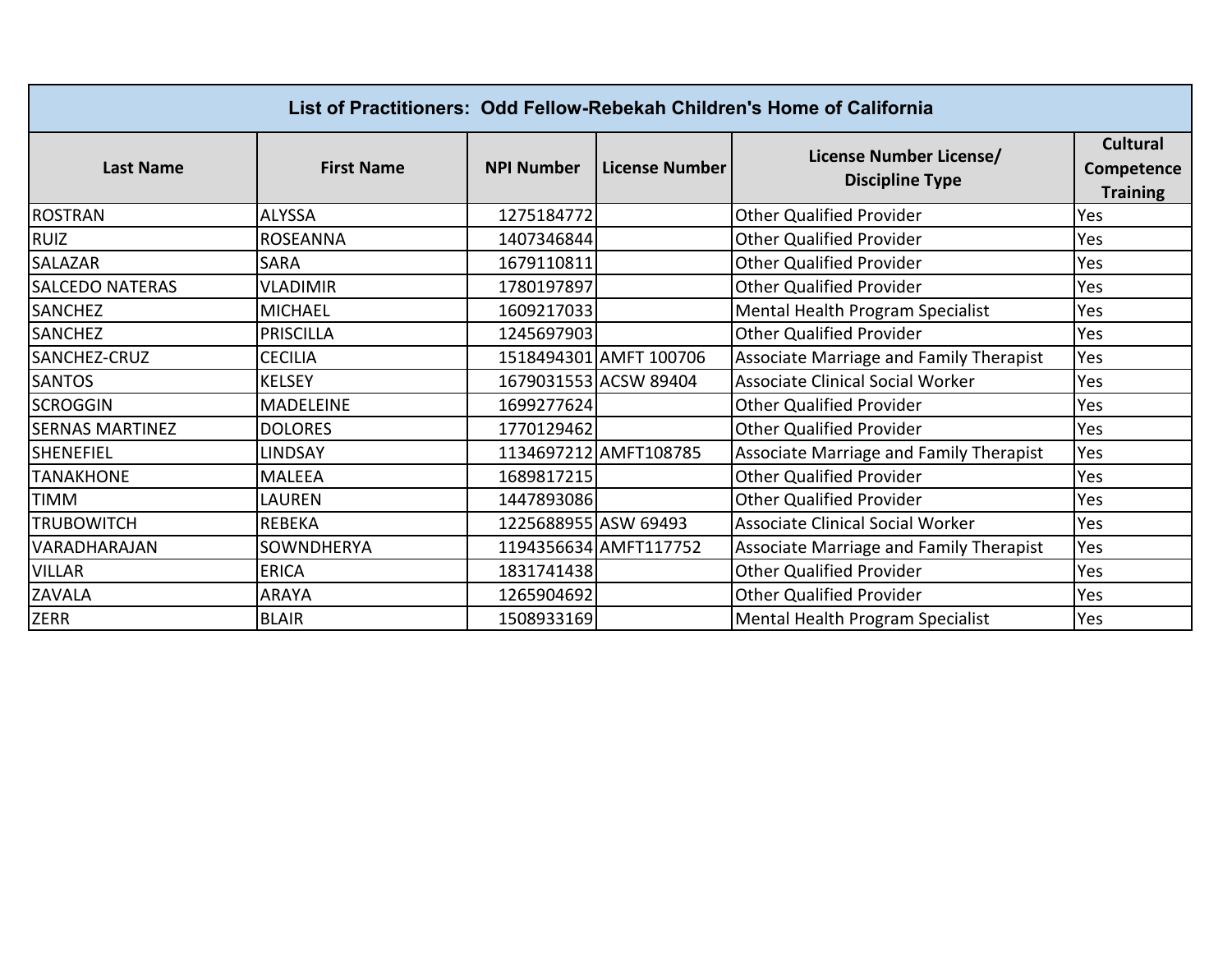| <b>Provider Name and Group Affiliations</b>                                                                                                     | <b>SCC-Office of Supportive Housing</b> |
|-------------------------------------------------------------------------------------------------------------------------------------------------|-----------------------------------------|
| <b>Category of Services Available</b>                                                                                                           | <b>Mental Health Services</b>           |
| <b>Address</b>                                                                                                                                  | 2221 Enborg Lane, San Jose, CA 95128    |
| Phone#                                                                                                                                          | 408-885-6220                            |
| <b>Website URL</b>                                                                                                                              | www.sccbhsd.org                         |
| <b>Provider Characteristics</b>                                                                                                                 |                                         |
| <b>Population Served</b>                                                                                                                        | <b>Adults, Older Adults</b>             |
| <b>Provider Accepts New Beneficiaries</b>                                                                                                       | <b>YES</b>                              |
| The cultural and linguistic capabilities of                                                                                                     | English only                            |
| network providers                                                                                                                               |                                         |
| <b>Specialties</b>                                                                                                                              |                                         |
| <b>Provider completed Cultural Competency</b><br>Training?                                                                                      | <b>YES</b>                              |
| <b>Provider's office/facility have accommodations</b><br>for people with physical disabilities<br>(includes offices, exam rooms, and equipment) | <b>YES</b>                              |

| List of Practitioners: SCC-Office of Supportive Housing |                   |                      |                       |                                                   |                                                  |
|---------------------------------------------------------|-------------------|----------------------|-----------------------|---------------------------------------------------|--------------------------------------------------|
| Last Name                                               | <b>First Name</b> | <b>NPI Number</b>    | License Number        | License Number License/<br><b>Discipline Type</b> | <b>Cultural</b><br>Competence<br><b>Training</b> |
| <b>AKINTADE</b>                                         | <b>ZAINAB</b>     | 1326372566 LCSW80128 |                       | Licensed Clinical Social Worker                   | IYes                                             |
| <b>CASTANEDA</b>                                        | <b>FABIAN</b>     |                      | 1356639249 LMFT 98529 | Licensed Marriage and Family Therapist            | <b>Yes</b>                                       |
| <b>RODRIGUEZ</b>                                        | <b>LETICIA</b>    | 1528471836 ASW 75695 |                       | Associate Clinical Social Worker                  | <b>Yes</b>                                       |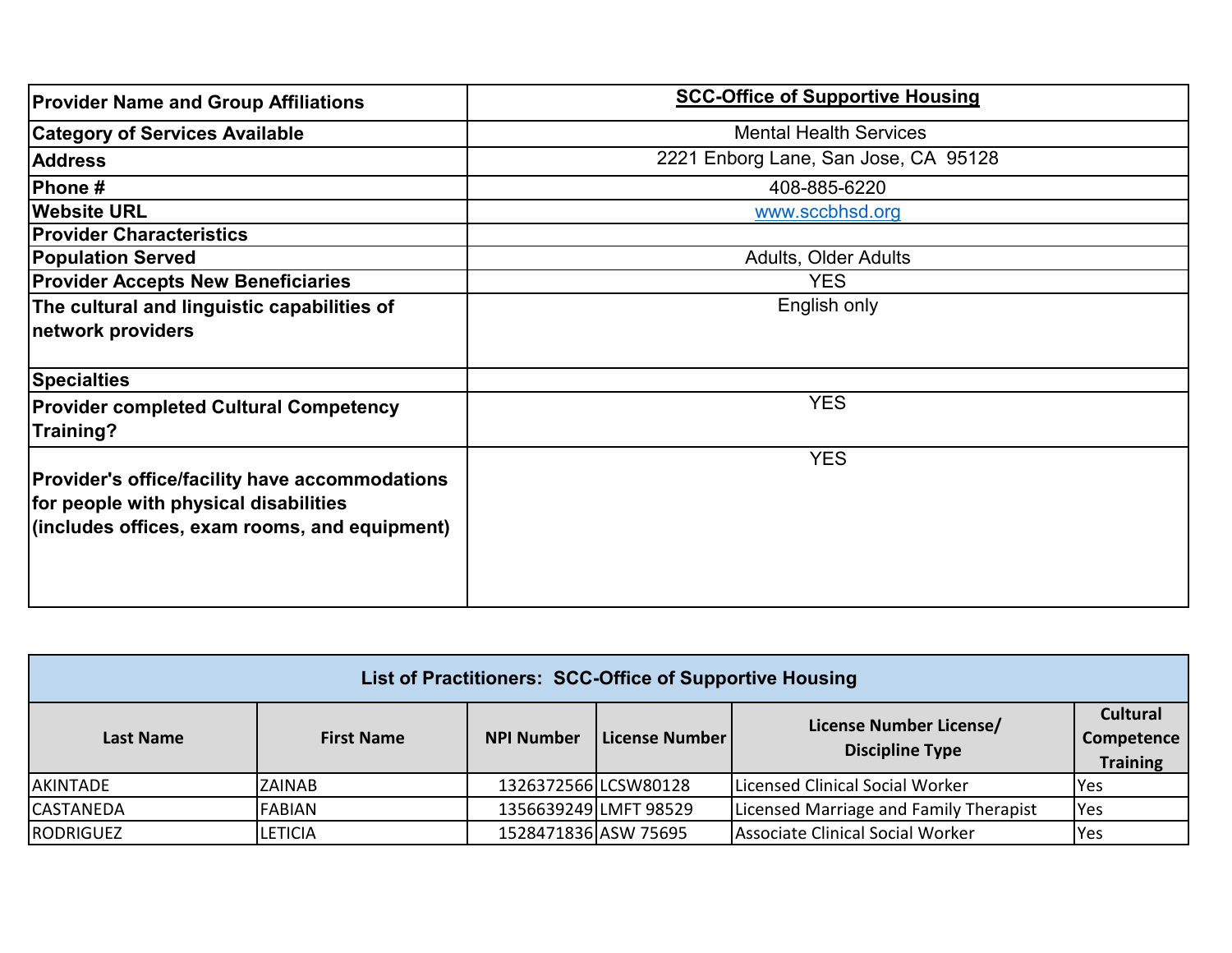| <b>Provider Name and Group Affiliations</b>           | Peninsula Healthcare Connection, Inc.                    |
|-------------------------------------------------------|----------------------------------------------------------|
| <b>Category of Services Available</b>                 | Specialty Mental Health Services; Mental Health Services |
| <b>Address</b>                                        | 33 Encina Ave., #103, Palo Alto, CA 94301                |
| Phone#                                                | 650-853-0344                                             |
| <b>Website URL</b>                                    | http://www.peninsulahcc.org/                             |
| <b>Provider Characteristics</b>                       | <b>Housing services</b>                                  |
| <b>Population Served</b>                              | homeless and chronically homeless Adults, Older Adults   |
| <b>Provider Accepts New Beneficiaries</b>             | <b>YES</b>                                               |
| The cultural and linguistic capabilities of           | Spanish, Farsi, Vietnamese, Punjabi                      |
| network providers                                     |                                                          |
|                                                       |                                                          |
| <b>Specialties</b>                                    | Housing Support Services, Trauma-informed care           |
| <b>Provider completed Cultural Competency</b>         | <b>YES</b>                                               |
| Training?                                             |                                                          |
| <b>Provider's office/facility have accommodations</b> | <b>YES</b>                                               |
| for people with physical disabilities                 |                                                          |
| $ $ (includes offices, exam rooms, and equipment)     |                                                          |
|                                                       |                                                          |
|                                                       |                                                          |

| List of Practitioners: Peninsula Healthcare Connection, Inc. |                   |                      |                      |                                                   |                                                  |
|--------------------------------------------------------------|-------------------|----------------------|----------------------|---------------------------------------------------|--------------------------------------------------|
| <b>Last Name</b>                                             | <b>First Name</b> | <b>NPI Number</b>    | License Number       | License Number License/<br><b>Discipline Type</b> | <b>Cultural</b><br>Competence<br><b>Training</b> |
| <b>BACON</b>                                                 | <b>CHLOE</b>      | 1457820680 ASW79021  |                      | Associate Clinical Social Worker                  | Yes                                              |
| <b>BITCON</b>                                                | <b>CAITLIN</b>    | 1407222987 ASW 78970 |                      | Associate Clinical Social Worker                  | yes                                              |
| <b>DECARLO</b>                                               | <b>JACLYN</b>     | 1376058958 ASW 93898 |                      | Associate Clinical Social Worker                  | yes                                              |
| <b>GIANG</b>                                                 | <b>NHAT</b>       | 1134621741 ASW90634  |                      | Associate Clinical Social Worker                  | Yes                                              |
| <b>GRAY</b>                                                  | <b>ANNA</b>       |                      | 1659723302 LCSW84929 | Licensed Clinical Social Worker                   | Yes                                              |
| <b>PABLA</b>                                                 | <b>BALDEEP</b>    |                      | 1649687104 LCSW85202 | Licensed Clinical Social Worker                   | yes                                              |
| PICA                                                         | <b>DESIRAE</b>    | 1376103739           |                      | <b>Other Qualified Provider</b>                   | yes                                              |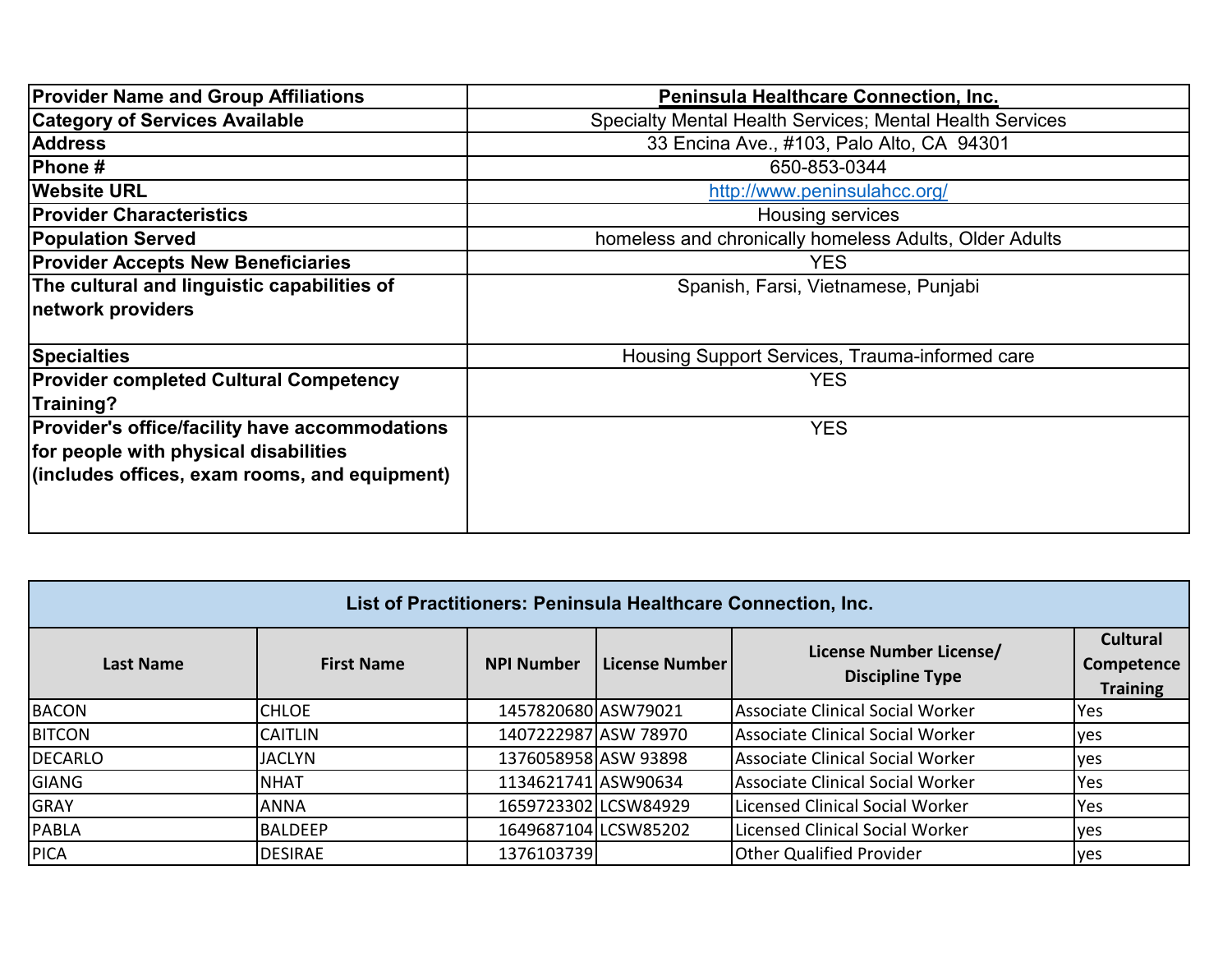| List of Practitioners: Peninsula Healthcare Connection, Inc. |                   |                      |                       |                                                   |                                                  |
|--------------------------------------------------------------|-------------------|----------------------|-----------------------|---------------------------------------------------|--------------------------------------------------|
| Last Name                                                    | <b>First Name</b> | <b>NPI Number</b>    | License Number        | License Number License/<br><b>Discipline Type</b> | <b>Cultural</b><br>Competence<br><b>Training</b> |
| <b>RAMIREZ</b>                                               | <b>LISA</b>       | 1669950333           |                       | Mental Health Program Specialist                  | yes                                              |
| <b>RIVERA</b>                                                | <b>MIRIAM</b>     | 1811197403 LCSW27609 |                       | Licensed Clinical Social Worker                   | <b>Yes</b>                                       |
| <b>WONG</b>                                                  | <b>IKENNETH</b>   |                      | 1902350051 LCSW 88603 | Licensed Clinical Social Worker                   | <b>Yes</b>                                       |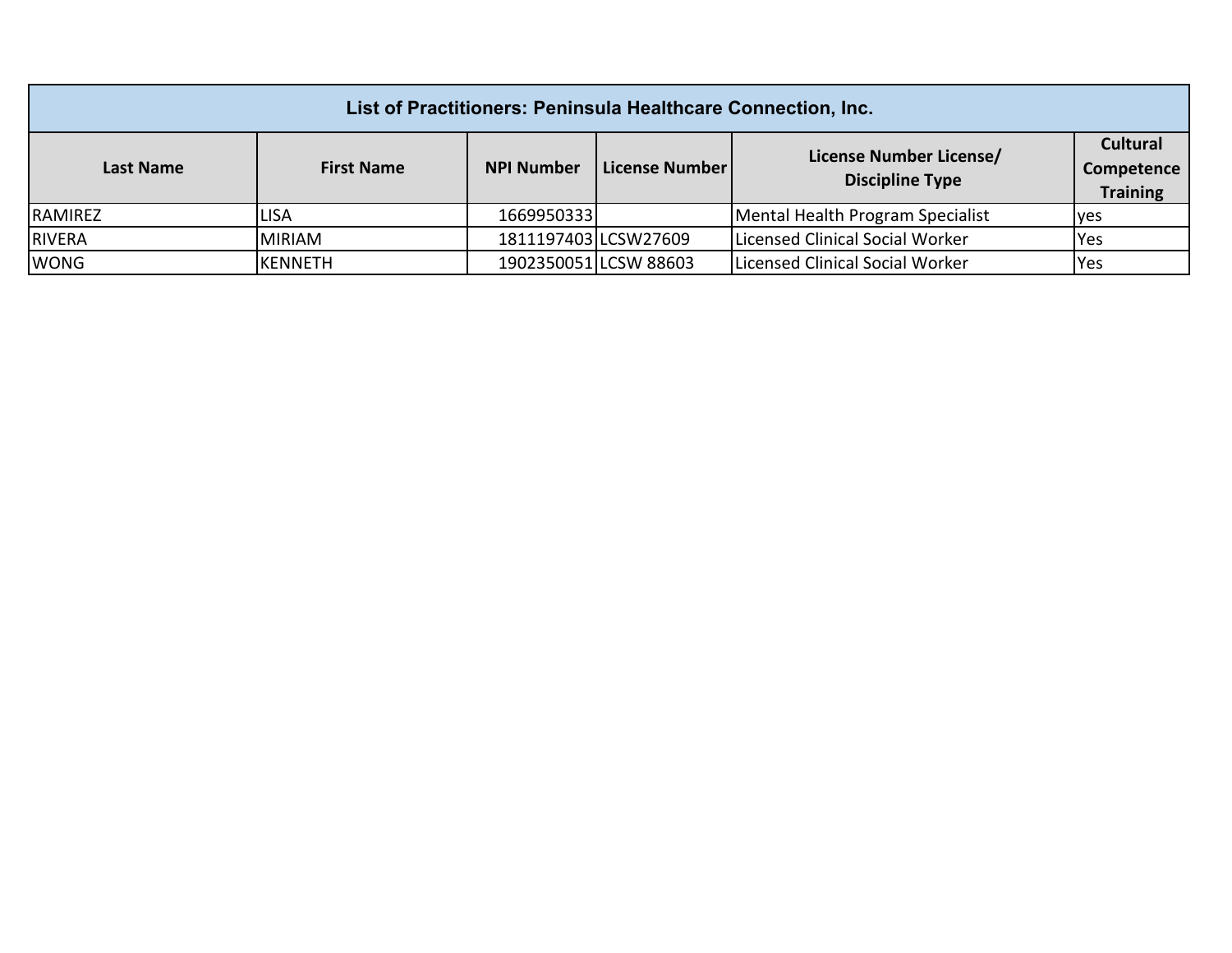| <b>Provider Name and Group Affiliations</b>                                                                                              | <b>SCC-Behavioral Health Receiving Assessment Intake Center (RAIC)</b>                         |
|------------------------------------------------------------------------------------------------------------------------------------------|------------------------------------------------------------------------------------------------|
| <b>Category of Services Available</b>                                                                                                    | Specialty Mental Health Services; Mental Health Services                                       |
| <b>Address</b>                                                                                                                           | 828 S Bascom Ave,<br>San Jose, CA 95128                                                        |
| <b>Phone#</b>                                                                                                                            | 408-794-0580                                                                                   |
| <b>Website URL</b>                                                                                                                       | www.sccbhsd.org                                                                                |
| <b>Provider Characteristics</b>                                                                                                          | Mental health assessment and referral for DFCS involved children; Outpatient MH;<br>Case Mgmt. |
| <b>Population Served</b>                                                                                                                 | Children, Adolescents                                                                          |
| <b>Provider Accepts New Beneficiaries</b>                                                                                                | NO, only through DFCS referral                                                                 |
| The cultural and linguistic capabilities of<br>network providers                                                                         | Spanish                                                                                        |
| <b>Specialties</b>                                                                                                                       | Mental health services for dependent children, Trauma-informed care                            |
| <b>Provider completed Cultural Competency</b><br>Training?                                                                               | <b>YES</b>                                                                                     |
| Provider's office/facility have accommodations<br>for people with physical disabilities<br>(includes offices, exam rooms, and equipment) | <b>YES</b>                                                                                     |

| List of Practitioners: SCC-Behavioral Health Receiving Assessment Intake Center (RAIC) |                   |                      |                |                                                   |                                                  |
|----------------------------------------------------------------------------------------|-------------------|----------------------|----------------|---------------------------------------------------|--------------------------------------------------|
| Last Name                                                                              | <b>First Name</b> | <b>NPI Number</b>    | License Number | License Number License/<br><b>Discipline Type</b> | <b>Cultural</b><br>Competence<br><b>Training</b> |
| <b>HARRISON</b>                                                                        | <b>IKATHLEEN</b>  | 1548509961           |                | LCSW25364 Licensed Clinical Social Worker         | lYes                                             |
| O'BRIEN                                                                                | JEAN F            | 1265604854 LCSW15268 |                | Licensed Clinical Social Worker                   | <b>P</b> es                                      |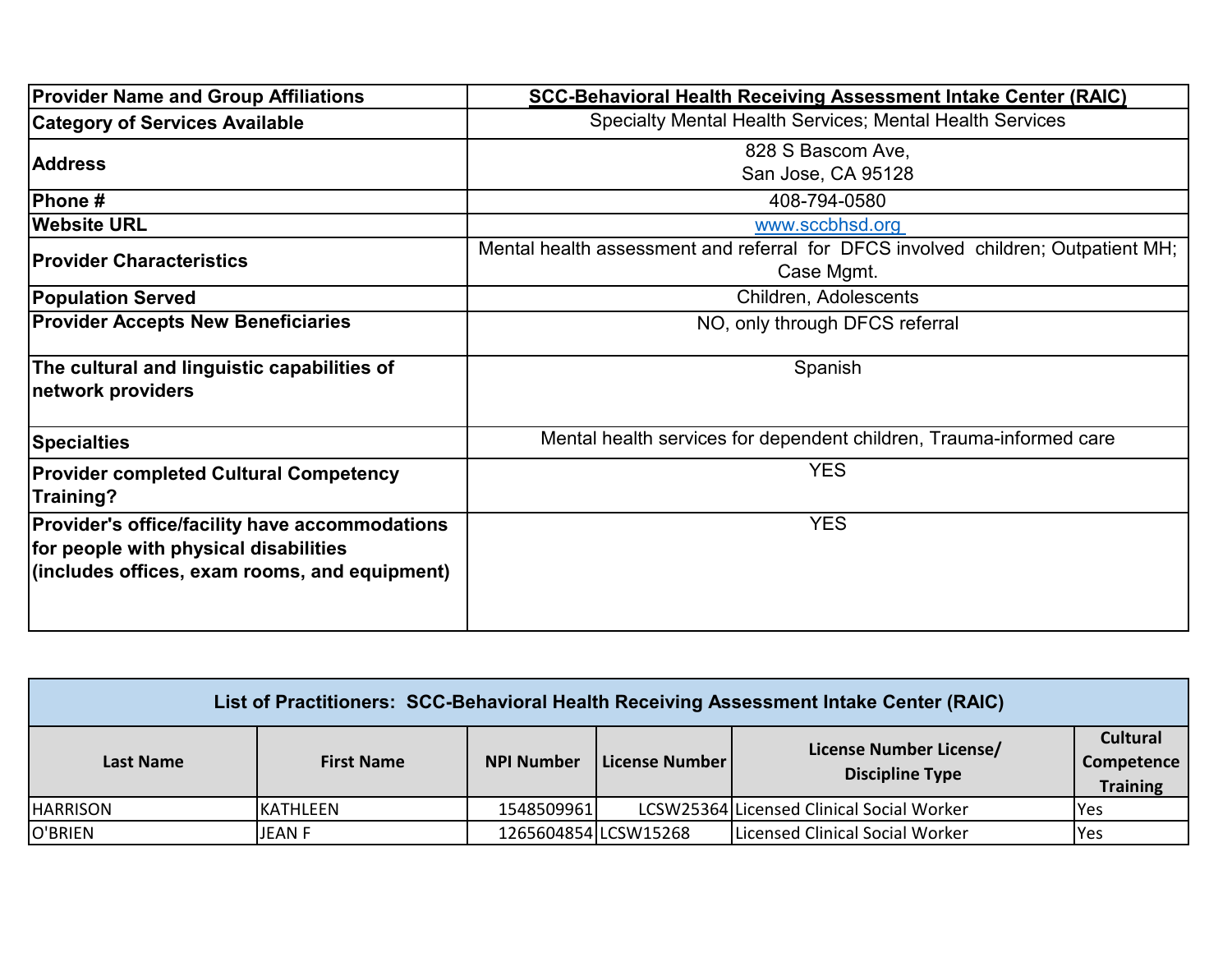| List of Practitioners: SCC-Behavioral Health Receiving Assessment Intake Center (RAIC) |                   |                     |                |                                                   |                                                         |
|----------------------------------------------------------------------------------------|-------------------|---------------------|----------------|---------------------------------------------------|---------------------------------------------------------|
| Last Name                                                                              | <b>First Name</b> | <b>NPI Number</b>   | License Number | License Number License/<br><b>Discipline Type</b> | <b>Cultural</b><br><b>Competence</b><br><b>Training</b> |
| <b>VELA</b>                                                                            | <b>SORAYA B</b>   | 1649716317 ASW80229 |                | Associate Clinical Social Worker                  | <b>Yes</b>                                              |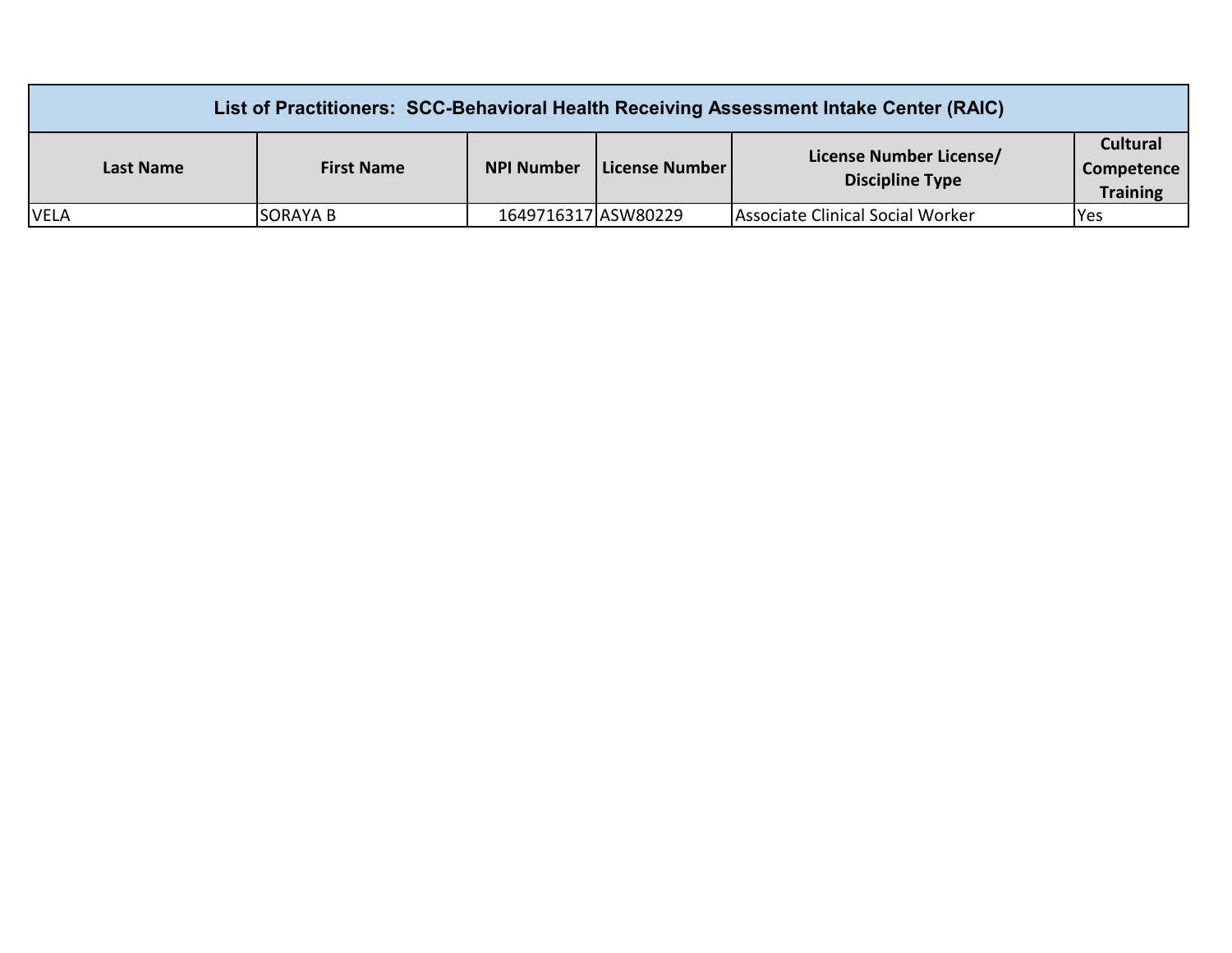| <b>Provider Name and Group Affiliations</b>                                                                                              | <b>Seneca Family of Agencies</b>                                                                                                                                                                |
|------------------------------------------------------------------------------------------------------------------------------------------|-------------------------------------------------------------------------------------------------------------------------------------------------------------------------------------------------|
| <b>Category of Services Available</b>                                                                                                    | Therapeutic Behavioral Services (TBS); Specialty Mental Health Services; Mental<br><b>Health Services</b>                                                                                       |
| <b>Address</b>                                                                                                                           | 485 N 1st St, San Jose, CA 95112                                                                                                                                                                |
| <b>Phone</b> #                                                                                                                           | 408-554-2550                                                                                                                                                                                    |
| <b>Website URL</b>                                                                                                                       | http://www.senecafoa.org/                                                                                                                                                                       |
| <b>Provider Characteristics</b>                                                                                                          | Wraparound, Support Enhancement Services, Outpatient MH Service, Intensive<br>Targeted Wraparound, Outpatient MH, TBS, Intensive Outpatient MH, Adoptive<br>Assistance Program (AAP) Wraparound |
| <b>Population Served</b>                                                                                                                 | Children, Families, Adolescents and Foster children                                                                                                                                             |
| <b>Provider Accepts New Beneficiaries</b>                                                                                                | <b>YES</b>                                                                                                                                                                                      |
| The cultural and linguistic capabilities of<br>network providers                                                                         | Spanish, Arabic, Chinese, Polish, Portuguese, Russian, Punjabi, Farsi, Finnish,<br>Tagalog, Vietnamese, French, Hebrew, Korean, Laotian, Italian, Tigrinya, German                              |
| <b>Specialties</b>                                                                                                                       | Wraparound, Support Enhancement Services, Trauma-informed care                                                                                                                                  |
| <b>Provider completed Cultural Competency</b><br>Training?                                                                               | <b>YES</b>                                                                                                                                                                                      |
| Provider's office/facility have accommodations<br>for people with physical disabilities<br>(includes offices, exam rooms, and equipment) | <b>YES</b>                                                                                                                                                                                      |

| <b>List of Practitioners: Seneca Family of Agencies</b> |                   |                                                                |                       |                                         |                 |
|---------------------------------------------------------|-------------------|----------------------------------------------------------------|-----------------------|-----------------------------------------|-----------------|
| Last Name                                               | <b>First Name</b> | License Number License/<br>License Number<br><b>NPI Number</b> |                       | <b>Cultural</b><br>Competence           |                 |
|                                                         |                   |                                                                |                       | <b>Discipline Type</b>                  | <b>Training</b> |
| <b>ABDI</b>                                             | YASMIN            |                                                                | 1154857506 AMFT100844 | Associate Marriage and Family Therapist | Yes             |
| ALVARADA                                                | <b>KAELA</b>      | 1154968550 ASW93671                                            |                       | Associate Clinical Social Worker        | <b>Yes</b>      |
| <b>ALVAREZ</b>                                          | <b>JENNIFER</b>   | 1992234751                                                     |                       | <b>Other Qualified Provider</b>         | Yes             |
| <b>ANTES</b>                                            | <b>KAYLA</b>      | 1457907503 ASW92239                                            |                       | Associate Clinical Social Worker        | <b>Yes</b>      |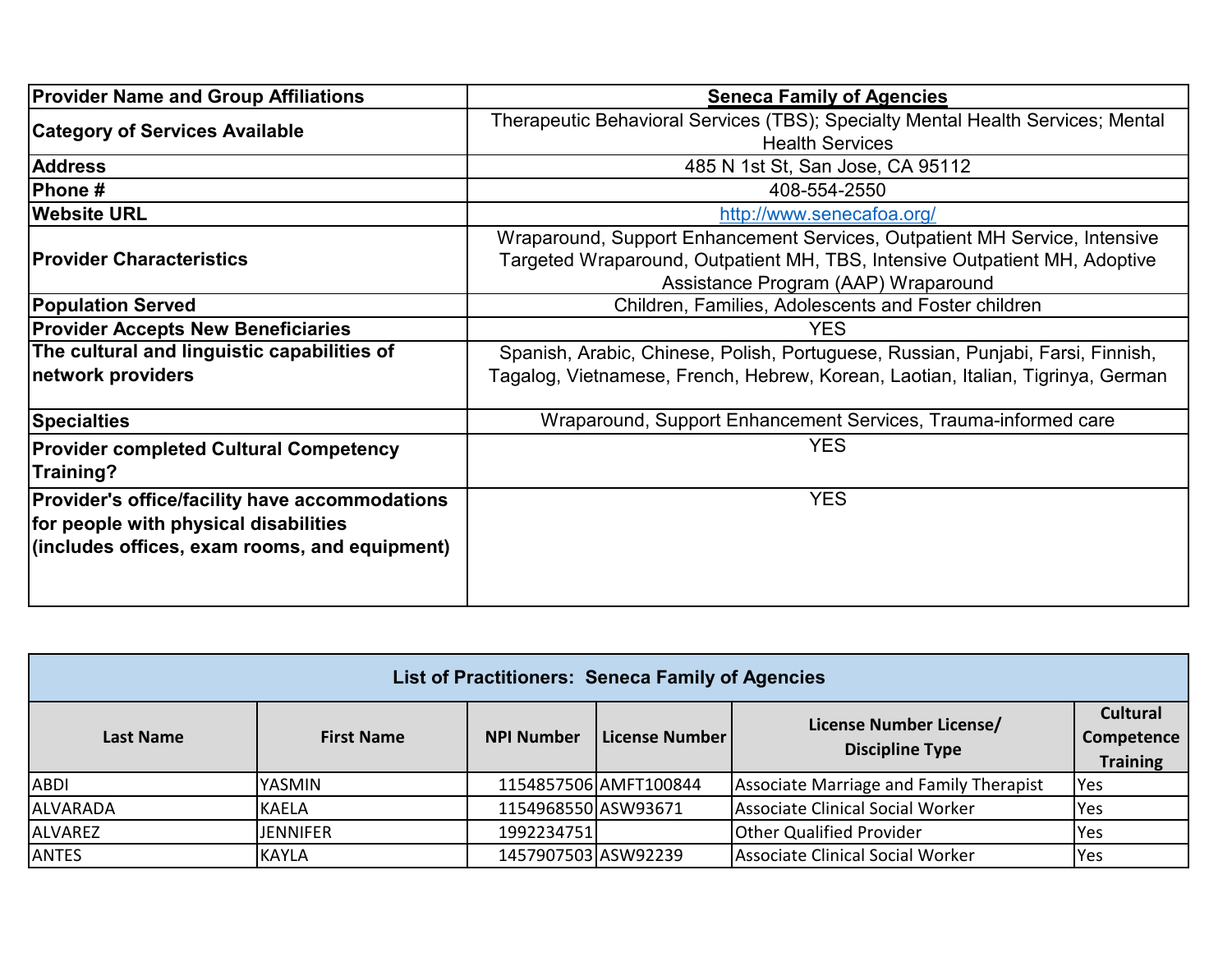| <b>List of Practitioners: Seneca Family of Agencies</b> |                       |                      |                        |                                                   |                                                  |
|---------------------------------------------------------|-----------------------|----------------------|------------------------|---------------------------------------------------|--------------------------------------------------|
| <b>Last Name</b>                                        | <b>First Name</b>     | <b>NPI Number</b>    | <b>License Number</b>  | License Number License/<br><b>Discipline Type</b> | <b>Cultural</b><br>Competence<br><b>Training</b> |
| ARELLANO                                                | <b>OMAR</b>           | 1407349848           |                        | <b>Other Qualified Provider</b>                   | Yes                                              |
| <b>ARZATE</b>                                           | <b>OSCAR</b>          | 1942785241           |                        | <b>Other Qualified Provider</b>                   | Yes                                              |
| <b>BERTOS</b>                                           | LARISSA               | 1699292953 AMFT94972 |                        | Associate Marriage and Family Therapist           | Yes                                              |
| <b>BROWN</b>                                            | <b>COURTNEY</b>       |                      | 1669997771 AMFT 102645 | Associate Marriage and Family Therapist           | Yes                                              |
| <b>BUI</b>                                              | <b>PRISCILLIA</b>     | 1124428503 LCSW83463 |                        | <b>Licensed Clinical Social Worker</b>            | Yes                                              |
| CAPESTANY                                               | ALEXANDRA             | 1841832763           |                        | <b>Other Qualified Provider</b>                   | Yes                                              |
| CARCAMO                                                 | <b>MYNOR</b>          | 1851864102           |                        | <b>Other Qualified Provider</b>                   | Yes                                              |
| <b>CARRELL</b>                                          | <b>TANYA</b>          | 1366085995 ASW92619  |                        | <b>Associate Clinical Social Worker</b>           | Yes                                              |
| <b>CASALI</b>                                           | <b>ALICIA</b>         | 1508309063           |                        | Mental Health Program Specialist                  | Yes                                              |
| <b>CAUTIVO</b>                                          | <b>DOMINIQUE</b>      | 1912562497           |                        | <b>Other Qualified Provider</b>                   | Yes                                              |
| <b>CERVANTES</b>                                        | <b>REINA</b>          | 1558847194           |                        | <b>Other Qualified Provider</b>                   | Yes                                              |
| <b>CHAUMETTE</b>                                        | <b>SARAH</b>          | 1154448603           |                        | 94241 Licensed Psychiatrist                       | Yes                                              |
| <b>CINQUINO</b>                                         | <b>MARIE</b>          | 1013577238 ASW91483  |                        | <b>Associate Clinical Social Worker</b>           | Yes                                              |
| <b>CLASPILL</b>                                         | LANI                  | 1184901647           |                        | <b>Other Qualified Provider</b>                   | Yes                                              |
| <b>COKER</b>                                            | <b>MEGAN</b>          |                      | 1598106833LMFT107799   | Licensed Marriage and Family Therapist            | Yes                                              |
| <b>CUENTAS</b>                                          | <b>ANDREA</b>         | 1760014591           |                        | <b>Other Qualified Provider</b>                   | Yes                                              |
| <b>DANG</b>                                             | <b>MAX</b>            | 1942840954           |                        | <b>Other Qualified Provider</b>                   | Yes                                              |
| <b>DARRELL</b>                                          | <b>KURT</b>           | 1225539315           |                        | Mental Health Program Specialist                  | Yes                                              |
| <b>DIMAGMALIW</b>                                       | <b>RUTH CHRISTINE</b> |                      | 1295255495 AMFT 101494 | Associate Marriage and Family Therapist           | Yes                                              |
| <b>DO</b>                                               | <b>LINDA</b>          | 1689990434 20A12084  |                        | Physician                                         | Yes                                              |
| <b>FELICE</b>                                           | <b>DONALD</b>         | 1922129113           |                        | <b>Other Qualified Provider</b>                   | Yes                                              |
| <b>GAGLIASSO</b>                                        | <b>NICOLE</b>         | 1740706977 AMFT82262 |                        | Associate Marriage and Family Therapist           | Yes                                              |
| <b>GARCIA</b>                                           | <b>CRYSTAL</b>        | 1184270290 ASW91449  |                        | <b>Associate Clinical Social Worker</b>           | Yes                                              |
| <b>GARCIA</b>                                           | <b>JESSICA</b>        | 1740782390           |                        | <b>Other Qualified Provider</b>                   | Yes                                              |
| <b>GAUTHIER</b>                                         | <b>BRITTNEE</b>       | 1356899611 AMFT93720 |                        | Associate Marriage and Family Therapist           | Yes                                              |
| <b>GONZALEZ</b>                                         | <b>SARAH</b>          | 1134676307           |                        | <b>Other Qualified Provider</b>                   | Yes                                              |
| <b>GOPAL</b>                                            | <b>POOJA</b>          | 1578905907           |                        | <b>Other Qualified Provider</b>                   | Yes                                              |
| <b>GUERRERO</b>                                         | <b>RAQUEL</b>         | 1194369629           |                        | <b>Other Qualified Provider</b>                   | Yes                                              |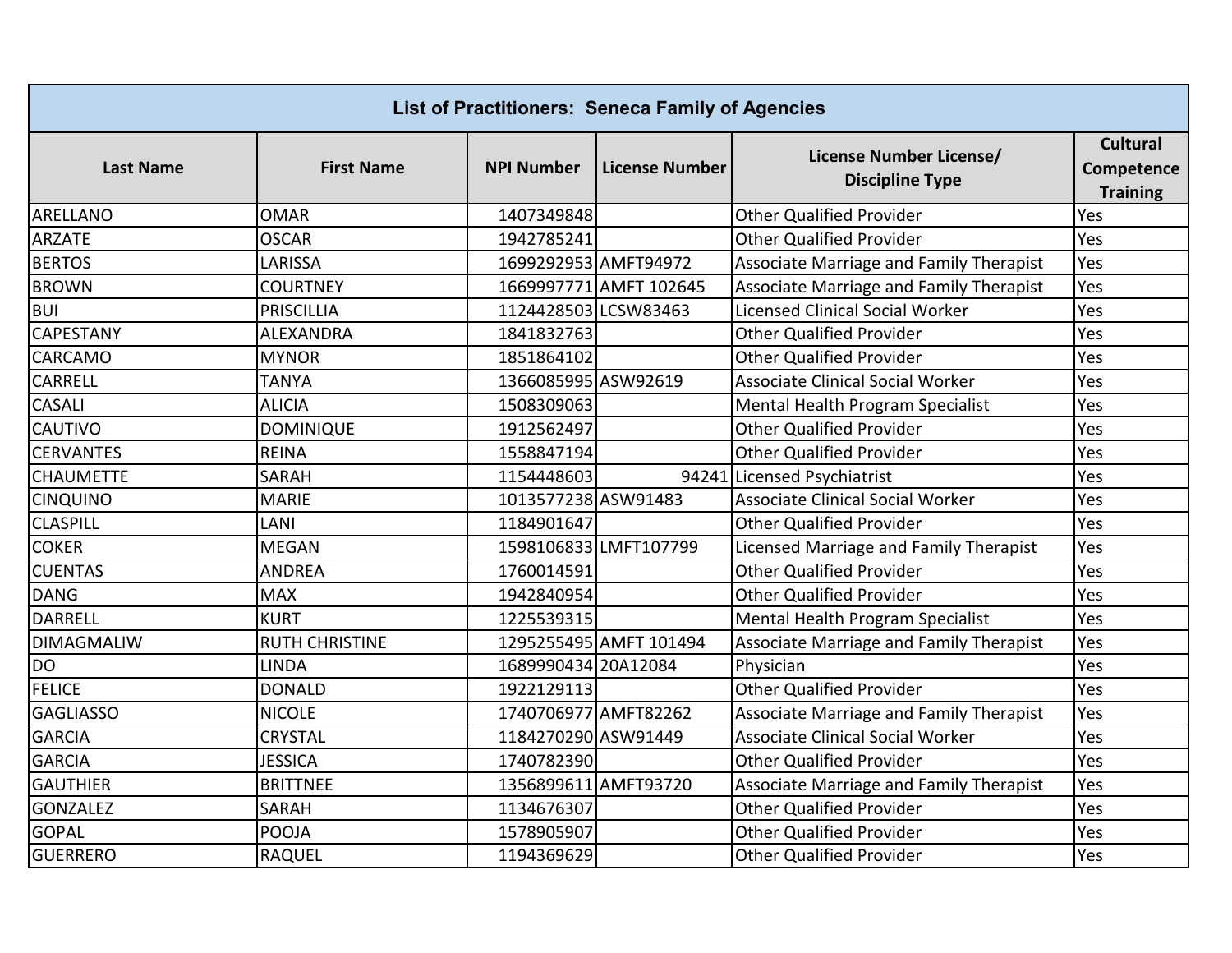| <b>List of Practitioners: Seneca Family of Agencies</b> |                   |                      |                        |                                                   |                                                  |
|---------------------------------------------------------|-------------------|----------------------|------------------------|---------------------------------------------------|--------------------------------------------------|
| <b>Last Name</b>                                        | <b>First Name</b> | <b>NPI Number</b>    | <b>License Number</b>  | License Number License/<br><b>Discipline Type</b> | <b>Cultural</b><br>Competence<br><b>Training</b> |
| HUMAN-GROSSKOPF                                         | LOUISA            | 1255774204           |                        | <b>Other Qualified Provider</b>                   | Yes                                              |
| <b>HUNDRIESER</b>                                       | <b>DAYNA</b>      | 1952892507           |                        | <b>Other Qualified Provider</b>                   | Yes                                              |
| LABARGA                                                 | VANESSA           |                      | 1245788942 AMFT 103146 | Associate Marriage and Family Therapist           | Yes                                              |
| <b>LARIOS</b>                                           | <b>BRENDA</b>     | 1225446743 ASW 80049 |                        | <b>Associate Clinical Social Worker</b>           | Yes                                              |
| LAWRENCE                                                | <b>JESSICA</b>    | 1053704130 ASW85949  |                        | Associate Clinical Social Worker                  | Yes                                              |
| <b>LEVENE</b>                                           | <b>SARAH</b>      |                      | 1568880870 AMFT 94529  | Associate Marriage and Family Therapist           | Yes                                              |
| <b>LINNANE</b>                                          | <b>STEPHANIE</b>  | 1629546288           |                        | <b>Other Qualified Provider</b>                   | Yes                                              |
| <b>LOPEZ</b>                                            | <b>ALANA</b>      | 1184905580           |                        | <b>Other Qualified Provider</b>                   | Yes                                              |
| <b>LOPEZ</b>                                            | <b>NATALIE</b>    | 1689231409           |                        | <b>Other Qualified Provider</b>                   | Yes                                              |
| <b>LOUKIDES</b>                                         | <b>SARA</b>       | 1598147779           |                        | <b>Other Qualified Provider</b>                   | Yes                                              |
| LOZANO                                                  | <b>KASSANDRA</b>  | 1215593561           |                        | <b>Other Qualified Provider</b>                   | Yes                                              |
| <b>LUIS CHAVEZ</b>                                      | <b>NANCY</b>      | 1982124426           |                        | <b>Other Qualified Provider</b>                   | Yes                                              |
| <b>MANIK</b>                                            | <b>KARIN</b>      | 1396377156           |                        | <b>Other Qualified Provider</b>                   | Yes                                              |
| <b>MOGUEL</b>                                           | <b>ATHENA</b>     | 1114468980           |                        | <b>Other Qualified Provider</b>                   | Yes                                              |
| <b>MOREHEAD</b>                                         | <b>PAIGE</b>      | 1871069815 ASW86350  |                        | <b>Associate Clinical Social Worker</b>           | Yes                                              |
| <b>MULLIN</b>                                           | <b>KATHERINE</b>  | 1679001226           |                        | Mental Health Program Specialist                  | Yes                                              |
| MUNOZ GUDINO                                            | ABRAHAM           | 1114495488           |                        | <b>Other Qualified Provider</b>                   | Yes                                              |
| PACHECO-LANGFORD                                        | LENAYA            | 1720520828           |                        | <b>Other Qualified Provider</b>                   | Yes                                              |
| <b>QUACH</b>                                            | <b>JACQUELYN</b>  | 1487135679           |                        | <b>Other Qualified Provider</b>                   | Yes                                              |
| <b>QUINONES</b>                                         | <b>FERNANDO</b>   | 1730671868           |                        | <b>Other Qualified Provider</b>                   | Yes                                              |
| <b>REAVES</b>                                           | <b>KRISTEN</b>    | 1619339397           |                        | <b>Other Qualified Provider</b>                   | Yes                                              |
| <b>RICHARDS</b>                                         | CASSANDRA         |                      | 1104310143 AMFT101717  | Associate Marriage and Family Therapist           | Yes                                              |
| <b>RODRIGUEZ</b>                                        | <b>RENEE</b>      | 1700175197 ASW68988  |                        | <b>Associate Clinical Social Worker</b>           | Yes                                              |
| <b>ROMERO</b>                                           | <b>JASMINE</b>    | 1480216341           |                        | <b>Other Qualified Provider</b>                   | Yes                                              |
| ROSA-DINIZ                                              | <b>MORGAN</b>     | 1710463377           |                        | <b>Other Qualified Provider</b>                   | Yes                                              |
| <b>ROYAL</b>                                            | <b>LINDSEY</b>    | 1457581720 RN 740635 |                        | <b>Registered Nurse</b>                           | Yes                                              |
| <b>SESSION</b>                                          | <b>ALEXIS</b>     | 1093230112 ASW90606  |                        | <b>Associate Clinical Social Worker</b>           | Yes                                              |
| <b>SILVER</b>                                           | <b>MARGARET</b>   | 1477902310 ASW72654  |                        | <b>Associate Clinical Social Worker</b>           | Yes                                              |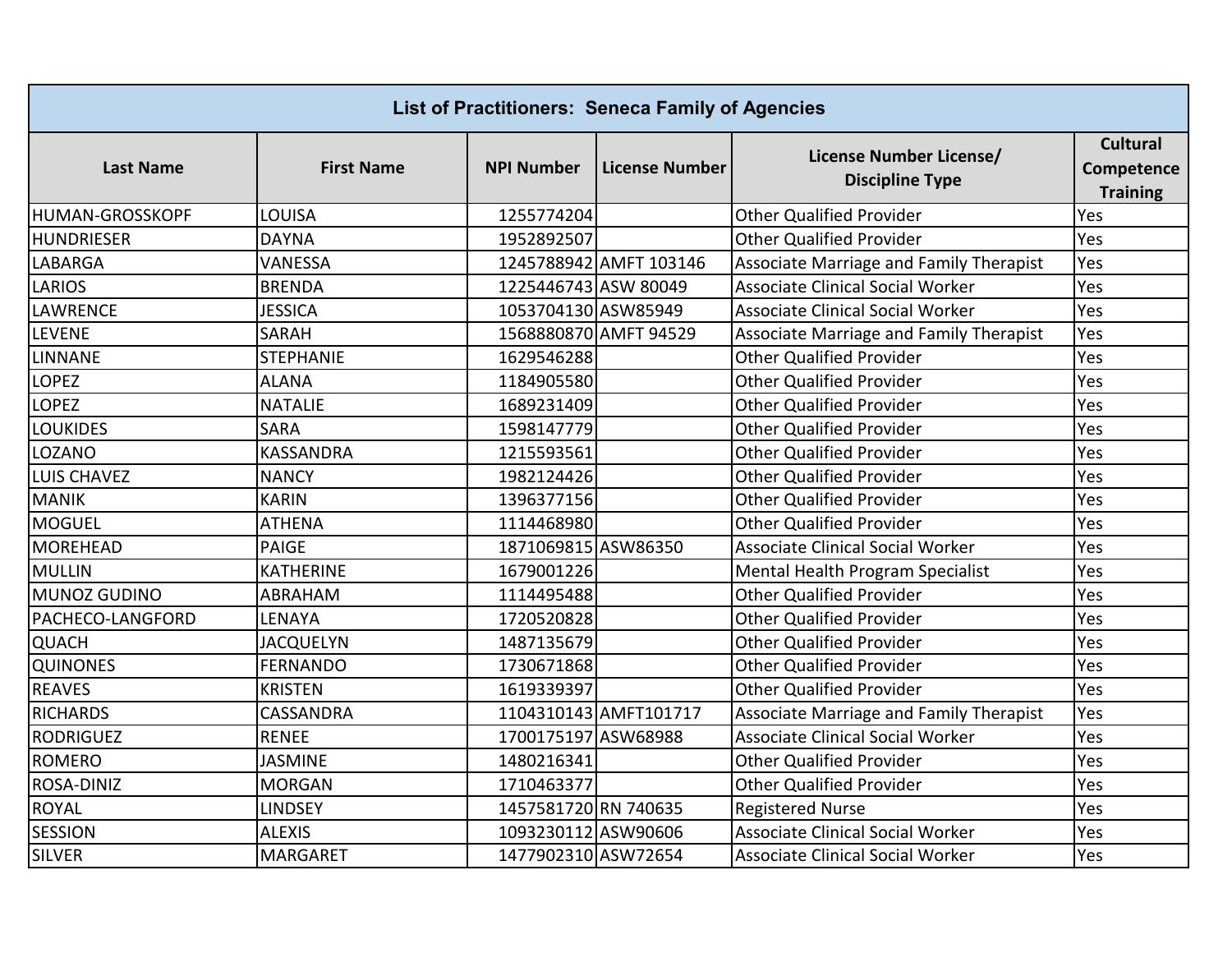| <b>List of Practitioners: Seneca Family of Agencies</b> |                   |                       |                       |                                                   |                                                  |
|---------------------------------------------------------|-------------------|-----------------------|-----------------------|---------------------------------------------------|--------------------------------------------------|
| <b>Last Name</b>                                        | <b>First Name</b> | <b>NPI Number</b>     | <b>License Number</b> | License Number License/<br><b>Discipline Type</b> | <b>Cultural</b><br>Competence<br><b>Training</b> |
| <b>SKAFI</b>                                            | LUBNA             | 1275958951 ASW72605   |                       | <b>Associate Clinical Social Worker</b>           | Yes                                              |
| SKANDARI                                                | SADAF             | 1194176776 ASW78128   |                       | Associate Clinical Social Worker                  | Yes                                              |
| <b>SORIA ZARATE</b>                                     | VANESSA           | 1336620517            |                       | <b>Other Qualified Provider</b>                   | Yes                                              |
| <b>STOCKMAL</b>                                         | <b>SHELBY</b>     | 1659930857            |                       | <b>Other Qualified Provider</b>                   | Yes                                              |
| <b>TOBIN</b>                                            | SHERIDAN          | 1437714961            |                       | <b>Other Qualified Provider</b>                   | Yes                                              |
| <b>UHLRICH</b>                                          | <b>ELIZABETH</b>  |                       | 1932583895 LCSW 86926 | Licensed Clinical Social Worker                   | Yes                                              |
| <b>URBANSKI</b>                                         | LAUREN            | 1295130771 ASW77995   |                       | Associate Clinical Social Worker                  | Yes                                              |
| <b>URBINA</b>                                           | <b>MIRELLA</b>    | 1679011043            |                       | <b>Other Qualified Provider</b>                   | Yes                                              |
| <b>URIBE-SANCHEZ</b>                                    | JENNIFER          | 1639586902 AMFT88519  |                       | <b>Associate Marriage and Family Therapist</b>    | Yes                                              |
| <b>VALDEOLIVAR</b>                                      | <b>MICHAEL</b>    |                       | 1962946814 AMFT 96623 | <b>Associate Marriage and Family Therapist</b>    | Yes                                              |
| <b>VARELA</b>                                           | <b>DANIEL</b>     | 1477960284 ASW 83719  |                       | Associate Clinical Social Worker                  | <b>Yes</b>                                       |
| <b>VEGA</b>                                             | <b>IRENE</b>      | 1548505886            |                       | <b>Other Qualified Provider</b>                   | Yes                                              |
| <b>VON TERSCH</b>                                       | <b>SARAH</b>      | 1558727511 LCSW 83871 |                       | Licensed Clinical Social Worker                   | Yes                                              |
| <b>WHITNEY</b>                                          | KELLYANNE         | 1699202010 ASW 83797  |                       | <b>Associate Clinical Social Worker</b>           | Yes                                              |
| <b>WILLIAMS</b>                                         | JAHLAINA          | 1184182495            |                       | <b>Other Qualified Provider</b>                   | <b>IYes</b>                                      |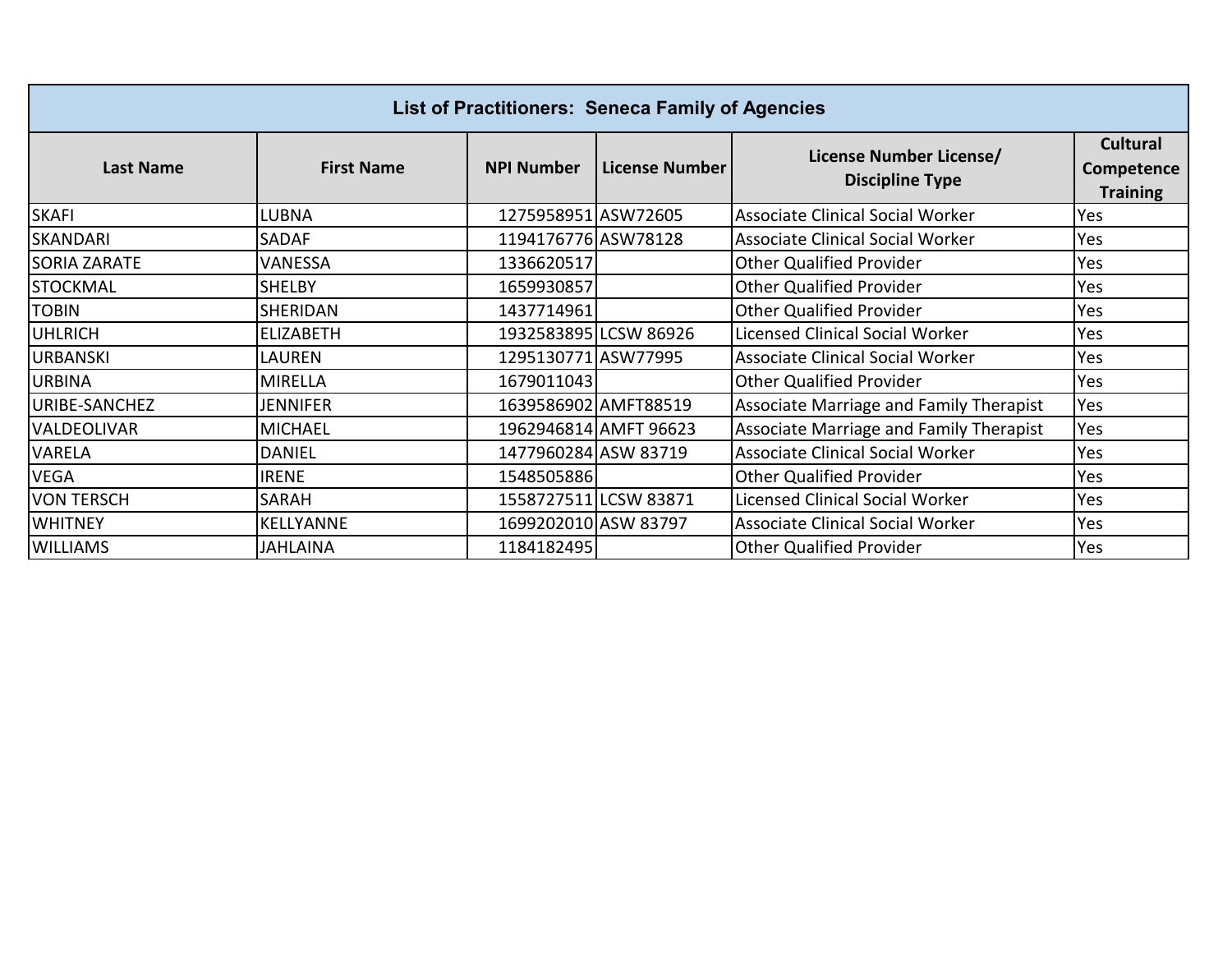| <b>Provider Name and Group Affiliations</b>           | <b>SCC-South County</b>                                  |
|-------------------------------------------------------|----------------------------------------------------------|
| <b>Category of Services Available</b>                 | Specialty Mental Health Services; Mental Health Services |
| <b>Address</b>                                        | 1215 1st St, Gilroy, CA 95020                            |
| Phone#                                                |                                                          |
| <b>Website URL</b>                                    | www.sccbhsd.org                                          |
| <b>Provider Characteristics</b>                       |                                                          |
| <b>Population Served</b>                              | Children, Adolescents, Adults, Older Adults              |
| <b>Provider Accepts New Beneficiaries</b>             | <b>YES</b>                                               |
| The cultural and linguistic capabilities of           | <b>Spanish and Vietnamese</b>                            |
| network providers                                     |                                                          |
| <b>Specialties</b>                                    |                                                          |
| <b>Provider completed Cultural Competency</b>         | <b>YES</b>                                               |
| Training?                                             |                                                          |
| <b>Provider's office/facility have accommodations</b> | <b>YES</b>                                               |
| for people with physical disabilities                 |                                                          |
| (includes offices, exam rooms, and equipment)         |                                                          |
|                                                       |                                                          |
|                                                       |                                                          |

| <b>List of Practitioners: SCC-South County</b> |                   |                      |                |                                                   |                                           |
|------------------------------------------------|-------------------|----------------------|----------------|---------------------------------------------------|-------------------------------------------|
| Last Name                                      | <b>First Name</b> | <b>NPI Number</b>    | License Number | License Number License/<br><b>Discipline Type</b> | Cultural<br>Competence<br><b>Training</b> |
| <b>CISNEROS</b>                                | <b>IMARTINA</b>   | 1073760211 LCSW70335 |                | Licensed Clinical Social Worker                   | Yes                                       |
| <b>CLEMENTE</b>                                | <b>SONIA</b>      | 1629630421           |                | <b>Other Qualified Provider</b>                   | Yes                                       |
| FALL                                           | <b>KHADY</b>      | 1801203518LPT36947   |                | Psychiatric Technician                            | Yes                                       |
| <b>KHAN</b>                                    | YASMIN FARIDA     | 1033295548 A70089    |                | Licensed Psychiatrist                             | Yes                                       |
| SOARES-ROMERO                                  | <b>JEAN</b>       | 1952431918           |                | <b>Other Qualified Provider</b>                   | Yes                                       |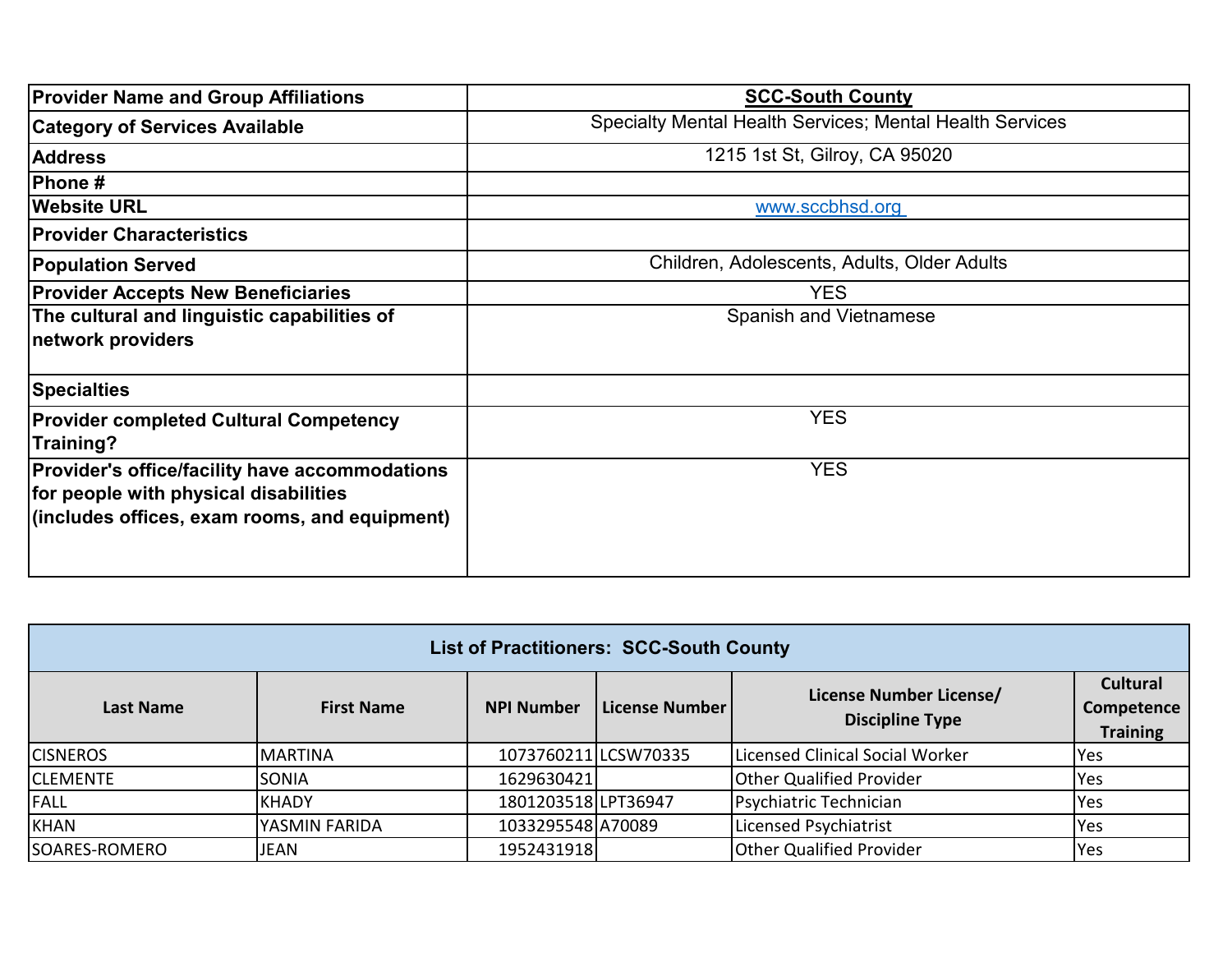| <b>Provider Name and Group Affiliations</b>    | <b>Starlight Community Services</b>                                                |
|------------------------------------------------|------------------------------------------------------------------------------------|
| <b>Category of Services Available</b>          | Therapeutic Behavioral Services (TBS); Specialty Mental Health Services; Mental    |
|                                                | <b>Health Services</b>                                                             |
| <b>Address</b>                                 | 1885 Lundy Ave. Ste. 223, San Jose, CA 95131; 6203 San Ignacio Ave., Ste. 150,     |
|                                                | San Jose, CA 95119                                                                 |
|                                                | 408-284-9080                                                                       |
| Phone#                                         | 408-284-9000                                                                       |
| <b>Website URL</b>                             | http://www.starsinc.com/                                                           |
|                                                | Wide range of MH services for families and children (including child FSP); TAY FSP |
| <b>Provider Characteristics</b>                | and TAY Outpatient MH; Raising Early Awareness and Creating Hope (REACH);          |
|                                                | Case Mgmt; TBS, FSP; Wide range of MH services for families and children, Wrap     |
|                                                | Providers, System of Care.                                                         |
| <b>Population Served</b>                       | Families, Children, Adolescents, TAY                                               |
| <b>Provider Accepts New Beneficiaries</b>      | <b>YES</b>                                                                         |
| The cultural and linguistic capabilities of    | Hindi, Bengali, Russian, Spanish, Vietnamese                                       |
| network providers                              |                                                                                    |
|                                                |                                                                                    |
| <b>Specialties</b>                             | Families, Children, Adolescents, TAY, Trauma-informed care                         |
| <b>Provider completed Cultural Competency</b>  | <b>YES</b>                                                                         |
| Training?                                      |                                                                                    |
| Provider's office/facility have accommodations | <b>YES</b>                                                                         |
| for people with physical disabilities          |                                                                                    |
| (includes offices, exam rooms, and equipment)  |                                                                                    |
|                                                |                                                                                    |
|                                                |                                                                                    |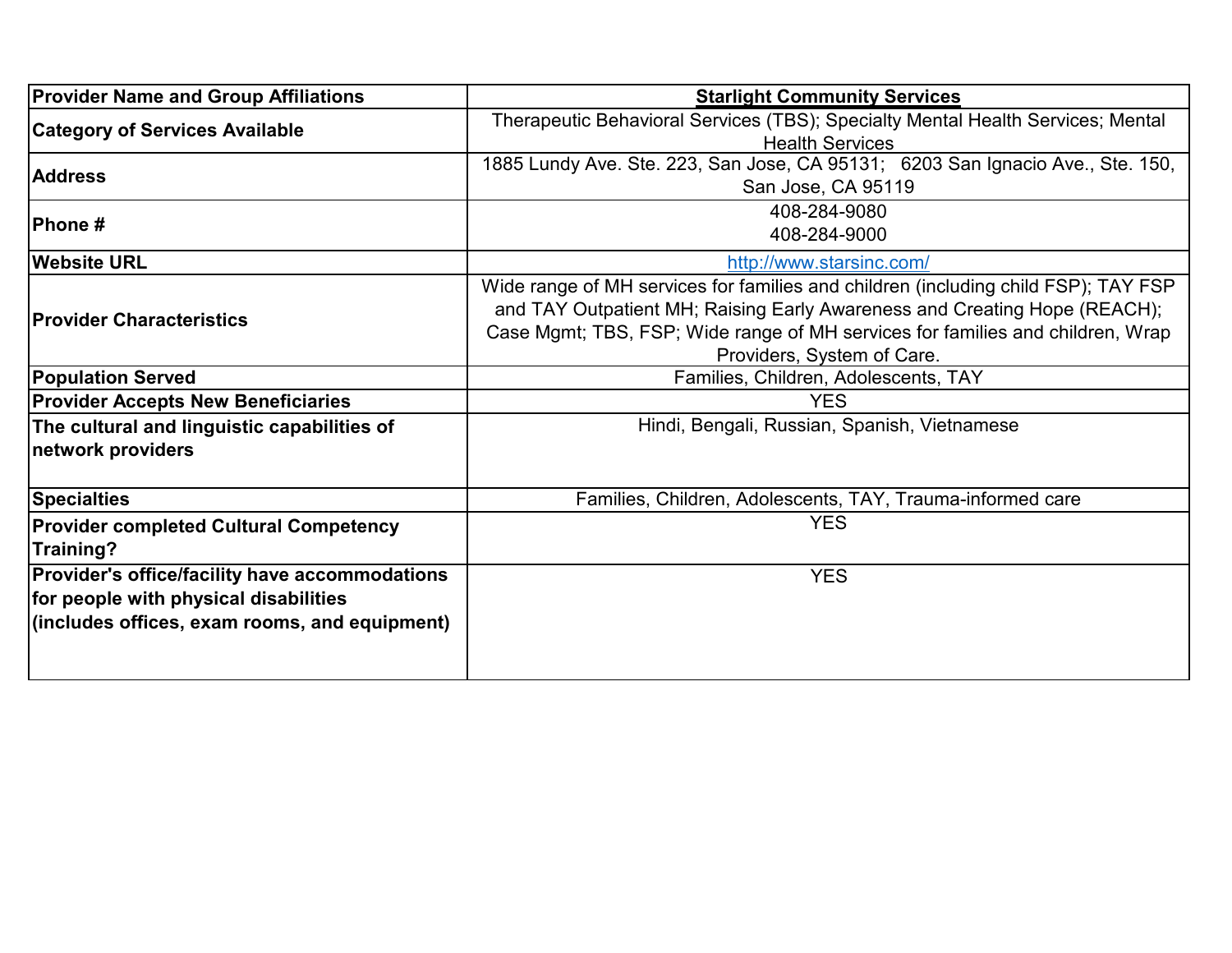| <b>List of Practitioners: Starlight Community Services</b> |                      |                      |                        |                                                   |                                                  |
|------------------------------------------------------------|----------------------|----------------------|------------------------|---------------------------------------------------|--------------------------------------------------|
| <b>Last Name</b>                                           | <b>First Name</b>    | <b>NPI Number</b>    | <b>License Number</b>  | License Number License/<br><b>Discipline Type</b> | <b>Cultural</b><br>Competence<br><b>Training</b> |
| <b>ALVARADO</b>                                            | VANEZA               | 1033520895           |                        | <b>Other Qualified Provider</b>                   | <b>No</b>                                        |
| <b>AVALOS</b>                                              | <b>VERONICA</b>      | 1689701534           |                        | <b>Other Qualified Provider</b>                   | Yes                                              |
| <b>BEHAN</b>                                               | <b>RENEE</b>         |                      | 1598312852 AMFT 115621 | Associate Marriage and Family Therapist           | Yes                                              |
| <b>BOR</b>                                                 | <b>ANAIS</b>         | 1083172787           |                        | <b>Other Qualified Provider</b>                   | <b>No</b>                                        |
| <b>BRADY</b>                                               | <b>JOSHUA</b>        | 1871150805           |                        | <b>Other Qualified Provider</b>                   | Yes                                              |
| <b>CALVINO</b>                                             | <b>NICOLE</b>        | 1083196448 ASW90287  |                        | <b>Associate Clinical Social Worker</b>           | Yes                                              |
| <b>CARRILLO</b>                                            | <b>MARIA</b>         | 1689096711           |                        | <b>Other Qualified Provider</b>                   | Yes                                              |
| <b>CASTILLO</b>                                            | <b>CRISTINA</b>      | 1316399819 ASW72725  |                        | <b>Associate Clinical Social Worker</b>           | Yes                                              |
| <b>CHAU</b>                                                | <b>NANCY</b>         |                      | 1336548825 LMFT 115470 | Licensed Marriage and Family Therapist            | <b>No</b>                                        |
| <b>CIRELLA DEVEZA</b>                                      | <b>AICA</b>          |                      | 1538659875 AMFT115619  | Associate Marriage and Family Therapist           | Yes                                              |
| <b>CORTEZ</b>                                              | <b>GABRIEL</b>       | 1518449750           |                        | <b>Other Qualified Provider</b>                   | <b>No</b>                                        |
| <b>COSTELLA</b>                                            | <b>RACHEL</b>        |                      | 1255826319 AMFT109403  | Associate Marriage and Family Therapist           | Yes                                              |
| <b>ESPINOZA</b>                                            | <b>RICARDO</b>       | 1083152706           |                        | <b>Other Qualified Provider</b>                   | Yes                                              |
| <b>ESTRADA</b>                                             | <b>CRYSTAL</b>       | 1477784775           |                        | <b>Other Qualified Provider</b>                   | Yes                                              |
| <b>EUGENIO</b>                                             | <b>JOY</b>           | 1346872710           |                        | <b>Other Qualified Provider</b>                   | <b>No</b>                                        |
| <b>FANG</b>                                                | <b>JENNIFER</b>      |                      | 1164910980 AMFT116220  | Associate Marriage and Family Therapist           | Yes                                              |
| <b>FOFANA</b>                                              | <b>UMARU</b>         | 1043406713           |                        | Mental Health Program Specialist                  | Yes                                              |
| <b>FOREMAN</b>                                             | <b>PATRICK</b>       |                      | 1801144563 LMFT 102254 | Licensed Marriage and Family Therapist            | <b>No</b>                                        |
| <b>GAMEZ</b>                                               | <b>KATHERINE</b>     | 1225203003           |                        | <b>Other Qualified Provider</b>                   | <b>No</b>                                        |
| <b>GATES</b>                                               | <b>KARAMJIT RANI</b> |                      | 1467981480 AMFT115279  | Associate Marriage and Family Therapist           | <b>No</b>                                        |
| <b>GONZALEZ</b>                                            | <b>ANN</b>           | 1265065791           |                        | <b>Other Qualified Provider</b>                   | <b>No</b>                                        |
| <b>GONZALEZ</b>                                            | <b>MALI</b>          | 1649794793 ASW90450  |                        | <b>Associate Clinical Social Worker</b>           | Yes                                              |
| <b>GONZALEZ</b>                                            | <b>MARIA</b>         | 1972984649 AMFT95335 |                        | Associate Marriage and Family Therapist           | Yes                                              |
| <b>GONZALEZ</b>                                            | <b>MARIE</b>         | 1942507124           |                        | <b>Other Qualified Provider</b>                   | <b>No</b>                                        |
| <b>GONZALEZ</b>                                            | <b>NATALLY</b>       | 1407326598           |                        | <b>Other Qualified Provider</b>                   | Yes                                              |
| GONZALEZ-ORTIZ                                             | <b>GABRIELA</b>      |                      | 1700180742 LMFT 108722 | Licensed Marriage and Family Therapist            | <b>No</b>                                        |
| HERNANDEZ                                                  | <b>ROBERTO</b>       | 1902279342           |                        | <b>Other Qualified Provider</b>                   | <b>No</b>                                        |
| <b>HERRERA</b>                                             | <b>CINDY</b>         |                      | 1336532365 LMFT105007  | Licensed Marriage and Family Therapist            | <b>No</b>                                        |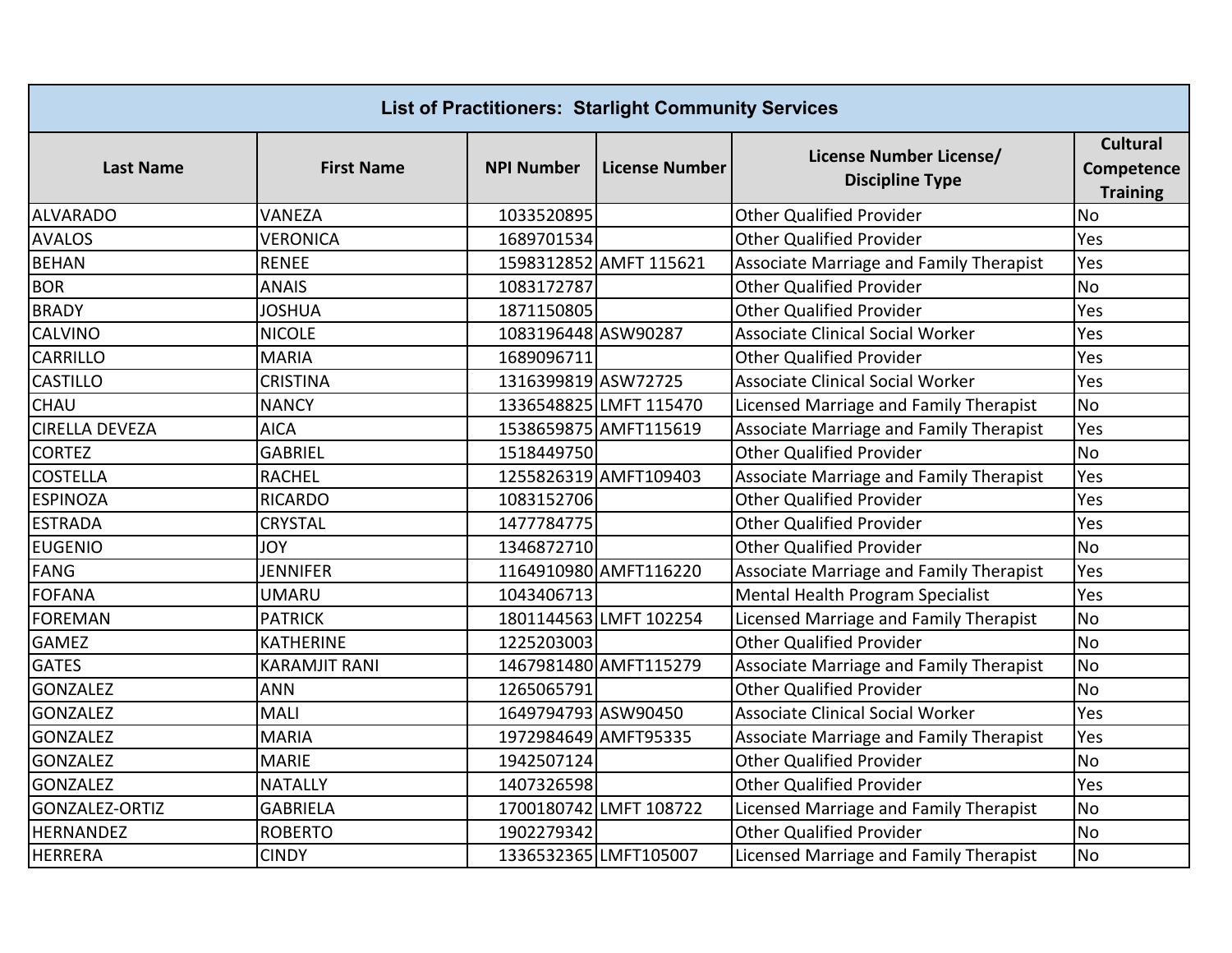| <b>List of Practitioners: Starlight Community Services</b> |                   |                      |                       |                                                   |                                                  |
|------------------------------------------------------------|-------------------|----------------------|-----------------------|---------------------------------------------------|--------------------------------------------------|
| <b>Last Name</b>                                           | <b>First Name</b> | <b>NPI Number</b>    | <b>License Number</b> | License Number License/<br><b>Discipline Type</b> | <b>Cultural</b><br>Competence<br><b>Training</b> |
| HO                                                         | <b>KELVIN</b>     |                      | 1699124396 AMFT101577 | Associate Marriage and Family Therapist           | <b>No</b>                                        |
| HU                                                         | <b>GENA</b>       | 1518045384 A 79006   |                       | Licensed Psychiatrist                             | <b>No</b>                                        |
| <b>ISHIKAWA</b>                                            | <b>RYUKO</b>      | 1053629634 A 42754   |                       | Licensed Psychiatrist                             | <b>No</b>                                        |
| <b>JACQUEZ</b>                                             | LOUISA            |                      | 1952831265 AMFT108895 | Associate Marriage and Family Therapist           | <b>No</b>                                        |
| <b>JIMENEZ</b>                                             | <b>TINA</b>       | 1972913606           |                       | <b>Other Qualified Provider</b>                   | <b>No</b>                                        |
| KIM                                                        | <b>MICHELLE</b>   | 1538605142 APCC 3622 |                       | Associate Professional Clinical Counselor         | Yes                                              |
| <b>KNIGHT</b>                                              | <b>JEREMIAH</b>   |                      | 1902359748 AMFT101894 | Associate Marriage and Family Therapist           | Yes                                              |
| <b>KWON</b>                                                | <b>MICHELLE</b>   |                      | 1760992705 AMFT112074 | Associate Marriage and Family Therapist           | <b>No</b>                                        |
| LAKELY                                                     | <b>ASHLEY</b>     | 1427691534           |                       | <b>Other Qualified Provider</b>                   | <b>No</b>                                        |
| <b>LAZO</b>                                                | <b>ISABEL</b>     | 1700291101 AMFT85509 |                       | Associate Marriage and Family Therapist           | <b>No</b>                                        |
| <b>LOVERRO</b>                                             | <b>RACHEL</b>     | 1053965954           |                       | <b>Other Qualified Provider</b>                   | Yes                                              |
| <b>MARRUFO</b>                                             | <b>MYRNA</b>      | 1558848812           |                       | <b>Other Qualified Provider</b>                   | <b>No</b>                                        |
| <b>MARTINEZ PASTOR</b>                                     | <b>BIOLETA</b>    | 1124518014           |                       | <b>Other Qualified Provider</b>                   | <b>No</b>                                        |
| MILLS-BUNJE                                                | <b>KELSEY</b>     |                      | 1285181933 AMFT101470 | Associate Marriage and Family Therapist           | Yes                                              |
| <b>NGUYEN</b>                                              | <b>JESSICA</b>    | 1548677578           |                       | <b>Other Qualified Provider</b>                   | Yes                                              |
| <b>NGUYEN</b>                                              | <b>TRINH</b>      | 1396239539           |                       | <b>Other Qualified Provider</b>                   | Yes                                              |
| <b>NIETO</b>                                               | <b>MARIA</b>      | 1801160155           |                       | Mental Health Program Specialist                  | <b>No</b>                                        |
| <b>ONN</b>                                                 | <b>DANIELLE</b>   | 1073879375 ASW78971  |                       | <b>Associate Clinical Social Worker</b>           | Yes                                              |
| <b>ORDILLO</b>                                             | <b>JENNELLE</b>   |                      | 1952824070 AMFT109815 | Associate Marriage and Family Therapist           | Yes                                              |
| <b>PACHECO</b>                                             | <b>HUMBERTO</b>   | 1306401401           |                       | <b>Other Qualified Provider</b>                   | <b>No</b>                                        |
| <b>PANELO</b>                                              | <b>KEVIN</b>      | 1508258815           |                       | <b>Other Qualified Provider</b>                   | Yes                                              |
| <b>PEREZ</b>                                               | <b>ALIX</b>       | 1568860476 AMFT89217 |                       | Associate Marriage and Family Therapist           | Yes                                              |
| <b>PEREZ</b>                                               | <b>AMANDA</b>     | 1992106017 AMFT89157 |                       | Associate Marriage and Family Therapist           | <b>No</b>                                        |
| <b>PERFECTO</b>                                            | <b>GABRIEL</b>    |                      | 1336660844 AMFT102337 | Associate Marriage and Family Therapist           | <b>No</b>                                        |
| PHAM                                                       | <b>GLORIA</b>     | 1821640103 ASW92722  |                       | <b>Associate Clinical Social Worker</b>           | <b>No</b>                                        |
| <b>PHAN</b>                                                | <b>KATHERINE</b>  | 1417430844           |                       | <b>Other Qualified Provider</b>                   | Yes                                              |
| <b>PISONI</b>                                              | <b>JANNEAN</b>    | 1093358426           |                       | <b>Other Qualified Provider</b>                   | <b>No</b>                                        |
| QUIJADA                                                    | <b>GUADALUPE</b>  |                      | 1144744566 AMFT111117 | Associate Marriage and Family Therapist           | <b>No</b>                                        |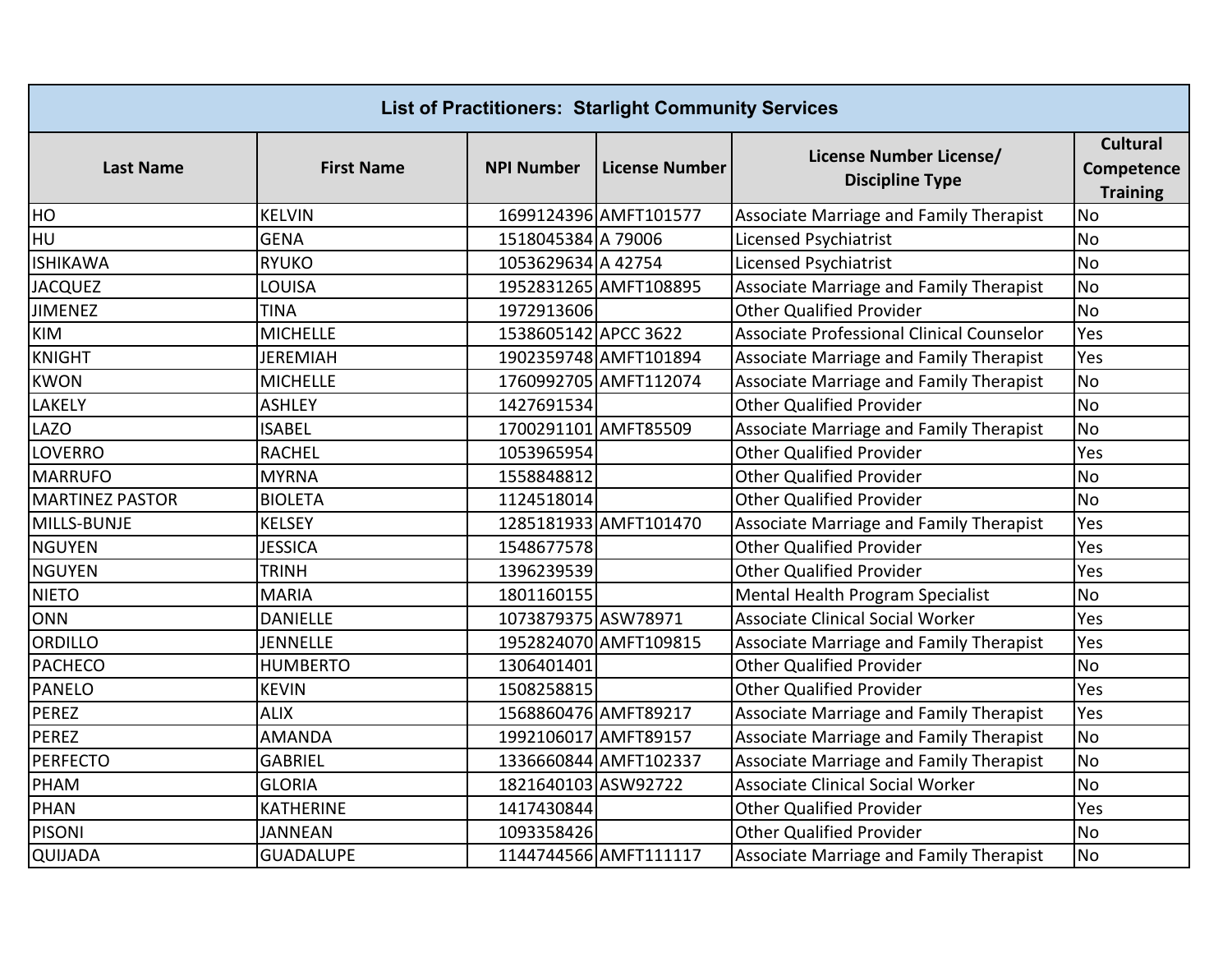| <b>List of Practitioners: Starlight Community Services</b> |                     |                      |                        |                                                   |                                                  |  |
|------------------------------------------------------------|---------------------|----------------------|------------------------|---------------------------------------------------|--------------------------------------------------|--|
| <b>Last Name</b>                                           | <b>First Name</b>   | <b>NPI Number</b>    | <b>License Number</b>  | License Number License/<br><b>Discipline Type</b> | <b>Cultural</b><br>Competence<br><b>Training</b> |  |
| <b>RACO</b>                                                | <b>CHRISTINE</b>    | 1366092660 APCC 6656 |                        | Associate Professional Clinical Counselor         | <b>No</b>                                        |  |
| <b>RAMOS</b>                                               | <b>SUSANA</b>       |                      | 1073020004 AMFT101930  | Associate Marriage and Family Therapist           | Yes                                              |  |
| <b>RICH</b>                                                | <b>KARLA</b>        |                      | 1720501901 AMFT108732  | Associate Marriage and Family Therapist           | Yes                                              |  |
| <b>RIVERA</b>                                              | <b>MARLENE</b>      | 1952427718           |                        | <b>Other Qualified Provider</b>                   | Yes                                              |  |
| <b>ROCHA</b>                                               | <b>PATRICIA</b>     | 1194910893           |                        | <b>Other Qualified Provider</b>                   | Yes                                              |  |
| <b>ROJAS</b>                                               | <b>ELIZABETH</b>    | 1477078384           |                        | <b>Other Qualified Provider</b>                   | Yes                                              |  |
| <b>ROSAS</b>                                               | <b>ROSIO</b>        |                      | 1982192100 AMFT 107373 | Associate Marriage and Family Therapist           | Yes                                              |  |
| <b>RUELAS</b>                                              | <b>MARIA</b>        | 1467767715           |                        | Mental Health Program Specialist                  | Yes                                              |  |
| <b>SAENZ</b>                                               | <b>ASHLEE</b>       | 1578057386           |                        | <b>Other Qualified Provider</b>                   | Yes                                              |  |
| <b>SALCICCIA</b>                                           | ALESSANDRA          |                      | 1619427408 AMFT101493  | Associate Marriage and Family Therapist           | Yes                                              |  |
| <b>SALGADO</b>                                             | <b>ADRIAN</b>       | 1306291398           |                        | <b>Other Qualified Provider</b>                   | Yes                                              |  |
| SALM                                                       | <b>SASKIA</b>       | 1922441971 ASW 75021 |                        | <b>Associate Clinical Social Worker</b>           | <b>No</b>                                        |  |
| <b>SCHULTZ</b>                                             | ADRIENNE            | 1922469030 AMFT99871 |                        | Associate Marriage and Family Therapist           | Yes                                              |  |
| SHASMAN                                                    | <b>SAHRA</b>        | 1164924817           |                        | <b>Other Qualified Provider</b>                   | <b>No</b>                                        |  |
| <b>SILVA</b>                                               | <b>CYNTHIA</b>      | 1730256371           |                        | Mental Health Program Specialist                  | <b>No</b>                                        |  |
| <b>SMITH</b>                                               | <b>NOMA</b>         |                      | 1760870489 LCSW 86432  | <b>Licensed Clinical Social Worker</b>            | Yes                                              |  |
| SOM                                                        | <b>LINA</b>         | 1447545462           |                        | <b>Other Qualified Provider</b>                   | Yes                                              |  |
| <b>STERLING</b>                                            | <b>CARLI</b>        |                      | 1104288174 LMFT105556  | Licensed Marriage and Family Therapist            | <b>No</b>                                        |  |
| <b>THARANI</b>                                             | <b>TANINDER</b>     | 1013244235 A 109480  |                        | Licensed Psychiatrist                             | <b>No</b>                                        |  |
| <b>THOMAS</b>                                              | <b>ALISHA</b>       |                      | 1932658754 AMFT 103829 | Associate Marriage and Family Therapist           | <b>No</b>                                        |  |
| <b>TONG</b>                                                | <b>JONATHAN</b>     | 1275039265 AMFT11121 |                        | Associate Marriage and Family Therapist           | Yes                                              |  |
| <b>TORRES</b>                                              | <b>MASSIEL</b>      | 1528476272 ASW 70865 |                        | <b>Associate Clinical Social Worker</b>           | Yes                                              |  |
| <b>TORRES</b>                                              | <b>STEPHANIE</b>    | 1316431687           |                        | <b>Other Qualified Provider</b>                   | Yes                                              |  |
| <b>UVINA</b>                                               | <b>JAIME</b>        | 1598021271           |                        | <b>Other Qualified Provider</b>                   | <b>No</b>                                        |  |
| VALENCIA                                                   | <b>GABRIEL</b>      | 1487973806           |                        | <b>Other Qualified Provider</b>                   | Yes                                              |  |
| VAN                                                        | <b>IRENE PHUONG</b> |                      | 1952825598 AMFT112616  | Associate Marriage and Family Therapist           | Yes                                              |  |
| <b>VARGAS</b>                                              | YADIRA              | 1114330826           |                        | <b>Other Qualified Provider</b>                   | Yes                                              |  |
| VELAZQUEZ                                                  | CARMELA             | 1760926315 ASW75399  |                        | <b>Associate Clinical Social Worker</b>           | Yes                                              |  |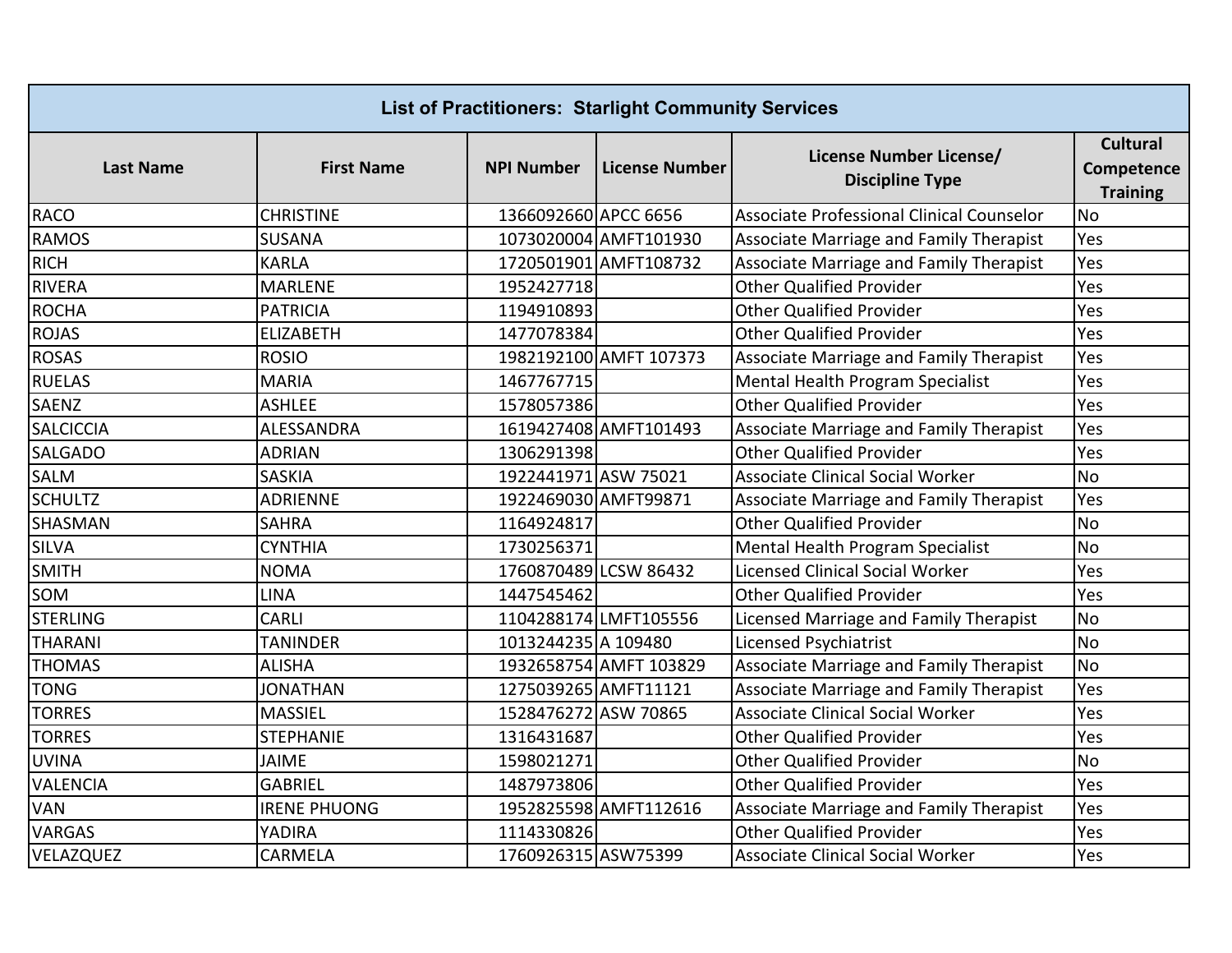| <b>List of Practitioners: Starlight Community Services</b> |                                        |                     |                         |                                         |                 |  |
|------------------------------------------------------------|----------------------------------------|---------------------|-------------------------|-----------------------------------------|-----------------|--|
|                                                            | <b>NPI Number</b><br><b>First Name</b> |                     | License Number License/ | <b>Cultural</b>                         |                 |  |
| Last Name                                                  |                                        |                     | License Number          | <b>Discipline Type</b>                  | Competence      |  |
|                                                            |                                        |                     |                         |                                         | <b>Training</b> |  |
| <b>VELAZQUEZ</b>                                           | LORENA                                 |                     | 1205287968 AMFT104235   | Associate Marriage and Family Therapist | <b>Yes</b>      |  |
| <b>VIVIANI</b>                                             | <b>ALICIA</b>                          | 1417580184          |                         | <b>Other Qualified Provider</b>         | No.             |  |
| <b>WARREN</b>                                              | <b>JULIE</b>                           | 1871622837          |                         | <b>Other Qualified Provider</b>         | Yes             |  |
| <b>ZUNIGA</b>                                              | <b>MONICA</b>                          | 1467618496 ASW70888 |                         | Associate Clinical Social Worker        | No              |  |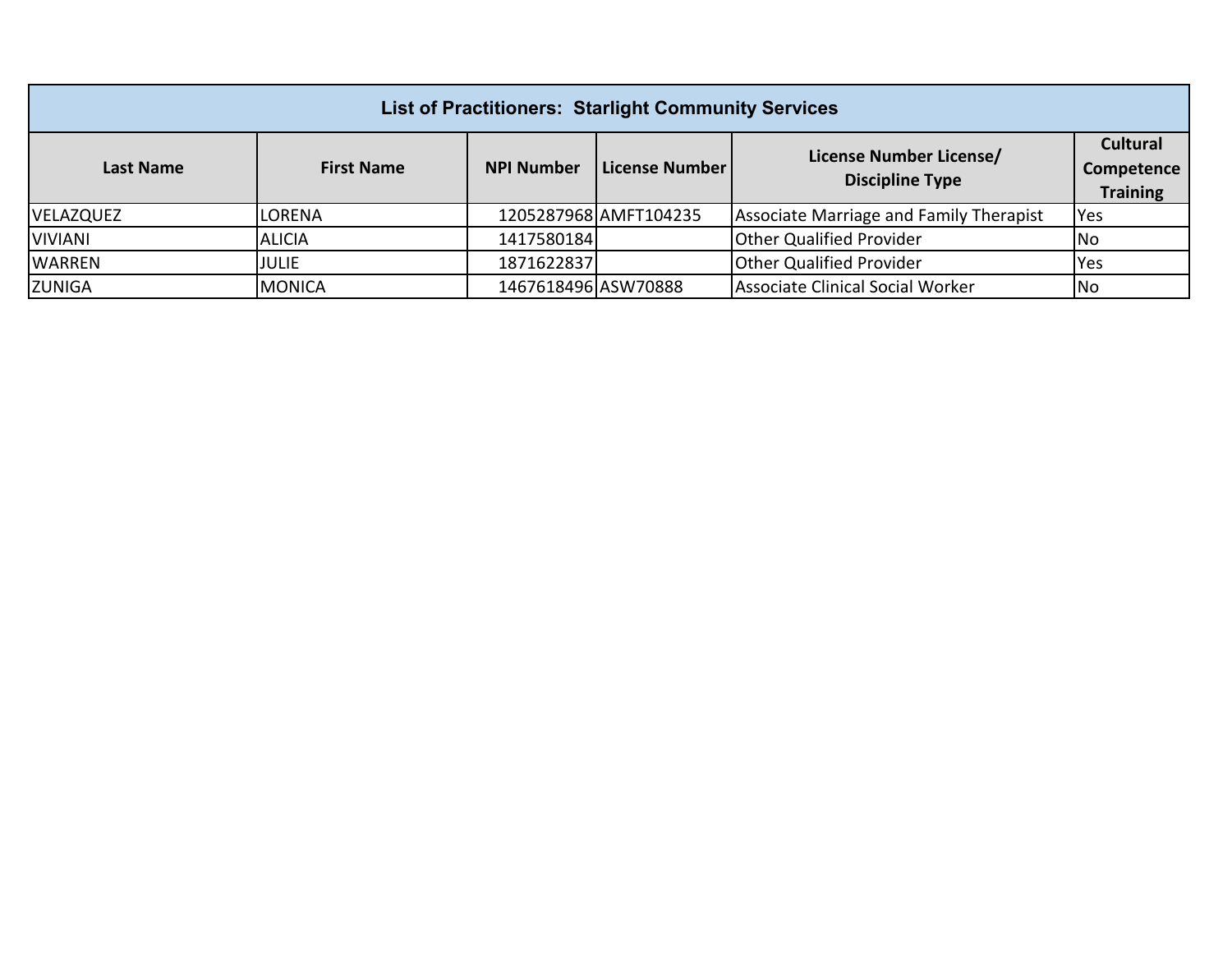| <b>Provider Name and Group Affiliations</b>                                                                                                     | SCC-Sunnyvale Behavioral Health Services Center-Family and Children |  |  |  |  |  |
|-------------------------------------------------------------------------------------------------------------------------------------------------|---------------------------------------------------------------------|--|--|--|--|--|
| <b>Category of Services Available</b>                                                                                                           | Specialty Mental Health Services; Mental Health Services            |  |  |  |  |  |
| <b>Address</b>                                                                                                                                  | 660 South Fairoaks Avenue, Sunnyvale, CA 94086                      |  |  |  |  |  |
| Phone #                                                                                                                                         | 408-992-4800                                                        |  |  |  |  |  |
| <b>Website URL</b>                                                                                                                              | www.sccbhsd.org                                                     |  |  |  |  |  |
| <b>Provider Characteristics</b>                                                                                                                 | North-Central County Location; Outpatient MH; Case Mgmt.            |  |  |  |  |  |
| <b>Population Served</b>                                                                                                                        | Children, Adolescents, Adults, Older Adults                         |  |  |  |  |  |
| <b>Provider Accepts New Beneficiaries</b>                                                                                                       | <b>YES</b>                                                          |  |  |  |  |  |
| The cultural and linguistic capabilities of<br>network providers                                                                                | Farsi, Japanese, Serbo-Croatian, Spanish, Hindi, Vietnamese         |  |  |  |  |  |
| <b>Specialties</b>                                                                                                                              | Trauma-informed care                                                |  |  |  |  |  |
| <b>Provider completed Cultural Competency</b><br>Training?                                                                                      | <b>YES</b>                                                          |  |  |  |  |  |
| <b>Provider's office/facility have accommodations</b><br>for people with physical disabilities<br>(includes offices, exam rooms, and equipment) | <b>YES</b>                                                          |  |  |  |  |  |

| List of Practitioners: SCC-Sunnyvale Behavioral Health Services Center-Family and Children |                   |                      |                       |                                                   |                                                  |  |  |
|--------------------------------------------------------------------------------------------|-------------------|----------------------|-----------------------|---------------------------------------------------|--------------------------------------------------|--|--|
| Last Name                                                                                  | <b>First Name</b> | <b>NPI Number</b>    | License Number        | License Number License/<br><b>Discipline Type</b> | <b>Cultural</b><br>Competence<br><b>Training</b> |  |  |
| <b>ANAYA</b>                                                                               | DANIELA           | 1720567092           |                       | <b>Other Qualified Provider</b>                   | Yes                                              |  |  |
| <b>ASCUE</b>                                                                               | YUKIKO NAKASE     | 1578687992 LCSW19570 |                       | Licensed Clinical Social Worker                   | Yes                                              |  |  |
| LE.                                                                                        | <b>JENNIFER</b>   | 1336267921 A97015    |                       | Licensed Psychiatrist                             | Yes                                              |  |  |
| LOYA                                                                                       | <b>MELANIE</b>    |                      | 1225547748 AMFT114749 | Associate Marriage and Family Therapist           | Yes                                              |  |  |
| <b>ROSAS-ATKINS</b>                                                                        | <b>YAFFAR</b>     |                      | 1487037529 AMFT95196  | Associate Marriage and Family Therapist           | Yes                                              |  |  |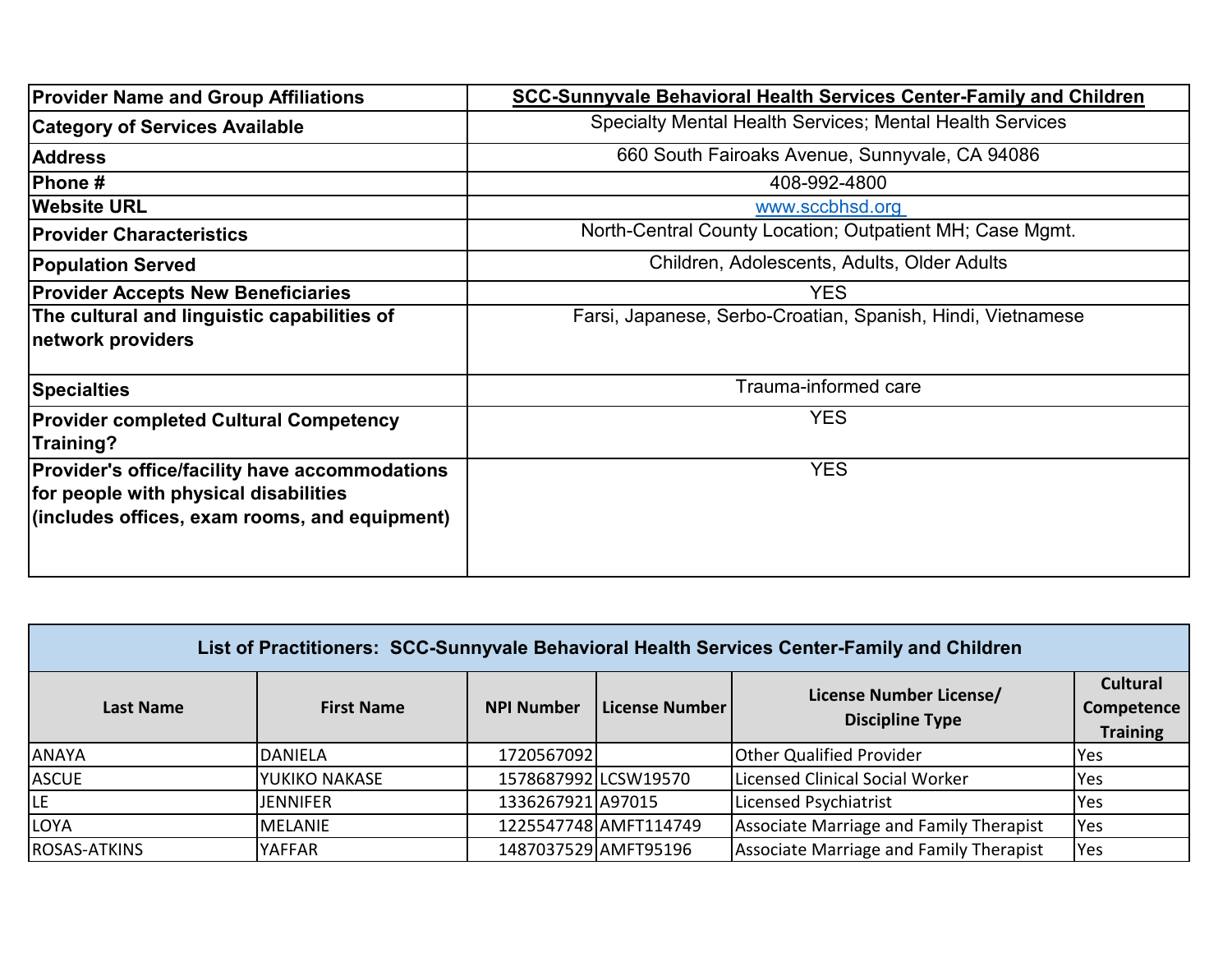| List of Practitioners: SCC-Sunnyvale Behavioral Health Services Center-Family and Children                                                                                  |               |                      |  |                                        |            |  |
|-----------------------------------------------------------------------------------------------------------------------------------------------------------------------------|---------------|----------------------|--|----------------------------------------|------------|--|
| <b>Cultural</b><br>License Number License/<br><b>NPI Number</b><br>  License Number  <br><b>First Name</b><br>Last Name<br>Competence<br><b>Discipline Type</b><br>Training |               |                      |  |                                        |            |  |
| <b>TRAUD</b>                                                                                                                                                                | <b>JOLENE</b> | 1548429335 LMFT90719 |  | Licensed Marriage and Family Therapist | <b>Yes</b> |  |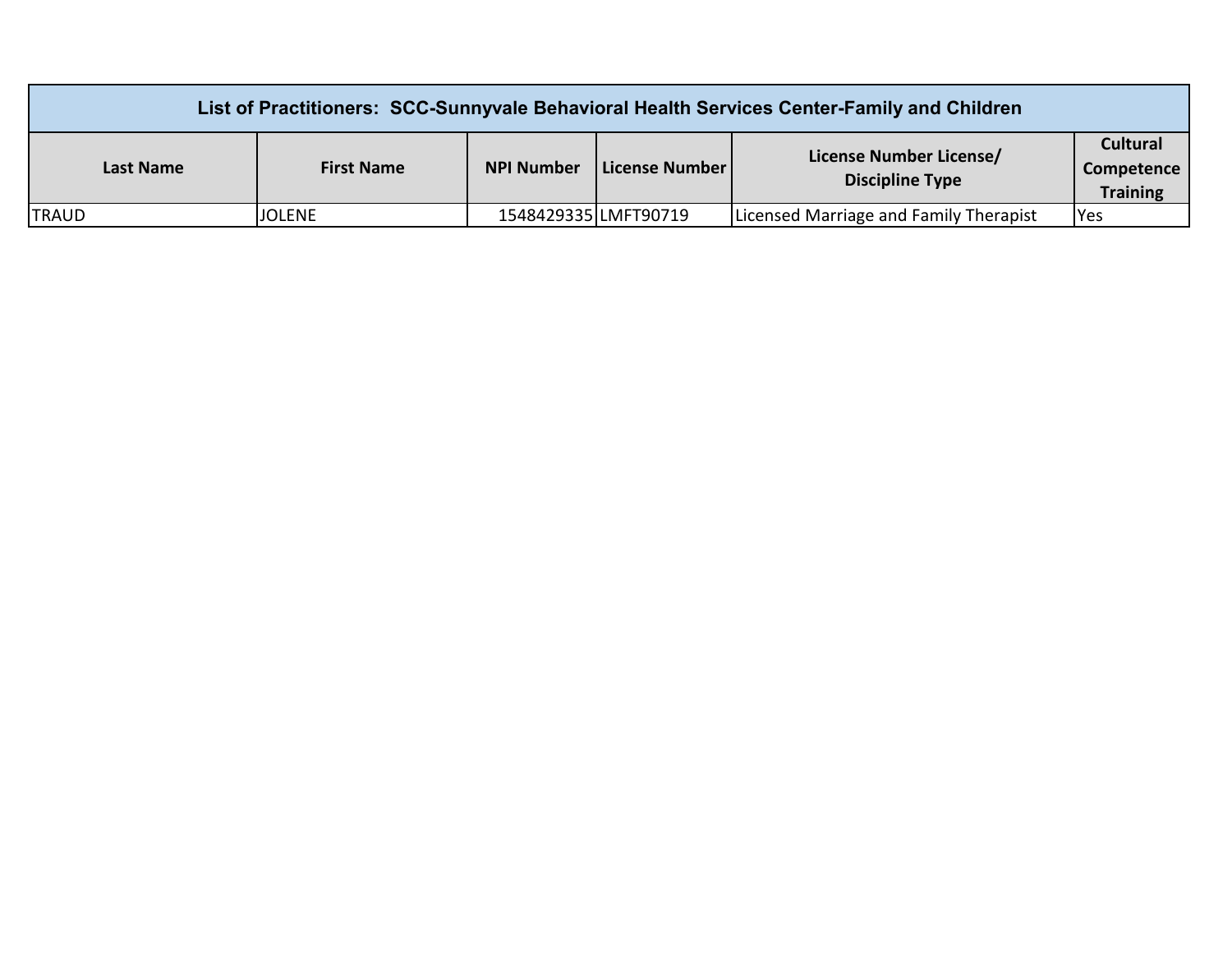| <b>Provider Name and Group Affiliations</b>                                                                                              | <b>Telecare</b>                           |
|------------------------------------------------------------------------------------------------------------------------------------------|-------------------------------------------|
| <b>Category of Services Available</b>                                                                                                    | <b>Mental Health Services</b>             |
| <b>Address</b>                                                                                                                           | 800 N 1st St, San Jose, CA 95112          |
| Phone#                                                                                                                                   | 408-885-6220                              |
| <b>Website URL</b>                                                                                                                       | www.telecarecorp.com/partners-in-wellness |
| <b>Provider Characteristics</b>                                                                                                          |                                           |
| <b>Population Served</b>                                                                                                                 | <b>Adults, Older Adults</b>               |
| <b>Provider Accepts New Beneficiaries</b>                                                                                                | <b>YES</b>                                |
| The cultural and linguistic capabilities of<br>network providers                                                                         | Cantonese, Hmong, Spanish                 |
| <b>Specialties</b>                                                                                                                       |                                           |
| <b>Provider completed Cultural Competency</b><br>Training?                                                                               | <b>YES</b>                                |
| Provider's office/facility have accommodations<br>for people with physical disabilities<br>(includes offices, exam rooms, and equipment) | <b>YES</b>                                |

| List of Practitioners: Telecare                                                                                              |                |                      |  |                                           |                                                  |  |
|------------------------------------------------------------------------------------------------------------------------------|----------------|----------------------|--|-------------------------------------------|--------------------------------------------------|--|
| License Number License/<br><b>NPI Number</b><br>l License Number<br><b>First Name</b><br>Last Name<br><b>Discipline Type</b> |                |                      |  |                                           | <b>Cultural</b><br>Competence<br><b>Training</b> |  |
| <b>BLANCO</b>                                                                                                                | <b>JANETH</b>  | 1831654565 LVN688578 |  | <b>Licensed Vocational Nurse</b>          | yes                                              |  |
| <b>BYUN</b>                                                                                                                  | <b>INHWA</b>   | 1932535168 APCC2059  |  | Associate Professional Clinical Counselor | yes                                              |  |
| <b>COLEMAN</b>                                                                                                               | <b>GEORGIA</b> | 1376985747           |  | <b>Other Qualified Provider</b>           | <b>lyes</b>                                      |  |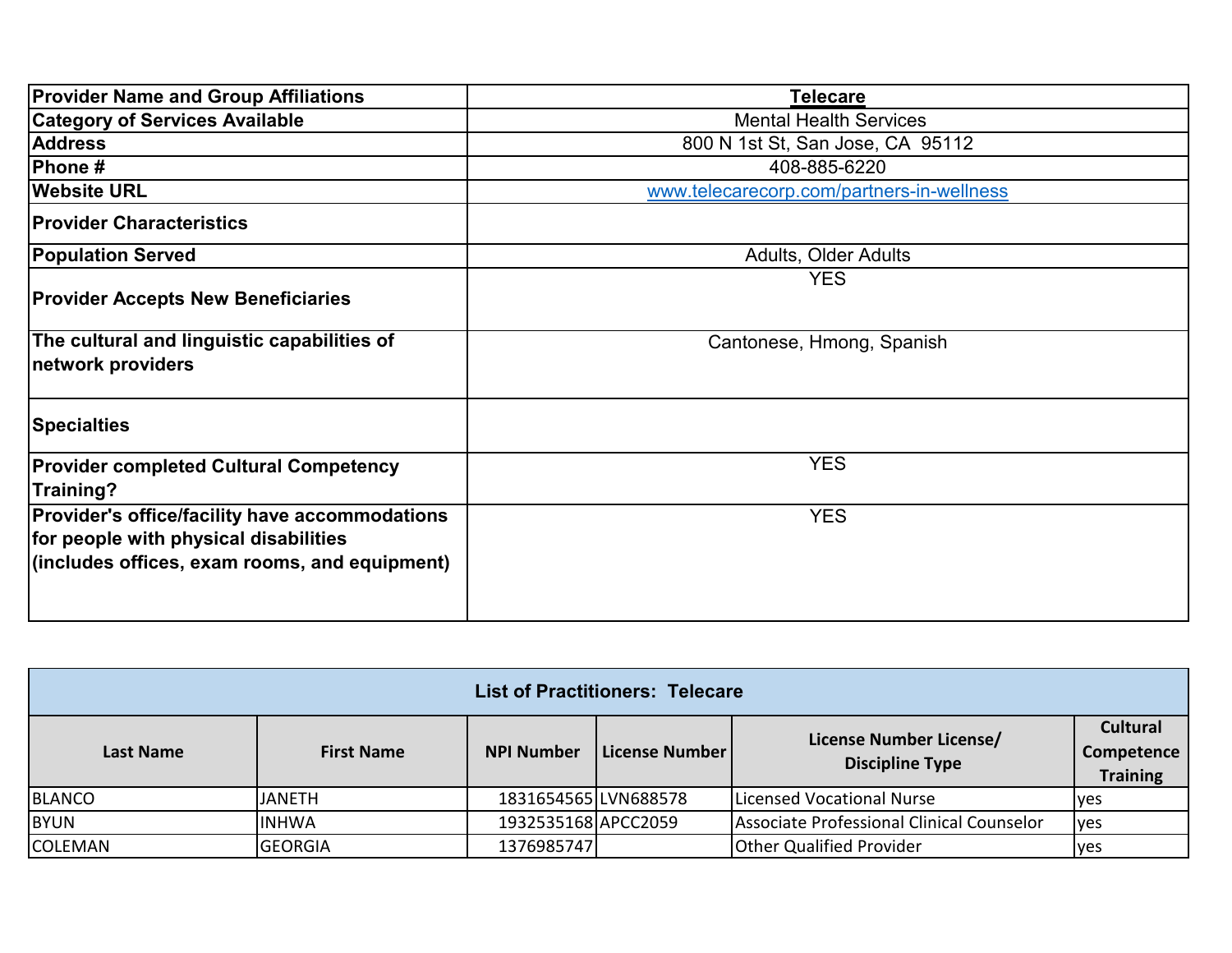| <b>List of Practitioners: Telecare</b> |                   |                      |                      |                                                   |                                                  |  |
|----------------------------------------|-------------------|----------------------|----------------------|---------------------------------------------------|--------------------------------------------------|--|
| <b>Last Name</b>                       | <b>First Name</b> | <b>NPI Number</b>    | License Number       | License Number License/<br><b>Discipline Type</b> | <b>Cultural</b><br>Competence<br><b>Training</b> |  |
| <b>GARCIA</b>                          | <b>AMANDA</b>     | 1588203913 LVN699537 |                      | <b>Licensed Vocational Nurse</b>                  | yes                                              |  |
| <b>GOMEZ</b>                           | <b>STACEY</b>     | 1528604691 LVN687496 |                      | <b>Licensed Vocational Nurse</b>                  | yes                                              |  |
| <b>JEFFERIES</b>                       | <b>JOHANNA</b>    | 1225589393 ASW90396  |                      | Associate Clinical Social Worker                  | yes                                              |  |
| <b>KUSTERS</b>                         | JAMES             | 1578091823 LVN219618 |                      | <b>Licensed Vocational Nurse</b>                  | yes                                              |  |
| <b>MALCOLM</b>                         | <b>ELYSE</b>      | 1003455411           |                      | <b>Other Qualified Provider</b>                   | yes                                              |  |
| <b>MIAO</b>                            | <b>MATTHEW</b>    | 1700424884           |                      | <b>Other Qualified Provider</b>                   | yes                                              |  |
| <b>MORRIS</b>                          | CRYSTAL           |                      | 1255727038LMFT113102 | Licensed Marriage and Family Therapist            | yes                                              |  |
| <b>MULLAN</b>                          | <b>BRITTANY</b>   | 1417517921           |                      | <b>Other Qualified Provider</b>                   | yes                                              |  |
| <b>OLSEN</b>                           | <b>ERIC</b>       | 1598173338           |                      | <b>Other Qualified Provider</b>                   | yes                                              |  |
| <b>RAMOS</b>                           | ANNE              | 1013472885 LPT34321  |                      | Psychiatric Technician                            | yes                                              |  |
| <b>ROCCA</b>                           | <b>KELLSEY</b>    | 1972138550           |                      | <b>Other Qualified Provider</b>                   | yes                                              |  |
| <b>SARRACH</b>                         | <b>TIFFANY</b>    | 1730382169 LCSW28932 |                      | <b>Licensed Clinical Social Worker</b>            | yes                                              |  |
| <b>STERN</b>                           | <b>NATHAN</b>     | 1467999219           |                      | <b>Other Qualified Provider</b>                   | yes                                              |  |
| <b>TRACEY</b>                          | <b>NATALIE</b>    | 1669013231           |                      | <b>Other Qualified Provider</b>                   | yes                                              |  |
| <b>TRAN</b>                            | THU HUONG         | 1780147371           |                      | <b>Other Qualified Provider</b>                   | yes                                              |  |
| VALVERDE                               | YOLANDA           | 1255576716           |                      | <b>Other Qualified Provider</b>                   | yes                                              |  |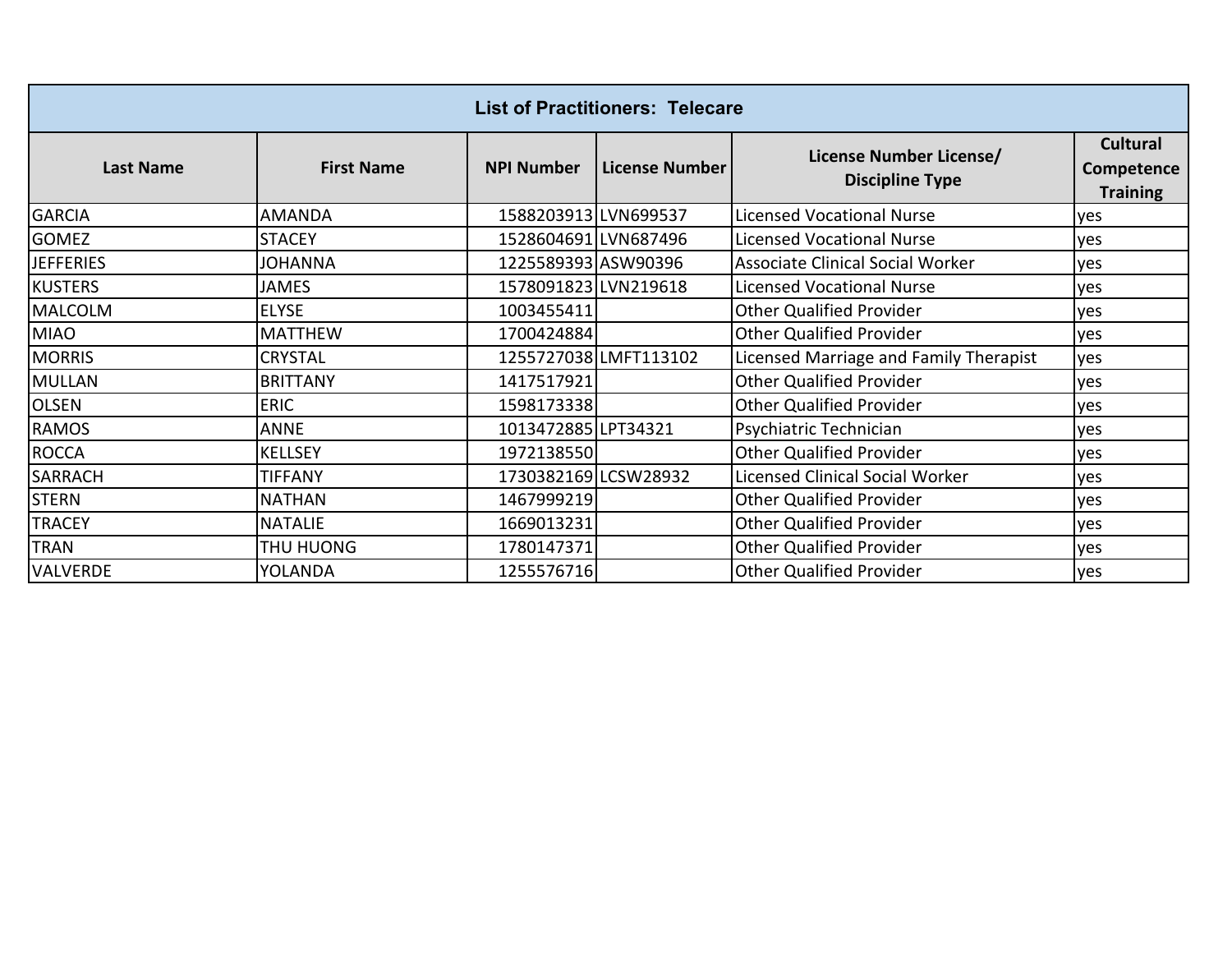| <b>Provider Name and Group Affiliations</b>                | <b>The Health Trust</b>                                                                                                                                                                                                                                                                                                                                                                                                        |
|------------------------------------------------------------|--------------------------------------------------------------------------------------------------------------------------------------------------------------------------------------------------------------------------------------------------------------------------------------------------------------------------------------------------------------------------------------------------------------------------------|
| <b>Category of Services Available</b>                      | Specialty Mental Health Services; Mental Health Services                                                                                                                                                                                                                                                                                                                                                                       |
| <b>Address</b>                                             | 1400 Parkmoor Ave., San Jose, CA 95126                                                                                                                                                                                                                                                                                                                                                                                         |
| Phone #                                                    | 408-961-9835                                                                                                                                                                                                                                                                                                                                                                                                                   |
| <b>Website URL</b>                                         | http://healthtrust.org/                                                                                                                                                                                                                                                                                                                                                                                                        |
| <b>Provider Characteristics</b>                            | Intensive Case Management (ICM) Services for Chronically Homeless with HIV/AIDS,<br>Central County Reintegration Project, Custody Health High Utilizer Program,<br>Supportive Services for Chronically Homeless in the City of San Jose                                                                                                                                                                                        |
| <b>Population Served</b>                                   | Chronically Homeless individuals with HIV/AIDS in Santa Clara County, 1. Chronically<br>Homeless (CH) Individuals or Employable Homeless Individuals who have been<br>involved in the criminal justice system and are from the central region of the County,<br>1. Chronically Homeless individuals who are high utilizers of Custody Health services,<br>1. Chronically Homeless individuals residing in the City of San Jose |
| <b>Provider Accepts New Beneficiaries</b>                  | <b>YES</b>                                                                                                                                                                                                                                                                                                                                                                                                                     |
| The cultural and linguistic capabilities of                | English only                                                                                                                                                                                                                                                                                                                                                                                                                   |
| network providers                                          |                                                                                                                                                                                                                                                                                                                                                                                                                                |
| <b>Specialties</b>                                         | Trauma-informed care                                                                                                                                                                                                                                                                                                                                                                                                           |
| <b>Provider completed Cultural Competency</b><br>Training? | <b>YES</b>                                                                                                                                                                                                                                                                                                                                                                                                                     |
| Provider's office/facility have accommodations             | <b>YES</b>                                                                                                                                                                                                                                                                                                                                                                                                                     |
| for people with physical disabilities                      |                                                                                                                                                                                                                                                                                                                                                                                                                                |
| (includes offices, exam rooms, and equipment)              |                                                                                                                                                                                                                                                                                                                                                                                                                                |
|                                                            |                                                                                                                                                                                                                                                                                                                                                                                                                                |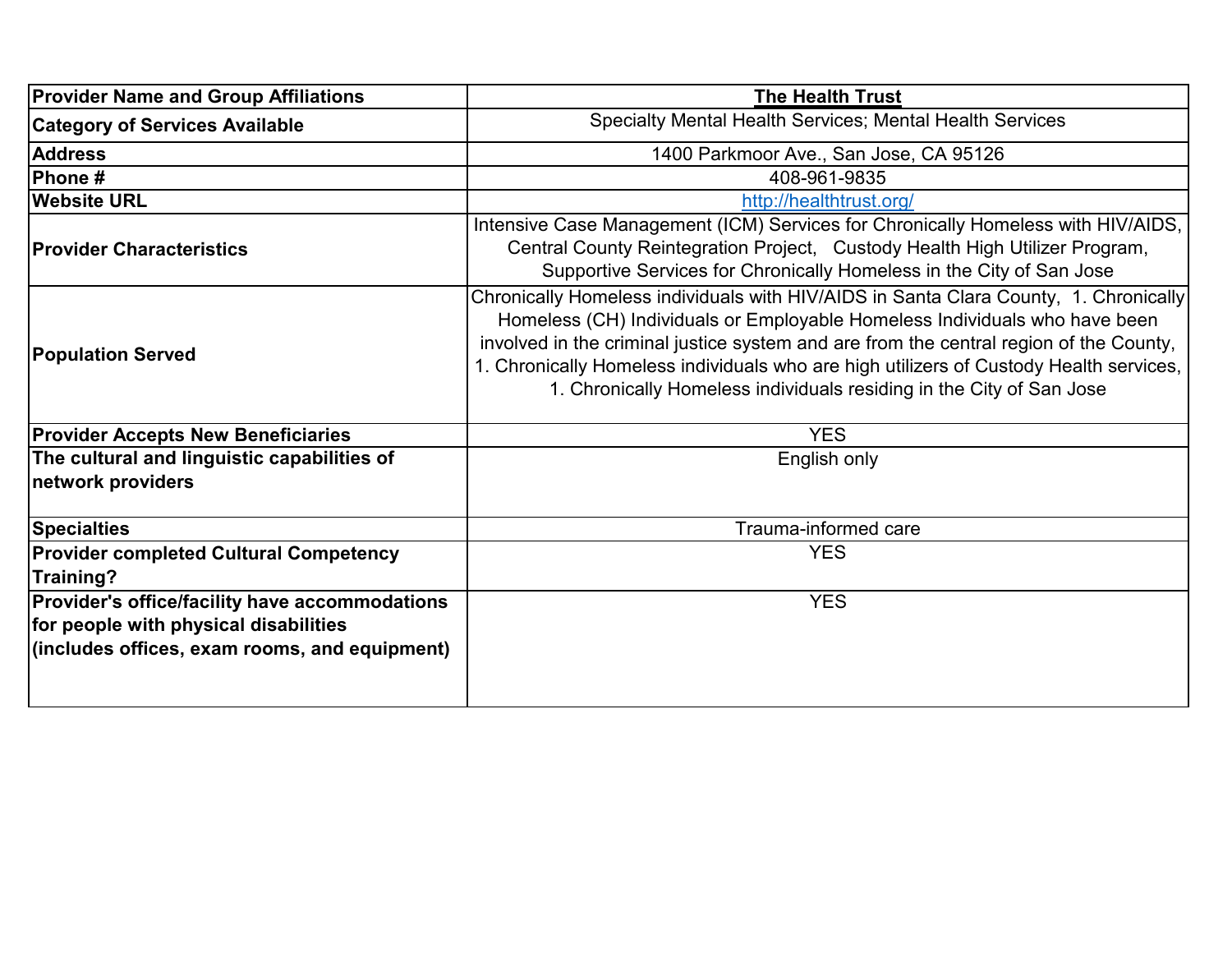| <b>List of Practitioners: The Health Trust</b> |                   |                   |                       |                                                   |                                                         |  |  |
|------------------------------------------------|-------------------|-------------------|-----------------------|---------------------------------------------------|---------------------------------------------------------|--|--|
| <b>Last Name</b>                               | <b>First Name</b> | <b>NPI Number</b> | <b>License Number</b> | License Number License/<br><b>Discipline Type</b> | <b>Cultural</b><br><b>Competence</b><br><b>Training</b> |  |  |
| <b>Baez</b>                                    | Cindy             | 1699256156        |                       | <b>Other Qualified Provider</b>                   | Yes                                                     |  |  |
| <b>Balsley</b>                                 | Jeri              | 1932508215        |                       | <b>Other Qualified Provider</b>                   | Yes                                                     |  |  |
| <b>Brigel</b>                                  | Jason             | 1255850145        |                       | <b>Other Qualified Provider</b>                   | Yes                                                     |  |  |
| Corre                                          | Ronnel            | 1528460292        |                       | <b>Other Qualified Provider</b>                   | Yes                                                     |  |  |
| Foster                                         | Suzette           | 1154802510        |                       | <b>Other Qualified Provider</b>                   | Yes                                                     |  |  |
| Naranjo                                        | <b>Beatrice</b>   | 1205317773        |                       | <b>Other Qualified Provider</b>                   | Yes                                                     |  |  |
| Vong                                           | Linh              | 1932624871        |                       | <b>Other Qualified Provider</b>                   | Yes                                                     |  |  |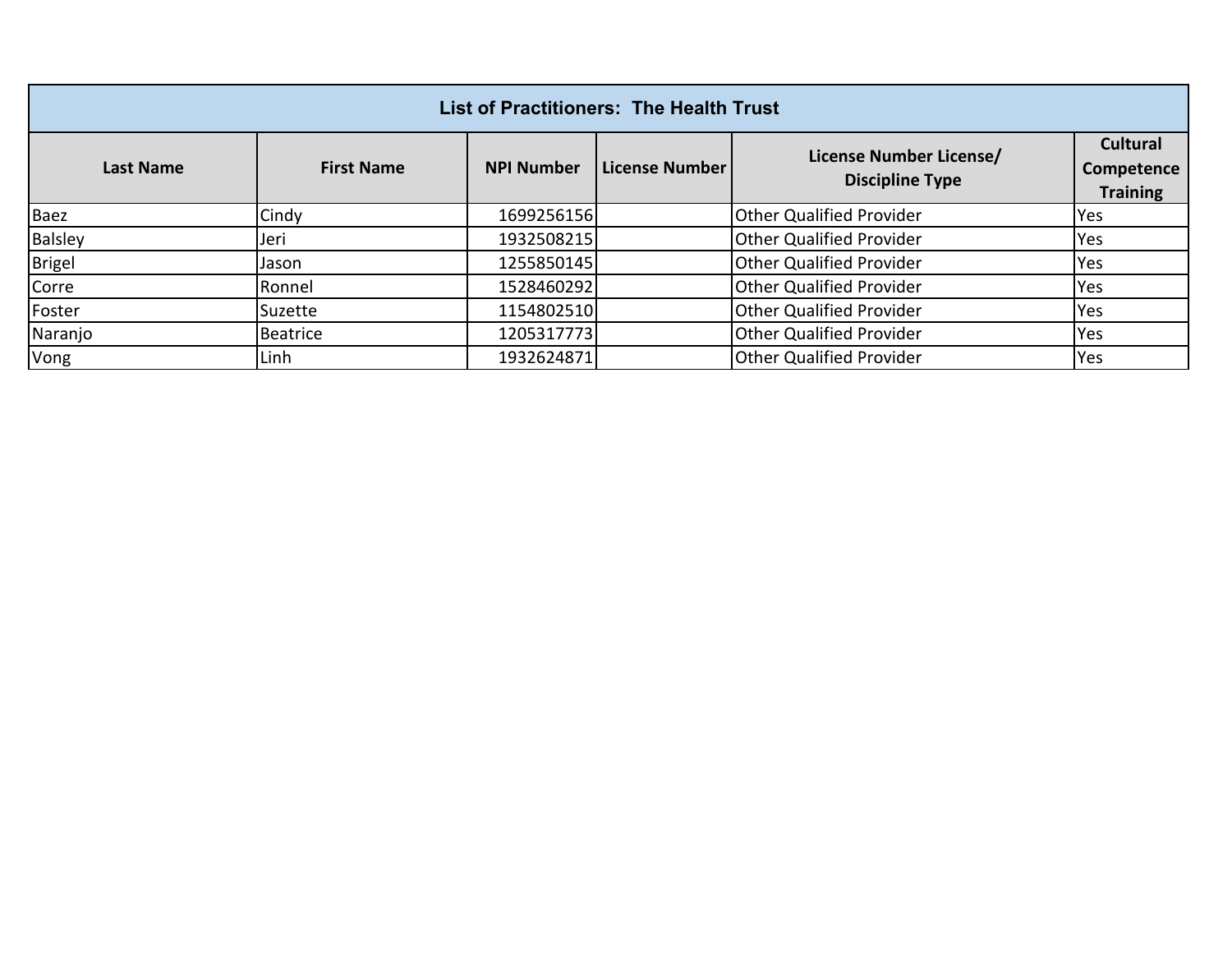| <b>Provider Name and Group Affiliations</b>    | <b>UJIMA Adult and Family Services</b>                                           |  |  |  |
|------------------------------------------------|----------------------------------------------------------------------------------|--|--|--|
| <b>Category of Services Available</b>          | Specialty Mental Health Services; Mental Health Services; Therapeutic Behavioral |  |  |  |
|                                                | Services (TBS); Adult Full Service Partnership (FSP)                             |  |  |  |
| <b>Address</b>                                 | 1898 The Alameda, San Jose, CA 95126                                             |  |  |  |
| Phone #                                        | 408-928-1700                                                                     |  |  |  |
| <b>Website URL</b>                             | N/A                                                                              |  |  |  |
| <b>Provider Characteristics</b>                | African-Centered Services; Outpatient MH; Case Mgmt, System of Care.             |  |  |  |
| <b>Population Served</b>                       | Children, Adolescents, Adults, Older Adults                                      |  |  |  |
| <b>Provider Accepts New Beneficiaries</b>      | <b>YES</b>                                                                       |  |  |  |
| The cultural and linguistic capabilities of    | Amharac, Tigrigna, Somali, Luganda                                               |  |  |  |
| network providers                              |                                                                                  |  |  |  |
|                                                |                                                                                  |  |  |  |
| <b>Specialties</b>                             | African-Centered Services, Trauma-informed care                                  |  |  |  |
| <b>Provider completed Cultural Competency</b>  | <b>YES</b>                                                                       |  |  |  |
| Training?                                      |                                                                                  |  |  |  |
| Provider's office/facility have accommodations | <b>YES</b>                                                                       |  |  |  |
| for people with physical disabilities          |                                                                                  |  |  |  |
| (includes offices, exam rooms, and equipment)  |                                                                                  |  |  |  |
|                                                |                                                                                  |  |  |  |
|                                                |                                                                                  |  |  |  |

| <b>List of Practitioners: UJIMA Adult and Family Services</b>                                                              |                |                      |                       |                                         |     |  |  |
|----------------------------------------------------------------------------------------------------------------------------|----------------|----------------------|-----------------------|-----------------------------------------|-----|--|--|
| License Number License/<br><b>NPI Number</b><br>License Number<br><b>First Name</b><br>Last Name<br><b>Discipline Type</b> |                |                      |                       |                                         |     |  |  |
| AHMED                                                                                                                      | <b>HODAN</b>   | 1871843888           |                       | <b>Other Qualified Provider</b>         | Yes |  |  |
| <b>CARSON</b>                                                                                                              | <b>MONEISA</b> |                      | 1497200372LMFT112984  | Licensed Marriage and Family Therapist  | Yes |  |  |
| <b>FISHATSION</b>                                                                                                          | <b>YONAS</b>   | 1952692386 AMFT96579 |                       | Associate Marriage and Family Therapist | Yes |  |  |
| FOSAH                                                                                                                      | <b>ARNOLD</b>  |                      | 1619384864 NP95001026 | Nurse Practitioner                      | Yes |  |  |
| <b>GEBREMICHAEL</b>                                                                                                        | <b>WINTA</b>   | 1033646179 ASW85925  |                       | Associate Clinical Social Worker        | Yes |  |  |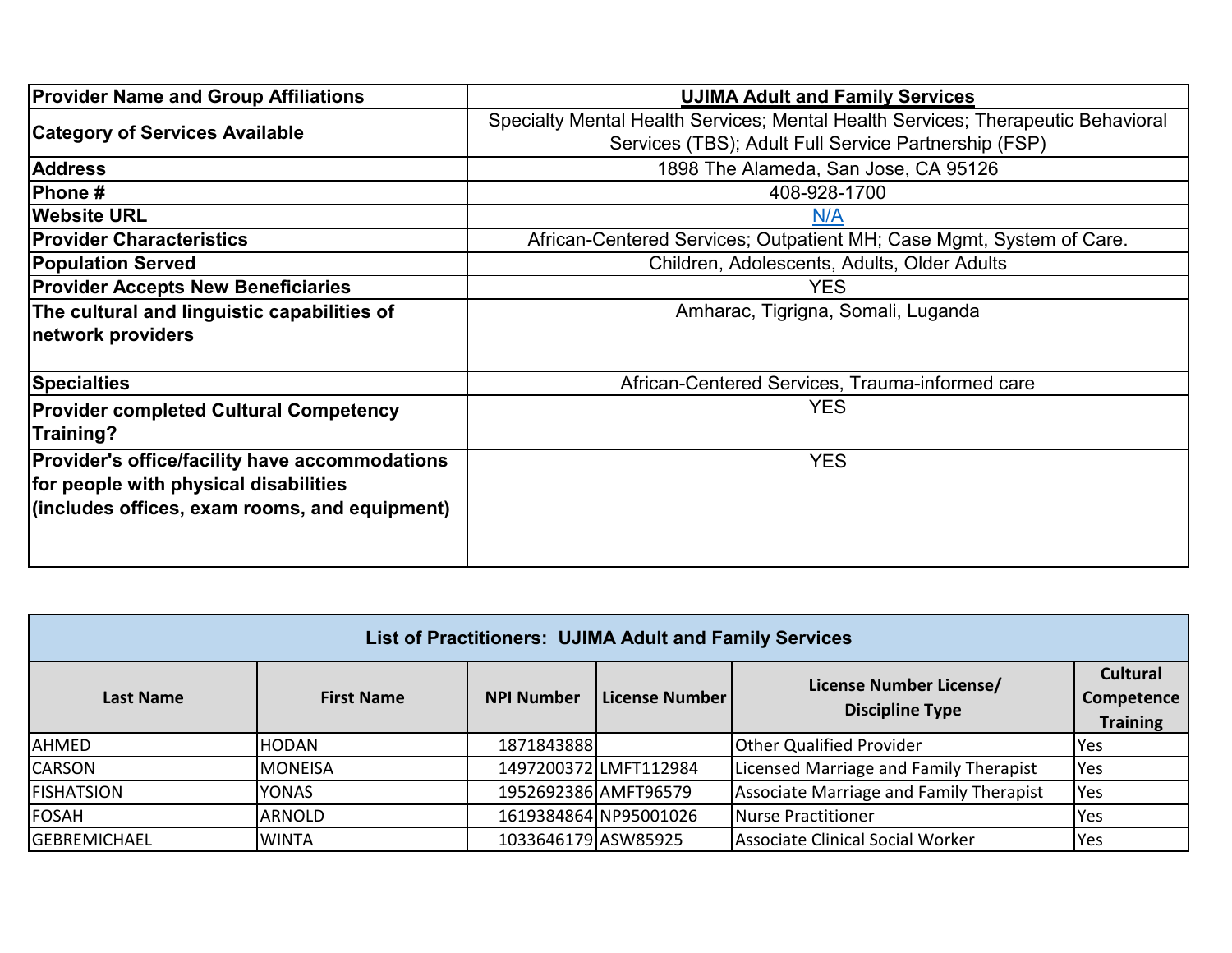| List of Practitioners: UJIMA Adult and Family Services                                                                     |                |                   |                       |                                 |                                                  |  |
|----------------------------------------------------------------------------------------------------------------------------|----------------|-------------------|-----------------------|---------------------------------|--------------------------------------------------|--|
| License Number License/<br>License Number<br><b>NPI Number</b><br><b>First Name</b><br>Last Name<br><b>Discipline Type</b> |                |                   |                       |                                 | <b>Cultural</b><br>Competence<br><b>Training</b> |  |
| <b>INDRIS</b>                                                                                                              | <b>NUREDIN</b> | 1861961187        |                       | <b>Other Qualified Provider</b> | <b>Yes</b>                                       |  |
| <b>MAXWELL</b>                                                                                                             | <b>YVONNE</b>  |                   | 1619039484 LCSW 16018 | Licensed Clinical Social Worker | <b>Yes</b>                                       |  |
| <b>SARNI</b>                                                                                                               | <b>DORIS</b>   | 1437319381 G77525 |                       | Physician                       | lYes                                             |  |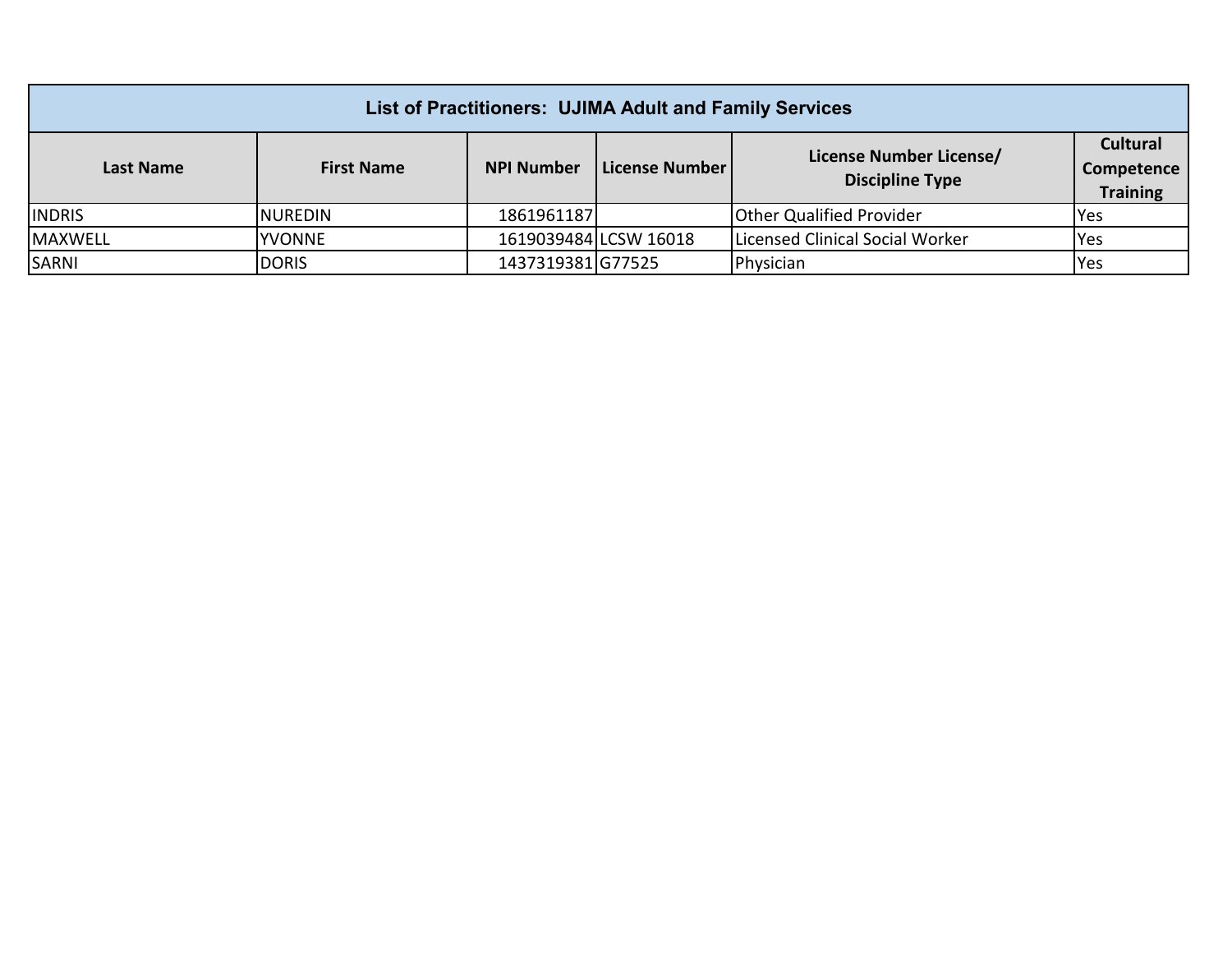| <b>Provider Name and Group Affiliations</b>                                                                                              | <b>UPLIFT Family Services (formerly EMQ FamiliesFirst)</b>                                                                                                                                                                                                                                |
|------------------------------------------------------------------------------------------------------------------------------------------|-------------------------------------------------------------------------------------------------------------------------------------------------------------------------------------------------------------------------------------------------------------------------------------------|
| <b>Category of Services Available</b>                                                                                                    | Therapeutic Behavioral Services (TBS); Specialty Mental Health Services; Mental<br>Health Services; Intensive Care Coordination                                                                                                                                                           |
| <b>Address</b>                                                                                                                           | 251 Llewellyn Avenue, Campbell, CA 95008; 232 E. Gish Rd, San Jose, CA 95112;<br>1310 Tully Rd., San Jose CA 95112                                                                                                                                                                        |
| <b>Phone#</b>                                                                                                                            | 408-379-3790                                                                                                                                                                                                                                                                              |
| <b>Website URL</b>                                                                                                                       | https://upliftfs.org/                                                                                                                                                                                                                                                                     |
| <b>Provider Characteristics</b>                                                                                                          | Full range of services for all areas of the County, Outpatient MH, Case Mgmt, TBS,<br>TBS-ID, Wraparound, Residential, Intensive Outpatient, FIRST 5 KidConnections<br>Network (KCN), School Linked Services, Intensive Targeted WRAP, TAY Outpatient,<br>Child FSP, DR, Crisis Continuum |
| <b>Population Served</b>                                                                                                                 | Children, Adolescents, Families, TAY                                                                                                                                                                                                                                                      |
| <b>Provider Accepts New Beneficiaries</b>                                                                                                | <b>YES</b>                                                                                                                                                                                                                                                                                |
| The cultural and linguistic capabilities of<br>network providers                                                                         | Spanish, Vietnamese, Tagalog, Signed Exact English (SEE), Farsi, Mandarin,<br>Russian, Llocano, Korean, Polish, Swedish, Japanese, ASL, Arabic, Cantonese,<br>French, Portuguese, Taiwanese, Hindi, Hebrew, Punjabi, TBH                                                                  |
| <b>Specialties</b>                                                                                                                       | Child Sexual Abuse, MH Services, Crisis Response, Trauma-informed care                                                                                                                                                                                                                    |
| <b>Provider completed Cultural Competency</b><br>Training?                                                                               | <b>YES</b>                                                                                                                                                                                                                                                                                |
| Provider's office/facility have accommodations<br>for people with physical disabilities<br>(includes offices, exam rooms, and equipment) | <b>YES</b>                                                                                                                                                                                                                                                                                |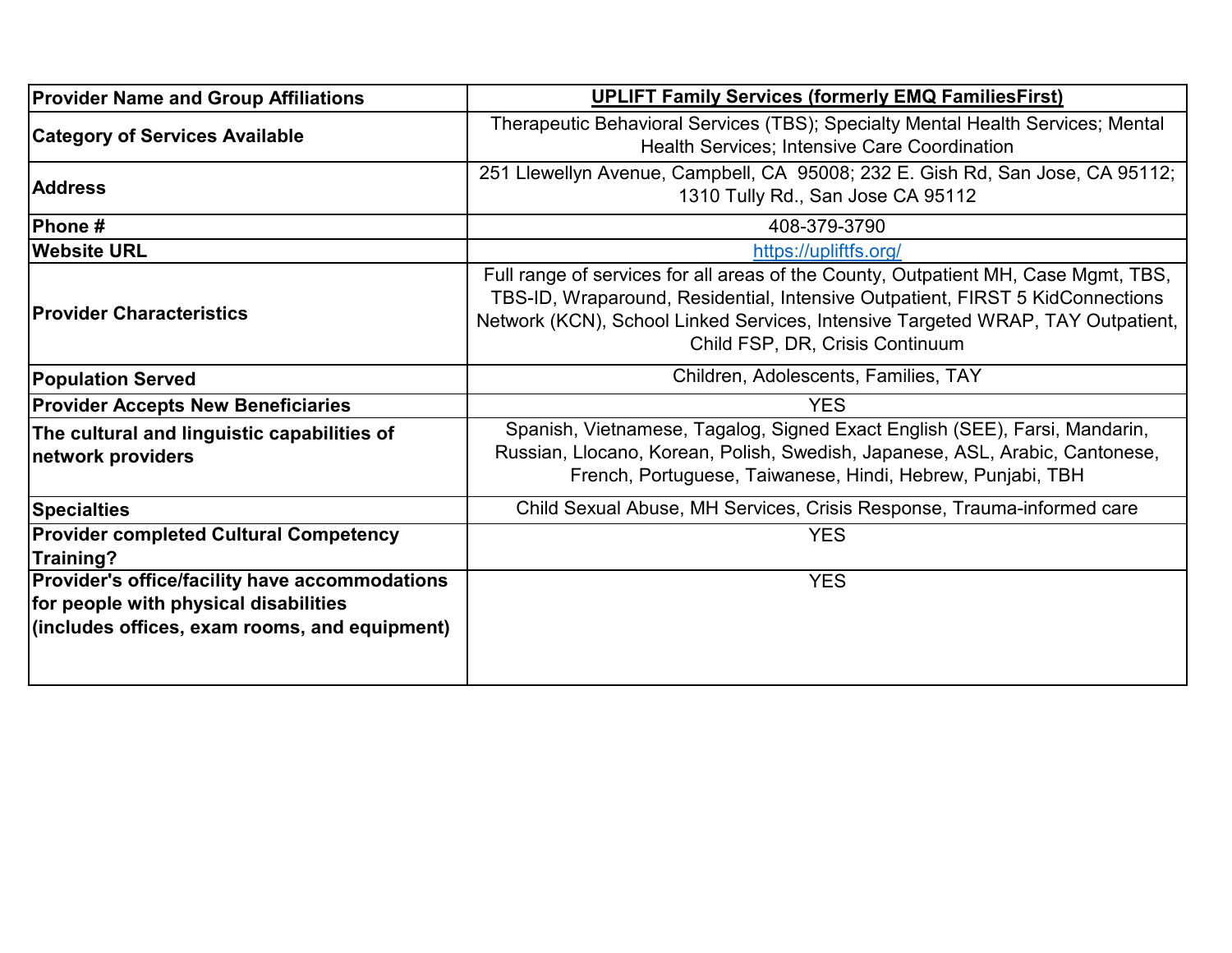| List of Practitioners: UPLIFT Family Services (formerly EMQ Families First) |                   |                       |                        |                                                   |                                                  |  |
|-----------------------------------------------------------------------------|-------------------|-----------------------|------------------------|---------------------------------------------------|--------------------------------------------------|--|
| <b>Last Name</b>                                                            | <b>First Name</b> | <b>NPI Number</b>     | <b>License Number</b>  | License Number License/<br><b>Discipline Type</b> | <b>Cultural</b><br>Competence<br><b>Training</b> |  |
| <b>AGUILAR</b>                                                              | <b>NORMA</b>      | 1548665284            |                        | <b>Other Qualified Provider</b>                   | Yes                                              |  |
| <b>AGUILERA</b>                                                             | <b>ESMERALDA</b>  | 1285142893            |                        | <b>Other Qualified Provider</b>                   | Yes                                              |  |
| <b>ALANIZ DIAZ</b>                                                          | <b>PERLA</b>      | 1720260821 LVN 288642 |                        | <b>Licensed Vocational Nurse</b>                  | Yes                                              |  |
| <b>ALLEN</b>                                                                | <b>KEITH</b>      | 1023182706            |                        | <b>Other Qualified Provider</b>                   | Yes                                              |  |
| ANBALAGAN                                                                   | <b>EMAYA</b>      | 1184902579 A 127293   |                        | Licensed Psychiatrist                             | Yes                                              |  |
| <b>ANGULO</b>                                                               | <b>ALEJANDRA</b>  | 1225447873 ASW 84884  |                        | Associate Clinical Social Worker                  | Yes                                              |  |
| <b>ARCEGA</b>                                                               | <b>CHRISTINA</b>  |                       | 1609219450 AMFT 112798 | Associate Marriage and Family Therapist           | Yes                                              |  |
| <b>ARESTA</b>                                                               | <b>BRITTNEY</b>   | 1932656725 ASW 90642  |                        | <b>Associate Clinical Social Worker</b>           | Yes                                              |  |
| <b>ARRIAGA</b>                                                              | <b>RAYMOND</b>    | 1114401122            |                        | <b>Other Qualified Provider</b>                   | Yes                                              |  |
| <b>BAKER</b>                                                                | <b>NOOR</b>       | 1700425097            |                        | <b>Other Qualified Provider</b>                   | Yes                                              |  |
| <b>BARBA DSOUZA</b>                                                         | <b>JACQUELINE</b> | 1134541121 APCC 7247  |                        | Associate Professional Clinical Counselor         | Yes                                              |  |
| <b>BARGE</b>                                                                | <b>MILADY</b>     | 1073070280 LVN 688457 |                        | <b>Licensed Vocational Nurse</b>                  | Yes                                              |  |
| <b>BARRERA</b>                                                              | <b>MARY</b>       | 1619521119            |                        | <b>Other Qualified Provider</b>                   | Yes                                              |  |
| <b>BARRIES</b>                                                              | <b>ALEXIS</b>     | 1497226492            |                        | <b>Other Qualified Provider</b>                   | Yes                                              |  |
| <b>BARTON</b>                                                               | <b>CRAIG</b>      |                       | 1578099818 LCSW 82323  | <b>Licensed Clinical Social Worker</b>            | Yes                                              |  |
| <b>BASA</b>                                                                 | <b>ANTONETTE</b>  | 1972045201 LVN 211071 |                        | <b>Licensed Vocational Nurse</b>                  | Yes                                              |  |
| <b>BEARD</b>                                                                | <b>BRITTANY</b>   |                       | 1679003917 AMFT 97036  | Associate Marriage and Family Therapist           | Yes                                              |  |
| <b>BECERRA</b>                                                              | <b>EVA MARIA</b>  | 1730720582            |                        | <b>Other Qualified Provider</b>                   | Yes                                              |  |
| <b>BELTRAN ANDRADE</b>                                                      | <b>GILBERTO</b>   | 1841706819            |                        | <b>Other Qualified Provider</b>                   | Yes                                              |  |
| <b>BENNETT</b>                                                              | <b>NICOLE</b>     | 1780036798 ASW 84069  |                        | Associate Clinical Social Worker                  | Yes                                              |  |
| BERNABE-MENDOZA                                                             | <b>FRANCISCO</b>  | 1528536893            |                        | <b>Other Qualified Provider</b>                   | Yes                                              |  |
| <b>BERNS</b>                                                                | <b>EMILY</b>      | 1518440981 ASW 91482  |                        | <b>Associate Clinical Social Worker</b>           | Yes                                              |  |
| <b>BOJORES-GUEVARA</b>                                                      | <b>JESSICA</b>    | 1952807125            |                        | <b>Other Qualified Provider</b>                   | Yes                                              |  |
| <b>BOLTINGHOUSE</b>                                                         | <b>JENNIFER</b>   | 1235206814 ASW 84677  |                        | Associate Clinical Social Worker                  | Yes                                              |  |
| <b>BRAVERMAN</b>                                                            | <b>ELENA</b>      | 1194891705 A89862     |                        | Licensed Psychiatrist                             | Yes                                              |  |
| <b>BROWN</b>                                                                | <b>JAMELLE</b>    |                       | 1609036193 AMFT 95346  | Associate Marriage and Family Therapist           | Yes                                              |  |
| <b>BROWN</b>                                                                | <b>MORGAN</b>     | 1174019699            |                        | <b>Other Qualified Provider</b>                   | Yes                                              |  |
| <b>BRYANT</b>                                                               | <b>SARAH</b>      | 1376903815 LPT 35651  |                        | Psychiatric Technician                            | Yes                                              |  |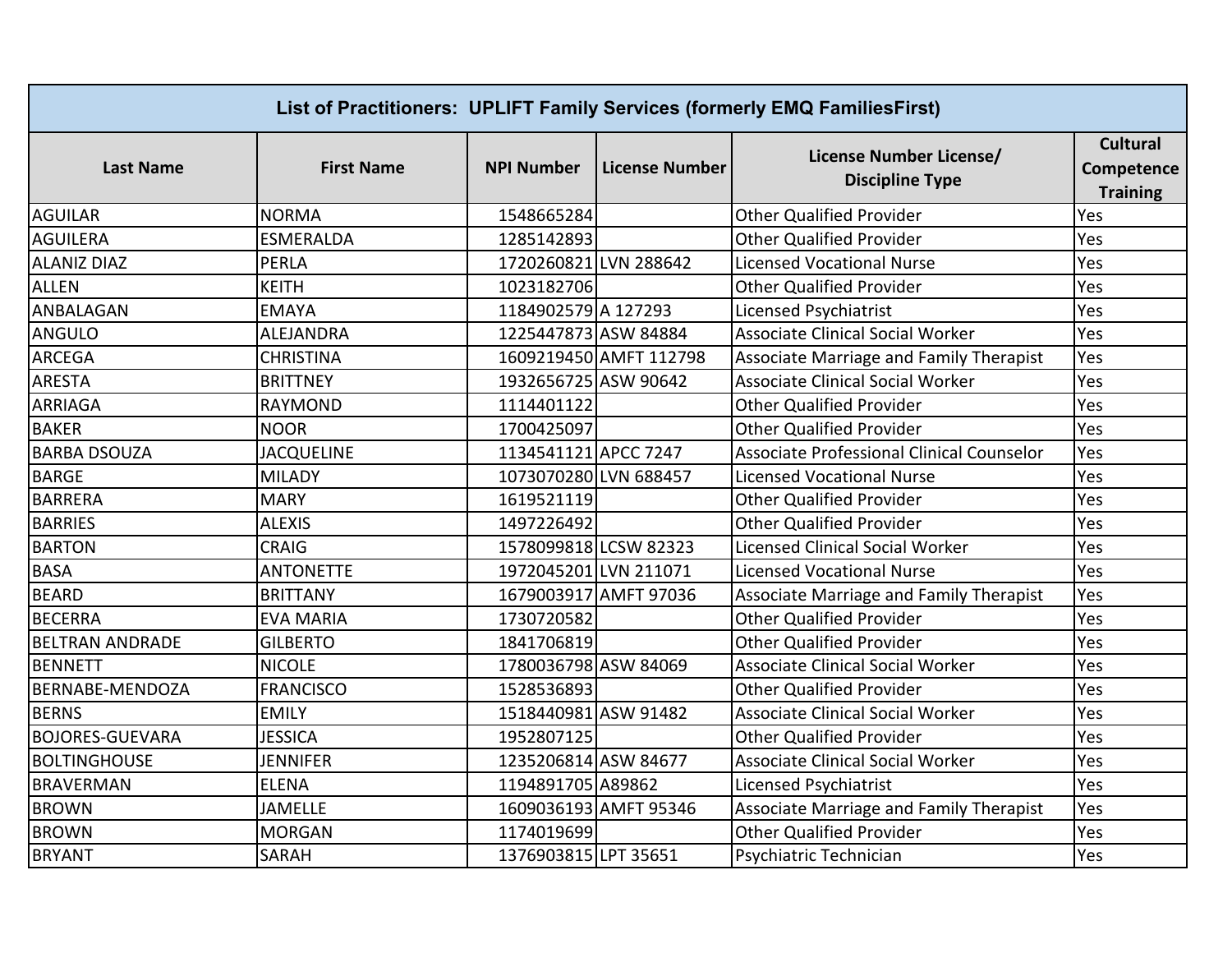| List of Practitioners: UPLIFT Family Services (formerly EMQ Families First) |                        |                       |                        |                                                   |                                                  |  |
|-----------------------------------------------------------------------------|------------------------|-----------------------|------------------------|---------------------------------------------------|--------------------------------------------------|--|
| <b>Last Name</b>                                                            | <b>First Name</b>      | <b>NPI Number</b>     | <b>License Number</b>  | License Number License/<br><b>Discipline Type</b> | <b>Cultural</b><br>Competence<br><b>Training</b> |  |
| <b>BURSON-RYAN</b>                                                          | <b>JOE</b>             | 1649826926            |                        | <b>Other Qualified Provider</b>                   | Yes                                              |  |
| <b>BURTON</b>                                                               | <b>MONICA</b>          |                       | 1336481712 AMFT 103495 | Associate Marriage and Family Therapist           | Yes                                              |  |
| <b>BUSQUE</b>                                                               | MARIE-CHRISTINE        |                       | 1295802650 LCSW 25007  | <b>Licensed Clinical Social Worker</b>            | Yes                                              |  |
| <b>CALIXTERIO</b>                                                           | <b>RAY</b>             |                       | 1902353147 AMFT 101292 | Associate Marriage and Family Therapist           | Yes                                              |  |
| <b>CAMPOS PINO</b>                                                          | <b>KARLA</b>           | 1982107983            |                        | <b>Other Qualified Provider</b>                   | Yes                                              |  |
| <b>CARRILLO</b>                                                             | <b>ELVA</b>            |                       | 1427128024 LCSW 61925  | <b>Licensed Clinical Social Worker</b>            | Yes                                              |  |
| <b>CASIAS</b>                                                               | <b>VIVIANA</b>         | 1104398031            |                        | <b>Other Qualified Provider</b>                   | Yes                                              |  |
| <b>CASTANEDA</b>                                                            | <b>MARTHA</b>          | 1225166713            |                        | <b>Other Qualified Provider</b>                   | Yes                                              |  |
| <b>CASTRO</b>                                                               | <b>JONATHAN</b>        | 1013417278            |                        | <b>Other Qualified Provider</b>                   | Yes                                              |  |
| <b>CEDENO</b>                                                               | <b>REYMARTIN</b>       | 1427413111            |                        | <b>Other Qualified Provider</b>                   | Yes                                              |  |
| <b>CELIO</b>                                                                | <b>ANAHIT</b>          | 1285130450            |                        | <b>Other Qualified Provider</b>                   | Yes                                              |  |
| <b>CERVANTES</b>                                                            | <b>MARTHA</b>          |                       | 1467999888 AMFT 98586  | Associate Marriage and Family Therapist           | Yes                                              |  |
| <b>CHAPMAN</b>                                                              | <b>TIMOTHY</b>         | 1023523909            |                        | <b>Other Qualified Provider</b>                   | Yes                                              |  |
| <b>CLARK-THOMPSON</b>                                                       | <b>FRANK</b>           | 1952622656            |                        | <b>Other Qualified Provider</b>                   | Yes                                              |  |
| <b>CODAIA</b>                                                               | <b>IOANA</b>           | 1366956500            |                        | <b>Other Qualified Provider</b>                   | Yes                                              |  |
| <b>CORTEZ</b>                                                               | <b>AMANDA</b>          |                       | 1548678345 LMFT 106508 | Licensed Marriage and Family Therapist            | Yes                                              |  |
| <b>CREER</b>                                                                | <b>DANIELLE</b>        | 1417317371            |                        | <b>Other Qualified Provider</b>                   | Yes                                              |  |
| <b>CRUZ</b>                                                                 | <b>MELISSA</b>         | 1164930889            |                        | <b>Other Qualified Provider</b>                   | Yes                                              |  |
| <b>CRUZ GUEVARA</b>                                                         | <b>MARIA DEL ROSAR</b> | 1861857609            |                        | <b>Other Qualified Provider</b>                   | Yes                                              |  |
| <b>CRUZ HERNANDEZ</b>                                                       | <b>EDGAR</b>           | 1730733841            |                        | <b>Other Qualified Provider</b>                   | Yes                                              |  |
| <b>CUENCA</b>                                                               | LILIANA                | 1114585072            |                        | <b>Other Qualified Provider</b>                   | Yes                                              |  |
| <b>CURAMMENG</b>                                                            | <b>CRYSTAL</b>         | 1740765809 LVN 246149 |                        | <b>Licensed Vocational Nurse</b>                  | Yes                                              |  |
| <b>DANG</b>                                                                 | <b>TINH</b>            | 1538518360            |                        | <b>Other Qualified Provider</b>                   | Yes                                              |  |
| <b>DAPONTE</b>                                                              | <b>MELISSA</b>         |                       | 1538575121 LMFT 104823 | Licensed Marriage and Family Therapist            | Yes                                              |  |
| <b>DELGADO</b>                                                              | <b>ANDREA</b>          | 1417414012            |                        | <b>Other Qualified Provider</b>                   | Yes                                              |  |
| <b>DELGADO</b>                                                              | <b>MARGIE</b>          | 1205903846            |                        | <b>Other Qualified Provider</b>                   | Yes                                              |  |
| <b>DESHMUKH</b>                                                             | <b>KETKI</b>           |                       | 1124542287 AMFT 102035 | Associate Marriage and Family Therapist           | Yes                                              |  |
| <b>DETTWILER</b>                                                            | <b>ALEXIS</b>          | 1184157604 APCC 5764  |                        | Associate Professional Clinical Counselor         | Yes                                              |  |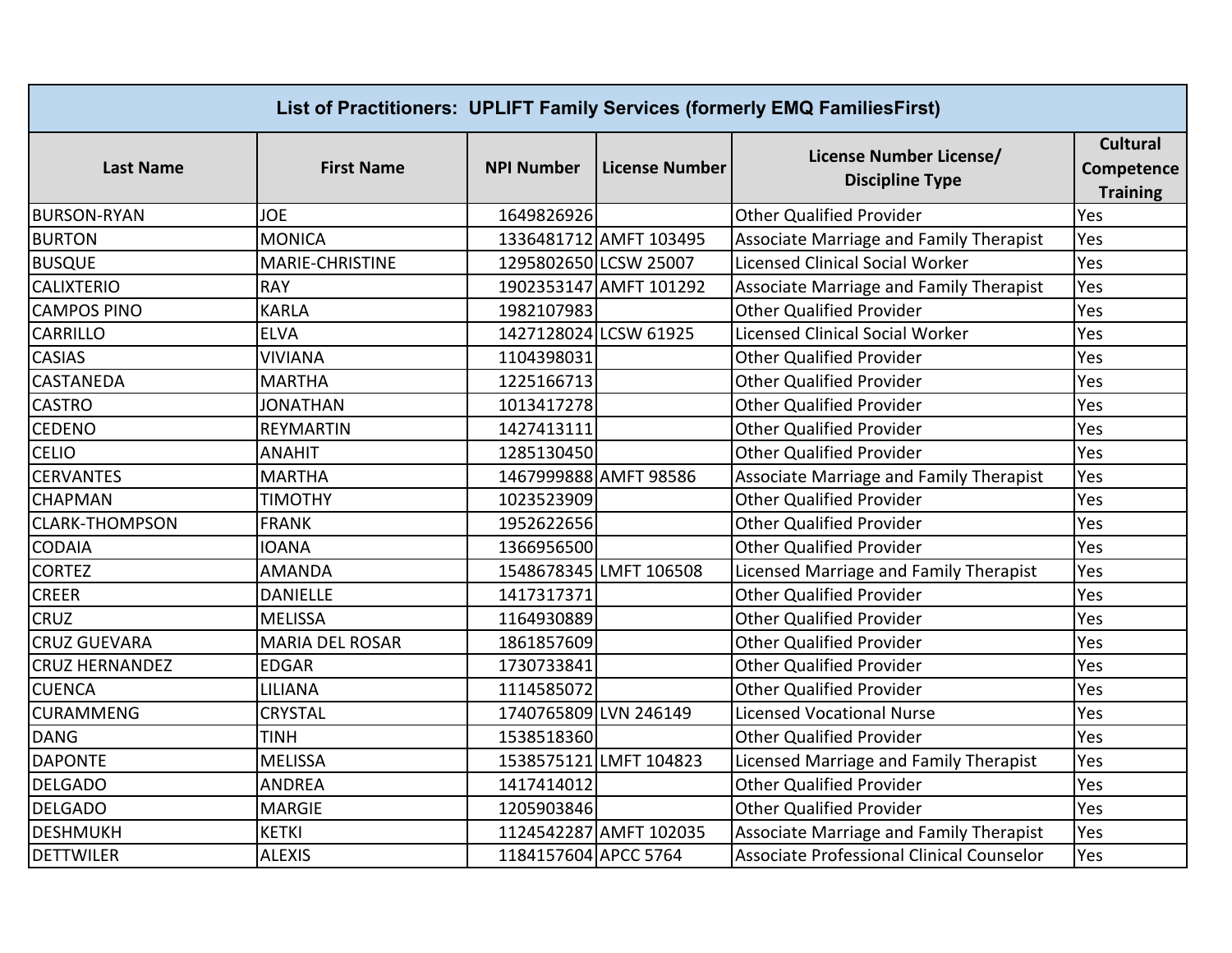| List of Practitioners: UPLIFT Family Services (formerly EMQ Families First) |                   |                       |                        |                                                   |                                                  |  |
|-----------------------------------------------------------------------------|-------------------|-----------------------|------------------------|---------------------------------------------------|--------------------------------------------------|--|
| <b>Last Name</b>                                                            | <b>First Name</b> | <b>NPI Number</b>     | <b>License Number</b>  | License Number License/<br><b>Discipline Type</b> | <b>Cultural</b><br>Competence<br><b>Training</b> |  |
| <b>DUNN</b>                                                                 | <b>KELLY</b>      |                       | 1679001119 AMFT 102036 | Associate Marriage and Family Therapist           | Yes                                              |  |
| <b>EBRAHIMI</b>                                                             | <b>SAHAR</b>      | 1700202736            |                        | <b>Other Qualified Provider</b>                   | Yes                                              |  |
| <b>ELNADI</b>                                                               | SALSABYL          | 1639738263            |                        | <b>Other Qualified Provider</b>                   | Yes                                              |  |
| <b>ENGEL</b>                                                                | <b>TYLER</b>      | 1386283745            |                        | <b>Other Qualified Provider</b>                   | Yes                                              |  |
| <b>ESCALERA</b>                                                             | <b>JENNIFER</b>   | 1285175919            |                        | <b>Other Qualified Provider</b>                   | Yes                                              |  |
| <b>ESPINOZA</b>                                                             | <b>MIRIAM</b>     | 1669943403            |                        | <b>Other Qualified Provider</b>                   | Yes                                              |  |
| <b>FERNANDEZ</b>                                                            | <b>JOHN</b>       |                       | 1639561871 AMFT 90837  | Associate Marriage and Family Therapist           | Yes                                              |  |
| <b>FERNANDEZ</b>                                                            | JUDITH            | 1619537529            |                        | <b>Other Qualified Provider</b>                   | Yes                                              |  |
| FIERRO-HERNANDEZ                                                            | <b>ELIZABETH</b>  | 1578748497 ASW 62144  |                        | Associate Clinical Social Worker                  | Yes                                              |  |
| <b>FORTINO</b>                                                              | YADIRA            | 1063929073            |                        | <b>Other Qualified Provider</b>                   | Yes                                              |  |
| <b>FRANCO</b>                                                               | <b>NAYELLI</b>    | 1225597552            |                        | <b>Other Qualified Provider</b>                   | Yes                                              |  |
| <b>FRANCO</b>                                                               | <b>ROSARIO</b>    | 1265959589            |                        | <b>Other Qualified Provider</b>                   | Yes                                              |  |
| <b>GAGNON</b>                                                               | <b>MONICA</b>     | 1184939001 LMFT 44627 |                        | Licensed Marriage and Family Therapist            | Yes                                              |  |
| <b>GALVAN</b>                                                               | <b>MARIA</b>      | 1801390265 LVN 692724 |                        | <b>Licensed Vocational Nurse</b>                  | Yes                                              |  |
| <b>GARCIA</b>                                                               | <b>SCOTT</b>      | 1700254422            |                        | Mental Health Program Specialist                  | Yes                                              |  |
| <b>GARCIA</b>                                                               | <b>STEPHANIE</b>  | 1033572847 LPT 38206  |                        | Psychiatric Technician                            | Yes                                              |  |
| <b>GARCIA CRISTINO</b>                                                      | <b>JESSICA</b>    | 1568934255            |                        | <b>Other Qualified Provider</b>                   | Yes                                              |  |
| <b>GARCIA-RUIZ</b>                                                          | <b>SUSANA</b>     |                       | 1902308307 AMFT 115615 | <b>Associate Marriage and Family Therapist</b>    | Yes                                              |  |
| <b>GARRETT</b>                                                              | <b>TOMMY</b>      | 1265946727            |                        | <b>Other Qualified Provider</b>                   | Yes                                              |  |
| <b>GOLDMAN</b>                                                              | <b>MONET</b>      |                       | 1235651266 AMFT 108117 | Associate Marriage and Family Therapist           | Yes                                              |  |
| <b>GOMEZ VILLA</b>                                                          | <b>ADOLFO</b>     | 1972133007            |                        | <b>Other Qualified Provider</b>                   | Yes                                              |  |
| <b>GONZALEZ</b>                                                             | <b>ANNA</b>       | 1952826414            |                        | <b>Other Qualified Provider</b>                   | Yes                                              |  |
| <b>GONZALEZ</b>                                                             | <b>CELSA</b>      | 1053823435 ASW 84229  |                        | <b>Associate Clinical Social Worker</b>           | Yes                                              |  |
| <b>GONZALEZ</b>                                                             | <b>MARIA</b>      | 1609275387            |                        | <b>Other Qualified Provider</b>                   | Yes                                              |  |
| <b>GONZALEZ</b>                                                             | VANESSA           | 1922574011            |                        | <b>Other Qualified Provider</b>                   | Yes                                              |  |
| <b>GRANT</b>                                                                | <b>GRETCHEN</b>   |                       | 1578951513 AMFT 81894  | <b>Associate Marriage and Family Therapist</b>    | Yes                                              |  |
| <b>GRAVES</b>                                                               | ALEXANDRA         |                       | 1568751402 AMFT 108665 | Associate Marriage and Family Therapist           | Yes                                              |  |
| <b>GUERRA</b>                                                               | <b>KARINA</b>     | 1679932933 ASW 70010  |                        | Associate Clinical Social Worker                  | Yes                                              |  |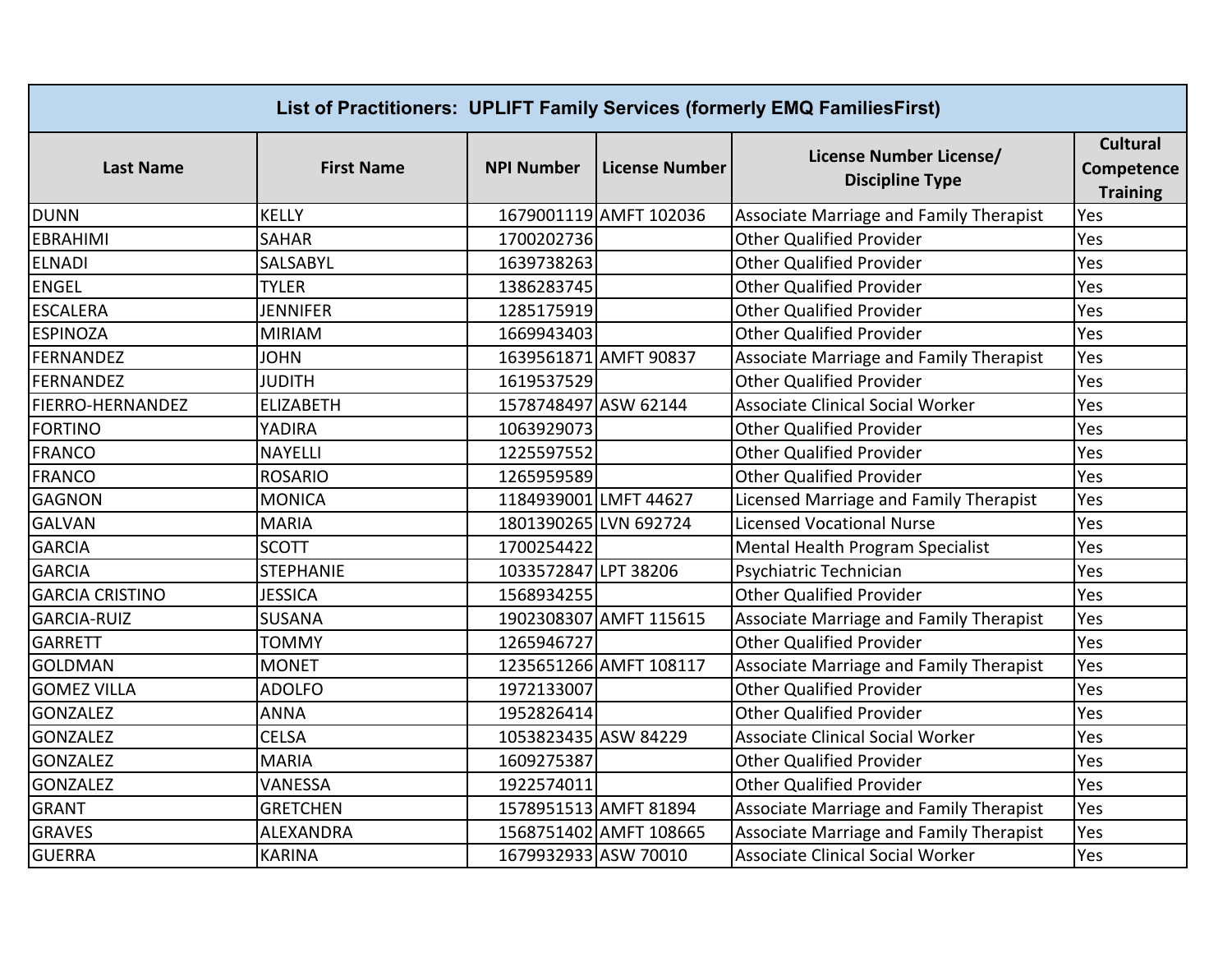| List of Practitioners: UPLIFT Family Services (formerly EMQ FamiliesFirst) |                   |                       |                        |                                                   |                                                  |  |
|----------------------------------------------------------------------------|-------------------|-----------------------|------------------------|---------------------------------------------------|--------------------------------------------------|--|
| <b>Last Name</b>                                                           | <b>First Name</b> | <b>NPI Number</b>     | <b>License Number</b>  | License Number License/<br><b>Discipline Type</b> | <b>Cultural</b><br>Competence<br><b>Training</b> |  |
| <b>GUERREO-SANCHEZ</b>                                                     | <b>ANDRES</b>     | 1831617778            |                        | <b>Other Qualified Provider</b>                   | Yes                                              |  |
| <b>GUTIERREZ</b>                                                           | <b>MELISSA</b>    | 1154843134            |                        | <b>Other Qualified Provider</b>                   | Yes                                              |  |
| <b>GUZMAN</b>                                                              | <b>STEPHANIE</b>  | 1033631742 ASW 78355  |                        | <b>Associate Clinical Social Worker</b>           | Yes                                              |  |
| <b>HARBOR</b>                                                              | <b>ANDREA</b>     | 1982137659            |                        | <b>Other Qualified Provider</b>                   | Yes                                              |  |
| <b>HARISH</b>                                                              | <b>SUNEETA</b>    | 1447897426            |                        | <b>Other Qualified Provider</b>                   | Yes                                              |  |
| <b>HARRISON</b>                                                            | <b>YORUBA</b>     | 1508071655            |                        | Mental Health Program Specialist                  | Yes                                              |  |
| <b>HARWELL</b>                                                             | <b>CLARISSA</b>   | 1134652803 ASW 77642  |                        | <b>Associate Clinical Social Worker</b>           | Yes                                              |  |
| <b>HERNANDEZ</b>                                                           | <b>GENISIS</b>    | 1508405762            |                        | <b>Other Qualified Provider</b>                   | Yes                                              |  |
| <b>HERNANDEZ VERA</b>                                                      | <b>VALERIA</b>    | 1861961526            |                        | <b>Other Qualified Provider</b>                   | Yes                                              |  |
| <b>HERTZBERG</b>                                                           | <b>PHUONG</b>     |                       | 1356581383 AMFT 85419  | Associate Marriage and Family Therapist           | Yes                                              |  |
| <b>HIEB</b>                                                                | <b>KYLE</b>       | 1831653732            |                        | <b>Other Qualified Provider</b>                   | Yes                                              |  |
| <b>HIGHFILL</b>                                                            | <b>CRISTINA</b>   |                       | 1629584776 AMFT 97768  | Associate Marriage and Family Therapist           | Yes                                              |  |
| <b>HUBBARD</b>                                                             | <b>JURNEE</b>     | 1306245741            |                        | <b>Other Qualified Provider</b>                   | Yes                                              |  |
| HURTADO-MICOTTI                                                            | <b>JOSEFINA</b>   | 1801434204            |                        | <b>Other Qualified Provider</b>                   | Yes                                              |  |
| <b>IGWE-KALU</b>                                                           | <b>UWA</b>        | 1851644298            |                        | <b>Other Qualified Provider</b>                   | Yes                                              |  |
| <b>JACOBO</b>                                                              | <b>DANIEL</b>     | 1487160792            |                        | <b>Other Qualified Provider</b>                   | Yes                                              |  |
| <b>JAIMEZ</b>                                                              | <b>LAZARO</b>     | 1578930137            |                        | <b>Other Qualified Provider</b>                   | Yes                                              |  |
| <b>JOHNSON</b>                                                             | <b>AMANDA</b>     | 1386719722            |                        | <b>Other Qualified Provider</b>                   | Yes                                              |  |
| <b>JOHNSON</b>                                                             | <b>SHANICE</b>    | 1598239360            |                        | <b>Other Qualified Provider</b>                   | Yes                                              |  |
| <b>JUAREZ</b>                                                              | <b>NAHAYELI</b>   | 1437589553            |                        | <b>Other Qualified Provider</b>                   | Yes                                              |  |
| <b>KARIM</b>                                                               | <b>FROSAN</b>     | 1356719421            |                        | Mental Health Program Specialist                  | Yes                                              |  |
| <b>KEMPER</b>                                                              | <b>ESHARA</b>     | 1326510694 LVN 268305 |                        | <b>Licensed Vocational Nurse</b>                  | Yes                                              |  |
| <b>KENNY</b>                                                               | <b>CHARLES</b>    | 1134693047 ASW 87384  |                        | <b>Associate Clinical Social Worker</b>           | Yes                                              |  |
| <b>KIMBROUGH</b>                                                           | SEKEENA           | 1619131315            |                        | <b>Other Qualified Provider</b>                   | Yes                                              |  |
| KO                                                                         | <b>UNA</b>        | 1245897883            |                        | <b>Other Qualified Provider</b>                   | Yes                                              |  |
| <b>KONNO</b>                                                               | <b>JENNA</b>      | 1245462126 LCSW 88691 |                        | <b>Licensed Clinical Social Worker</b>            | Yes                                              |  |
| <b>KUUKKA</b>                                                              | <b>NIINA</b>      |                       | 1770009953 AMFT 109595 | Associate Marriage and Family Therapist           | Yes                                              |  |
| LAI                                                                        | <b>HANG</b>       | 1285287565 LVN 280884 |                        | <b>Licensed Vocational Nurse</b>                  | Yes                                              |  |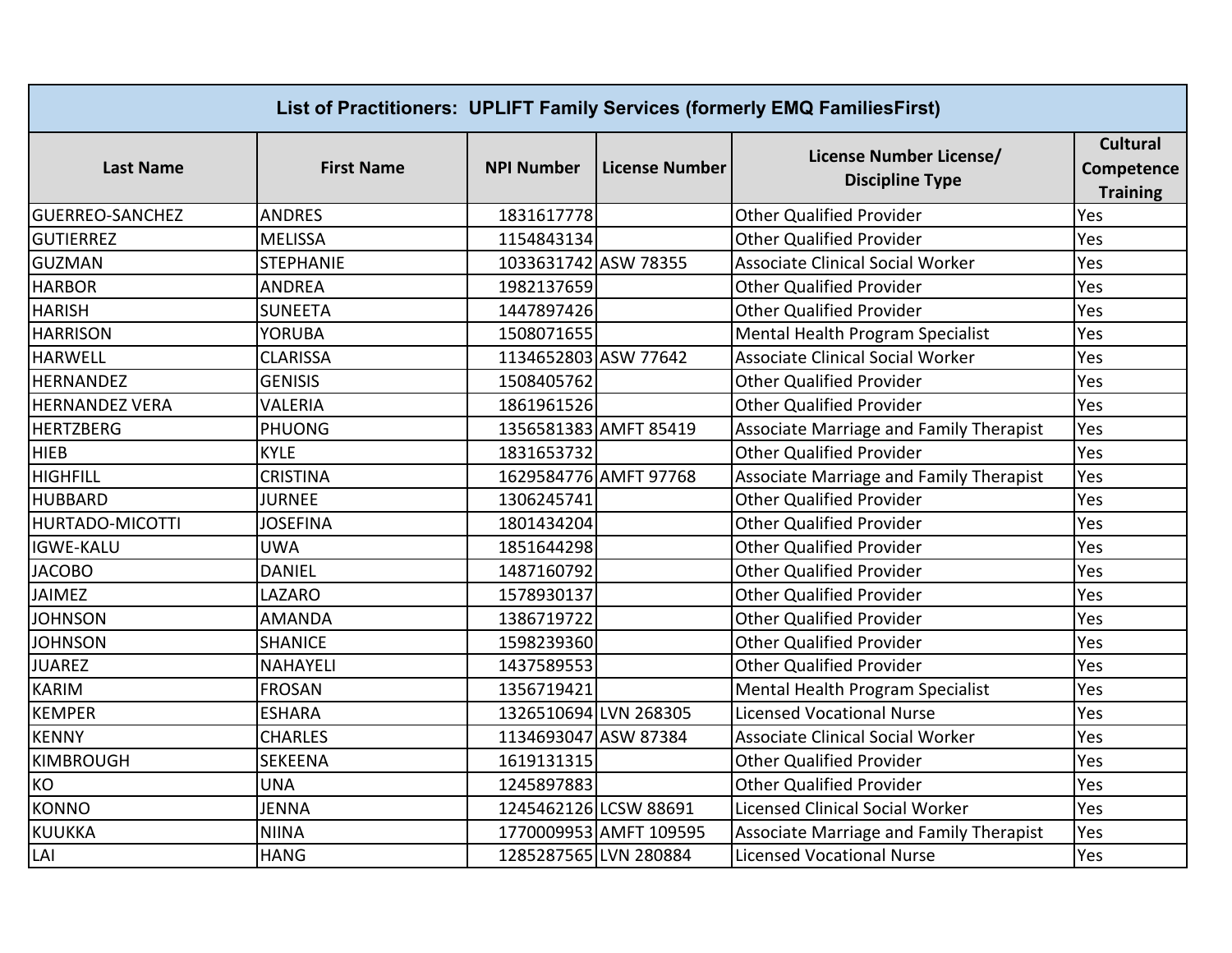| List of Practitioners: UPLIFT Family Services (formerly EMQ FamiliesFirst) |                   |                       |                        |                                                   |                                                  |  |
|----------------------------------------------------------------------------|-------------------|-----------------------|------------------------|---------------------------------------------------|--------------------------------------------------|--|
| <b>Last Name</b>                                                           | <b>First Name</b> | <b>NPI Number</b>     | <b>License Number</b>  | License Number License/<br><b>Discipline Type</b> | <b>Cultural</b><br>Competence<br><b>Training</b> |  |
| LAU                                                                        | <b>HOIYAN</b>     |                       | 1508256884 LMFT 105643 | Licensed Marriage and Family Therapist            | Yes                                              |  |
| LAZAGA                                                                     | <b>RENA</b>       | 1497159875            |                        | <b>Other Qualified Provider</b>                   | Yes                                              |  |
| LAZARO                                                                     | LETICIA           | 1346631173            |                        | <b>Other Qualified Provider</b>                   | Yes                                              |  |
| LE                                                                         | <b>HOA</b>        |                       | 1174092936 AMFT 111112 | Associate Marriage and Family Therapist           | Yes                                              |  |
| <b>LEE</b>                                                                 | <b>CLARA</b>      | 1528297645 A119777    |                        | Licensed Psychiatrist                             | Yes                                              |  |
| <b>LEUNG</b>                                                               | <b>JOANNA</b>     |                       | 1598236077 AMFT 111959 | Associate Marriage and Family Therapist           | Yes                                              |  |
| <b>LIVINGSTON-CARR</b>                                                     | <b>JEFFREY</b>    | 1780896027 A99970     |                        | Licensed Psychiatrist                             | Yes                                              |  |
| <b>LLAMAS</b>                                                              | <b>DIANA</b>      | 1275033045            |                        | <b>Other Qualified Provider</b>                   | Yes                                              |  |
| LOTT                                                                       | <b>MEGAN</b>      | 1356900864            |                        | <b>Other Qualified Provider</b>                   | Yes                                              |  |
| <b>MACK</b>                                                                | <b>TIANA</b>      |                       | 1689841603 AMFT 97763  | Associate Marriage and Family Therapist           | Yes                                              |  |
| <b>MALDONADO</b>                                                           | CALI              | 1427563717            |                        | <b>Other Qualified Provider</b>                   | Yes                                              |  |
| <b>MAMARIAN</b>                                                            | <b>RITA</b>       |                       | 1801288113 AMFT 86797  | Associate Marriage and Family Therapist           | Yes                                              |  |
| <b>MARTINEZ</b>                                                            | <b>ALICIA</b>     | 1194893552            |                        | Mental Health Program Specialist                  | Yes                                              |  |
| <b>MARTINEZ</b>                                                            | <b>JESSICA</b>    | 1629498589            |                        | <b>Other Qualified Provider</b>                   | Yes                                              |  |
| <b>MARTINEZ</b>                                                            | JULIANA           | 1841690179            |                        | <b>Other Qualified Provider</b>                   | Yes                                              |  |
| <b>MASON</b>                                                               | <b>CATHERINE</b>  | 1578699021 A43852     |                        | Licensed Psychiatrist                             | Yes                                              |  |
| <b>MCCLURE</b>                                                             | <b>TAYLOR</b>     | 1306161526 APCC 1319  |                        | Associate Professional Clinical Counselor         | Yes                                              |  |
| <b>MCCUISTON</b>                                                           | CAITLIN           | 1477954873            |                        | <b>Other Qualified Provider</b>                   | Yes                                              |  |
| <b>MCNATT</b>                                                              | LORETTA           | 1912383316            |                        | <b>Other Qualified Provider</b>                   | Yes                                              |  |
| <b>MEDENILLA</b>                                                           | LORNALYN          | 1851840458 LVN 292776 |                        | <b>Licensed Vocational Nurse</b>                  | Yes                                              |  |
| <b>MENDEZ</b>                                                              | SAMANTHA          | 1568911592            |                        | <b>Other Qualified Provider</b>                   | Yes                                              |  |
| <b>MENDOZA BERRIOS</b>                                                     | <b>JOHANA</b>     | 1497121792            |                        | <b>Other Qualified Provider</b>                   | Yes                                              |  |
| <b>MENDOZA GARCIA</b>                                                      | <b>KENIA</b>      | 1306347380            |                        | <b>Other Qualified Provider</b>                   | Yes                                              |  |
| <b>MERINO</b>                                                              | <b>CAROLINA</b>   | 1952856783            |                        | <b>Other Qualified Provider</b>                   | Yes                                              |  |
| <b>MIKALONIS</b>                                                           | <b>ESTANISLAO</b> |                       | 1356783575 LMFT 104524 | Licensed Marriage and Family Therapist            | Yes                                              |  |
| <b>MIRELES</b>                                                             | ANDREW            | 1447421318            |                        | <b>Other Qualified Provider</b>                   | Yes                                              |  |
| <b>MONGILLO</b>                                                            | <b>MATTHEW</b>    | 1609949734            |                        | Mental Health Program Specialist                  | Yes                                              |  |
| <b>MOODY</b>                                                               | <b>KEVIN</b>      | 1124543970            |                        | <b>Other Qualified Provider</b>                   | Yes                                              |  |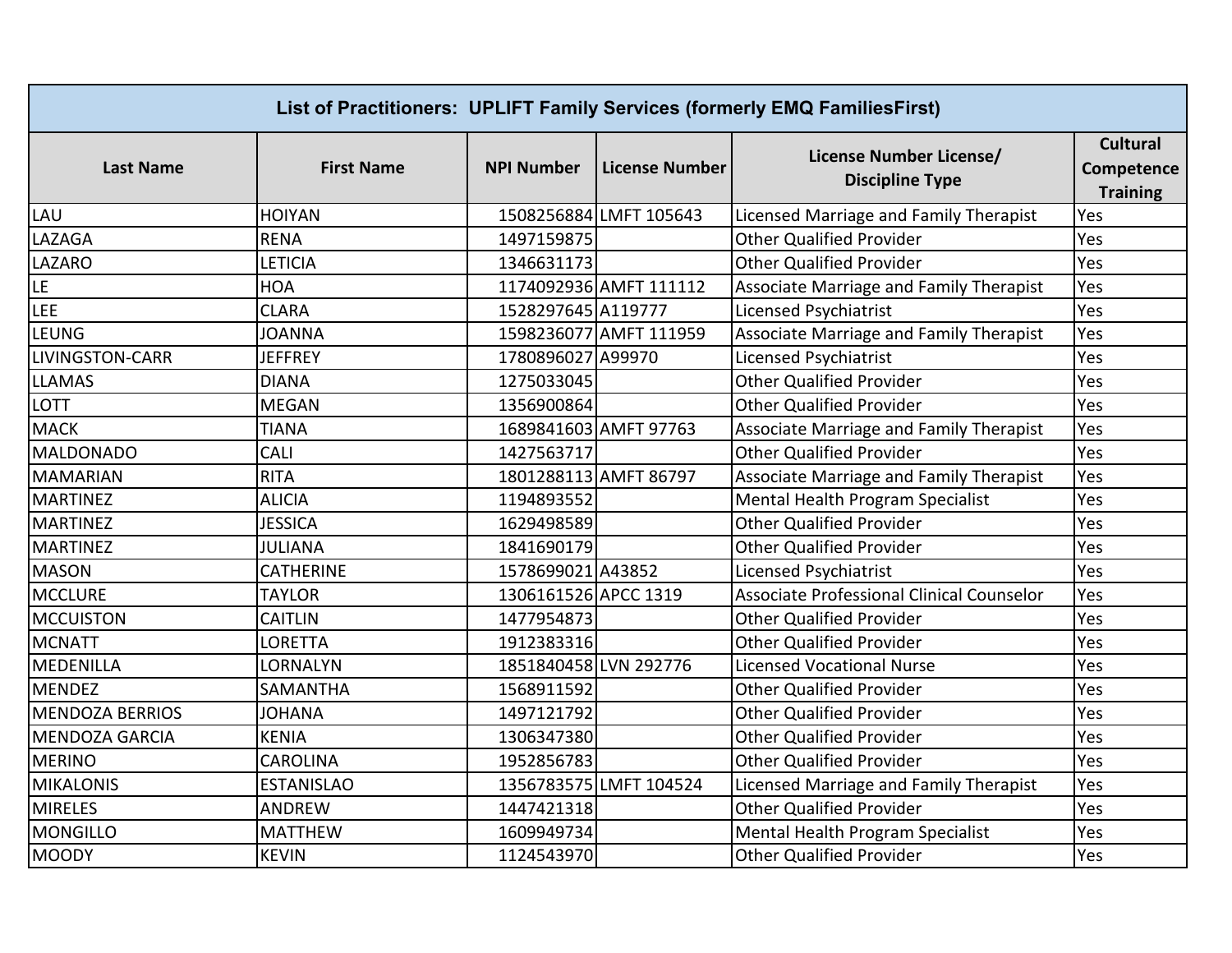| List of Practitioners: UPLIFT Family Services (formerly EMQ Families First) |                    |                       |                        |                                                   |                                                  |  |
|-----------------------------------------------------------------------------|--------------------|-----------------------|------------------------|---------------------------------------------------|--------------------------------------------------|--|
| <b>Last Name</b>                                                            | <b>First Name</b>  | <b>NPI Number</b>     | <b>License Number</b>  | License Number License/<br><b>Discipline Type</b> | <b>Cultural</b><br>Competence<br><b>Training</b> |  |
| MORA-VALDEZ                                                                 | <b>EDITH</b>       | 1821659376            |                        | <b>Other Qualified Provider</b>                   | Yes                                              |  |
| <b>MORALES-TORRES</b>                                                       | <b>DIANA</b>       | 1205305539            |                        | <b>Other Qualified Provider</b>                   | Yes                                              |  |
| <b>MUCCINO</b>                                                              | <b>STACY</b>       | 1801300876            |                        | <b>Other Qualified Provider</b>                   | Yes                                              |  |
| <b>MUNOZ</b>                                                                | <b>JOSEFINA</b>    | 1306176607            |                        | <b>Other Qualified Provider</b>                   | Yes                                              |  |
| <b>MURRILLO</b>                                                             | <b>CYNTHIA</b>     | 1699287391            |                        | <b>Other Qualified Provider</b>                   | Yes                                              |  |
| <b>MURULI</b>                                                               | <b>MARTIN</b>      | 1033769096 APCC 7060  |                        | Associate Professional Clinical Counselor         | Yes                                              |  |
| <b>NAFF</b>                                                                 | <b>SARAH</b>       |                       | 1104309780 AMFT 106041 | <b>Associate Marriage and Family Therapist</b>    | Yes                                              |  |
| <b>NAVARRO</b>                                                              | <b>AMANDA</b>      | 1386138345 ASW 85428  |                        | <b>Associate Clinical Social Worker</b>           | Yes                                              |  |
| NEDDERSEN                                                                   | <b>PATRICK</b>     |                       | 1649670373LMFT 112818  | Licensed Marriage and Family Therapist            | Yes                                              |  |
| <b>NEFFSON</b>                                                              | <b>EMILEE</b>      | 1932550365 ASW 83854  |                        | Associate Clinical Social Worker                  | Yes                                              |  |
| <b>NGO</b>                                                                  | NGOC-TRAM          | 1063845212 ASW 82642  |                        | <b>Associate Clinical Social Worker</b>           | Yes                                              |  |
| <b>NGUYEN</b>                                                               | <b>VAN</b>         | 1497993620 LVN 178013 |                        | <b>Licensed Vocational Nurse</b>                  | Yes                                              |  |
| <b>NGUYEN CRUZ</b>                                                          | <b>JESSICA</b>     | 1982260410            |                        | <b>Other Qualified Provider</b>                   | Yes                                              |  |
| NGUYEN2                                                                     | <b>HUNG</b>        | 1912073131            |                        | Mental Health Program Specialist                  | Yes                                              |  |
| <b>NIKITTIN</b>                                                             | <b>BARBARA</b>     | 1245726421 ASW 91316  |                        | <b>Associate Clinical Social Worker</b>           | Yes                                              |  |
| <b>NOON</b>                                                                 | <b>LISA LAUREN</b> |                       | 1265946438 AMFT 103523 | Associate Marriage and Family Therapist           | Yes                                              |  |
| O'HAGAN                                                                     | <b>CEVIN</b>       | 1730318114 LPT 33563  |                        | Psychiatric Technician                            | Yes                                              |  |
| <b>OLIPHANT</b>                                                             | <b>SARAH</b>       | 1891299574            |                        | <b>Other Qualified Provider</b>                   | Yes                                              |  |
| <b>ORACH</b>                                                                | <b>ALLISON</b>     |                       | 1902248305 LCSW 78536  | <b>Licensed Clinical Social Worker</b>            | Yes                                              |  |
| <b>ORCUTT</b>                                                               | <b>ELLEN</b>       | 1164598231            |                        | <b>Other Qualified Provider</b>                   | Yes                                              |  |
| <b>ORLANDO</b>                                                              | <b>JOELLE</b>      | 1720551898            |                        | <b>Other Qualified Provider</b>                   | Yes                                              |  |
| PALAZZOLO                                                                   | <b>LYNNEA</b>      |                       | 1679938419 AMFT 101643 | Associate Marriage and Family Therapist           | Yes                                              |  |
| PANNU                                                                       | <b>JASPREET</b>    | 1366009425 LVN 687361 |                        | <b>Licensed Vocational Nurse</b>                  | Yes                                              |  |
| <b>PATEL</b>                                                                | <b>SARITA</b>      | 1609844539 C53741     |                        | Licensed Psychiatrist                             | Yes                                              |  |
| PAUL                                                                        | <b>JENNIFER</b>    | 1255408795            |                        | Mental Health Program Specialist                  | Yes                                              |  |
| <b>PENDER</b>                                                               | <b>RACHEL</b>      |                       | 1346735578 AMFT 106275 | Associate Marriage and Family Therapist           | Yes                                              |  |
| PEREZ-GARCIA                                                                | <b>ANGELICA</b>    | 1174068688            |                        | <b>Other Qualified Provider</b>                   | Yes                                              |  |
| PHAM                                                                        | <b>MICHELLE</b>    | 1104170976 ASW 86548  |                        | <b>Associate Clinical Social Worker</b>           | Yes                                              |  |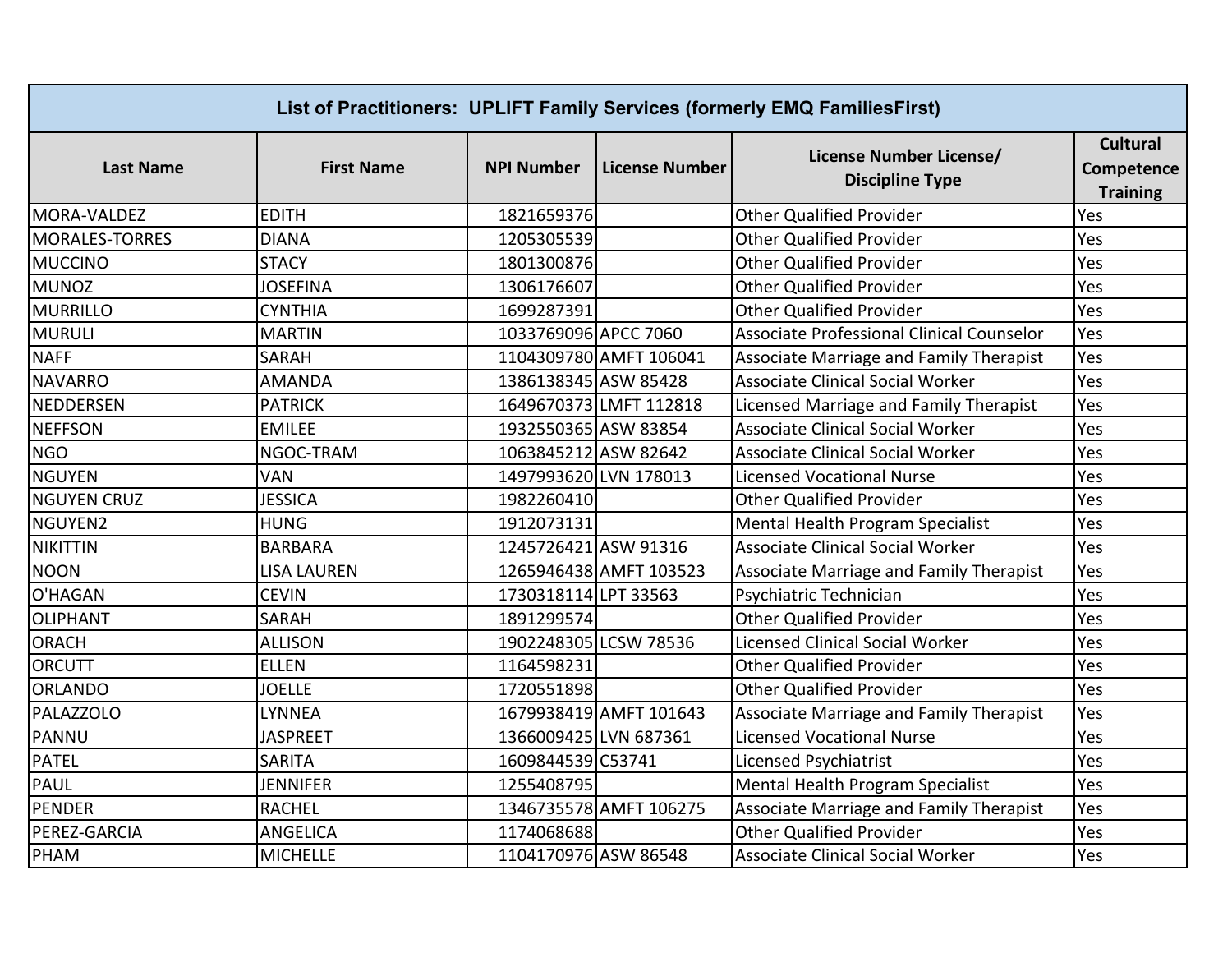| List of Practitioners: UPLIFT Family Services (formerly EMQ Families First) |                    |                       |                                                                            |                                                |                                                  |  |  |  |
|-----------------------------------------------------------------------------|--------------------|-----------------------|----------------------------------------------------------------------------|------------------------------------------------|--------------------------------------------------|--|--|--|
| <b>Last Name</b>                                                            | <b>First Name</b>  | <b>NPI Number</b>     | License Number License/<br><b>License Number</b><br><b>Discipline Type</b> |                                                | <b>Cultural</b><br>Competence<br><b>Training</b> |  |  |  |
| <b>PINEDA</b>                                                               | <b>ANTHONY</b>     | 1144690496            |                                                                            | <b>Other Qualified Provider</b>                | Yes                                              |  |  |  |
| PITTMAN                                                                     | <b>JORDAN</b>      | 1528591807            |                                                                            | <b>Other Qualified Provider</b>                | Yes                                              |  |  |  |
| <b>POLOCHAK</b>                                                             | <b>DEVYNN</b>      | 1770074999 LVN 687935 |                                                                            | <b>Licensed Vocational Nurse</b>               | Yes                                              |  |  |  |
| <b>PULIDO</b>                                                               | <b>JUAN</b>        | 1578073326            |                                                                            | <b>Other Qualified Provider</b>                | Yes                                              |  |  |  |
| <b>QUAN-TENA</b>                                                            | <b>AILENEE</b>     | 1730719857            |                                                                            | <b>Other Qualified Provider</b>                | Yes                                              |  |  |  |
| RADILLO HERNANDEZ                                                           | <b>KATIA</b>       |                       | 1356530828 LCSW 29348                                                      | <b>Licensed Clinical Social Worker</b>         | Yes                                              |  |  |  |
| RAINERI                                                                     | <b>DANIEL</b>      | 1972060622            |                                                                            | <b>Other Qualified Provider</b>                | Yes                                              |  |  |  |
| <b>RAMELLA</b>                                                              | <b>STEFANIE</b>    |                       | 1740625664 AMFT 101857                                                     | Associate Marriage and Family Therapist        | Yes                                              |  |  |  |
| <b>REMIGIO</b>                                                              | <b>CHRISTINA</b>   | 1790196210 LVN 271782 |                                                                            | <b>Licensed Vocational Nurse</b>               | Yes                                              |  |  |  |
| <b>REYES</b>                                                                | <b>CHRISTOPHER</b> | 1275078719            |                                                                            | <b>Other Qualified Provider</b>                | Yes                                              |  |  |  |
| <b>RHODES</b>                                                               | <b>KAYLA</b>       |                       | 1780043349 AMFT 107782                                                     | Associate Marriage and Family Therapist        | Yes                                              |  |  |  |
| RINCAND                                                                     | <b>ROBERTO</b>     | 1437224003            |                                                                            | Mental Health Program Specialist               | Yes                                              |  |  |  |
| <b>RIVERA</b>                                                               | <b>ARIANA</b>      | 1629634738            |                                                                            | <b>Other Qualified Provider</b>                | Yes                                              |  |  |  |
| <b>RIVERA</b>                                                               | JULIA              | 1639719073            |                                                                            | <b>Other Qualified Provider</b>                | Yes                                              |  |  |  |
| <b>RIVERA</b>                                                               | <b>LISA</b>        | 1083074413            |                                                                            | Mental Health Program Specialist               | Yes                                              |  |  |  |
| <b>RIVERA</b>                                                               | <b>SAMANTHA</b>    |                       | 1417347030 LMFT 112670                                                     | Licensed Marriage and Family Therapist         | Yes                                              |  |  |  |
| <b>ROBINSON</b>                                                             | <b>ALFRED</b>      | 1124192547            |                                                                            | <b>Other Qualified Provider</b>                | Yes                                              |  |  |  |
| <b>ROBLES</b>                                                               | <b>BIANCA</b>      | 1063982999            |                                                                            | <b>Other Qualified Provider</b>                | Yes                                              |  |  |  |
| <b>RODRIGUEZ</b>                                                            | ALEJANDRO          | 1265801856            |                                                                            | Mental Health Program Specialist               | Yes                                              |  |  |  |
| <b>RODRIGUEZ</b>                                                            | <b>BIANKA</b>      | 1144722141            |                                                                            | <b>Other Qualified Provider</b>                | Yes                                              |  |  |  |
| <b>RODRIGUEZ</b>                                                            | <b>GISSELL</b>     |                       | 1306345970 AMFT 115821                                                     | Associate Marriage and Family Therapist        | Yes                                              |  |  |  |
| <b>RODRIGUEZ</b>                                                            | LETICIA            |                       | 1770077448 AMFT 108708                                                     | Associate Marriage and Family Therapist        | Yes                                              |  |  |  |
| <b>RODRIGUEZ</b>                                                            | <b>ROCIO</b>       | 1740353812            |                                                                            | Mental Health Program Specialist               | Yes                                              |  |  |  |
| <b>RODRIGUEZ</b>                                                            | <b>SANTA</b>       | 1538685052            |                                                                            | <b>Other Qualified Provider</b>                | Yes                                              |  |  |  |
| <b>RODRIQUEZ</b>                                                            | <b>ROXANA</b>      | 1598166969            |                                                                            | <b>Other Qualified Provider</b>                | Yes                                              |  |  |  |
| <b>ROMERO</b>                                                               | <b>SERINA</b>      | 1528366549            |                                                                            | <b>Other Qualified Provider</b>                | Yes                                              |  |  |  |
| <b>ROSS</b>                                                                 | <b>DANITA</b>      |                       | 1558814699 AMFT 91706                                                      | Associate Marriage and Family Therapist        | Yes                                              |  |  |  |
| RUELAS-RAMIREZ                                                              | <b>MAYRA</b>       |                       | 1104277870 AMFT 108582                                                     | <b>Associate Marriage and Family Therapist</b> | Yes                                              |  |  |  |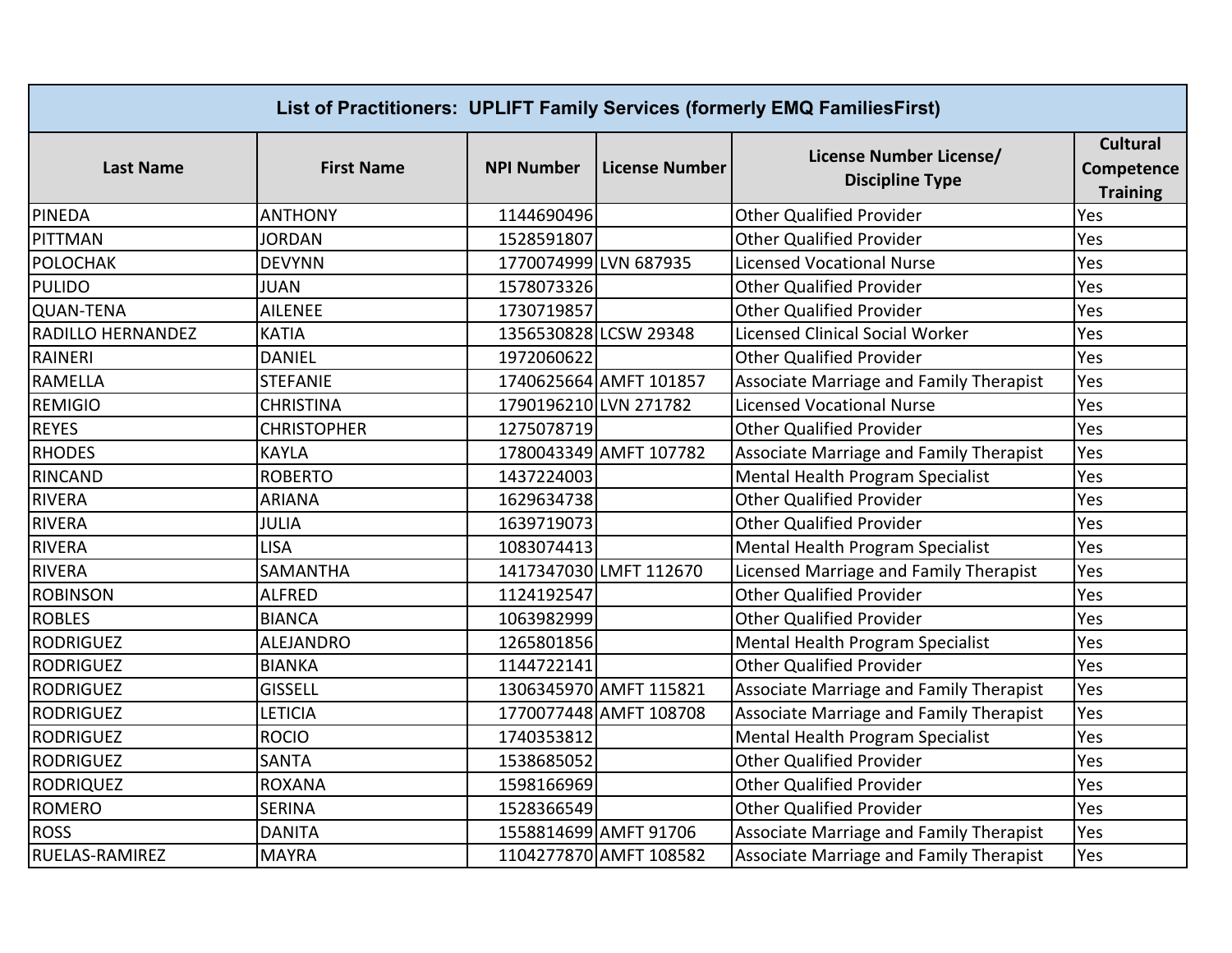| List of Practitioners: UPLIFT Family Services (formerly EMQ Families First) |                   |                       |                                                                            |                                           |                                                  |  |  |  |
|-----------------------------------------------------------------------------|-------------------|-----------------------|----------------------------------------------------------------------------|-------------------------------------------|--------------------------------------------------|--|--|--|
| <b>Last Name</b>                                                            | <b>First Name</b> | <b>NPI Number</b>     | License Number License/<br><b>License Number</b><br><b>Discipline Type</b> |                                           | <b>Cultural</b><br>Competence<br><b>Training</b> |  |  |  |
| <b>RUIZ</b>                                                                 | <b>ILSE</b>       | 1578090593            |                                                                            | <b>Other Qualified Provider</b>           | Yes                                              |  |  |  |
| <b>SALAZAR</b>                                                              | <b>MAYRA</b>      | 1437662251 ASW 85235  |                                                                            | Associate Clinical Social Worker          | Yes                                              |  |  |  |
| SALAZAR-GARCIA                                                              | <b>CYNTHIA</b>    | 1003215880            |                                                                            | <b>Other Qualified Provider</b>           | Yes                                              |  |  |  |
| <b>SAMRA</b>                                                                | <b>RAJBIR</b>     | 1003340993            |                                                                            | <b>Other Qualified Provider</b>           | Yes                                              |  |  |  |
| <b>SAN MIGUEL</b>                                                           | <b>KRISTEL</b>    | 1841859055 APCC 5739  |                                                                            | Associate Professional Clinical Counselor | Yes                                              |  |  |  |
| SANCHEZ                                                                     | <b>ELIZABETH</b>  | 1306329966            |                                                                            | <b>Other Qualified Provider</b>           | Yes                                              |  |  |  |
| <b>SHAIKH</b>                                                               | <b>AHSAN</b>      | 1760550370 A72258     |                                                                            | Licensed Psychiatrist                     | Yes                                              |  |  |  |
| <b>SILVA</b>                                                                | <b>SHELLY</b>     |                       | 1811397326 AMFT 105497                                                     | Associate Marriage and Family Therapist   | Yes                                              |  |  |  |
| <b>SMITH</b>                                                                | <b>CARLOS</b>     |                       | 1427124387 LCSW 79417                                                      | Licensed Clinical Social Worker           | Yes                                              |  |  |  |
| <b>SMITH</b>                                                                | <b>DENISSE</b>    |                       | 1831664259 AMFT 92734                                                      | Associate Marriage and Family Therapist   | Yes                                              |  |  |  |
| <b>SMITH</b>                                                                | <b>DESTINY</b>    | 1356769863 LVN 288012 |                                                                            | <b>Licensed Vocational Nurse</b>          | Yes                                              |  |  |  |
| <b>SMOLEN</b>                                                               | <b>DANIEL</b>     |                       | 1861761801 LCSW 20178                                                      | <b>Licensed Clinical Social Worker</b>    | Yes                                              |  |  |  |
| SOK                                                                         | PHAYLIN           | 1144718446            |                                                                            | <b>Other Qualified Provider</b>           | Yes                                              |  |  |  |
| SOLWAY                                                                      | <b>KAREN</b>      | 1477635738 A91171     |                                                                            | Licensed Psychiatrist                     | Yes                                              |  |  |  |
| SOSIMI                                                                      | <b>EVELYN</b>     | 1467954834            |                                                                            | <b>Other Qualified Provider</b>           | Yes                                              |  |  |  |
| <b>STEED</b>                                                                | <b>AYLA</b>       |                       | 1528490380 AMFT 82051                                                      | Associate Marriage and Family Therapist   | Yes                                              |  |  |  |
| <b>STEFANOSKI</b>                                                           | <b>SASHKO</b>     | 1841759149 LPT 38078  |                                                                            | Psychiatric Technician                    | Yes                                              |  |  |  |
| STENDER-BONDESSON                                                           | SAVONNA           | 1932750510 ASW 67619  |                                                                            | Associate Clinical Social Worker          | Yes                                              |  |  |  |
| SWAYZER                                                                     | <b>KATHERINE</b>  | 1386011864            |                                                                            | <b>Other Qualified Provider</b>           | Yes                                              |  |  |  |
| <b>TACORDA</b>                                                              | <b>PEDRO</b>      | 1710387808 LPT 35370  |                                                                            | Psychiatric Technician                    | Yes                                              |  |  |  |
| <b>TAI</b>                                                                  | <b>JENNIFER</b>   | 1851936546 OT 19412   |                                                                            | <b>Occupation Therapist</b>               | Yes                                              |  |  |  |
| <b>TAMAYO</b>                                                               | <b>VICTORIA</b>   | 1215484779            |                                                                            | <b>Other Qualified Provider</b>           | Yes                                              |  |  |  |
| <b>TANIKELLA</b>                                                            | <b>MEERA</b>      |                       | 1881121481 AMFT 102474                                                     | Associate Marriage and Family Therapist   | Yes                                              |  |  |  |
| <b>TARLETON</b>                                                             | <b>MICHELLE</b>   | 1003126152 LPT 35434  |                                                                            | Psychiatric Technician                    | Yes                                              |  |  |  |
| <b>TEMORES</b>                                                              | <b>ADRIANA</b>    | 1861937765            |                                                                            | <b>Other Qualified Provider</b>           | Yes                                              |  |  |  |
| <b>THOMPSON</b>                                                             | <b>RYAN</b>       | 1467909648 ASW 84746  |                                                                            | <b>Associate Clinical Social Worker</b>   | Yes                                              |  |  |  |
| <b>TOH</b>                                                                  | MUN KEONG JOSHUA  |                       | 1134656010 AMFT 108650                                                     | Associate Marriage and Family Therapist   | Yes                                              |  |  |  |
| <b>TORRES</b>                                                               | <b>ALICIA</b>     | 1962767145            |                                                                            | <b>Other Qualified Provider</b>           | Yes                                              |  |  |  |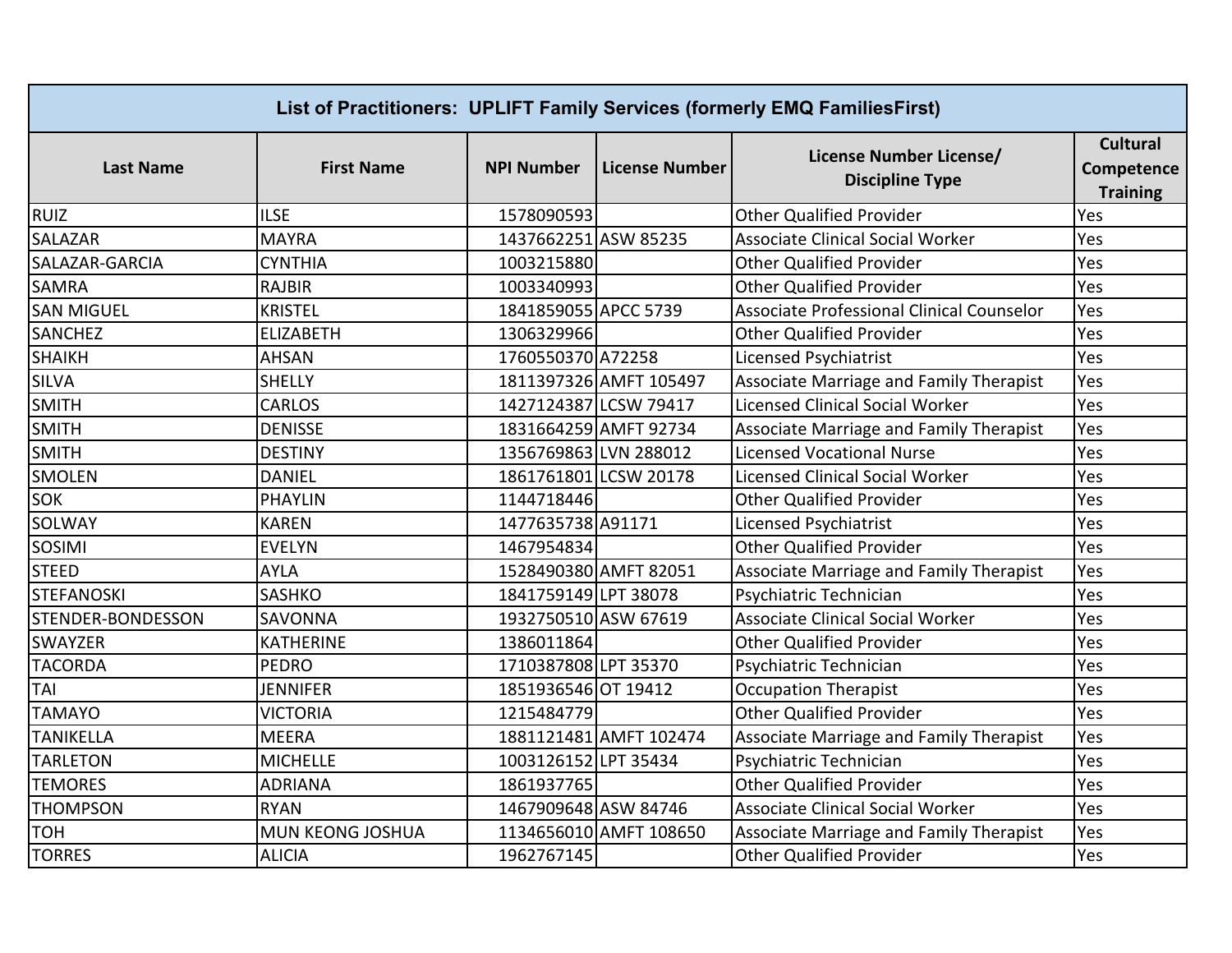| List of Practitioners: UPLIFT Family Services (formerly EMQ Families First) |                    |                      |                                                                            |                                           |                                                  |  |  |  |
|-----------------------------------------------------------------------------|--------------------|----------------------|----------------------------------------------------------------------------|-------------------------------------------|--------------------------------------------------|--|--|--|
| <b>Last Name</b>                                                            | <b>First Name</b>  | <b>NPI Number</b>    | License Number License/<br><b>License Number</b><br><b>Discipline Type</b> |                                           | <b>Cultural</b><br>Competence<br><b>Training</b> |  |  |  |
| <b>TORRES</b>                                                               | <b>JUAN</b>        | 1598905424           |                                                                            | <b>Other Qualified Provider</b>           | Yes                                              |  |  |  |
| <b>TORRES</b>                                                               | <b>MARISA</b>      |                      | 1134292139 AMFT 85273                                                      | Associate Marriage and Family Therapist   | Yes                                              |  |  |  |
| <b>TORRES</b>                                                               | <b>MICHELLE</b>    | 1831758473           |                                                                            | <b>Other Qualified Provider</b>           | Yes                                              |  |  |  |
| <b>TORRES</b>                                                               | <b>ZULEMA</b>      | 1780071290           |                                                                            | <b>Other Qualified Provider</b>           | Yes                                              |  |  |  |
| <b>TRAN</b>                                                                 | ANDREW             | 1346698388 ASW 92867 |                                                                            | <b>Associate Clinical Social Worker</b>   | Yes                                              |  |  |  |
| <b>TRAN</b>                                                                 | <b>ANH</b>         |                      | 1114421641 AMFT 117361                                                     | Associate Marriage and Family Therapist   | Yes                                              |  |  |  |
| <b>TRAN</b>                                                                 | <b>CHRISTOPHER</b> | 1780115444           |                                                                            | <b>Other Qualified Provider</b>           | Yes                                              |  |  |  |
| <b>TRAN</b>                                                                 | <b>JENNIFER</b>    | 1154831840           |                                                                            | <b>Other Qualified Provider</b>           | Yes                                              |  |  |  |
| <b>TRAUB</b>                                                                | <b>DIANA</b>       |                      | 1083787105 LCSW 90467                                                      | <b>Licensed Clinical Social Worker</b>    | Yes                                              |  |  |  |
| TRIEU                                                                       | <b>PENNEY</b>      | 1760942239           |                                                                            | <b>Other Qualified Provider</b>           | Yes                                              |  |  |  |
| <b>TRINH</b>                                                                | <b>KATRINA</b>     |                      | 1841548393 AMFT 99834                                                      | Associate Marriage and Family Therapist   | Yes                                              |  |  |  |
| TU                                                                          | <b>MY</b>          |                      | 1942619200 LMFT 112767                                                     | Licensed Marriage and Family Therapist    | Yes                                              |  |  |  |
| VANVEGHEL                                                                   | <b>THOMAS</b>      | 1891041653           |                                                                            | <b>Other Qualified Provider</b>           | Yes                                              |  |  |  |
| <b>VARCHEH</b>                                                              | <b>ZAHRA</b>       |                      | 1073051454 AMFT 99891                                                      | Associate Marriage and Family Therapist   | Yes                                              |  |  |  |
| <b>VARGAS</b>                                                               | <b>JESSICA</b>     | 1669910527 ASW 91247 |                                                                            | <b>Associate Clinical Social Worker</b>   | Yes                                              |  |  |  |
| <b>VASQUEZ</b>                                                              | <b>ESLY</b>        | 1588111801 APCC 4633 |                                                                            | Associate Professional Clinical Counselor | Yes                                              |  |  |  |
| <b>VELASCO</b>                                                              | <b>VERONICA</b>    | 1376720276           |                                                                            | <b>Other Qualified Provider</b>           | Yes                                              |  |  |  |
| <b>VIGO</b>                                                                 | <b>EUGENE</b>      | 1861980518           |                                                                            | <b>Other Qualified Provider</b>           | Yes                                              |  |  |  |
| <b>VIQUEZ</b>                                                               | <b>MARCIA</b>      | 1992165955           |                                                                            | <b>Other Qualified Provider</b>           | Yes                                              |  |  |  |
| <b>VISSELL</b>                                                              | RAMI               |                      | 1588732952 LMFT 113597                                                     | Licensed Marriage and Family Therapist    | Yes                                              |  |  |  |
| <b>WAGNER</b>                                                               | <b>HANNAH</b>      |                      | 1013437680 AMFT 101538                                                     | Associate Marriage and Family Therapist   | Yes                                              |  |  |  |
| <b>WILSON</b>                                                               | CARLA              | 1174090229           |                                                                            | <b>Other Qualified Provider</b>           | Yes                                              |  |  |  |
| <b>WOOD</b>                                                                 | <b>JULIE</b>       | 1902979040           |                                                                            | Mental Health Program Specialist          | Yes                                              |  |  |  |
| <b>WRIGHT</b>                                                               | <b>CATRINA</b>     | 1457884884           |                                                                            | <b>Other Qualified Provider</b>           | Yes                                              |  |  |  |
| <b>YARRITU</b>                                                              | <b>DOMINIQUE</b>   |                      | 1164858916 LMFT 116039                                                     | Licensed Marriage and Family Therapist    | Yes                                              |  |  |  |
| <b>YEUNG</b>                                                                | <b>CHERIE</b>      | 1588139687 APCC 5994 |                                                                            | Associate Professional Clinical Counselor | Yes                                              |  |  |  |
| <b>YIN</b>                                                                  | <b>CHRISTINA</b>   |                      | 1942728068 AMFT 112087                                                     | Associate Marriage and Family Therapist   | Yes                                              |  |  |  |
| <b>YTURRALDE</b>                                                            | <b>JOSEPH</b>      | 1962803247           |                                                                            | <b>Other Qualified Provider</b>           | Yes                                              |  |  |  |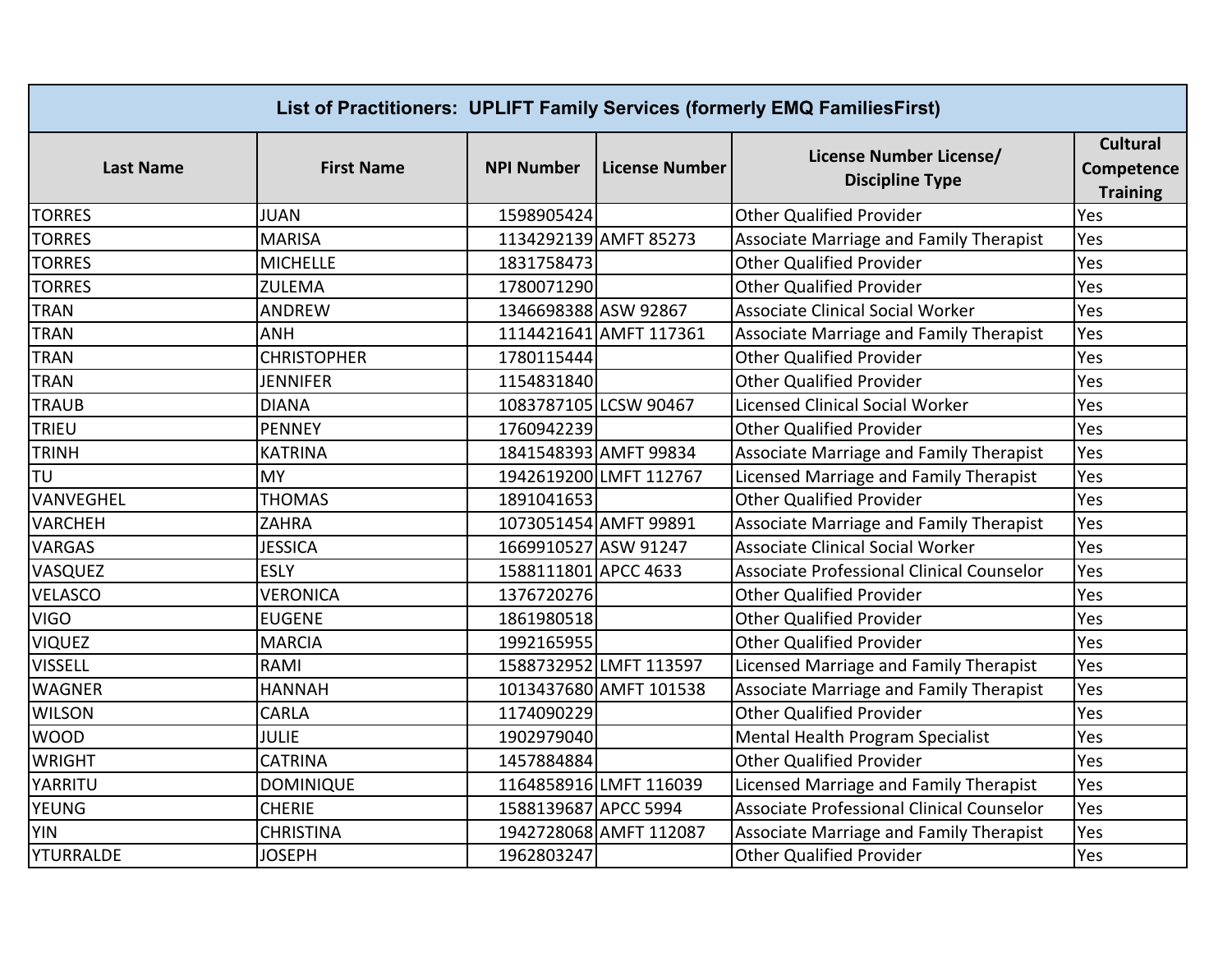| List of Practitioners: UPLIFT Family Services (formerly EMQ Families First)                                                    |             |            |  |                                 |            |  |  |
|--------------------------------------------------------------------------------------------------------------------------------|-------------|------------|--|---------------------------------|------------|--|--|
| License Number License/<br>  License Number  <br><b>NPI Number</b><br>Last Name<br><b>First Name</b><br><b>Discipline Type</b> |             |            |  |                                 |            |  |  |
| <b>ZAVALA</b>                                                                                                                  | <b>RUTH</b> | 1437641206 |  | <b>Other Qualified Provider</b> | <b>Yes</b> |  |  |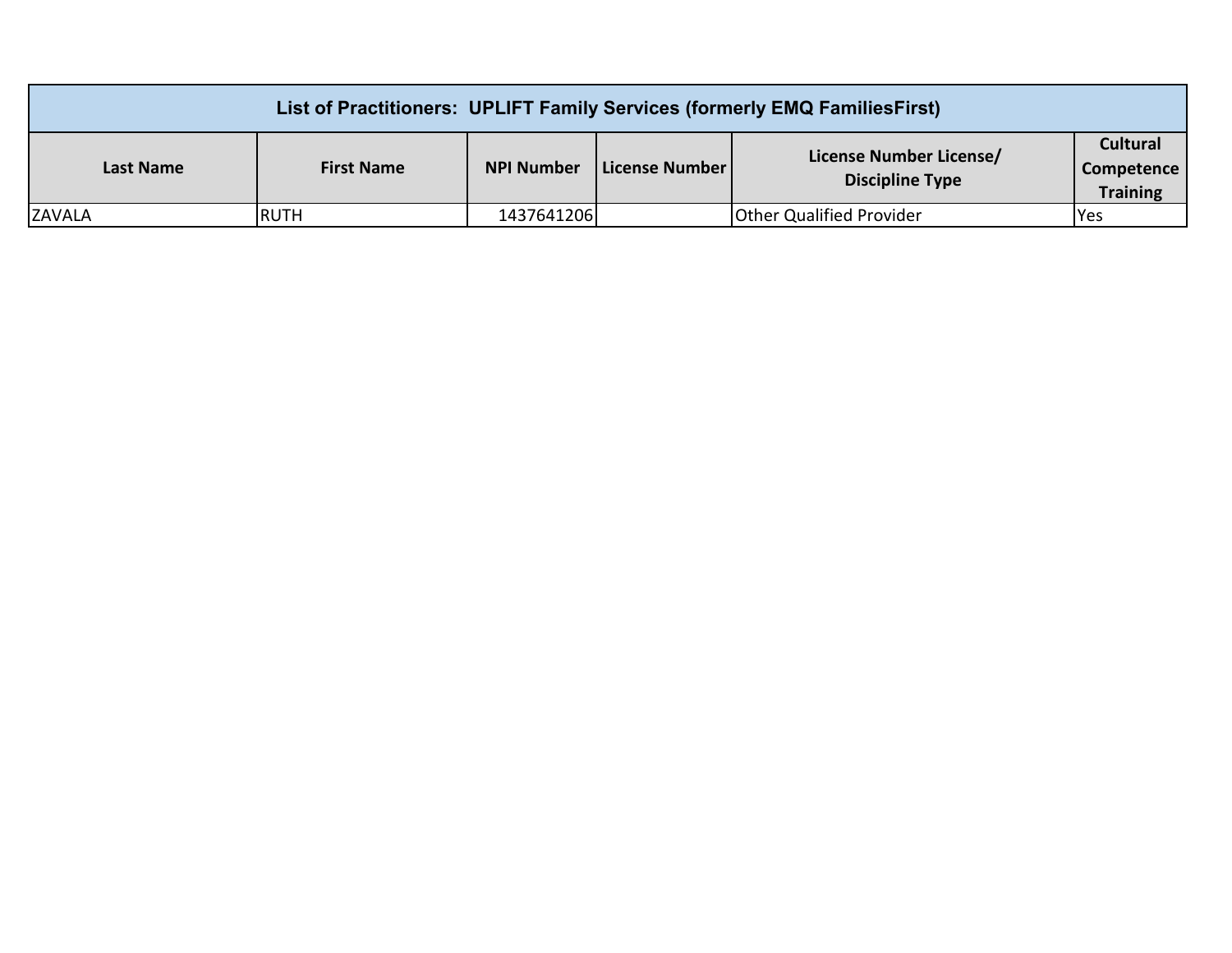| <b>Provider Name and Group Affiliations</b>    | <b>SCC- Mental Health Urgent Care</b>                                             |  |  |  |  |  |
|------------------------------------------------|-----------------------------------------------------------------------------------|--|--|--|--|--|
|                                                | Mental Health Services; Offers Outpatient Crisis Screening; Assessment and        |  |  |  |  |  |
| <b>Category of Services Available</b>          | Intervention; and Case Management                                                 |  |  |  |  |  |
| <b>Address</b>                                 | 871 Enborg Court, Unit 100, san Jose, Ca. 95128                                   |  |  |  |  |  |
| Phone #                                        | 408-885-7855                                                                      |  |  |  |  |  |
| <b>Website URL</b>                             | https://www.sccgov.org/sites/bhd/Services/Emergency/UrgentCare/Pages/default.aspx |  |  |  |  |  |
| <b>Provider Characteristics</b>                | Walk-in Outpatient Clinic for people in Santa Clara County who are experiencing a |  |  |  |  |  |
|                                                | mental health crisis and may require a 5150 hold.                                 |  |  |  |  |  |
| <b>Population Served</b>                       | <b>Adults, Older Adults</b>                                                       |  |  |  |  |  |
| <b>Provider Accepts New Beneficiaries</b>      | <b>YES</b>                                                                        |  |  |  |  |  |
| The cultural and linguistic capabilities of    | Burmese, Mandarin, Spanish and Vietnamese                                         |  |  |  |  |  |
| network providers                              |                                                                                   |  |  |  |  |  |
|                                                |                                                                                   |  |  |  |  |  |
| <b>Specialties</b>                             | Conducting 5150 Holds                                                             |  |  |  |  |  |
| <b>Provider completed Cultural Competency</b>  | <b>YES</b>                                                                        |  |  |  |  |  |
| Training?                                      |                                                                                   |  |  |  |  |  |
| Provider's office/facility have accommodations | <b>YES</b>                                                                        |  |  |  |  |  |
| for people with physical disabilities          |                                                                                   |  |  |  |  |  |
| (includes offices, exam rooms, and equipment)  |                                                                                   |  |  |  |  |  |
|                                                |                                                                                   |  |  |  |  |  |
|                                                |                                                                                   |  |  |  |  |  |

| List of Practitioners: SCC- Mental Health Urgent Care |                   |                      |                        |                                                   |                                                  |  |  |  |  |
|-------------------------------------------------------|-------------------|----------------------|------------------------|---------------------------------------------------|--------------------------------------------------|--|--|--|--|
| Last Name                                             | <b>First Name</b> | <b>NPI Number</b>    | License Number         | License Number License/<br><b>Discipline Type</b> | <b>Cultural</b><br>Competence<br><b>Training</b> |  |  |  |  |
| <b>ACOLATSE</b>                                       | <b>SEDINA A</b>   |                      | 1528468030 LMFT 102492 | Licensed Marriage and Family Therapist            | Yes                                              |  |  |  |  |
| <b>ADAMS</b>                                          | <b>MAISHA M</b>   | 1700397544 ASW83468  |                        | Associate Clinical Social Worker                  | lYes                                             |  |  |  |  |
| FERNANDEZ                                             | <b>HERLINDO</b>   | 1891818100 ASW 66232 |                        | Associate Clinical Social Worker                  | Yes                                              |  |  |  |  |
| <b>KIM</b>                                            | MICHELLE H W      |                      | 1689704645 LCSW 17004  | Licensed Clinical Social Worker                   | Yes                                              |  |  |  |  |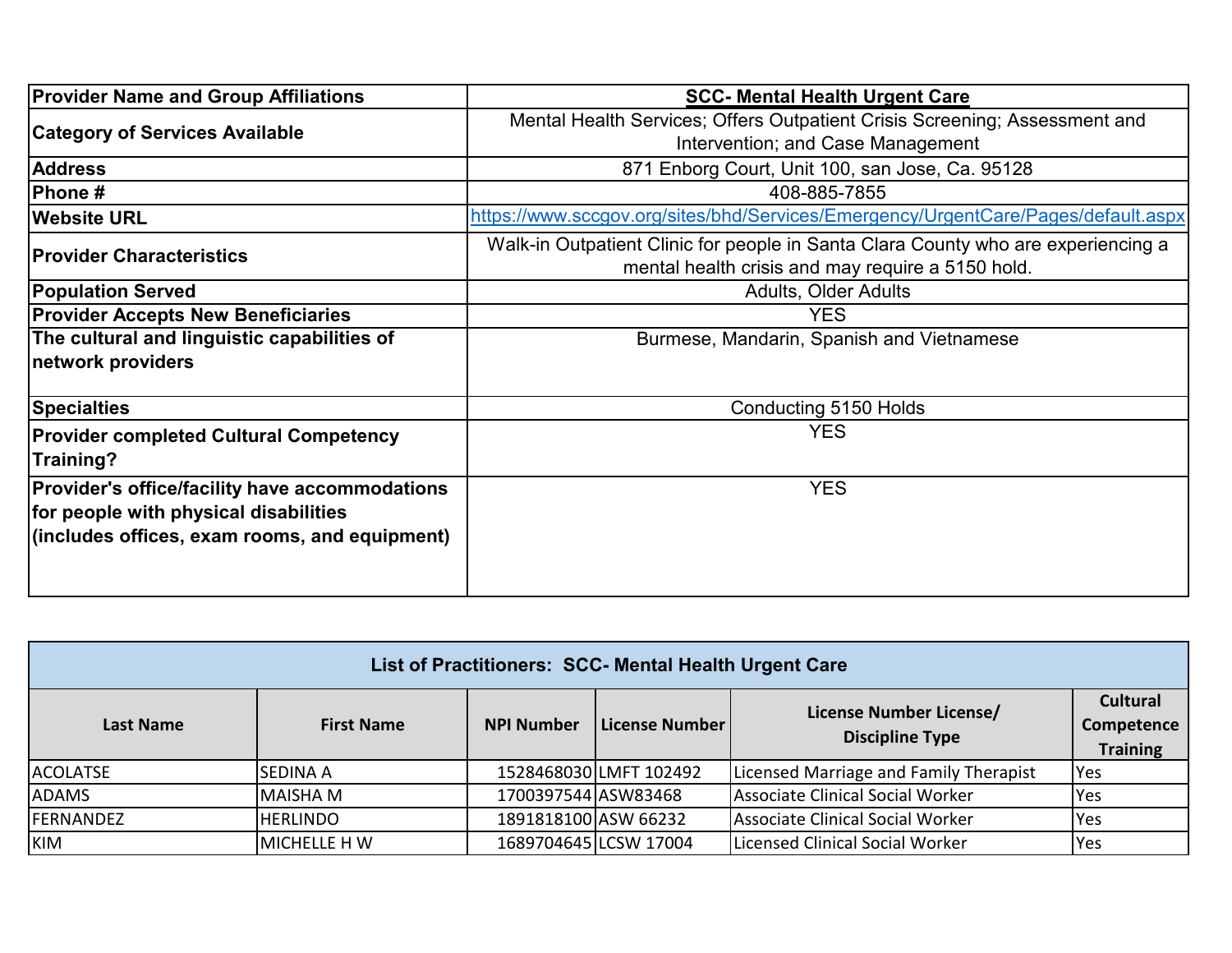| List of Practitioners: SCC- Mental Health Urgent Care |                      |                    |                                                   |                                                  |      |  |  |  |
|-------------------------------------------------------|----------------------|--------------------|---------------------------------------------------|--------------------------------------------------|------|--|--|--|
| <b>Last Name</b>                                      | <b>First Name</b>    | License Number     | License Number License/<br><b>Discipline Type</b> | <b>Cultural</b><br>Competence<br><b>Training</b> |      |  |  |  |
| <b>SANKARAN</b>                                       | <b>VANITHA A</b>     | 1720137391 A106538 |                                                   | Licensed Psychiatrist                            | lYes |  |  |  |
| <b>SARNI</b>                                          | <b>DORIS ELAINE</b>  | 1437319381G77525   |                                                   | Licensed Psychiatrist                            | lYes |  |  |  |
| <b>WEISSMAN</b>                                       | <b>BARBARA YATES</b> | 1619194743 G72285  |                                                   | Licensed Psychiatrist                            | Yes  |  |  |  |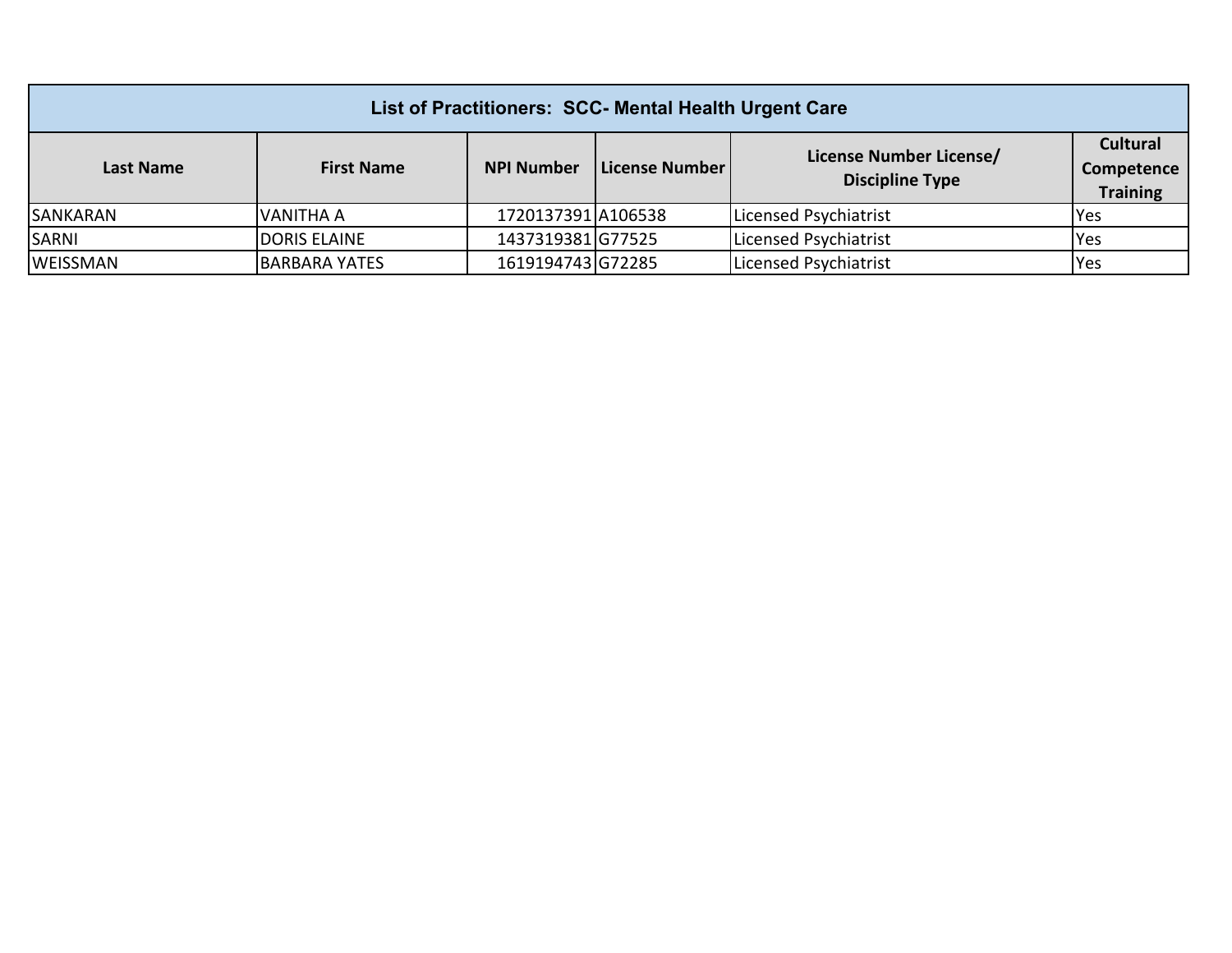| <b>Individual Providers / Fee for</b><br><b>Service</b>                                             | <b>Ronald</b><br><b>Diebel</b>                           | <b>Abilash</b><br>Gopal                                                                                                   | <b>Nhi Yen</b><br>Huynh, MD                                        | Phuong-<br>Thuy Le,<br><b>MD</b>                                      | <u>Tao</u><br>Nguyen,<br><b>MD</b>                 | <u>Laurence</u><br>Saben, MD Smith MD                    | <b>James</b>                                          |
|-----------------------------------------------------------------------------------------------------|----------------------------------------------------------|---------------------------------------------------------------------------------------------------------------------------|--------------------------------------------------------------------|-----------------------------------------------------------------------|----------------------------------------------------|----------------------------------------------------------|-------------------------------------------------------|
| <b>Category of Services Available</b>                                                               | <b>Outpatient</b><br>Mental<br>Health<br><b>Services</b> | Outpatient<br>Mental<br>Health<br><b>Services</b>                                                                         | Outpatient<br>Mental<br><b>Health</b><br>Services                  | Outpatient<br>Mental<br>Health<br><b>Services</b>                     | Outpatient<br>Mental<br>Health<br><b>Services</b>  | Outpatient<br>Mental<br>Health<br><b>Services</b>        | Outpatient<br>Mental<br>Health<br>Services            |
| <b>Address</b>                                                                                      | 1101 S.<br>Winchester<br>Blvd, San<br>Jose, CA<br>95128  | <b>ST MARY'S</b><br><b>MEDICAL</b><br><b>CTR</b><br>MCAULEY,<br>450<br>Stanyan St,<br>2 North,<br>San<br>Francisco,<br>CA | 1661<br><b>Burdette</b><br>Dr., Suite N<br>, San Jose,<br>CA 95121 | 200 Jose<br>Figures, Ste Burdette Dr.<br>250 San<br>Jose, CA<br>95116 | 1661<br>Suite B,<br>San Jose,<br>CA 95121-<br>1681 | 615E.<br>Lexington<br>Ave, El<br>Cajon CA,<br>92020-4617 | 219 Barclay<br>Ave,<br>Millbrae,<br>CA 94030-<br>2459 |
| Phone#                                                                                              | 1-800-704-<br>0900                                       | 1-800-704-<br>0900                                                                                                        | 1-800-704-<br>0900                                                 | $1 - 800 - 704 -$<br>0900                                             | 1-800-704-<br>0900                                 | 1-800-704-<br>0900                                       | 1-800-704-<br>0900                                    |
| <b>Website URL</b>                                                                                  | N/A                                                      | N/A                                                                                                                       | N/A                                                                | N/A                                                                   | N/A                                                | N/A                                                      | N/A                                                   |
| <b>Email Address</b>                                                                                | rcdiebel@re<br>agan.com                                  | drgopalmd<br>@gmail.co<br>m                                                                                               | wynn408@<br>yahoo.com                                              | lephuongthuy2<br>2@gmail.com                                          | taobap500<br>@yahoo.co<br>m                        | saben615<br>@sbcglobal<br>.net                           | missbrigid<br>@aol.com                                |
| <b>Population Served</b>                                                                            | Adult<br><b>Patients</b>                                 | Child and<br>Adolescent                                                                                                   | Vietnamese<br>speaking<br>clients                                  | Adult                                                                 | Adult,<br>Vietnamese                               | Adult                                                    | Elderly,<br>see clients<br>at RCF                     |
| <b>Provider Accepts New Beneficiaries</b><br>(Y/N)                                                  |                                                          | <b>YES</b>                                                                                                                |                                                                    | <b>YES</b>                                                            | <b>YES</b>                                         | <b>YES</b>                                               | <b>YES</b>                                            |
| <b>Cultural and Linguistic Capabilities</b><br><b>Offered by Provider or Skilled</b><br>Interpreter | English                                                  | Interpreter<br>Line                                                                                                       | , English                                                          | Vietnamese   Vietnamese<br>, English                                  | Vietnamese                                         | English                                                  | English                                               |